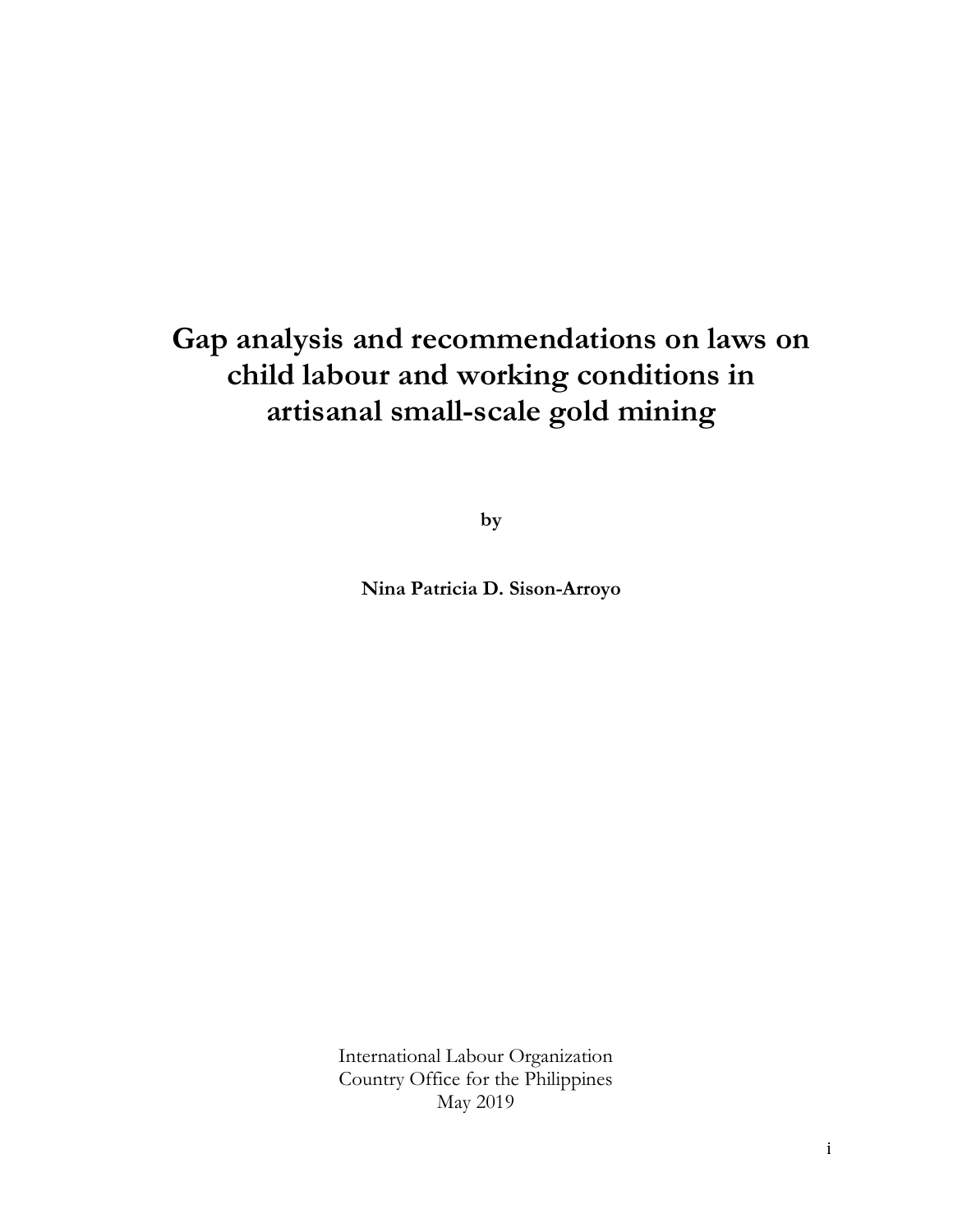Copyright © International Labour Organization 2019 First published (2019)

Publications of the International Labour Office enjoy copyright under Protocol 2 of the Universal Copyright Convention. Nevertheless, short excerpts from them may be reproduced without authorization, on condition that the source is indicated. For rights of reproduction or translation, application should be made to ILO Publications (Rights and Licensing), International Labour Office, CH-1211 Geneva 22, Switzerland, or by email: rights@ilo.org. The International Labour Office welcomes such applications.

Libraries, institutions and other users registered with a reproduction rights organization may make copies in accordance with the licences issued to them for this purpose. Visit www.ifrro.org to find the reproduction rights organization in your country.

Gap analysis and recommendations on laws on child labour and working conditions in artisanal small-scale gold mining

978-92-2-031446-3 (print) 978-92-2-031447-0 (web pdf)

The designations employed in ILO publications, which are in conformity with United Nations practice, and the presentation of material therein do not imply the expression of any opinion whatsoever on the part of the International Labour Office concerning the legal status of any country, area or territory or of its authorities, or concerning the delimitation of its frontiers.

The responsibility for opinions expressed in signed articles, studies and other contributions rests solely with their authors, and publication does not constitute an endorsement by the International Labour Office of the opinions expressed in them.

Reference to names of firms and commercial products and processes does not imply their endorsement by the International Labour Office, and any failure to mention a particular firm, commercial product or process is not a sign of disapproval.

Information on ILO publications and digital products can be found at: www.ilo.org/publns.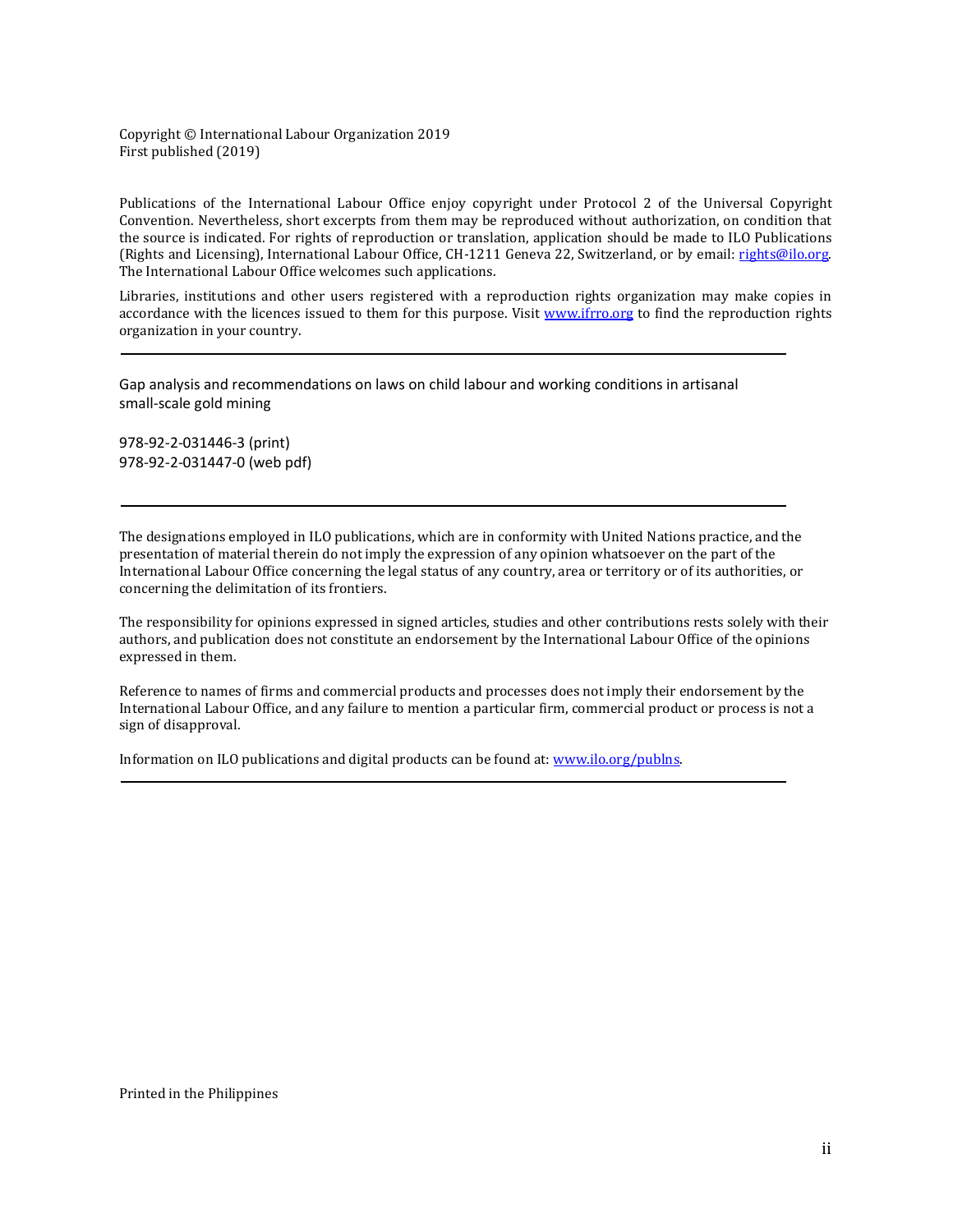| 4.3.3 Overwhelming disincentives and limited incentives for ASGM        |  |
|-------------------------------------------------------------------------|--|
|                                                                         |  |
|                                                                         |  |
|                                                                         |  |
|                                                                         |  |
|                                                                         |  |
| 5.1.1 Amend R.A. 9231 and the RLCS to effectively respond to the unique |  |
|                                                                         |  |
| 5.1.2 Amend R.A. 9231 to strengthen the NCLC and provide appropriations |  |
|                                                                         |  |
|                                                                         |  |
|                                                                         |  |
| 5.1.5 Strengthen measures to make education more accessible and to      |  |
|                                                                         |  |

# Table of contents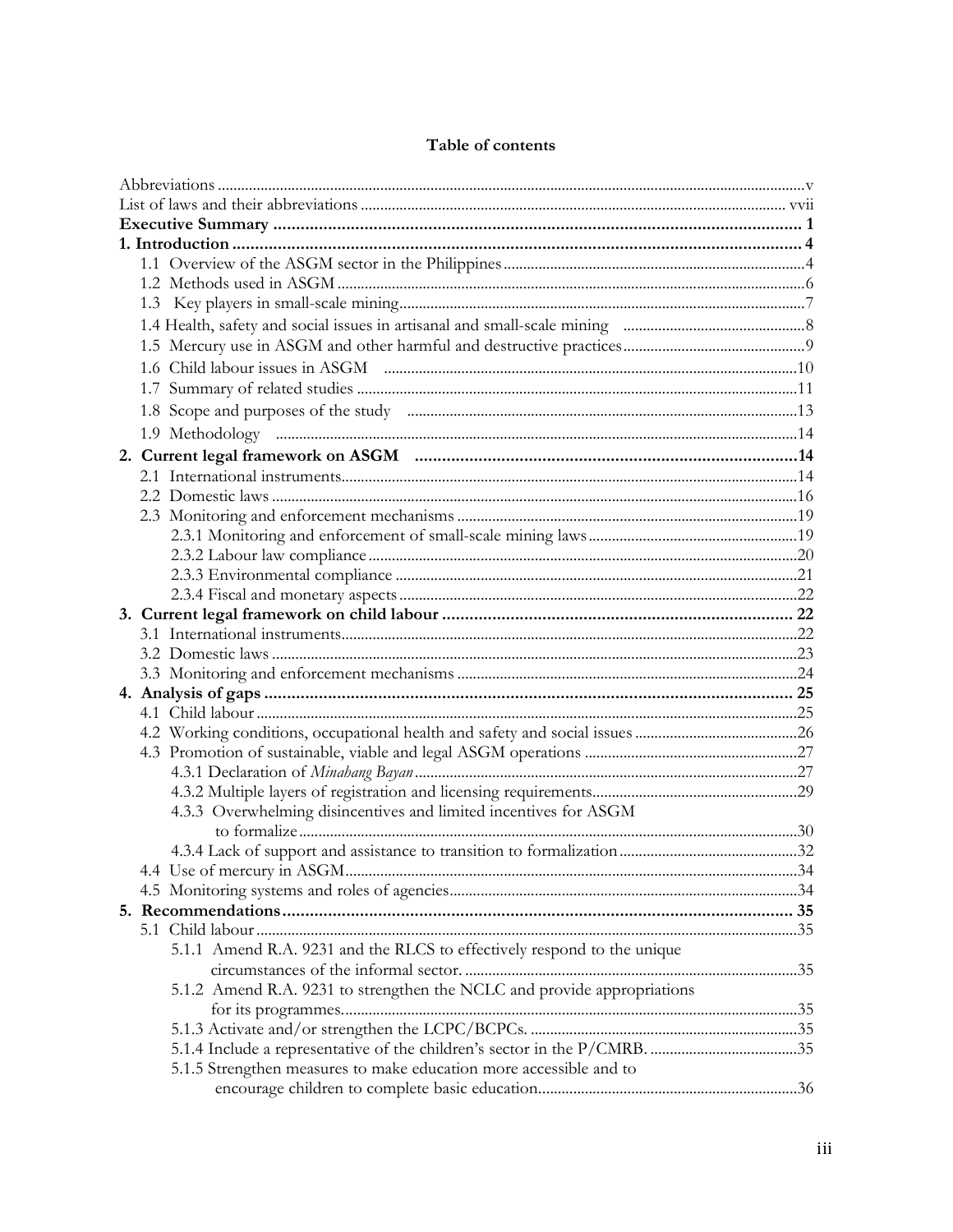| 5.1.6 Reconcile the implementing rules and regulations of R.A. 7942 with DOLE    |  |
|----------------------------------------------------------------------------------|--|
| D.O. 149, s. 2016 on the prohibition on employing children in mining. 36         |  |
|                                                                                  |  |
| 5.2.1 Make the People's Small-Scale Mining Protection Fund more transparent      |  |
|                                                                                  |  |
| 5.2.2 Address economic issues through 4Ps, viable alternative livelihood         |  |
|                                                                                  |  |
|                                                                                  |  |
| 5.3.1 Expand the process for state-initiated declaration of Minahang Bayan. 37   |  |
|                                                                                  |  |
| 5.3.3 Specify time limits for approving authorities to act on decision points    |  |
|                                                                                  |  |
|                                                                                  |  |
| 5.3.5 Review the BSP's gold-buying programme and make it more accessible         |  |
|                                                                                  |  |
|                                                                                  |  |
| 5.3.7 Strengthen legal foundations and support systems for transitioning to      |  |
|                                                                                  |  |
|                                                                                  |  |
|                                                                                  |  |
| 5.4.2 Enact a comprehensive national law consistent with the Minamata            |  |
|                                                                                  |  |
| 5.4.3 Intensify campaigns to increase awareness on the toxic and harmful effects |  |
| of mercury and capacity-building programmes on alternative methods43             |  |
|                                                                                  |  |
| 5.5.1 Clarify the roles of agencies with respect to occupational safety and      |  |
|                                                                                  |  |
| 5.5.2 Reinforce I-ACEH and work towards the full implementation of the           |  |
| policy, plans and partnerships outlined in DOH A.O. No. 2013-0018. 43            |  |
|                                                                                  |  |
| 5.5.4 Reinforce the MICC by adding DOLE and DOH in its membership44              |  |
|                                                                                  |  |
|                                                                                  |  |
|                                                                                  |  |
|                                                                                  |  |
|                                                                                  |  |
|                                                                                  |  |
|                                                                                  |  |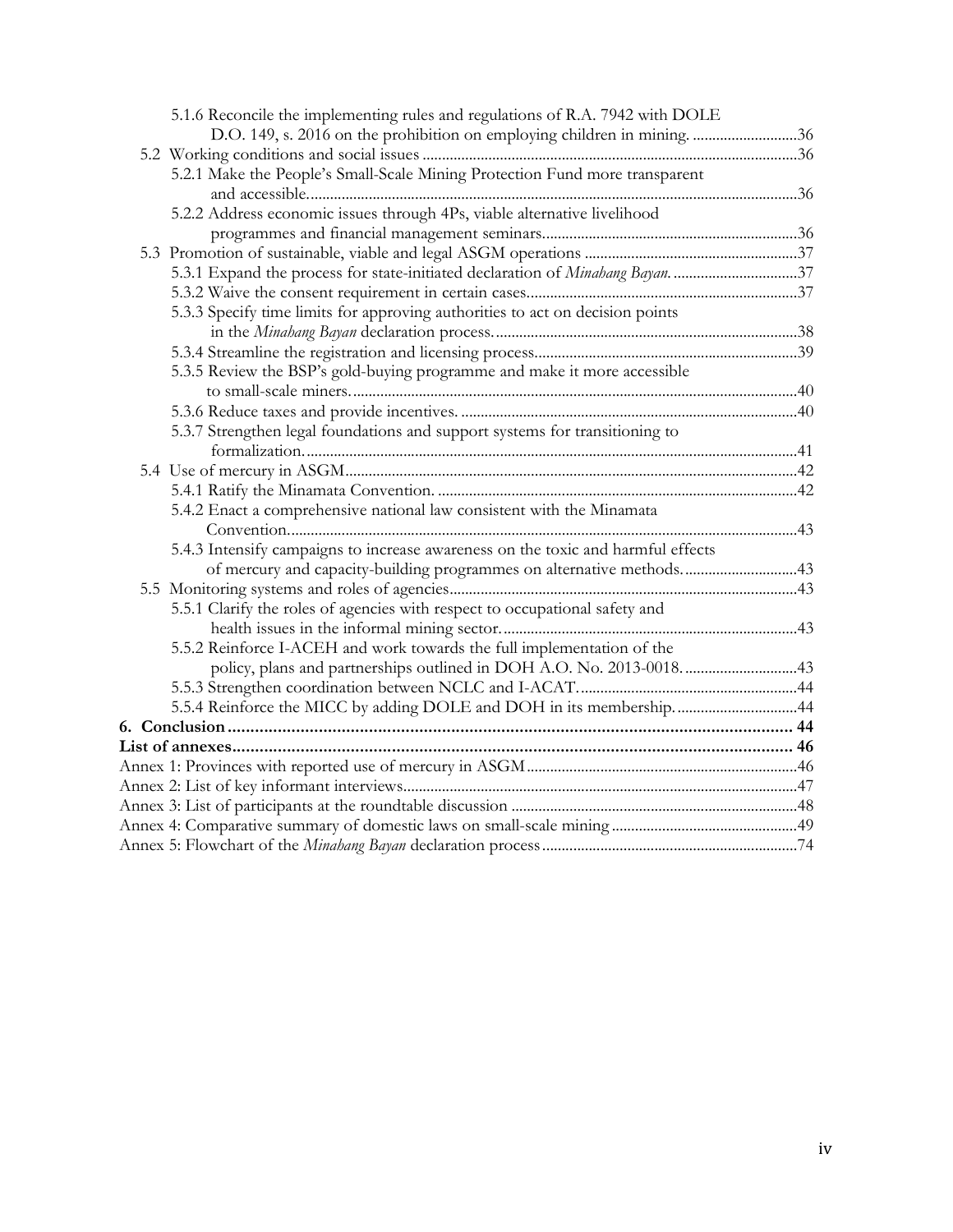# **Abbreviations**

| AFP           | Armed Forces of the Philippines                                        |
|---------------|------------------------------------------------------------------------|
| <b>AFRIM</b>  | Alternative Forum for Research in Mindanao                             |
| ASGM          | Artisanal and Small-Scale Gold Mining                                  |
| ASM           | Artisanal and Small-Scale Mining                                       |
| ASHP          | Annual Safety and Health Programme                                     |
| <b>BCPC</b>   | Barangay Council for the Protection of Children                        |
| <b>BIR</b>    | Bureau of Internal Revenue                                             |
| <b>BLR</b>    | Bureau of Labor Relations                                              |
| BSP           | Bangko Sentral ng Pilipinas                                            |
| BWC           | Bureau of Working Conditions                                           |
| BWSC          | Bureau of Workers with Special Concerns                                |
| <b>CEMCCR</b> | Certificate of Environmental Management and Community Relations Record |
| CCO           | Chemical Control Order                                                 |
| CDA           | Cooperative Development Authority                                      |
| <b>CDMP</b>   | Community Development and Management Programme                         |
| <b>CEMCRR</b> | Certificate of Environmental Management and Community Relations Record |
| <b>CRC</b>    | Convention on the Rights of the Child                                  |
| DA            | Department of Agriculture                                              |
| <b>DENR</b>   | Department of Environment and Natural Resources                        |
| <b>DILG</b>   | Department of the Interior and Local Government                        |
| DOF           | Department of Finance                                                  |
| DOH           | Department of Health                                                   |
| DOJ           | Department of Justice                                                  |
| <b>DOLE</b>   | Department of Labor and Employment                                     |
| <b>DSWD</b>   | Department of Social Welfare and Development                           |
| DTI           | Department of Trade and Industry                                       |
| ECC           | <b>Environmental Compliance Certificate</b>                            |
| <b>ECOP</b>   | Employers Confederation of the Philippines                             |
| <b>EILER</b>  | Ecumenical Institute for Labour and Educational Research               |
| EMB           | Environmental Management Bureau                                        |
| EMS           | Environmental Management System                                        |
| GOCC          | Government-Owned and Controlled Corporations                           |
| I-ACAT        | Inter-Agency Council Against Trafficking                               |
| <b>I-ACEH</b> | Inter-Agency Committee on Environmental Health                         |
| ICC           | Indigenous Cultural Communities                                        |
| ${\rm ILO}$   | International Labour Organization                                      |
| <b>LCPC</b>   | Local Council for the Protection of Children                           |
| LGUs          | Local Government Units                                                 |
| <b>LLCO</b>   | Labour Law Compliance Officer                                          |
| <b>LTO</b>    | Land Transportation Office                                             |
| MGB           | Mines and Geosciences Bureau                                           |
| MICC          | Mining Industry Coordinating Council                                   |
| <b>MPL</b>    | Mineral Processing License                                             |
| <b>MSESDD</b> | Mine Safety, Environment and Social Development Division               |
| NAMRIA        | National Mapping and Resources Information Authority                   |
| <b>NCIP</b>   | National Commission on Indigenous Peoples                              |
| NCLC          | National Child Labour Committee                                        |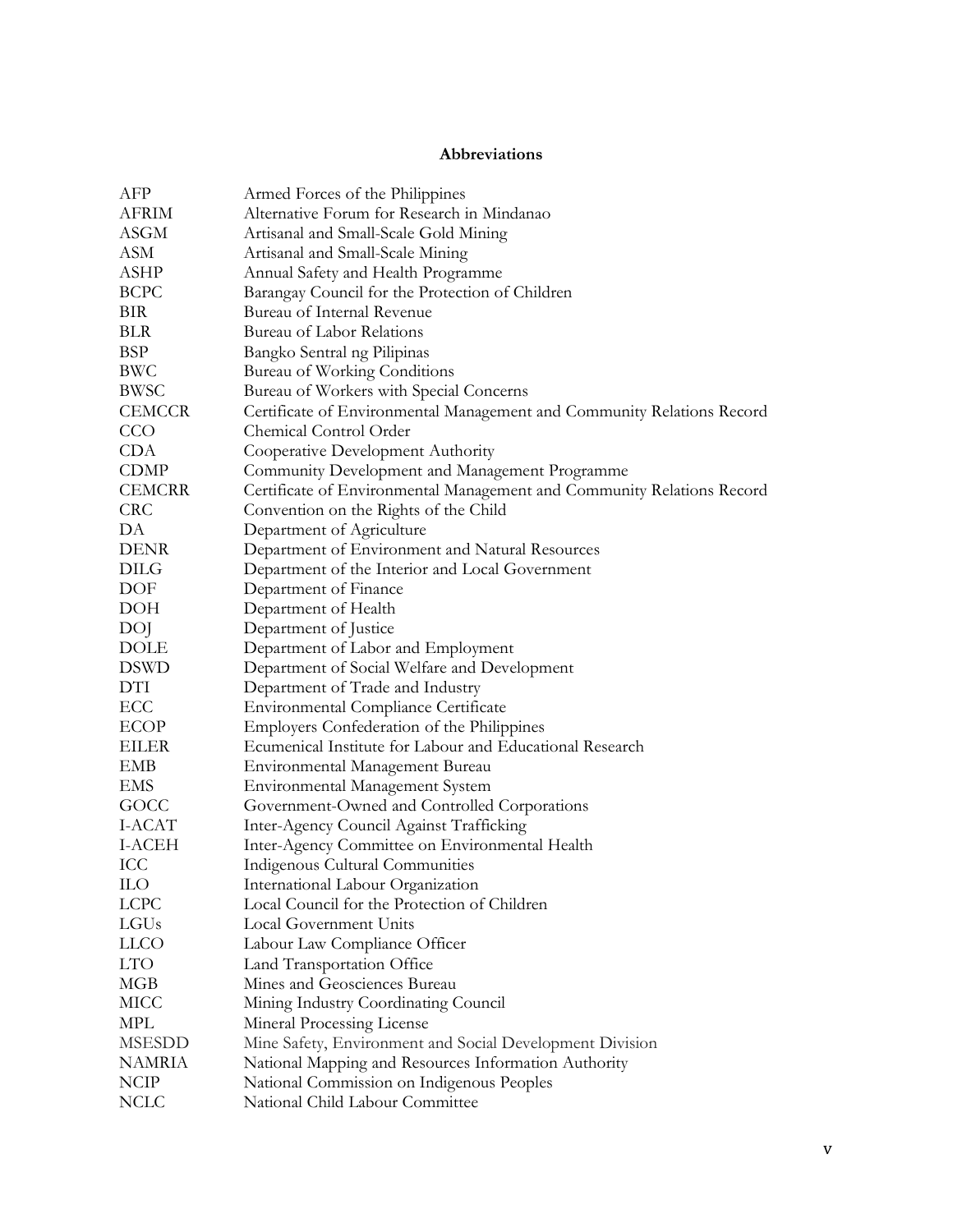| NGO           | Non-Government Organization                                                        |
|---------------|------------------------------------------------------------------------------------|
| <b>OSH</b>    | Occupational Safety and Health                                                     |
| P/CRMB        | Provincial/City Mining Regulatory Board                                            |
| <b>PEIMP</b>  | Potential Environmental Impact Management Plan                                     |
| PH-EITI       | Philippines Extractive Industries Transparency Initiative                          |
| PhilHealth    | Philippine Health Insurance Corporation                                            |
| PNP           | Philippine National Police                                                         |
| PPACL         | Philippine Programme Against Child Labour                                          |
| <b>PSSMA</b>  | People's Small-Scale Mining Protection Areas                                       |
| <b>PSSMPF</b> | People's Small-Scale Mining Protection Fund                                        |
| <b>RLCS</b>   | Revised Labour Compliance System                                                   |
| <b>SEC</b>    | Securities and Exchange Commission                                                 |
| SHIELD        | Strategic Helpdesks for Information, Education, Livelihood and other Developmental |
|               | Interventions                                                                      |
| SOCTECH       | Social Technology                                                                  |
| SSMC          | Small-Scale Mining Contract                                                        |
| SSMP          | Small-Scale Mining Permits                                                         |
| SSS           | Social Security System                                                             |
| VAT           | Value-Added Tax                                                                    |
| <b>UNEP</b>   | United Nations Environment Programme                                               |
| <b>UNTS</b>   | United Nations Treaty Series                                                       |
|               |                                                                                    |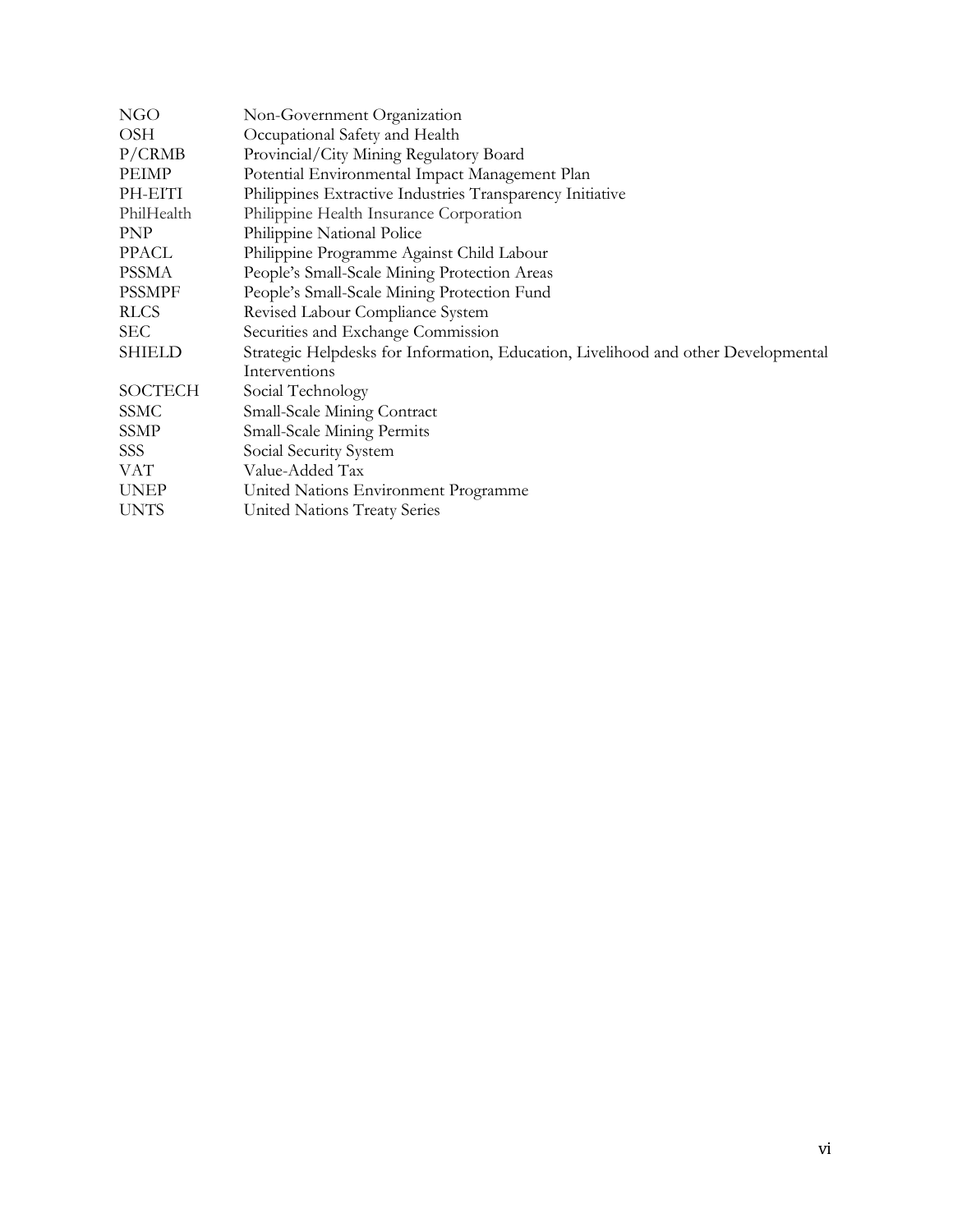# **List of laws and their abbreviations**

| C. 138           | ILO Convention No. 138 or the Minimum Age Convention                                                                                                                                                                                                                                        |
|------------------|---------------------------------------------------------------------------------------------------------------------------------------------------------------------------------------------------------------------------------------------------------------------------------------------|
| C. 182           | ILO Convention No. 182 or the Worst Forms of Child Labour Convention                                                                                                                                                                                                                        |
| E.O. 79          | Executive Order No. 79, s. 2012, Institutionalizing and Implementing Reforms in<br>the Philippine Mining Sector Providing Policies and Guidelines to Ensure<br>Environmental Protection and Responsible Mining in the Utilization of Mineral<br>Resources                                   |
| E.O. 226         | Executive Order No. 226, s. 1987 or the Omnibus Investments Code of 1987                                                                                                                                                                                                                    |
| DAO 97-30        | DENR Administrative Order No. 97-30 or the Small-Scale Mine Safety Rules<br>and Regulations                                                                                                                                                                                                 |
| DAO 2000-98      | DENR Administrative Order No. 2000-98, or the Mine Safety and Health<br>Standards                                                                                                                                                                                                           |
|                  | DAO 21 s. 2010-21 DENR Administrative Order No. 21, s. 2010: Providing for a Consolidated<br>Department of Environment and Natural Resources Administrative Order for<br>the Implementing Rules and Regulations of R.A. No. 7942, Otherwise Known as<br>the "Philippine Mining Act of 1995" |
| D.O. 30, s. 1997 | DENR Administrative Order No. 97-30 September 11, 1997: Small-Scale Mine<br>Safety Rules and Regulations                                                                                                                                                                                    |
| D.O. 38, s. 1997 | DENR Administrative Order No. 38 Series of 1997: Chemical Control Order for<br>Mercury and Mercury Compounds                                                                                                                                                                                |
|                  | D.O. 131-B, s. 2016 DOLE Department Order series of 2016 Revised Rules on Labour Laws<br>Compliance System                                                                                                                                                                                  |
| D.O. 149-2016    | DOLE Department Order 149 series of 2016, Guidelines in Assessing and<br>Determining Hazardous Work in the Employment of Persons Below 18 Years<br>of Age                                                                                                                                   |
| P.D. 1150        | Presidential Decree No. 1150, s. 1977, Amending Presidential Decree No. 581<br>and Regulating Panning or Sluicing for Gold Inside Mining Claims or in Public or<br>Private Lands                                                                                                            |
| P.D. 1899        | Presidential Decree No. 1899, s. 1984, Establishing Small-Scale Mining as a<br>New Dimension in Mineral Development                                                                                                                                                                         |
| R.A. 6969        | Republic Act No. 6969 or the Toxic Substances and Hazardous and Nuclear<br>Wastes Control Act of 1990                                                                                                                                                                                       |
| R.A. 7076        | Republic Act No. 7076 or An Act Creating a People's Small-Scale Mining<br>Programme and for Other Purposes                                                                                                                                                                                  |
| R.A. 7653        | Republic Act No. 7653 or the New Central Bank Act                                                                                                                                                                                                                                           |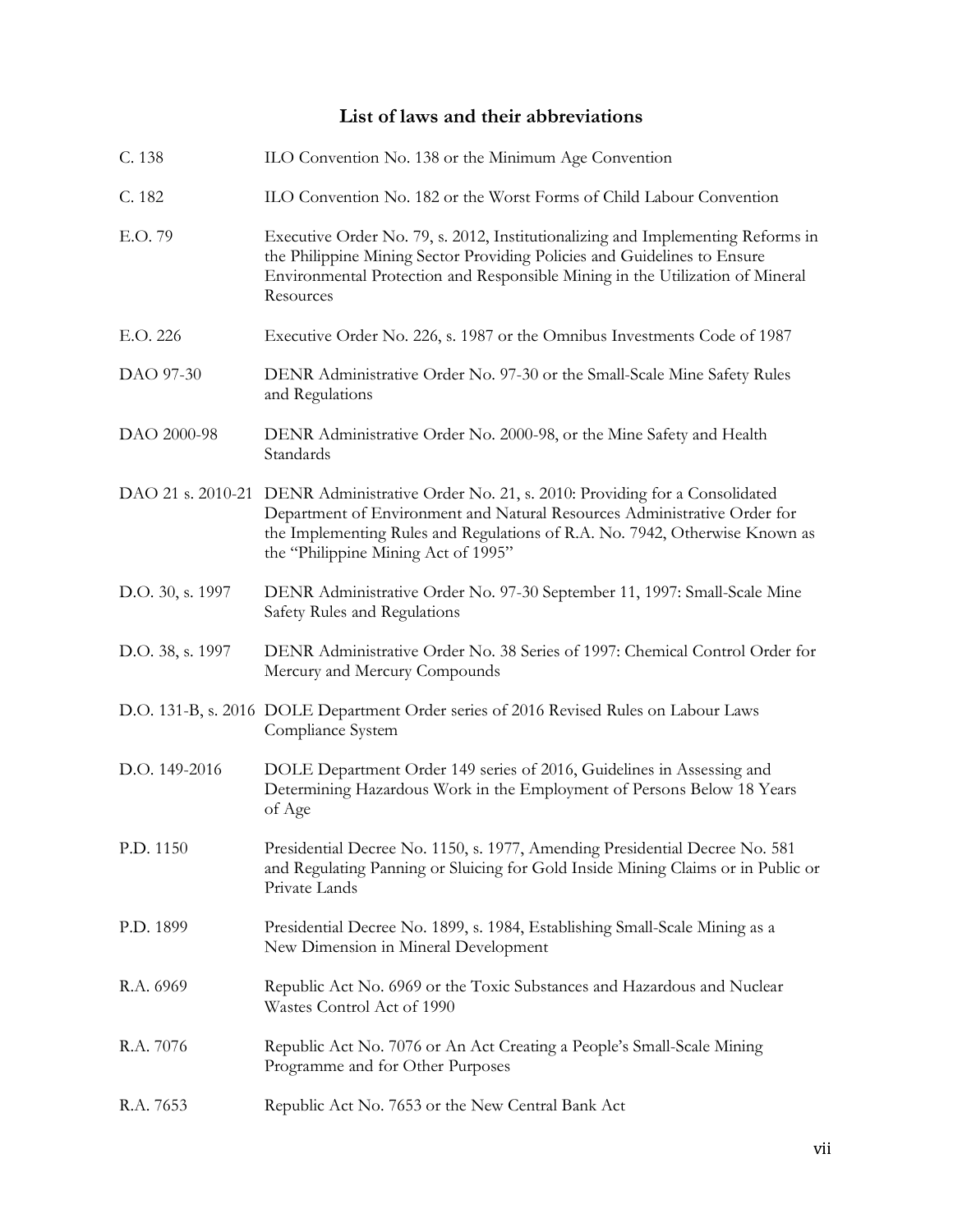| R.A. 7942  | Republic Act No. 7942 or the Philippine Mining Act of 1995                                                                                                                                                                                                                                                                                          |
|------------|-----------------------------------------------------------------------------------------------------------------------------------------------------------------------------------------------------------------------------------------------------------------------------------------------------------------------------------------------------|
| R.A. 8552  | Republic Act No. 8552 or the Domestic Adoption Act of 1998                                                                                                                                                                                                                                                                                          |
| R.A. 9231  | Republic Act No. 9231 or An Act Providing for the Elimination of the Worst<br>Forms of Child Labour and Affording Stronger Protection for the Working Child,<br>Amending for this Purpose Republic Act No. 7610, as Amended, Otherwise<br>Known as the "Special Protection of Children Against Child Abuse, Exploitation<br>and Discrimination Act" |
| R.A. 9275  | Republic Act No. 275 or the Philippine Clean Water Act of 2004                                                                                                                                                                                                                                                                                      |
| R.A. 9344  | Republic Act No. 9344 or the Juvenile Justice and Welfare Act of 2006                                                                                                                                                                                                                                                                               |
| R.A. 10364 | Republic Act No. 10364 or the Expanded Anti-Trafficking in Persons Act of<br>2012                                                                                                                                                                                                                                                                   |
| R.A. 10533 | Republic Act No. 10533 or the Enhanced Basic Education Act of 2013                                                                                                                                                                                                                                                                                  |
| R.A. 10657 | Republic Act No. 10657 or the Chemistry Profession Act                                                                                                                                                                                                                                                                                              |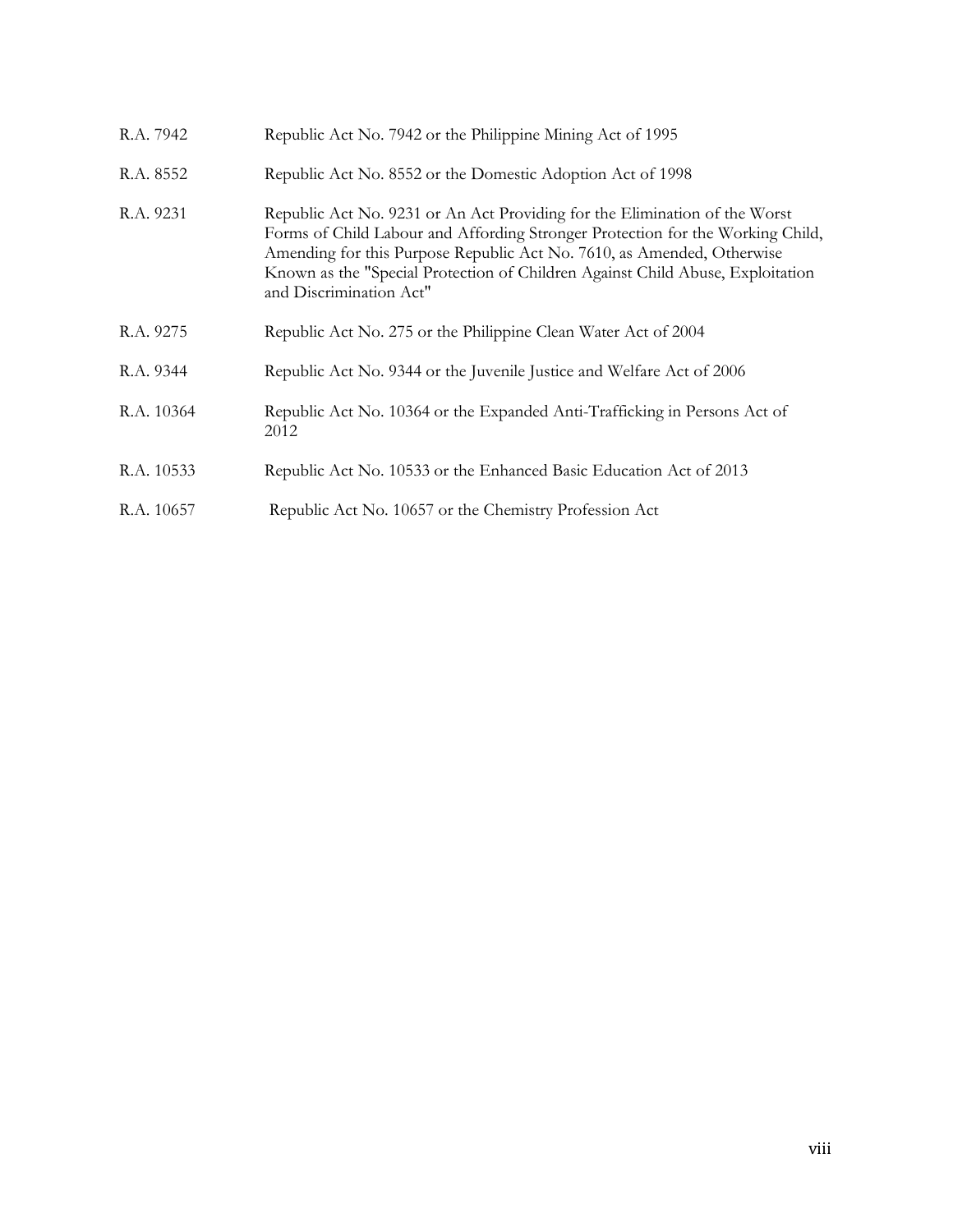# **Gap analysis and recommendations on laws on child labour and working conditions in artisanal small-scale gold mining**

### **by**

## **Nina Patricia D. Sison-Arroyo**

#### **EXECUTIVE SUMMARY**

The Artisanal and Small-Scale Gold Mining (ASGM) sector is considered "a vital contributor to the Philippine economy".<sup>1</sup> Studies estimate that 200,000 to 300,000 miners and their families in 20 to 30 provinces in the Philippines rely on ASGM as a primary source of subsistence.<sup>2</sup> Of the estimate, about 18,000 are women and children.3 By the International Labour Organization (ILO) approximation, the number may be as many as 500,000 across the country.<sup>4</sup> The sector is said to have been producing an average of 30 tons, or about 80 per cent of the country's annual gold supply.<sup>5</sup>

But amidst the glitter of gold, and despite legislation on mining, environmental protection and elimination of the worst forms of child labour, the ASGM sector remains wrought with problems children and adults work in the most dangerous and hazardous of conditions, families and mining communities remain impoverished, and harmful and toxic mining practices continue to destroy the environment.

ASGM operations are predominantly unregulated and conducted without government license or permit.6 This predicament is often identified as one of the primary factors that lead to the slew of issues attendant to ASGM. Among the gaps that need to be addressed are the following:

a) On child labour:

- Republic Act (R.A.) No. 9231 and the Revised Labour Compliance System (RLCS) are not responsive to the needs and unique circumstances of the informal sector.
- The National Child Labour Committee (NCLC) has limited powers owing to its precarious existence.

<sup>1</sup>United Nations Environment Programme (UNEP), National Strategic Plan of Action for the Phase-out of Mercury in Artisanal and Small-Scale Gold-Mining in the Philippines 2011-2021 (A plan developed by the Environmental Management Bureau [EMB] of the Department of Environment and Natural Resources [DENR] with the assistance of the UNEP) [hereinafter National Strategic Action Plan 2011-2021], *available at*  https://wedocs.unep.org/bitstream/handle/20.500.11822/12780/2011-06-03NSP-

ASGM.FINAL.2011.pdf?sequence=1&isAllowed=y, (last accessed January 31, 2017).

<sup>2</sup>National Strategic Action Plan 2011-2021 *supra* note 1; see also, Maria Isabel D. Artajo, *Enhancing Decent Work Outcomes in Small-Scale Gold Mining,* ILS Discussion Paper Series 4 (2012); *See also* Extractive Industries Transparency Initiative, Volume II of the Philippines Extractive Industries Transparency Initiative (PH-EITI) Country Report 2015 128, *available at https://eiti.org/sites/default/files/documents/volume-ii\_of\_the\_ph-eiti\_country-report\_2015\_1.pdf* (last accessed May 12, 2017).

<sup>&</sup>lt;sup>3</sup>Ban Toxics!, The Price of Gold: Mercury Use and Current Issues Surrounding Artisanal and Small-scale Gold Mining in the Philippines 18, *available at* http://www.takagifund.org/admin/img/sup/rpt\_file20152 [hereinafter, The Price of Gold].

<sup>&</sup>lt;sup>4</sup>International Labour Organization, Child Labour in Gold Mining: The Problem, *available at* www.ilo.org/ipecinfo/product/download.do?type=document&id=4146 (last accessed Dec. 9, 2016) [hereinafter Child Labour in Gold Mining Fact Sheet].

<sup>5</sup>National Strategic Action Plan 2011-2021 *supra* note 1.

<sup>&</sup>lt;sup>6</sup>International Labour Organization, *The burden of gold, Child labour in small-scale mines and quarries, World of Work No.* 54, Aug. 2015, at 19 [hereinafter The Burden of Gold].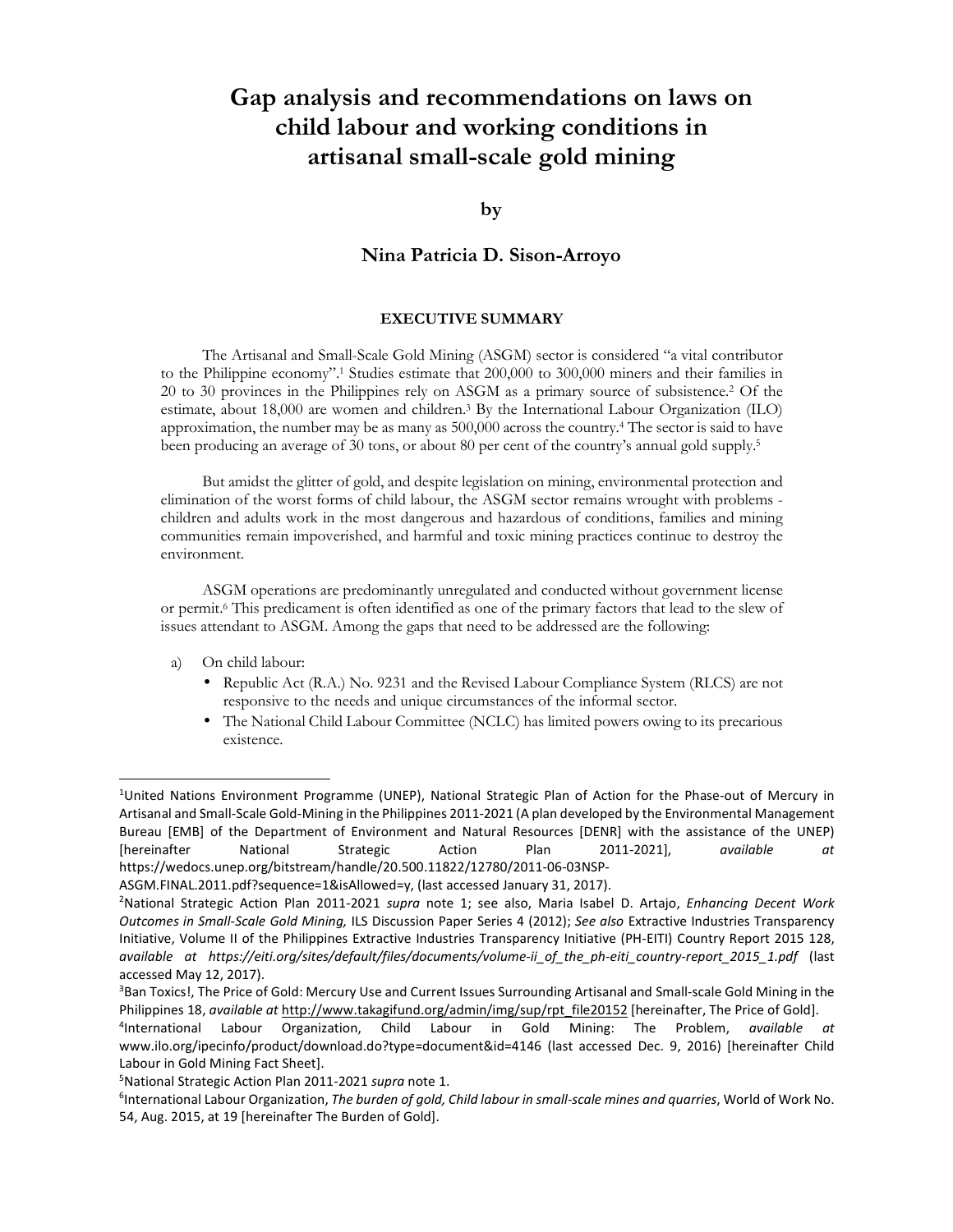- The Local Council for the Protection of Children *(*LCPC*)/*Barangay Council for the Protection of Children *(*BCPC*)* have not been constituted, are inactive, or not fully functional.
- The Provincial/City Mining Regulatory Board (P*/*CMRB) has the direct authority over the monitoring and implementation of mining and related laws, but it lacks the expertise and capacity to address child labour in mining.
- The educational system has limited mechanisms to make it more accessible and attractive.
- The gap between the minimum age of employability and the age of completion of compulsory education encourages children to work instead of complete their education.
- Administrative rules are inconsistent with regard to the prohibition on employment of children in all phases of mining operations.
- b) On working conditions, occupational health and safety (OSH) and social issues:
	- The RLCS does not address the informal sector.
	- Alternative livelihood programmes cannot compete with mining.
	- Lack of clarity on which agency has jurisdiction over OSH in the informal mining sector.
	- The Pantawid Pamilyang Pilipino Programme *(*4Ps*)* limited resources cannot cover the hundreds of thousands of families in ASGM.
	- Lack of transparency and information regarding the People's Small-Scale Mining Protection Fund (PSSMPF).
- c) On the promotion of sustainable, viable and legal ASGM operations:
	- The declaration of *Minahang Bayan* is a long and complicated process.
	- Multiple layers of registration and licensing requirements.
	- Overwhelming disincentives and limited incentives for ASGM to formalize.
	- Lack of support and assistance for ASGM to transition to formalization.
- d) On the use of mercury in ASGM:
	- The Philippines has not ratified the Minamata Convention.
	- The current regulatory measures on the use of mercury and mercury compounds are piecemeal.
	- Mercury is very accessible and affordable.
	- Lack of awareness among mining communities on the toxic and harmful effects of mercury on human health and the environment.
- e) On monitoring systems and roles of agencies:
	- Apparent overlaps in the roles and functions of agencies may cause confusion regarding which agency should do what.
	- RLCS does not address the informal sector.
	- Lack of clarity on which agency has jurisdiction over occupational health and safety in the informal mining sector.
	- Lack of coordination between the NCLC and Inter-Agency Council Against Trafficking (I-ACAT).
	- Agencies with vital roles in addressing ASGM issues are not in the composition of the Mining Industry Coordinating Council (MICC).

The following are the recommendations to address the gaps that have been identified:

- a) On child labour
	- Amend R.A. 9231 and the RLCS to effectively respond to the unique circumstances of the informal sector.
	- Amend R.A. 9231 to strengthen the NCLC and provide appropriations for its programmes.
	- Activate and/or strengthen the LCPC/BCPCs.
	- Include a representative of the children's sector in the P/CMRB.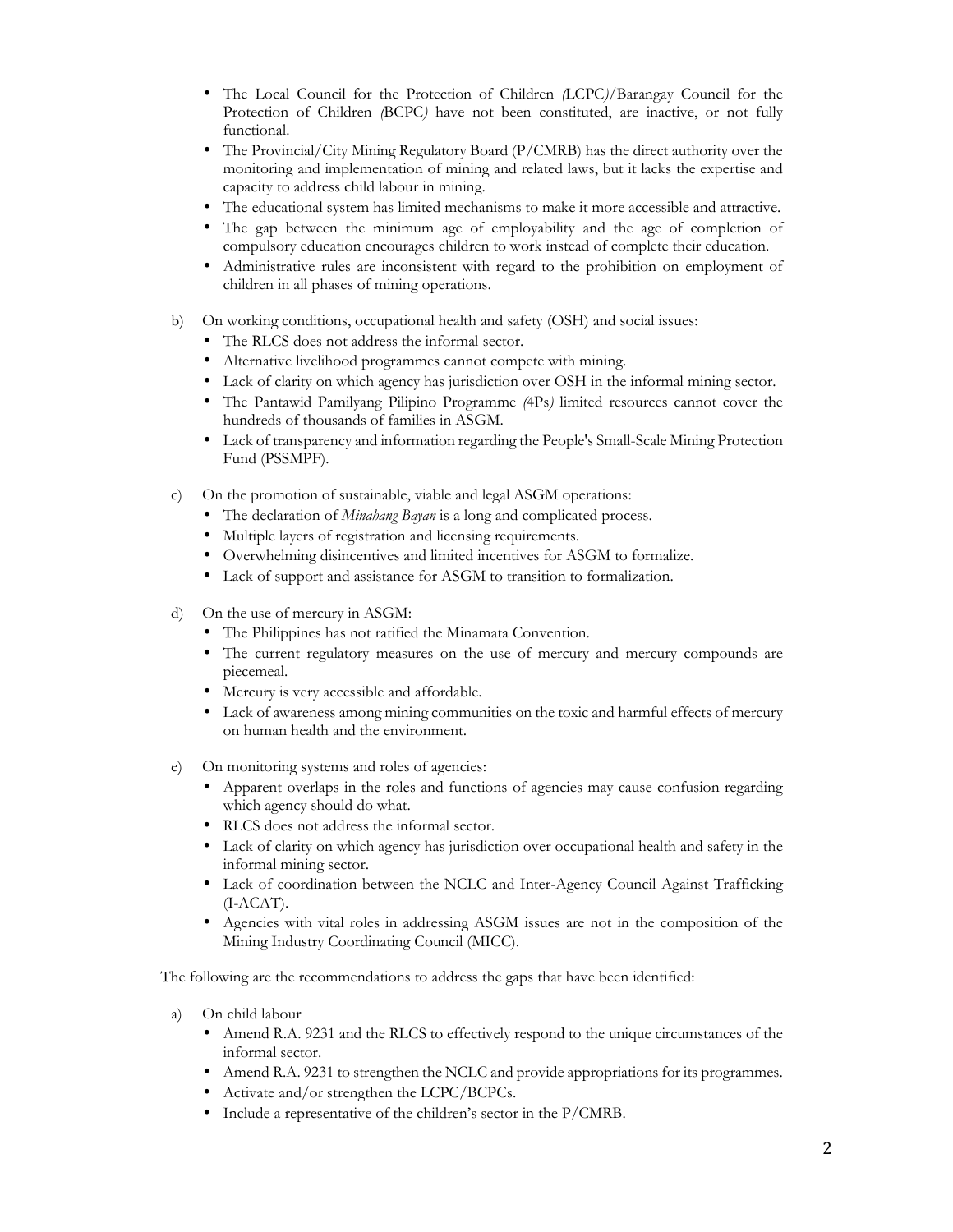- Strengthen measures to make education more accessible and to encourage children to complete basic education.
- Amend Section 163 of the implementing rules and regulations (IRR) of R.A. 7949 to harmonize it with the Department of Labor and Employment (DOLE) Department Order (DO) No. 149, s. 2016.
- b) On working conditions, OSH and social issues:
	- Amend the RLCS to effectively respond to the unique circumstances of the informal sector.
	- Clarify which agency has jurisdiction over occupational safety and health in the informal sectors.
	- Make the PSSMPF more transparent and accessible.
	- Address economic and social issues through 4Ps, viable alternative livelihood and financial management programmes.
- c) On the promotion of sustainable, viable and legal ASGM operations:
	- Expand the process for state-initiated declaration of *Minahang Bayan.*
	- Waive the consent requirement in certain cases.
	- Specify time limits for approving authorities to act on decision points in the *Minahang Bayan*  declaration process.
	- Streamline the registration and licensing process.
	- Review the Banko Sentral ng Pilipinas (BSP) gold-buying programme and make it more accessible to small-scale miners.
	- Reduce taxes and provide incentives.
	- Strengthen legal foundations and support systems for transitioning to formalization.
- d) On the use of mercury in ASGM:
	- Ratify the Minamata Convention.
	- Enact a comprehensive national law consistent with the Minamata Convention.
	- Intensify campaigns to increase awareness on the toxic and harmful effects of mercury and capacity-building programmes on alternative methods.
- e) On monitoring systems and roles of agencies:
	- Clarify the roles of agencies with respect to OSH issues in the informal mining sector.
	- Reinforce Inter-Agency Committee on Environmental Health (I-ACEH) and work towards the full implementation of the policy, plans and partnerships outlined in the Department of Health (DOH) Administrative Order (AO) No. 2013-0018.
	- Amend R.A. 9231 and the RLCS to effectively respond to the unique circumstances of the informal sector.
	- Strengthen coordination between NCLC and I-ACAT.
	- Reinforce the MICC by adding DOLE and DOH in its membership.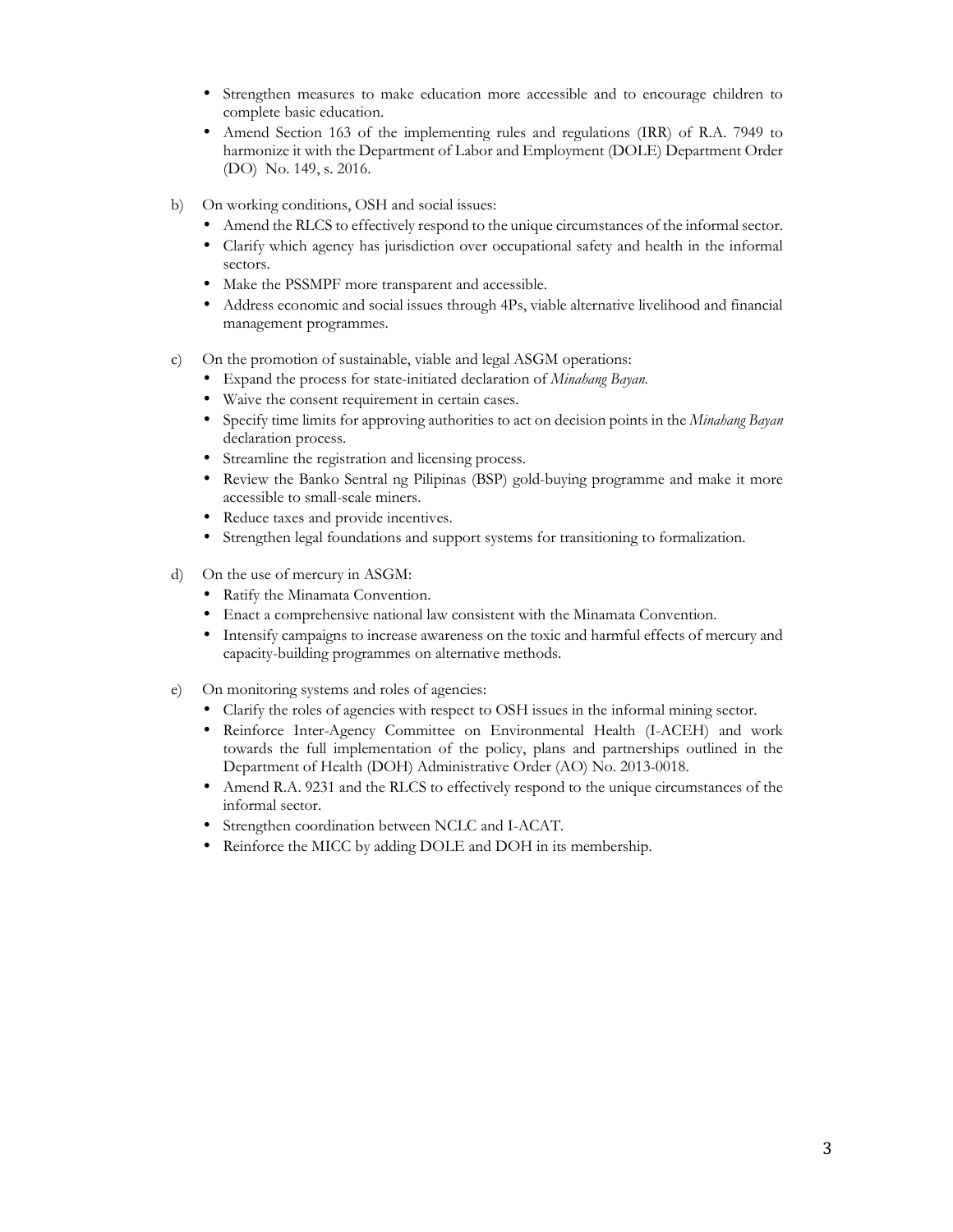#### 1. INTRODUCTION

# **1.1 Overview of the ASGM sector in the Philippines**

 The Philippines is one of the most highly mineralized countries in the world. Out of the country's total land area of 30 million hectares, 9 million or 30 per cent have been identified as having high mineral potential, and less than 3 per cent of that is covered by mining tenements.<sup>7</sup> Its untapped mineral wealth is worth at least US\$840 billion.<sup>8</sup> It is among the top ten Asian countries and the 21<sup>st</sup> worldwide with the highest published gold reserves.<sup>9</sup> In 2015, it ranked 5<sup>th</sup> in Asia's gold mine production at 46.8 tons – its highest registered production over the course of ten years.<sup>10</sup> In the same year, the local mining industry statistics showed that the estimated value of gold produced was Php35.33 billion, which is about 32 per cent of the total estimated national production value for metallic minerals.<sup>11</sup> Despite these figures, historically, mining is not among the main drivers of economic growth in the country, but it is viewed as having a great potential to be a key growth sector in the Philippines.<sup>12</sup>

 From 2012 to 2015, the contribution of the mining industry to total employment was recorded at 6-7 per cent.<sup>13</sup> Among mining and quarrying industry sub-classes, the 2013 Annual Survey of Philippine Business and Industry showed that gold ore mining placed second in terms of the number of establishments in the formal sector with 34 establishments, next to sand and gravel quarrying.<sup>14</sup> In terms of number of workers, gold ore mining registered an average of 198 per establishment; copper ore mining generated the highest average with about four times more than the gold ore mining sector's average.<sup>15</sup>

The ASGM sector is considered "a vital contributor to the Philippine economy".<sup>16</sup> While statistics on ASGM are hard to come by because it is predominantly in the informal sector, unregulated and conducted without government license or permit,<sup>17</sup> studies estimate that 200,000 to 300,000 miners and their families in 20 to 30 provinces in the Philippines rely on ASGM as a primary source of subsistence.<sup>18</sup>

<sup>13</sup>MGB, Mining Industry Statistics, available at

<sup>7</sup>Mines and Geosciences Bureau (MGB), Facts and Figures, *available at* http://www.mgb.gov.ph/images/homepageimages/mining-facts-and-figures-------updated-January-2017.pdf (last accessed Jan 30, 2017).

<sup>&</sup>lt;sup>8</sup>Senate of the Republic of the Philippines, Realizing the Philippines' Mining Potential (A Policy Brief prepared by the Senate Economic Planning Office) (December 2013), available at www.senate.gov.ph/publications/PB%202013-12%20- %20Mining\_Policy%20Brief\_final\_revised\_010614.pdf (last accessed Jan. 30, 2017); See also La Bugal-Blaan Tribal Association, Inc., et. al., vs. Victor O. Ramos, et. al., 421 SCRA 148 (2004).

<sup>9</sup>World Gold Council, World Official Gold Holdings, International Financial Statistics, January 2017, *available at* http://www.gold.org/research/latest-world-official-gold-reserves (last accessed Jan 30, 2017).

<sup>10</sup>Thomson-Reuters, GFMS Gold Survey 2016, *available at* http://diamondwealthmastery.com/wpcontent/uploads/2016/04/Thomson-Reuters-GFMS-2016-Gold-Survey.pdf (last accessed May 9, 2017.)

<sup>11</sup>Mines and Geosciences Bureau, *supra* note 7.

<sup>12</sup>Senate of the Republic of the Philippines, *Realizing the Philippines' Mining Potential,* Policy Brief, Senate Economic Planning Office (December 2013), available at www.senate.gov.ph/publications/PB%202013-12%20- %20Mining\_Policy%20Brief\_final\_revised\_010614.pdf (last accessed Jan 30, 2017).

http://www.mgb.gov.ph/attachments/article/162/MIS(2015)%20(1)%20(1).pdf, (last accessed Jan 30, 2017). <sup>14</sup>Philippine Statistics Authority (PSA), 2013 Annual Survey of Philippine Business and Industry - Mining and Quarrying for

All Establishments: Final Results*, available at* 

https://psa.gov.ph/content/2013-annual-survey-philippine-business-and-industry-mining-and-quarrying-allestablishments (last accessed May 11, 2017).

<sup>15</sup>*Id.*

<sup>16</sup>National Strategic Action Plan *supra* note 1.

<sup>17</sup>The Burden of Gold, *supra* note 2 at 19.

<sup>18</sup>National Strategic Action Plan 2011-2021 *supra* note 1; *See also* Maria Isabel D. Artajo, *Enhancing Decent Work Outcomes in Small-Scale Gold Mining,* ILS Discussion Paper Series 2012, 4; *see also* Extractive Industries Transparency Initiative, Volume II of the Philippines Extractive Industries Transparency Initiative (PH-EITI) Country Report 2015 128, *available at https://eiti.org/sites/default/files/documents/volume-ii\_of\_the\_ph-eiti\_country-report\_2015\_1.pdf* (last accessed May 12, 2017).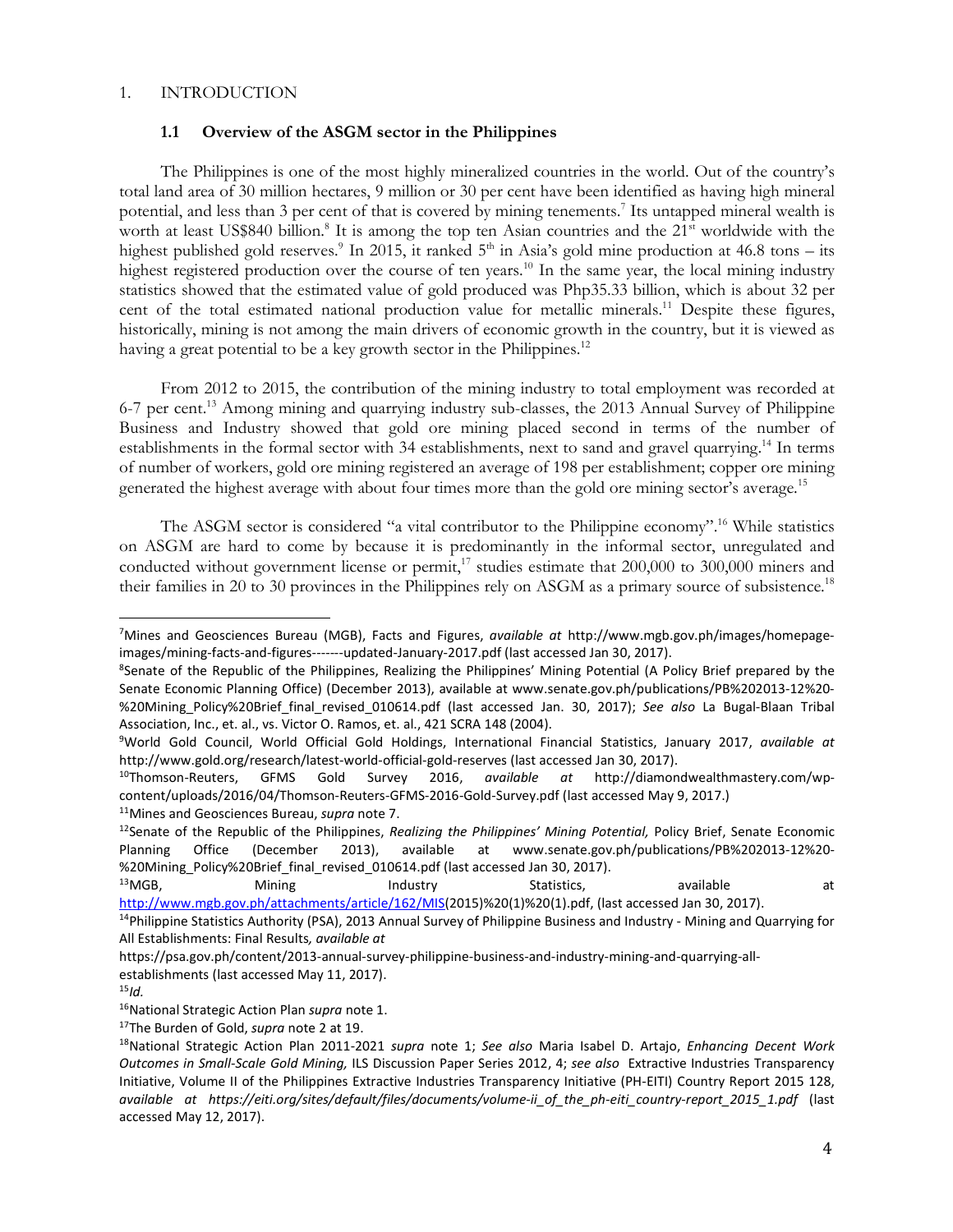Of the estimate, about 18,000 are women and children.<sup>19</sup> By ILO approximation, the number may be as many as 500,000 across the country.<sup>20</sup> The sector is said to have been producing an average of 30 tons, or about 80 per cent of the country's annual gold supply.<sup>21</sup> In terms of gross production value, the Mines and Geosciences Bureau (MGB) reported an average of Php1.3 billion from 2012 to 2015.<sup>22</sup> This figure is based on gold purchases by the BSP, which does not reflect the undocumented gold transactions in the black market.

 ASGM practices are commonly classified into traditional and gold rush mining. Indigenous communities using methods that are influenced by their culture and beliefs practice traditional mining. Typically, in a traditional setting, the operation mainly involves family, led by the head of the family, and other members of the community.<sup>23</sup> Mining methods have been handed down for generations, which include a ritual before, during, and after mining; a tunneling system that is planned-out; and mechanical operations, such as crushing ores manually, using ball mills when the volume of ore is large, and concentrating gold using the gravity method.<sup>24</sup> Rooted in the indigenous peoples' view of ancestral lands being communal property, the mineral resources found in them are considered communal, and production sharing is also communal.<sup>25</sup> For instance, Benguet miners equally share the profit from a single mining operation. When high grade ore is found, tunnel owners and miners share the mine to all the members of the community, giving priority to elders, women and children.<sup>26</sup>

 Small-scale gold rush mining is practiced by individuals who do not have a common ethnicity or culture.<sup>27</sup> They are usually spurred to migrate, in search of good fortune, to a location where gold is discovered. Because they are not bound by shared tradition, religious beliefs and rituals, their methods are characteristically less systematic, they are less skilled compared to traditional miners, and they do not practice communal sharing of ore production.<sup>28</sup>

While gold rush mining is known for the use of mercury and cyanide, $2^9$  mercury is commonly used in other forms of ASGM due to the lack of awareness of alternative methods to extract gold. There is a popular belief among ASGM workers that gold cannot be recovered without using mercury. $^{30}$ 

<sup>19</sup>The Price of Gold *supra* note 3.

<sup>20</sup>International Labour Organization *supra* note 5 at 6.

<sup>21</sup>National Strategic Action Plan *supra* note 1.

 $22$ Mines and Geosciences Bureau, Mining Industry Statistics (15 December 2016), available at http://www.mgb.gov.ph/attachments/article/162/MIS(2015)%20(1)%20(1).pdf, (last accessed on Jan 30, 2017.

<sup>&</sup>lt;sup>23</sup>Erika M. Rey and Ricardo M. Saturay Jr., Small-Scale Mining in the Philippines: Towards Genuine National Development (A paper researched for Advocates of Science and Technology [AGHAM]) 9 (2005), *available at*  https://www.slideshare.net/AGHAM/small-scale-mining-in-the-philippines-towards-genuine-national-development, (last accessed May 12, 2017).

<sup>24</sup>*Id.* at 9-11.

<sup>25</sup>*Id.* at 9-11.

<sup>&</sup>lt;sup>26</sup>The Alternative Forum for Research in Mindanao (AFRIM), A Background Study on the Small-Scale Gold Mining Operations in Benguet and South Cotabato and Their Impact on the Economy, the Environment and the Community, BANTAY KITA OCCASIONAL PAPER SERIES 14 (2<sup>nd</sup> is. 2012).

<sup>27</sup>Rey and Saturay Jr.,*supra* note 23 at 12-13.

<sup>28</sup>*Id.* at 12-13.

<sup>29</sup>*Id.* at 9.

<sup>&</sup>lt;sup>30</sup>Pante-Aviado, Sarah Marie, Mining Laws Compliance and Practices on Small-Scale Gold Mining in Camarines Norte (2014), at 151 (unpublished Masters in Public Administration paper, Camarines Norte State College).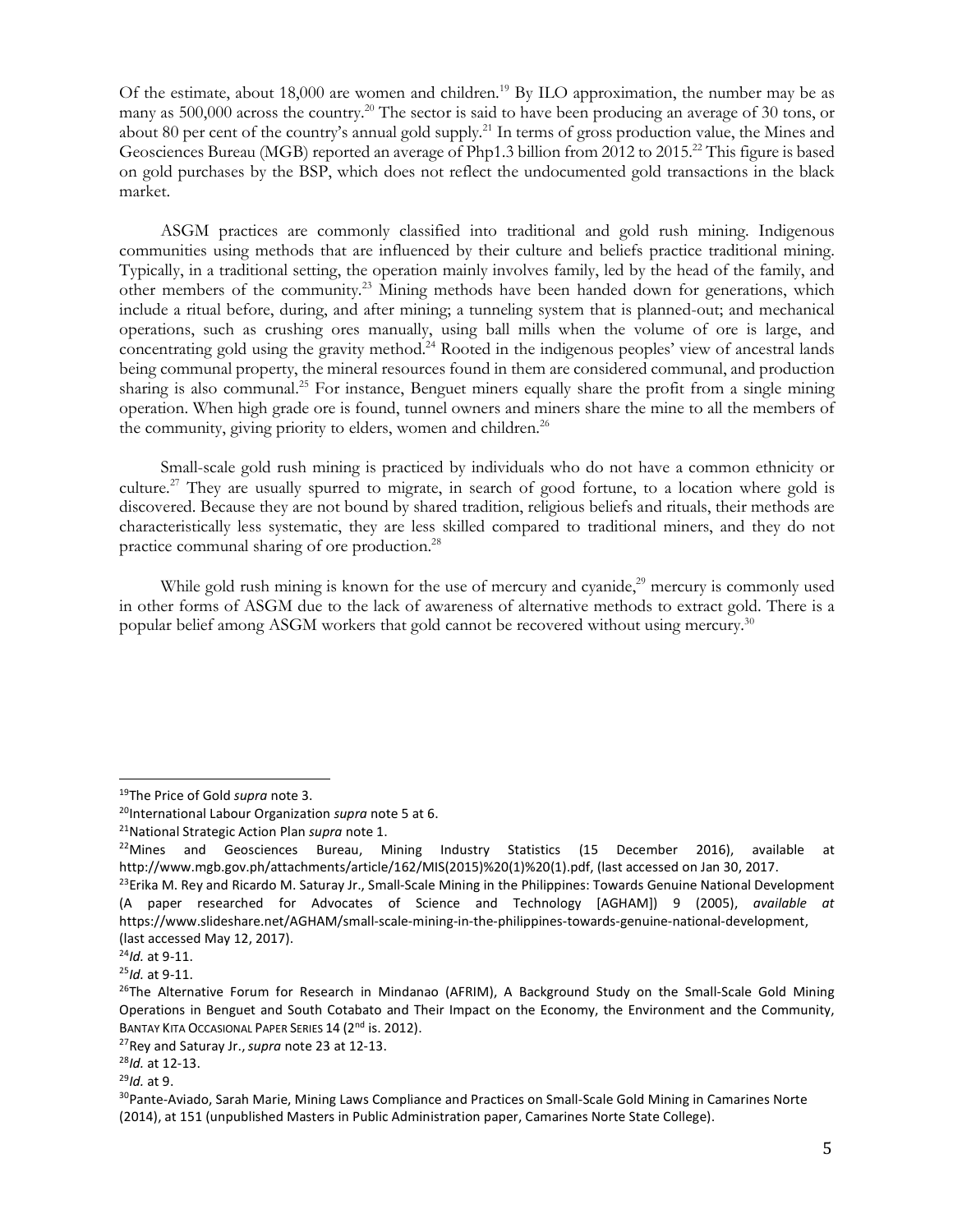# **1.2 Methods used in ASGM**

 ASGM processes generally involve four phases - exploration, extraction, concentration and refining. Each stage employs different techniques.

a) **Exploration** is the initial activity in the mining process, where a strategy is employed to locate gold-bearing rocks called ores in an identified geographical area.<sup>31</sup> Unlike in large-scale mining, which uses sophisticated geological and technological methods and tools, exploration in ASGM is based mainly on indigenous knowledge, observation and intuition.<sup>32</sup>

b) **Extraction** is the process of removing the gold-bearing rock from the earth or recovering gold from its source. The method used in extracting gold depends on the source of the gold. If the source is from a primary deposit, or gold embedded in what are called veins or lodes in rock beds,<sup>33</sup> extraction is done underground through small tunnels or shallow surface excavations.<sup>34</sup> Some miners use explosives to blast tunnels into hard rock, although the use of dynamite in mining is prohibited.<sup>35</sup> The ores are removed using simple implements, such as picks, shovels, chisels, sledgehammers, pulleys and ropes, and they are hauled and transported manually using sacks, trackless mine cars, or wheelbarrows.<sup>36</sup>

When primary gold deposits are eroded over time by nature, fine gold dust or small grains accumulate with other heavy minerals in streams and rivers.<sup>37</sup> These are secondary gold deposits referred to as placer deposits. Placer deposits are extracted from sediments by panning or sluicing.<sup>38</sup>

 Paracale, a coastal area, is known for its high-grade ore found in clay below the water table. For generations, gold has been extracted using a method called compressor mining, which is unique to Paracale. *Price* illustrates this deadly process:

Compressor mines are simple shafts, perhaps a meter square dug straight down through rock, sand or clay to a depth of 30 or 40 feet. Miners wrap air tubes about themselves in an intricate pattern of loops and knots to secure the tubes on their bodies. Then they clench their teeth around the open ends of the small tubes, breathe deeply and drop below the surface to begin their exhausting work.

Wearing simple swim goggles or masks, they wedge themselves at the bottom of the murky, water-filled pit to scoop the rich, clay-ore into burlap sacks. Above, men tend the compressors and haul up the ore. The miners put their lives in the hands of those on the surface. A faulty compressor gasket, a sudden shift in the clay walls above them or an unexpected change in the ocean currents can mean death. They are used to and even laugh about the danger. To many, this is all they know. They fished this way as young boys. Now the payoff is far greater, so they take the risks. "This is what they do," my interpreter said as an older teenager bobbed in the trash-can-sized hole before disappearing into darkness.<sup>39</sup>

<sup>&</sup>lt;sup>31</sup>ROGER MARJORIBANKS, GEOLOGICAL METHODS IN MINERAL EXPLORATION AND MINING 1 (2<sup>nd</sup> ed. 2010).

<sup>32</sup>Rey and Saturay Jr.,*supra* note 23 at 6-9.

<sup>33</sup>Gold.info, Gold Deposits, *available at* http://www.gold.info/en/gold-deposits/ (last accessed Jan. 31, 2017).

<sup>34</sup>Rey and Saturay Jr.,*supra* note 23 at 7.

<sup>35</sup>*Id.* 

<sup>36</sup>*Id.* 

<sup>37</sup>Gold.info, *supra* note 33.

<sup>38</sup>Rey and Saturay Jr.,*supra* note 23 at 7.

<sup>39</sup>Larry C. Price, The Philippines: Dangerous and Illegal Compressor Mining (2012), a*vailable at*

http://pulitzercenter.org/reporting/philippines-compressor-gold-mines-child-labour-mercury-pollution-economy (last accessed Feb. 1, 2017).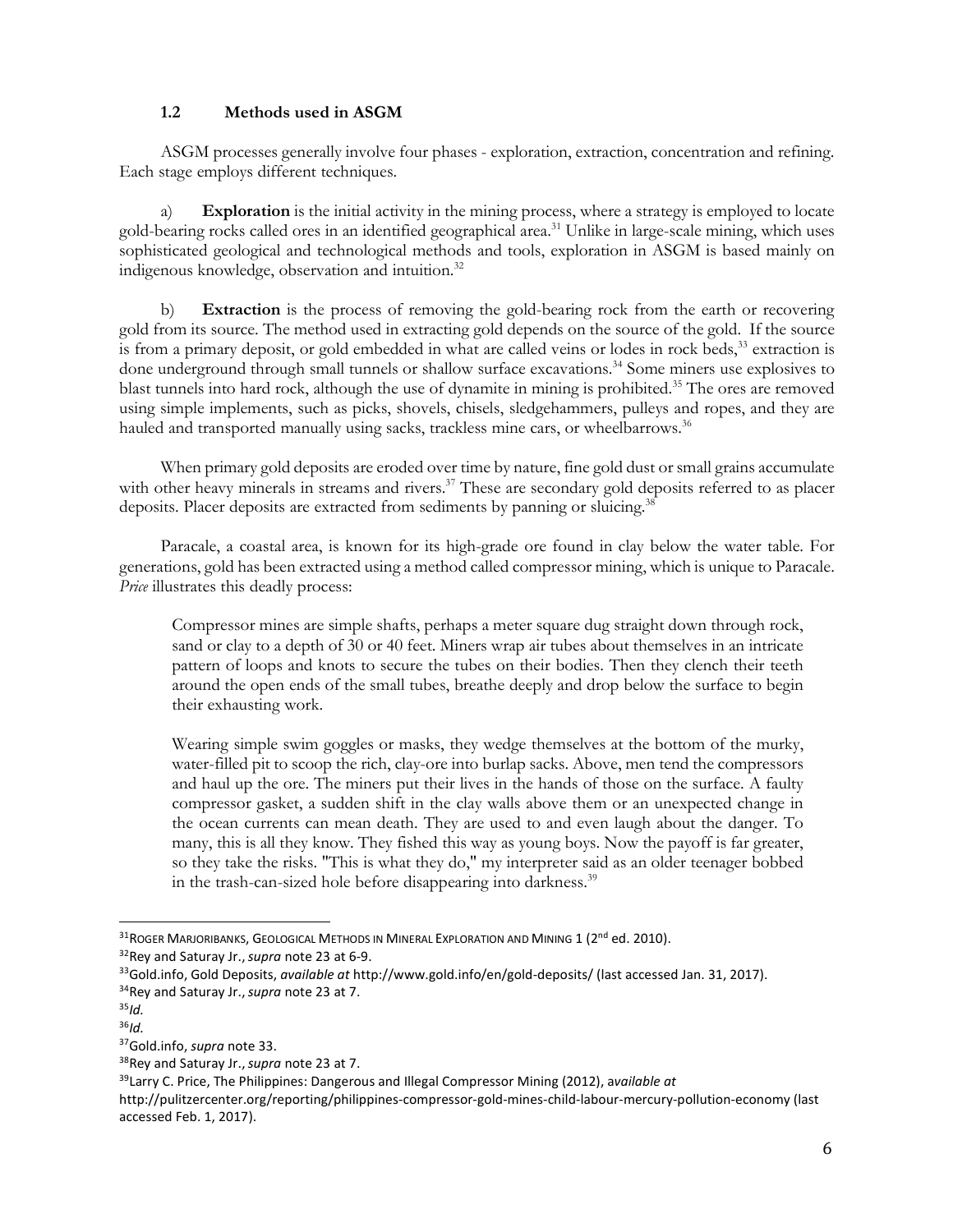c) **Concentration and refining** is the process of separating the gold from other materials referred to as gangue. Typically, concentration is done manually by handpicking the gold from the ores and discarding the gangue. The gold ore goes through a milling process, where the ores are crushed using sledgehammers or small jaw crushers, then ground to finer pieces using various tools. High-grade ores are crushed using manual, water-run, diesel, or electric ball mills.<sup>40</sup>

Crushed ores and placer deposits are refined further using sluice boxes and pans. This is called gravity method, based on the principle that gold sinks, while non-gold materials and lighter sediments stay suspended in water.

The non-gold particles of the ore are made of magnetite sand consisting of iron. The iron is separated from the gold using a magnet, which attracts the magnetic iron and leaves only the gold, which is nonmagnetic. Borax is added to this and the mixture is heated in a clay crucible using a torch or an open furnace to produce a marketable gold bead.<sup>41</sup>

 Small-scale mining areas commonly use mercury amalgamation to get the gold. Mercury is mixed with the ore in the ball mill and later in the panning concentrate to hold the gold particles together and separate them from the gangue and other sulfide minerals. The amalgam is burned until all the mercury evaporates.<sup>42</sup>

 Cyanide leaching is another method that is utilized where gold in the ore is dissolved in the chemical and then recovered by adding zinc or aluminum to the solution.<sup>43</sup>

#### **1.3 Key players in small-scale mining**

There are several key players in the mining and gold trading operation, and it varies depending on the method of mining; but generally, the following are involved:

- a) Land owners who are the rightful claimants to the area, but who usually do not have the skill or capital to mine the land;
- b) Tunnel owners who may be individuals, a cooperative or association;
- c) Financiers who fund the mining operations who may be foreigners, migrants or locals, sometimes the land or tunnel owners themselves;
- d) Skilled miners;
- e) Ore packers and haulers;
- f) Ore and sack washers, who are usually women and young workers;
- g) Ore transporters;
- h) Processing plant workers; and
- i) Gold traders and buyers.<sup>44</sup>

The one who holds the capital usually dominates the power relations among the key players. The skilled miners and mine workers who do the hard work in extremely dangerous and hazardous conditions are often exploited and remain impoverished, despite the significant contribution of ASGM to the country's annual gold supply.

<sup>40</sup>Rey and Saturay Jr.,*supra* note 23 at 7-8.

 $41/d.$ 

<sup>42</sup>*Id.*

<sup>43</sup>*Id.*

<sup>44</sup>The Alternative Forum for Research in Mindanao (AFRIM), *supra* note 26.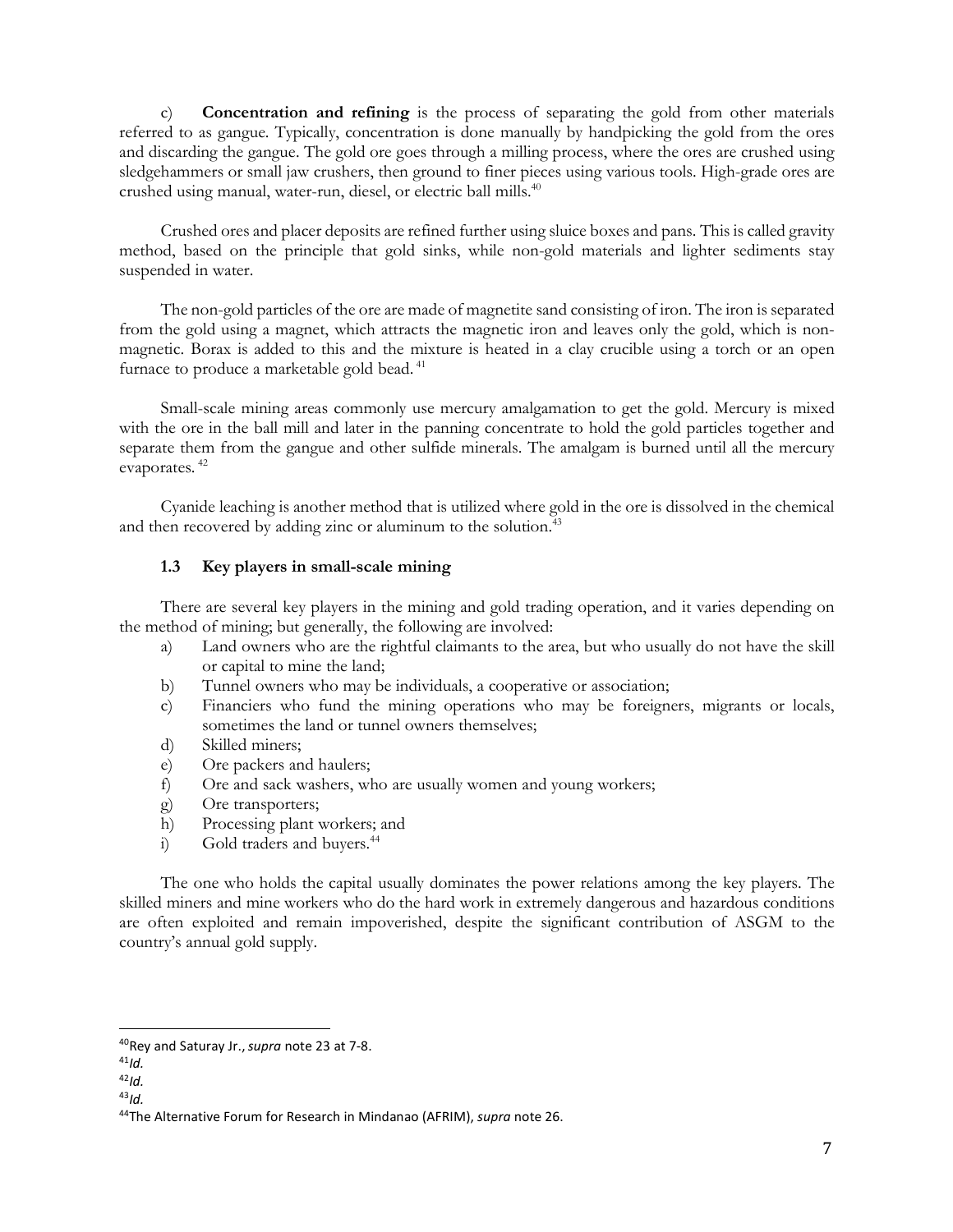# **1.4 Health, safety and social issues in artisanal and small-scale mining**

 ASGM is a notoriously dangerous activity wrought with many OSH issues. A research based on an extensive review of literature as well as surveys and data collection involving professionals and experts from different countries, including the Philippines, provides a comprehensive list of the health and safety risks of AGSM to miners, their families and their communities. The list categorizes the risks into diseases and injuries, hazards and exposures and chemicals, as shown in table below.<sup>45</sup>

## **Comprehensive list of risks to artisanal and small-scale miners and their communities**

 A cross-sectional study of the conditions of mining communities in Benguet, where gold is the most commonly extracted mineral ore, demonstrate safety and health risks that are similar with the findings in the table above. The research found that miners are exposed to dust, air pollution, poor environmental

<sup>&</sup>lt;sup>45</sup>Nicole M. Smith, Saleem Ali, Carmel Bofinger and Nina Collins, Human Health and Safety in Artisanal and Small-Scale Mining: An Integrated Approach to Risk Mitigation, J. CLEANER PROD., Volume 129, at 46 (2016).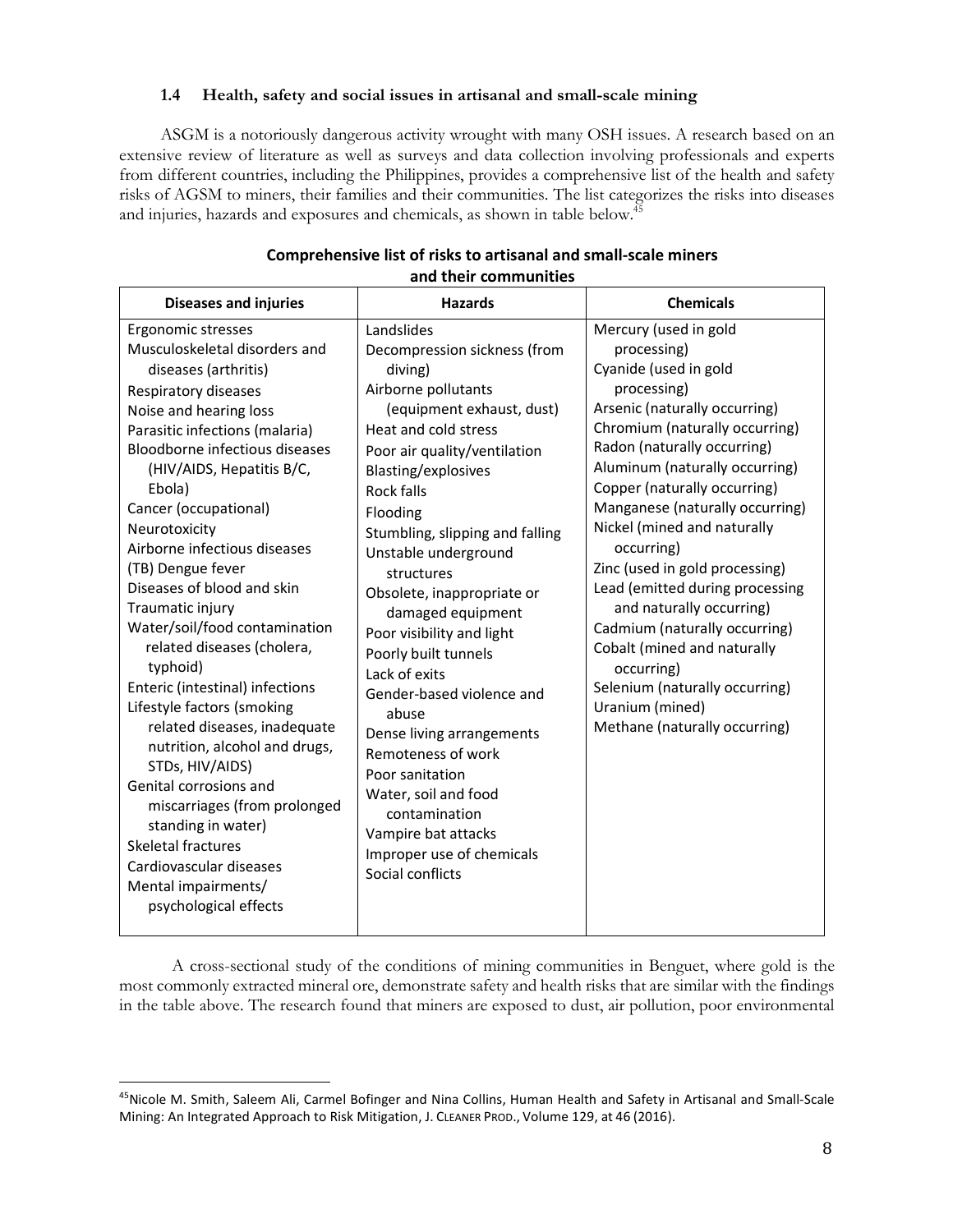sanitation, chemicals, intense heat, waste products from mining and high noise levels.<sup>46</sup> They use inadequate protective equipment; rubber boots being the only gear that is consistently used.<sup>47</sup> Safety infractions include unsteady trenches in the underground tunnels and pits, insufficient slopes, possibility of collapse of trenches, and risk of subsidence or sinking of the ground.<sup>48</sup>

 In addition to the health and safety issues, other social issues plague small-scale mining, including the following:

- a) The unregulated migration of miners and their families into newly discovered mining areas displace the original inhabitants and disrupt their local customs and traditional economic activities.
- b) The absence of legitimate claims over the areas where small-scale miners operate often result in violent conflicts with other claimants, including large-scale mining companies.
- c) The informal nature of the operation and the lack of capital make small-scale miners vulnerable to exploitation, especially by financiers who take advantage of them, resulting in very little profit and measly compensation for the miners that are not commensurate with the work that they put in.
- d) Despite the extreme hazards and risks of the trade, small-scale miners are not insured and they do not have social security benefits.<sup>49</sup>

# **1.5 Mercury use in ASGM and other harmful and destructive practices**

 The use of mercury is widespread in ASGM. ASGM accounts for 70 metric tons of mercury discharged annually into the atmosphere.<sup>50</sup> Large amounts of mercury, about 10 to 25 grams to produce a gram of gold, are dumped into ball mills to retrieve gold from whole ores. About one to 3 grams of mercury are used to recover a gram of gold from amalgamation of gold concentrates.<sup>51</sup>

See **Annex 1** for a list of provinces that reportedly use mercury in ASGM.<sup>52</sup>

 The use of mercury in gold processing causes mercury pollution of the environment in different ways. Mercury can pollute the ground when it is unintentionally spilled into the ground due to careless handling; it can contaminate the water when it is discharged together with mine tailings or thrown directly into rivers; and it can pollute the atmosphere when it vaporizes, especially when the amalgam is blowtorched and refined.<sup>53</sup> Mercury poisoning can cause skin irritation, fever, headaches, nausea, irritability, fatigue and depression, as well as significant negative effects on human health, including neurological disturbances, problems in the reproductive and other body organs, blindness, numbness of

<sup>&</sup>lt;sup>46</sup>Jinkie Leilanie DP Lu, *Investigation of safety conditions in small scale mining industries in the Philippines, ENVIRON. Sci.* IND. J, Volume 10, Issue 11 at 425 (2015).

<sup>47</sup>*Id.* at 424.

<sup>48</sup>*Id.* at 425.

<sup>49</sup>The Price of Gold *supra* note 3, at 43.

<sup>50</sup>The Price of Gold *supra* note 3, at 5.

<sup>51</sup>*Id.*

<sup>52</sup>Extractive Industries Transparency Initiative, *supra* note 18.

<sup>53</sup>Danilo C. Israel and Jasminda P. Asirot*, Mercury Pollution Due to Small-Scale Gold Mining in the Philippines: An Economic Analysis,* PIDS RESEARCH PAPER SERIES NO. 2002-02, 19.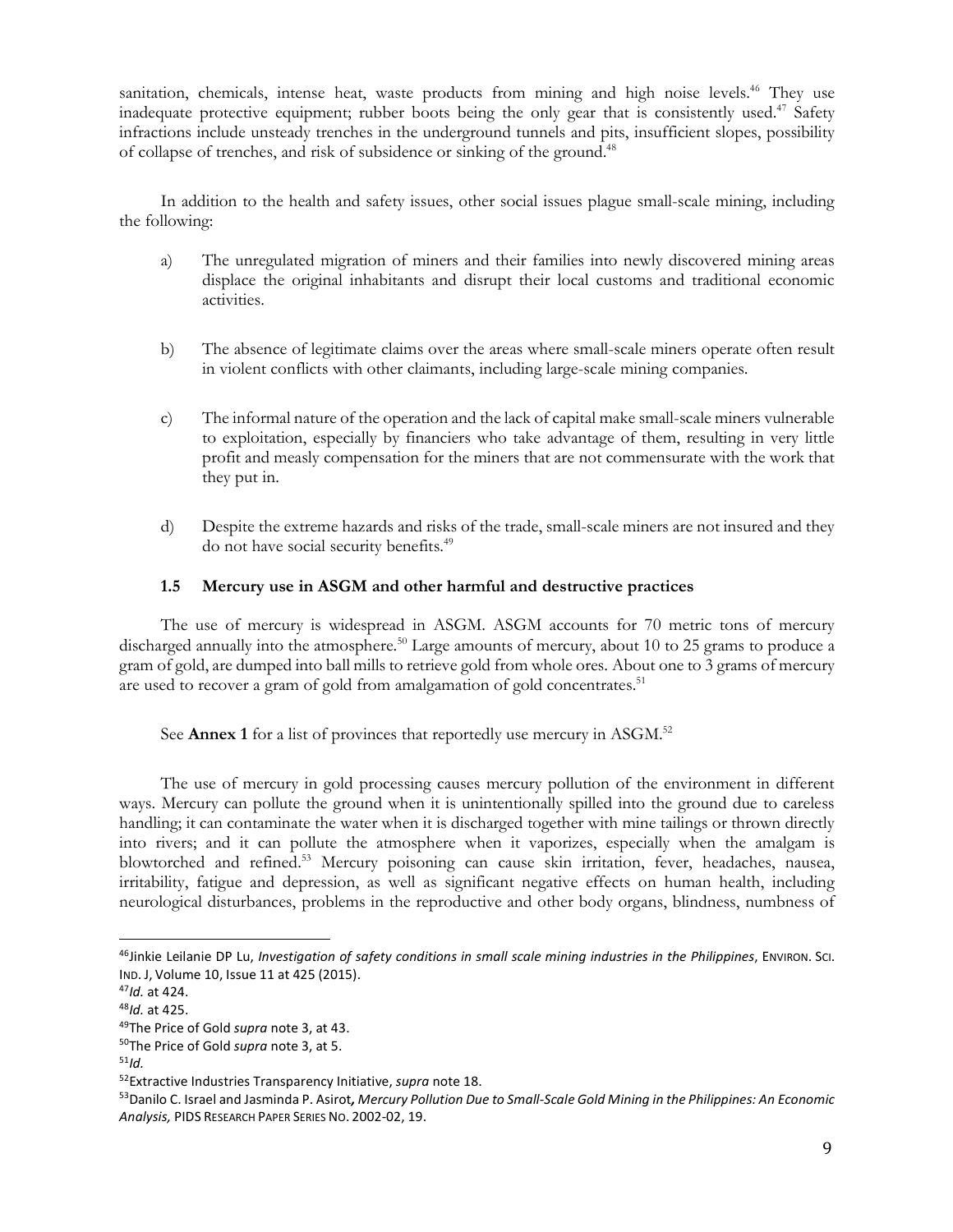the extremities, hearing and speech impairment, loss of memory, decline in sensory ability, kidney disease, tremors, serious birth defects and even death.<sup>54</sup>

 Despite its health and environmental impacts, small-scale miners use mercury because it is very accessible and it is an inexpensive way of retrieving the gold. It allows them to immediately process the gold, usually in their own homes, and sell it quickly to meet their day-to-day needs. The lack of awareness of the risks of mercury use and lack of knowledge of mercury-free alternatives are other factors that contribute to the proliferation of mercury use.<sup>55</sup>

 Apart from being a major source of mercury pollution, ASGM also aggravates other environmental problems, such as deforestation and landscape destruction, contamination of water bodies due to the use of cyanide, soil erosion and siltation, biodiversity loss and loss of soil productivity.<sup>56</sup>

#### **1.6 Child labour issues in ASGM**

 Thousands of children in the Philippines reportedly participate in virtually all forms of mining and in every phase of the mining process.<sup>57</sup> About 14 per cent of children who live in mining communities work in the mines; their ages ranging from 11 to 17 years old and some even younger.<sup>58</sup> Like adults, children in ASGM are subjected to dangerous and exploitative working conditions, such as very long work hours; very low wages and poor labour standards; exposure to bacteria, dust, pollutants, mercury and other toxic substances; poor ventilation; extreme temperature and noise; carrying heavy loads of rocks and water; and very limited access to welfare, health and safety facilities. They suffer multiple adverse consequences, including irregular or no schooling, injuries or even fatalities, health problems, and problems in physical and psychological development.<sup>59</sup>

 Children in mining communities are exposed to adult activities that pose moral hazards, such as gambling, drinking and smoking.<sup>60</sup> Some miners, including children, reportedly use illegal drugs to keep them awake.<sup>61</sup>

 Children in ASGM are typically boys, although girls are sometimes involved in panning, washing and crushing rocks. Girls are generally exploited in other ways. They are made to look after younger siblings and perform household chores instead of going to school; some are forced into domestic work or prostitution.<sup>62</sup>

<sup>54</sup>*Id.; See also* The Price of Gold *supra* note 3, at 25.

<sup>55</sup>*Id.* 

<sup>56</sup>The Price of Gold *supra* note 3, at 42.

<sup>&</sup>lt;sup>57</sup>Human Rights Watch, "What ... if Something Went Wrong?" Hazardous Child Labour in Small-Scale Gold Mining in the Philippines, *available at* https://www.hrw.org/report/2015/09/29/what-if-something-went-wrong/hazardous-childlabour-small-scale-gold-mining (last accessed Dec. 9, 2016).

<sup>58</sup>*Id.* (citing Ecumenical Institute for Labour and Educational Research (EILER), Key Findings of Baseline Study on Child Labour in Mining and Plantations (2015).

<sup>59</sup>Thomas Hentschel, Felix Hruschka, Michael Priester, Global Report on Artisanal and Small-Scale Mining (A Report commissioned by the Mining, Minerals and Sustainable Development project of the International Institute for Environment and Development in 2002), *available at* http://pubs.iied.org/pdfs/G00723.pdf (last accessed May 10, 2017).  $60$ Caymo, Apolinario L. II, Analysis of the Child Labour Issue in Small-Scale Mining Operations in the Philippines, at 17 (2016) (unpublished LLM paper, Universiteit Gent) *available at* lib.ugent.be/fulltxt/RUG01/002/272/391/RUG01- 002272391\_2016\_0001\_AC.pdf, (last accessed Dec. 9, 2016).

<sup>&</sup>lt;sup>61</sup>/d. citing Crispin B. Beltran Resouce Center, A Baseline Study for the Community-Based Approach in Combatting Child Labour in Hazardous Industries in Plantation and Mining (A study commissioned by EILER) at 69; *See also* Interview *with* Ms Eve Cubelo (Programme Manager of Ban Toxics!), (through skype) (Dec. 20, 2016).

<sup>62</sup>Child Labour in Gold Mining Fact Sheet *supra* note 4, at 6.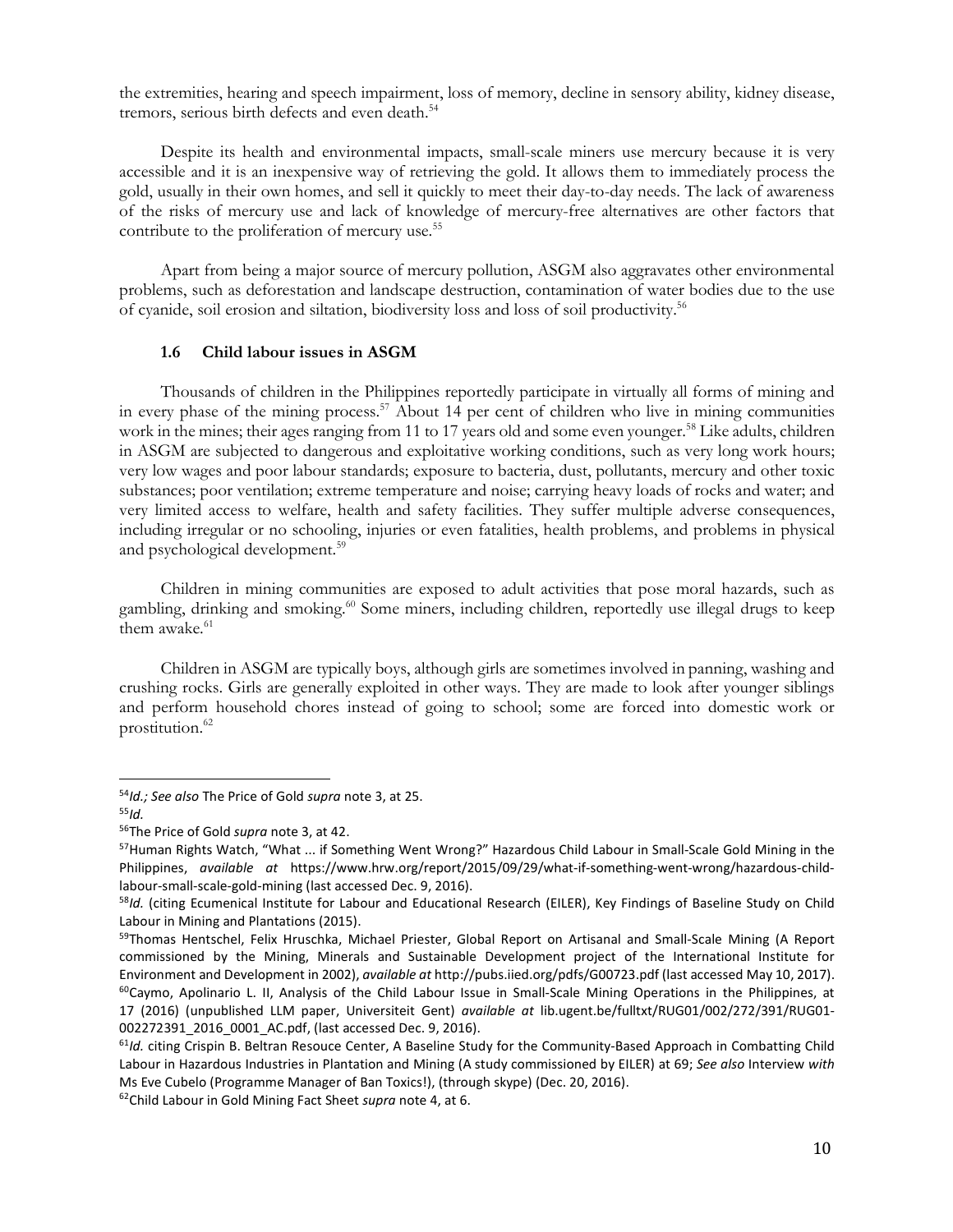In the study by Human Rights Watch, boys were found to engage in compressor mining in Camarines Norte where they dive for gold under life-threating conditions. Like the adult miners, they dive into very narrow, dark and cold shafts and breathe under murky water through a makeshift apparatus made of plastic tube attached to a diesel-run compressor at the surface.<sup>63</sup> They dig into the mud in total darkness for one to three hours, or until their bodies can take it.<sup>64</sup> Diving in the mud for long hours expose the children to bacteria that causes skin infections.<sup>65</sup> They are also exposed to carbon monoxide from the compressor, which can lead to lung cancer.<sup>66</sup> When the breathing apparatus malfunctions, they come up for air quickly, which may form small nitrogen bubbles in the blood that cause pain in the joints, shortness of breath, brain disorders or an embolism.<sup>67</sup>

 The same study found boys participating in underground mining in Camarines Norte and Masbate alongside adults.<sup>68</sup> They are lowered into pits and work underground for long hours, sometimes 24-hour shifts. They carry the heavy ores, about 30 kilos, in sacks out of the pits. Oxygen is pumped in through blowers from the surface, but if the pits are not so deep, blowers are not used. Children are subjected to very dangerous conditions – lack of oxygen that may lead to asphyxiation; long work hours; carrying extremely heavy loads; and accidents caused by falling rocks or wooden beams, by falls, from the tools they use or from dropping sacks of ores.<sup>69</sup>

#### **1.7 Summary of related studies**

 Studies on laws on child labour and working conditions in ASGM are scant and limited to certain areas of concern regarding small-scale mining.

Ban Toxics' extensive research on ASGM<sup>70</sup> centres on the environmental and health impacts of mercury use in mining, with special focus on study sites in Camarines Norte, Nueva Vizcaya, Benguet, Masbate, Negors Occidental and Compostella Valley. It recommends putting an end to primary mining of mercury and imposing a mercury import ban, providing technical and financial support to ASGM, organizing and strengthening ASGM formal groups of miners, removing barriers to formalization, strengthening local mining regulatory boards, and increasing awareness on mercury's toxic effects to miners, their families and affected communities.

Human Rights Watch<sup>71</sup> documents the hazardous child labour conditions in ASGM in the provinces of Camarines Norte and Masbate. Human Rights Watch researchers interviewed 135 people, including 65 children, as well as government officials, representatives of international agencies and non-government organizations, traders, teachers, health workers and mining experts. The report describes the hazards of child labour in underwater mining, underground mining, carrying heavy loads, processing gold with mercury and panning for gold. It recommends, among others, that the government of the Philippines develop strategies to address child labour in mining and to develop a responsible small-scale mining sector. It also urges the BSP to institute thorough due diligence procedures to identify child labour and other human rights risks in the gold supply chain.

<sup>63</sup>*Supra* note 56, at 11.

<sup>64</sup>*Id.* 

 $65$ *Id.* 

<sup>66</sup>*Id.*

<sup>67</sup>*Id*, *citing* Centres for Disease Control and Prevention, Decompression Sickness and Tunnel Workers, *available at*  http://www.cdc.gov/niosh/topics/decompression/ (last accessed Aug. 20, 2015); PBS Newshour, Diving into the Philippines' dangerous, underwater mines, *available at* http://www.pbs.org/newshour/bb/world-jan-june14-philippines-01-27/ (last accessed July 17, 2015).

<sup>68</sup>*Supra*, at 13.

<sup>69</sup>*Id.*

<sup>70</sup>Ban Toxics!, *supra* note 3.

<sup>71</sup>Human Rights Watch, *supra* note 56.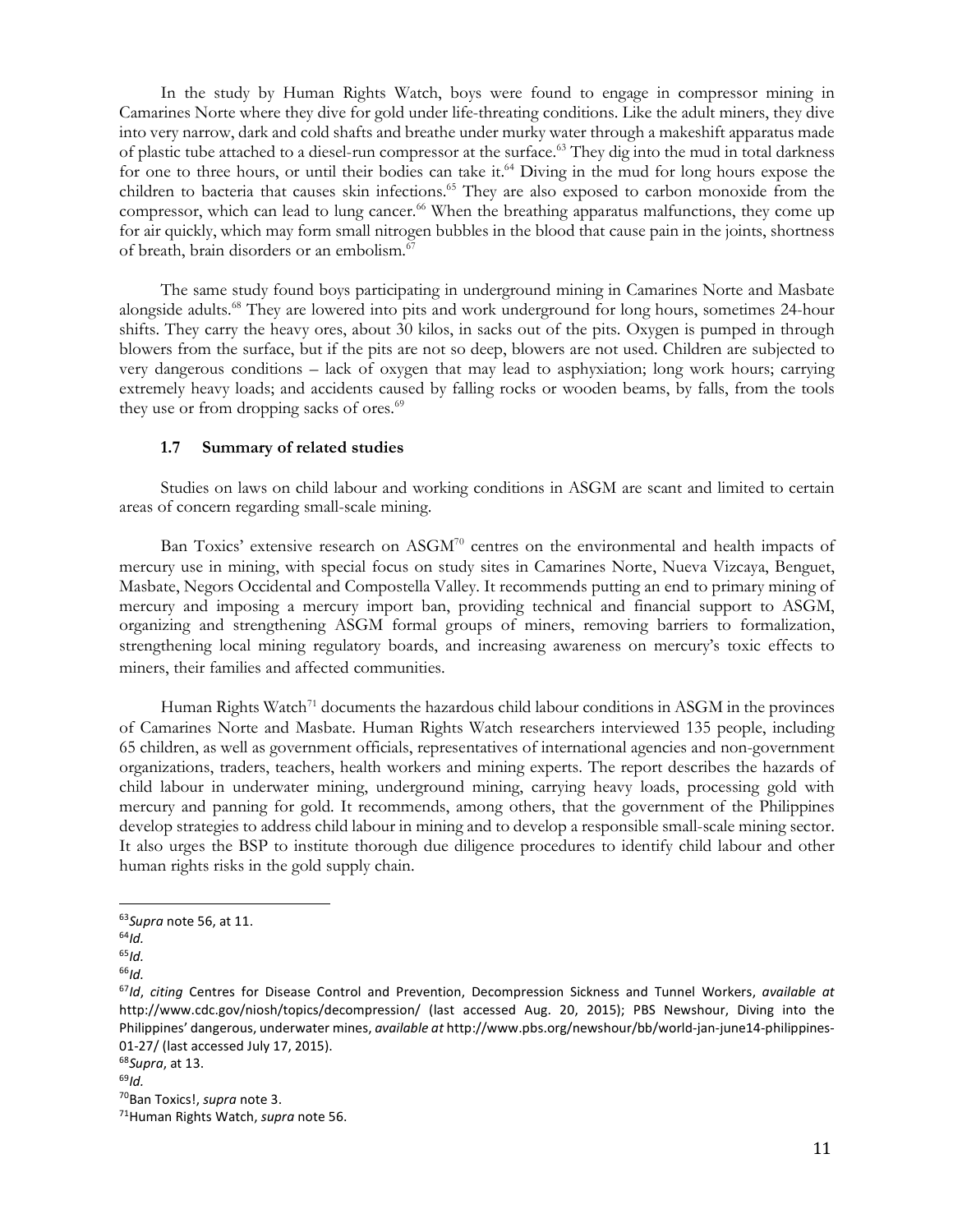The Alternate Forum for Research in Mindanao's<sup>72</sup> scoping paper provides an overview of the traditional small-scale mining operations in Benguet in contrast to the modernized methods of South Cotabato. The study focuses mainly on stakeholders of the industry, policy regimes that govern it, ASGM's contribution to the local economy, the effect of small-scale mining on the environment, and the delivery of social services. It briefly discusses some challenges and recommendations, including: the incongruence between the legal definition of small-scale mining and the growing number of ASGM whose operations are mechanized, different claims over ancestral land which create conflicts between indigenous peoples' groups, the need to examine the capability of the national and local government in enforcing the laws, and the need to introduce alternative livelihoods activities.

Artajo's<sup>73</sup> study covers the municipalities of Itogon in Benguet; Balbalan in Kalinga; Labo and Jose Panganiban in Camarines Norte; and Nabunturan, Monkayo and Pantukan in Compostela Valley. It provides an overview of small-scale gold mining in the Philippines, examines issues and constraints confronting the sector, and proposes policy recommendations to enhance decent work outcomes in smallscale gold mining.

Artajo recommends that technical and livelihood support be provided to small-scale miners, miners be encouraged to form cooperatives to enable them to access credit facilities and other support mechanisms, and community-based supplier and value-adding industries or services be developed to increase employment levels in ASGM. She also advocates for capacity enhancement of local government units (LGUs) to regulate ASGM operations; stakeholders' involvement in promoting health and safety and environmental protection standards; on-site health, environmental, and safety training courses; social protection schemes whenever ASGM operations are stopped; and establishment of P/CMRBs, creation of multi-stakeholder technical working groups, and institutionalization of avenues for consultations to promote social dialogue.

 Llaguno, Soriano and Tamayao look into the process of declaring a *Minahang Bayan* and propose the following steps to improve the system: "(a) identification of processing and response times for major steps in accordance with the Citizen's Charter of concerned government offices; (b) identification of next steps if processing and response commitments are not met; (c) widespread and effective education and information campaign utilizing video presentations, petition template containing the appropriate documents (correct both in form and content) as example; (d) designation of a government personnel to actively coordinate with the miners; (e) provision of an online monitoring facility to enable petitioners to track status of applications; (f) provision of instructional materials aimed at government offices performing different steps in the process to minimize or totally eliminate occurrences of deficiencies; and (g) identification of potential *Minahang Bayan* areas to be initiated by the MGB, with the assistance of LGUs, academe and other partners, to lessen external factors affecting the process (e.g. politics)."<sup>74</sup>

 Jurado, Amurao and Calubag<sup>75</sup> examine the role of the small-scale mining industry in the country's economic development through creating employment opportunities, generating revenues from taxes and building up gross international reserves through the mandatory sale of gold to the BSP. Their study briefly discusses some proposed bills that reduce taxes imposed on small-scale miners.

 $72$ The Alternative Forum for Research in Mindanao (AFRIM), A Background Study on the Small-Scale Gold Mining Operations in Benguet and South Cotabato and Their Impact on the Economy, the Environment and the Community, BANTAY KITA OCCASIONAL PAPER SERIES 14 (2<sup>nd</sup> is. 2012).

<sup>73</sup>Artajo, *supra* note 18.

<sup>74</sup>Erickson L. Llaguno, Virginia J. Soriano and Mili-Ann M. Tamayao, *Improving the Minahang Bayan Declaration Process: A First Step Towards Achieving Sustainability in Philippine Small-Scale Mining Industry*, PHIL. ENGINEERING J., Volume No. 37, Issue No. 1.

<sup>75</sup>Florida J. Jurado, Ma. Berlie L. Amurao, and Marlene L. Calubag, *Philippine Small-Scale Mining, Tax Issues and Concerns*, NTRC Tax Res. J., Volume No. XXVII.6, November-December 2015 Issue.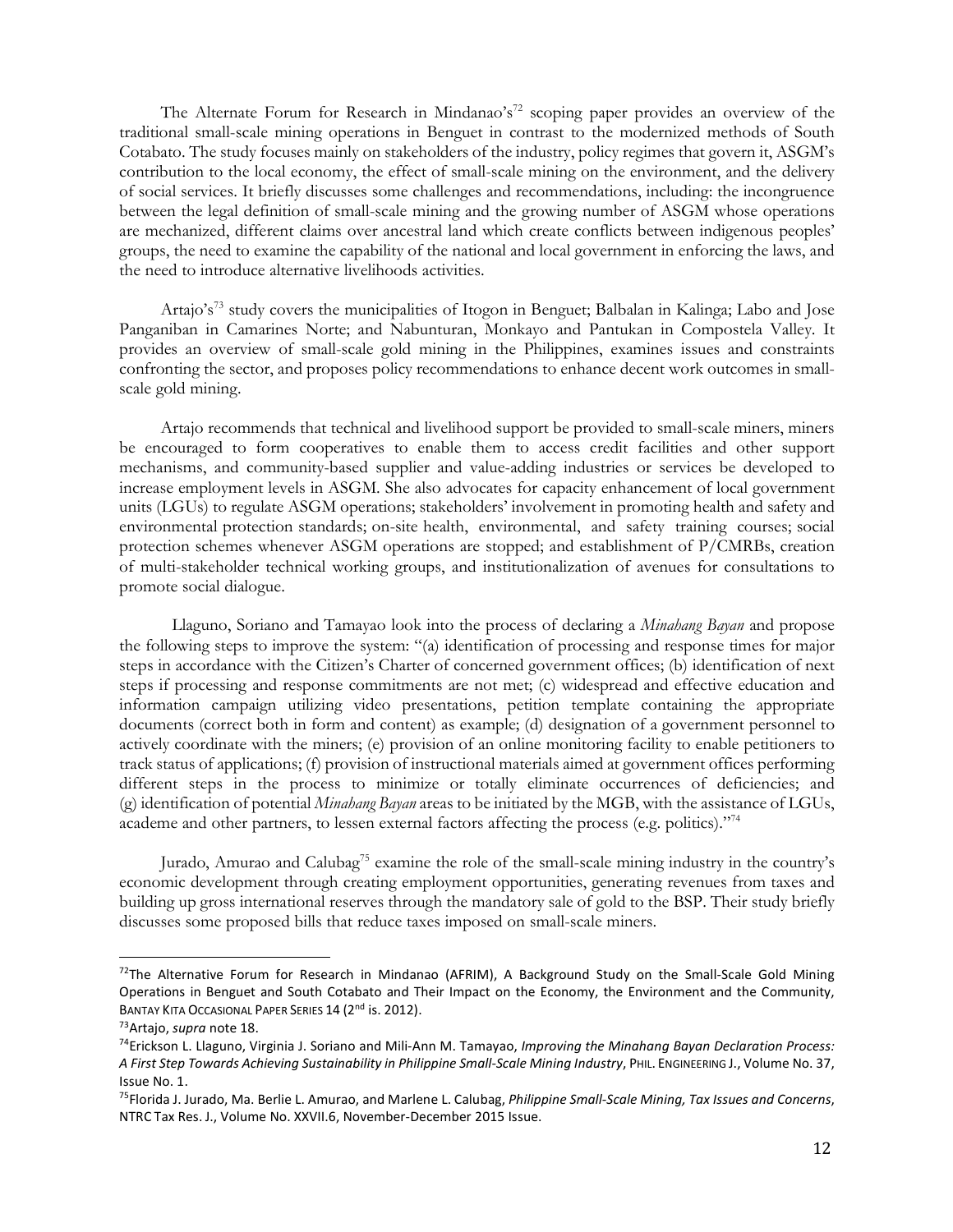Caymo<sup>76</sup> assesses the situation of children working in ASGM in the Philippines, and proposes possible approaches and legal and policy solutions to effectively address child labour in the mining sector. He espouses the recognition of the right of children to work in the mining industry as well as the easement of licensing requirements in order to attract informal small-scale mining operators to legitimize their operations. He supports the theory that formalization will place the ASGM sector under labour monitoring and inspection systems, with specific regard to conditions of work and other terms of employment of workers, most especially children.

Pante-Aviado's study documents the small-scale mining practices in Camarines Norte and compliance of Artisanal and Small-Scale Mining (ASM) with the provisions of R.A. 7076 and E.O. 79.<sup>77</sup> Her findings show that almost all the relevant laws were not complied with. She recommends the adoption and implementation of programmes and measures to raise awareness on OSH, mining cooperatives, *Minahang Bayan* and mercury toxicity; facilitate the formation of mining cooperatives; declare *Minahang Bayan* and mining seasons; improve livelihood opportunities; simplify the process of securing small-scale mining contracts and establish one-stop centres for application; and establish easy-to-follow OSH guidelines. She likewise suggests the enactment of viable and responsible laws, especially on dynamite use, and the strict implementation of existing laws.

### **1.8 Scope and purposes of the study**

This study adds another lens to examining ASGM by looking at the relevant ASGM laws in order

- a) Assess the type and scope of existing legislation, their impact on child labour and working conditions concerns in ASGM and the status of the ASGM sector in general.
- b) Identify those responsible for the implementation of each of these laws and regulations.
- c) Identify critical gaps that exist in ASGM legislative and institutional frameworks with regard to child labour and working conditions issues in ASGM; the promotion of sustainable, viable and legal ASGM operations; use of mercury, the Minamata convention and other environmental issues; social issues in ASGM communities; and monitoring systems including referral and reporting processes and roles of agencies.
- d) Identify relevant key stakeholders and their roles in helping to enforce legislation.

 This study focuses mainly on legislative and policy measures as well as monitoring and law enforcement mechanisms to address the problems associated with small-scale mining. It does not cover poverty-alleviation measures although it should be emphasized that the issues in ASGM are fundamentally linked to poverty, and thus, such measures are a critical component of an effective and sustainable intervention.

 This study is limited by the lack of sources of reliable data and information on ASGM and child labour in the Philippine mining sector. It also does not benefit from the depth of insight that may be gained from field research.

 $\overline{a}$ 

to:

<sup>76</sup>Caymo, *supra* note 59.

<sup>77</sup>Pante-Aviado, *supra* note 30.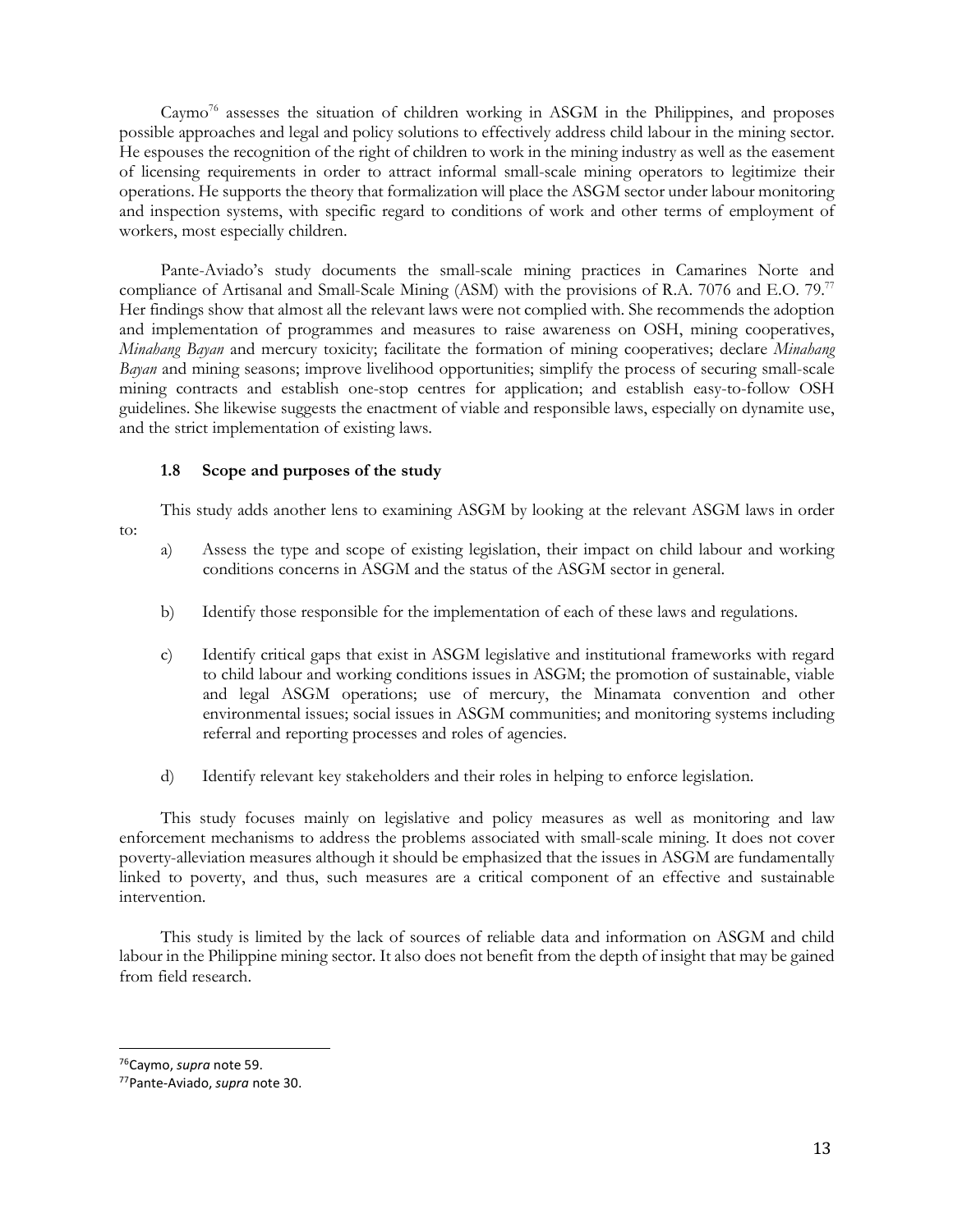#### **1.9 Methodology**

 Data gathering was conducted through desk review and interview with key informants. The information gathered was analyzed in order to assess the gaps, with primary focus on legislative, policy, monitoring and enforcement issues.

 The findings and recommendations of this study were reviewed and validated at a roundtable discussion with government and non-government experts selected on the basis of their experience and knowledge in the field.

 See **Annex 2** for the list of key informants and **Annex 3** for the list of participants at the roundtable discussion.

#### 2. CURRENT LEGAL FRAMEWORK ON ASGM

#### **2.1 International instruments**

 The Philippines is a party to ILO Convention No. 176 (C. 176) concerning Safety and Health in Mines, which it ratified on 27 February 1998.

 C. 176 applies to all mines, including surface and underground sites for the exploration for minerals (excluding oil and gas) that involves the mechanical disturbance of the ground; extraction of minerals (excluding oil and gas); and preparation, including crushing, grinding, concentration or washing of the extracted material.<sup>78</sup> It requires member States to prescribe, implement and periodically review coherent national laws and regulations on safety and health in mining;<sup>79</sup> holds employers responsible for taking preventive and protective measures;<sup>80</sup> and recognizes the rights and duties of workers and their representatives.<sup>81</sup>

 As a party to C. 176, it is the obligation of the Philippine government to pass national laws and regulations that are consistent with the framework prescribed in the Convention. Accordingly, legislation should designate the competent authority that is to monitor, regulate and supervise the various aspects of safety and health in mines; appoint inspectors to inspect the mines; establish procedures for reporting and investigating fatal and serious accidents, dangerous occurrences, and mine disasters; compile and publish statistics on accidents, occupational diseases, and dangerous occurrences; suspend or restrict mining activities on safety and health grounds; and establish effective procedures to ensure the implementation of the rights of workers and their representatives to be consulted and to participate in measures relating to safety and health at the workplace.<sup>82</sup> The government is also mandated to specify requirements for rescue, first aid, appropriate medical and sanitary facilities; protective measures; storage and handling of hazardous substances; manufacture, storage, transport and use of explosives and initiating devices at the mine, which must be carried out by or under the direct supervision of competent and authorized persons.<sup>83</sup>

 Another international instrument affecting mining is the Minamata Convention on Mercury**,** which the Philippines signed on 10 October 2013, and is considering to ratify. The Convention is a global treaty to protect human health and the environment from exposure to mercury and its adverse effects. Among the major highlights of the Convention is a ban on new mercury mines, the phase-out of existing ones

<sup>78</sup>Convention (No. 176) Concerning Safety and Health in Mines art. 1, *adopted* June 22, 1995 (entered into force June 5, 1998) 2029 United Nations Treaty Series (U.N.T.S.). 207.

<sup>79</sup>*Id.* art. 3 and 4.

<sup>80</sup>*Id.* art. 6-12.

<sup>81</sup>*Id.* art. 13 and 14.

<sup>82</sup>*Id. art. 3.* 

<sup>83</sup>*Id. art. 5.*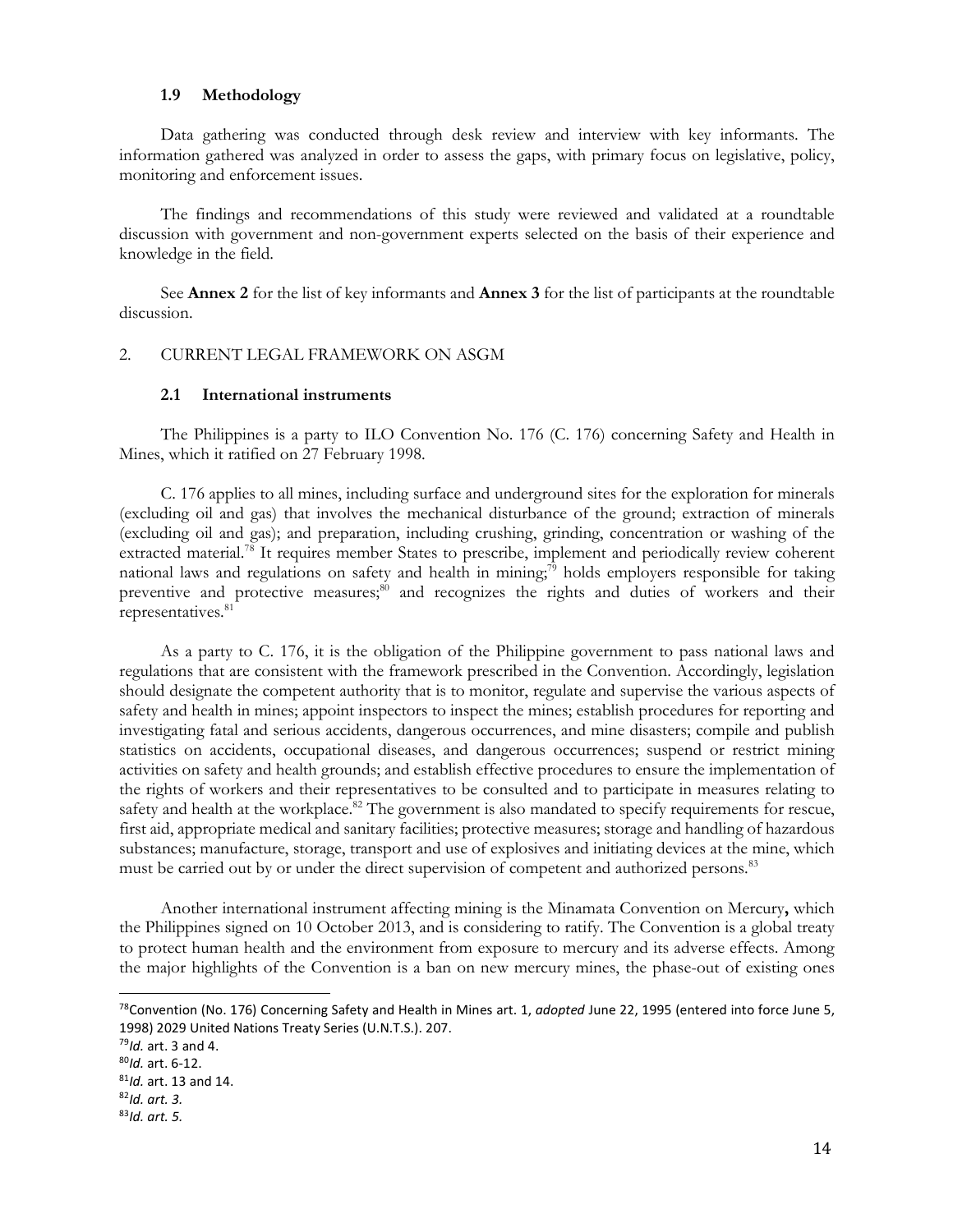within a period of 15 years from the date of entry into force of the Convention, and the regulation of artisanal and small-scale gold mining in which mercury amalgamation is used to extract ore. Specifically, Article 7 of the Convention requires countries with ASGM and processing in their territories to reduce, and where feasible eliminate, the use of mercury and mercury compounds in, and the emissions and releases to the environment of mercury from, such mining and processing. Towards this goal, countries shall develop and implement a national action plan, which shall include the following:

- a) National objectives and reduction targets.
- b) Actions to eliminate:
	- i. Whole ore amalgamation;
	- ii. Open burning of amalgam or processed amalgam;
	- iii. Burning of amalgam in residential areas; and
	- iv. Cyanide leaching in sediment, ore or tailings to which mercury has been added without first removing the mercury.
- c) Steps to facilitate the formalization or regulation of the artisanal and small-scale gold mining sector.
- d) Baseline estimates of the quantities of mercury used and the practices employed in artisanal and small-scale gold mining and processing within its territory.
- e) Strategies for promoting the reduction of emissions and releases of, and exposure to, mercury in artisanal and small-scale gold mining and processing, including mercury-free methods.
- f) Strategies for managing trade and preventing the diversion of mercury and mercury compounds from both foreign and domestic sources to use in artisanal and small-scale gold mining and processing.
- g) Strategies for involving stakeholders in the implementation and continuing development of the national action plan.
- h) A public health strategy on the exposure of artisanal and small-scale gold miners and their communities to mercury. Such a strategy should include, inter alia, the gathering of health data, training for health-care workers and awareness-raising through health facilities.
- i) Strategies to prevent the exposure of vulnerable populations, particularly children and women of child-bearing age, especially pregnant women, to mercury used in artisanal and small-scale gold mining.
- j) Strategies for providing information to artisanal and small-scale gold miners and affected communities.
- k) A schedule for the implementation of the national action plan.<sup>84</sup>

 $\overline{a}$ 84Minamata Convention on Mercury, Annex C *adopted* Oct. 10, 2013 (not yet in force).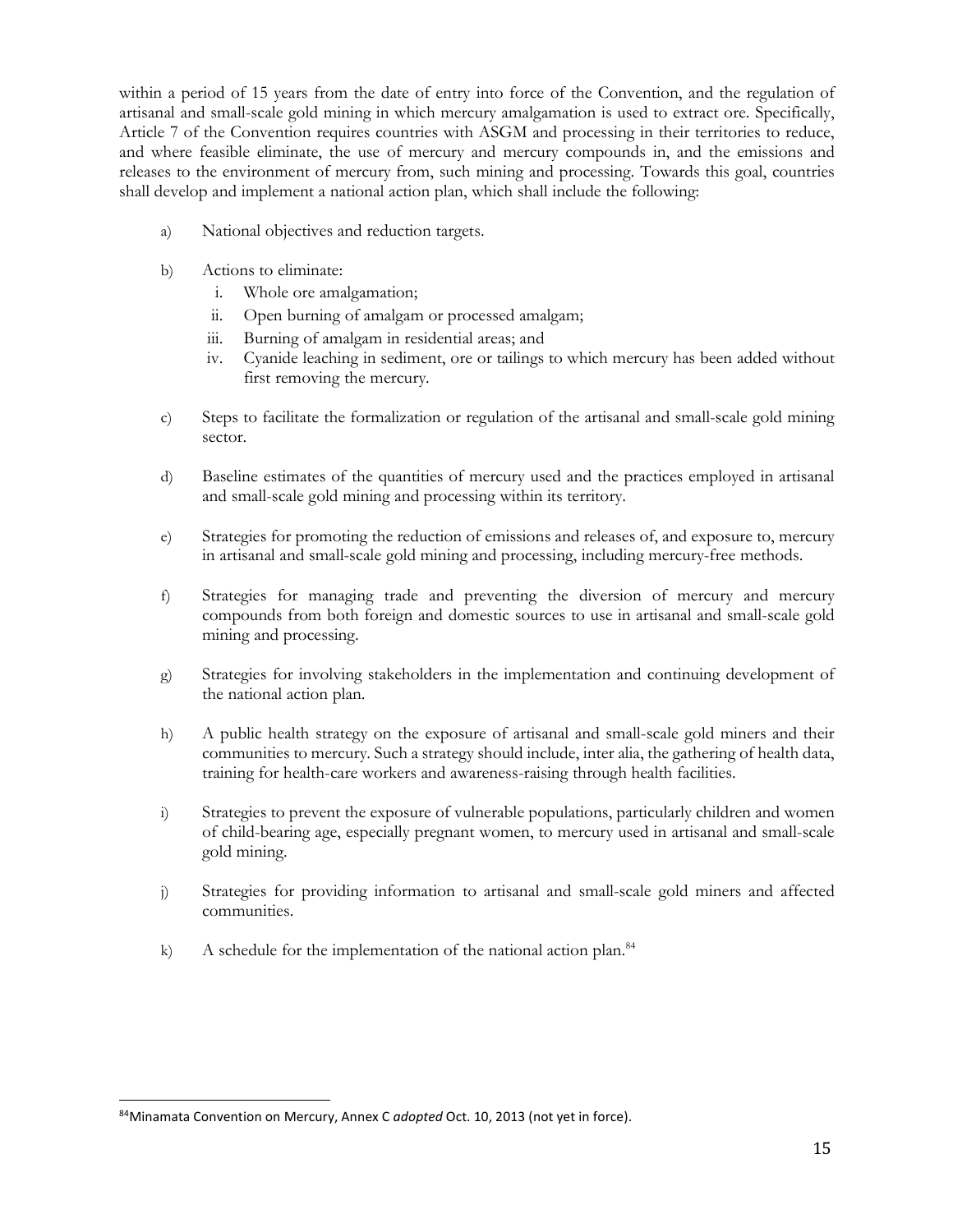#### **2.2 Domestic laws**

 The 1987 Philippine Constitution gives the State full control and supervision over the exploration, development, and utilization of natural resources.<sup>85</sup> It authorizes Congress to allow by law the small-scale utilization of natural resources by Filipino citizens,<sup>86</sup> consistent with its declared goal towards "a more equitable distribution of opportunities, income and wealth; a sustained increase in the amount of goods and services produced by the nation for the benefit of the people; and an expanding productivity as the key to raising the quality of life for all, especially the underprivileged. $87$ 

 Laws on small-scale mining evolved in response to the changing nature and scope of small-scale mining operations in the Philippines. Presidential Decree (P.D.) No. 1150 of 1977<sup>88</sup> is one of the earliest attempts of the government to regulate small-scale mining when operations were limited to gold panning and sluicing in mining claims and mining camps. The objective of the Decree was to recognize such activities as a lawful source of livelihood to individuals, without resulting in a loss to the government of foreign exchange or taxes generated by the gold produced from such operations. Hence, necessary safeguards or protective measures were adopted, including the requirement of applying for a permit, limiting the area where panning and sluicing may be conducted, and prescribing the sale of gold to licensed dealers. The Decree prohibited the employment of minors in such operations, as well as the use of drilling, blasting, crushing or grinding by machineries or similar activities.

 In 1984, P.D. 1899 established small-scale mining as a new dimension in mineral resources development.<sup>89</sup> The Decree acknowledged the existence of "small mineral deposits that are being or could be worked profitably at small tonnages requiring minimal capital investments utilizing manual labour", and considered that "the development of these small mineral deposits will generate more employment opportunities, thereby alleviating the living conditions in the rural areas and will contribute additional foreign exchange earnings".<sup>90</sup>

 Subsequently, The People's Small-Scale Mining Act of 1991, or R.A. 7076, was enacted. It echoes the Constitution and P.D. 1899 in that it seeks to "promote, develop, protect and rationalize viable smallscale mining activities in order to generate more employment opportunities and provide an equitable sharing of the nation's wealth and natural resources." To carry out this policy, the Act provides for the identification, segregation and reservation of certain mineral lands as people's small-scale mining areas (PSSMA),<sup>91</sup> and created the P/CMRB for this purpose.<sup>92</sup> The Board is authorized to award small-scale mining contracts within the identified areas subject to certain qualifications and conditions. The threshold requirement is for persons undertaking or intending to undertake small-scale mining to register with the Board.<sup>93</sup>

<sup>85</sup>Phil. Const. Art. XII, § I.

<sup>86</sup>Phil. Const. Art. XII, § II.

<sup>87</sup>Phil. Const. Art. XII, § I.

<sup>88</sup>Amending Presidential Decree No. 581 and Regulating Panning or Sluicing for Gold Inside Mining Claims or in Public or Private Lands, Presidential Decree No. 1150.

<sup>&</sup>lt;sup>89</sup>Establishing Small-Scale Mining as a New Dimension in Mineral Development, Presidential Decree No. 1899.

<sup>90</sup> Presidential Decree No. 1899, whereas cl.

<sup>91</sup>An Act Creating a People's Small-Scale Mining Programme and for other Purposes [People's Small-Scale Mining Act of 1991], R.A. 7076, § 4.

<sup>92</sup> People's Small-Scale Mining Act of 1991, § 5.

<sup>93</sup> DENR, Revised Implementing Rules and Regulations of R.A. No. 7076, Otherwise Known As The "People's Small-Scale Mining Act of 1991", A.O. No. 3, Series of 2015 [DENR A.O. No. 3, s. 2015], § 6 (2015).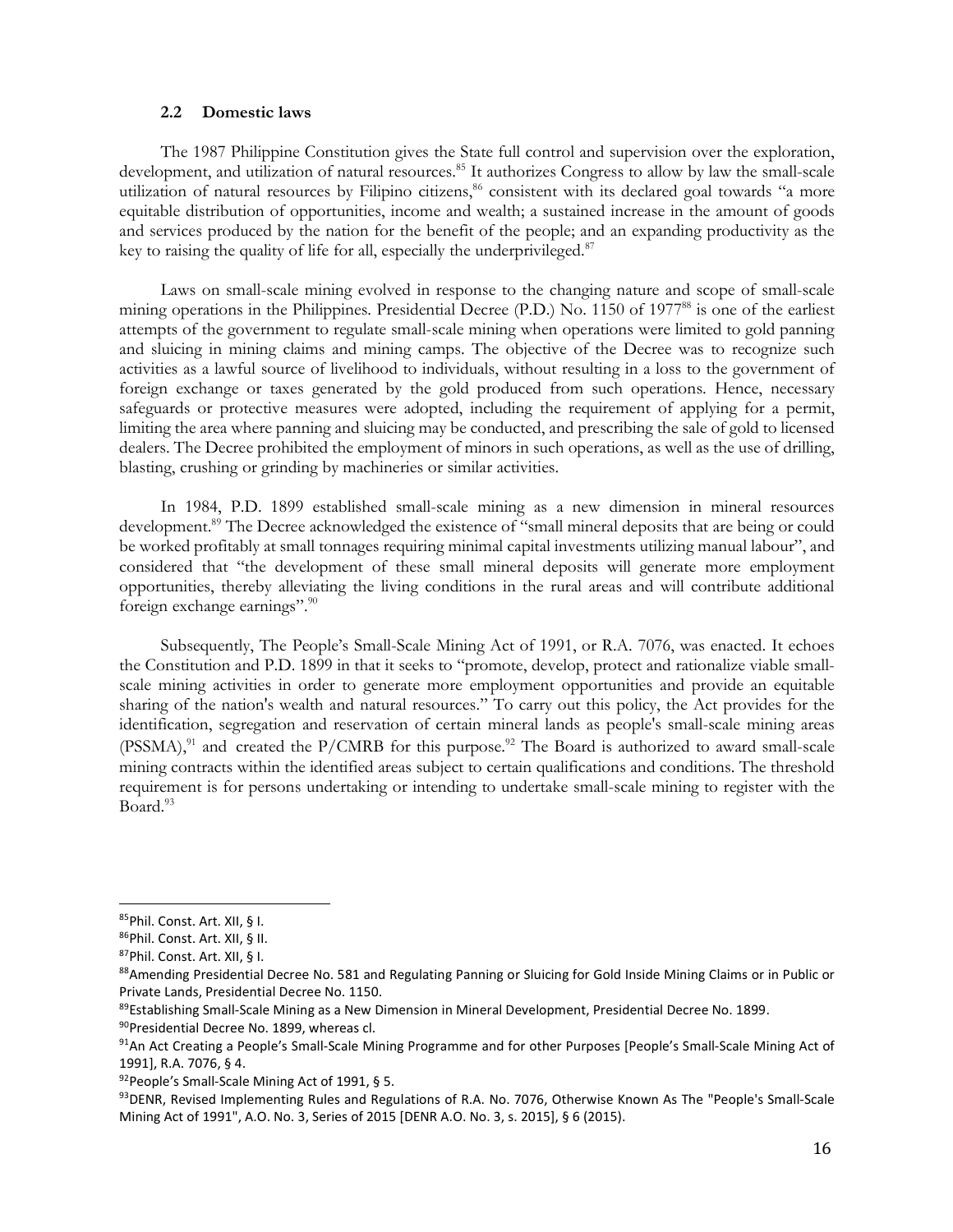It is R.A. 7076 that first required ASGM operators to pay all taxes, royalties and government shares.<sup>94</sup> Under its pre-cursor, P.D. 1899, only income tax applied to small-scale miners. Currently, small-scale miners are liable to pay for the following national taxes: income tax at the rate of 5 per cent-32 per cent for individual taxpayers; 30 per cent for corporations; excise tax of 2 per cent on every sale of gold to the BSP; value added tax of 12 per cent if sold by value-added tax (VAT)-registered taxpayers to persons and entities; and 0 per cent if sold to  $BSP.^{95}$ .

The Philippine Mining Act of 1995, or R.A. 7942, was enacted to promote the local mining industry in a way that effectively safeguards the environment and protects the rights of affected communities through the combined efforts of the government and the private sector. While it has some provisions that pertain to small-scale mining specifically, it is mainly a law that liberalizes large-scale mining. Small-scale mining, including the processing of mineral ores or minerals produced by small-scale miners as well as the licensing of their custom mills or processing plants, continues to be governed by R.A. 7076 and other pertinent laws.<sup>96</sup> With respect to the transporting of mineral ores or minerals from the small-scale mining areas to the custom mills or processing plants, R.A. 7942 authorizes the Provincial Mining Regulatory Board (PMRB) to formulate their own policies to govern such transport of ores.<sup>97</sup> The absence of a permit is prima facie evidence of illegal mining, which is sufficient cause for the confiscation of the ores or minerals being transported, the tools and equipment used, and the vehicle transporting the same.<sup>98</sup>

 Among the other references to small-scale mining in R.A. 7942 is the prohibition on applications for mineral agreements or financial or technical assistance agreements in areas covered by small-scale miners, unless there is prior consent of the small-scale miners.<sup>99</sup> It also provides that a small scale-mining cooperative covered by R.A. 7076 shall be given preferential right to apply for a small-scale mining agreement in a mineral reservation for a maximum aggregate area of 25 per cent the reservation.<sup>100</sup>

 R.A. 7942 prohibits the employment of persons under 16 years of age in any phase of mining operations; and it prohibits those 18 years of age from being employed in an underground mine.<sup>101</sup> This, however, has been amended by the DOLE order issued pursuant to R.A. 9231, which classifies mining as hazardous work and prohibits all forms of employment of children in mining activities.<sup>102</sup>

 After the enactment of the Philippine Small-Scale Mining Act of 1991 and the Philippine Mining Act of 1995, confusion arose as to which law applies to small-scale mining. The Department of Justice (DOJ) issued Opinion No. 29, Series of 2011 stating that R.A. 7076 completely repealed P.D. 1899. The Department of Environment and Natural Resources (DENR), on the other hand, clarified in its 2007 *Clarificatory Guidelines in the Implementation of the Small-Scale Mining Laws*<sup>103</sup> that the laws co-exist. DENR's position was later reinforced by the Supreme Court in the case of *SR Metals, Inc. et. al., vs. Reyes* where it pronounced that:

<sup>94</sup> People's Small-Scale Mining Act of 1991, § 13(d).

<sup>95</sup>Jurado, Amurao and Calubag, *supra* note 74 at 14-26.

<sup>96</sup>An Act Instituting a New System of Mineral Resources Exploration, Development, Utilization and Conservation [Philippine Mining Act of 1995], R.A. 7942, § 42, 55 (1995).

<sup>97</sup>Philippine Mining Act of 1995 § 53.

<sup>98</sup>*Id.*

<sup>99</sup>Philippine Mining Act of 1995 § 19(e).

<sup>100</sup>Philippine Mining Act of 1995 § 5.

<sup>101</sup>DENR AO No. 21, s. 2010 § 163.

<sup>102</sup> DOLE, Guidelines in Assessing and Determining Hazardous Work in the Employment of Persons Below 18 Years of Age, Department Order (DO) No. 149, series of 2016 [DOLE D.O. No. 149, s. 2016] § 6 (Feb. 15, 2016).

<sup>103</sup> DENR, Clarificatory Guidelines in the Implementation of the Small-Scale Mining Laws, Memorandum Circular 7 Series of 2007 [DENR Memo. Circ. No. 7, s. 2007] (July 5, 2007).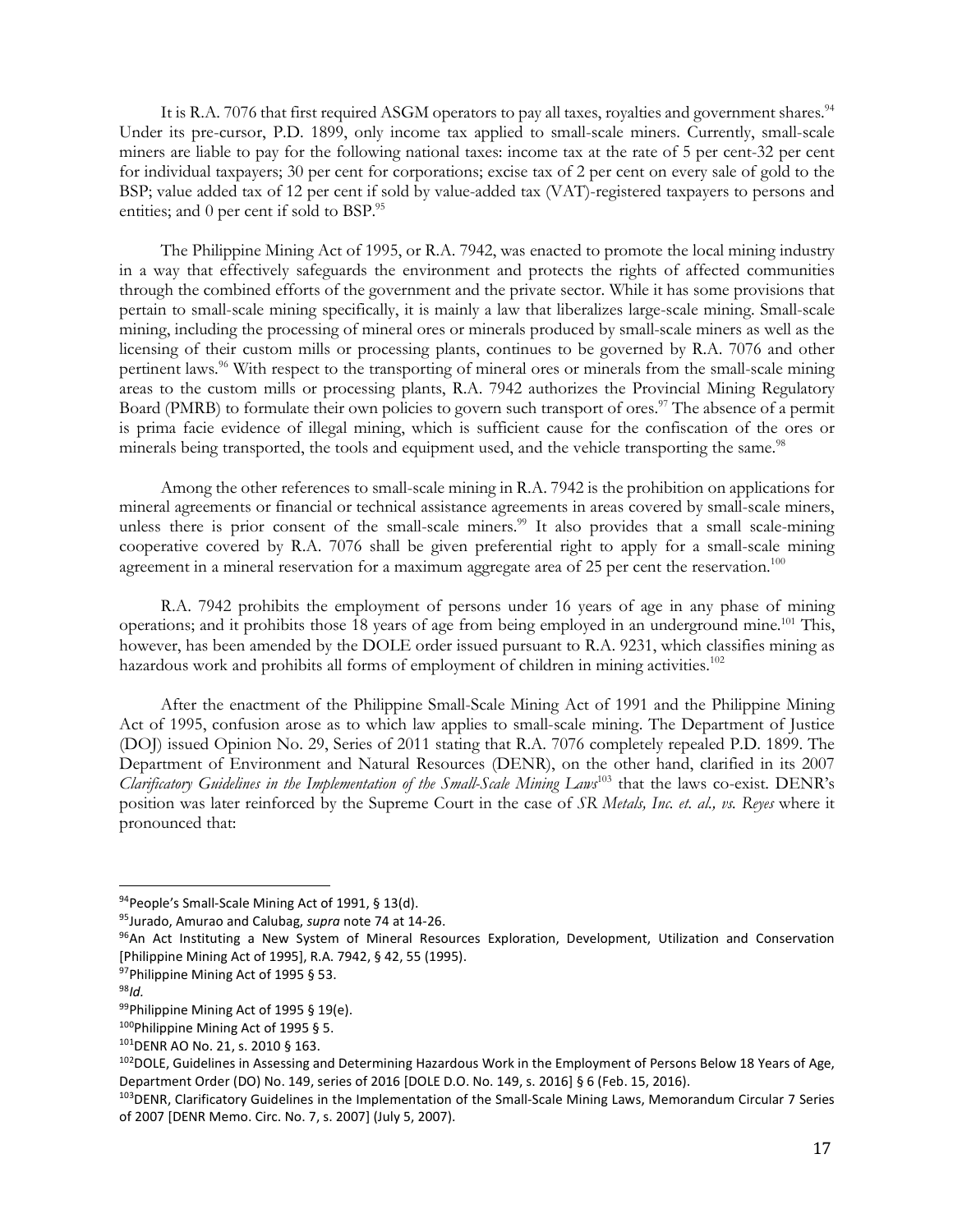Two different laws governing small-scale mining co-exist: P.D. 1899 and R.A. 7076. The controversy lies in the apparent conflicting provisions on the definition of small-scale mining under the two laws. Section 1 of P.D. 1899 defines small-scale mining in this wise:

 Small-scale mining refers to any single unit mining operation having an annual production of not more than 50,000 metric tons of ore and satisfying the following requisites:

- a) The working is artisanal, whether open cast or shallow underground mining, without the use of sophisticated mining equipment;
- b) Minimal investment on infrastructures and processing plant;
- c) Heavy reliance on manual labour; and

 $\overline{a}$ 

d) Owned, managed or controlled by an individual or entity qualified under existing mining laws, rules and regulations.

 On the other hand, under Section 3(b) of R.A. 7076, small-scale mining refers to 'mining activities which rely heavily on manual labour using simple implements and methods and do not use explosives or heavy mining equipment.' Significantly, this definition does not provide for an annual extraction limit unlike in P.D. 1899.

 DOJ Opinion No. 74, Series of 2006 concluded that as nothing from R.A. 7076 speaks of an annual production limit, Section 1 of P.D. 1899 should be considered impliedly repealed by R.A. 7076, the later law. However, while these two laws tackle the definition of what smallscale mining is, both have different objects upon which the laws shall be applied to. P.D. 1899 applies to individuals, partnerships and corporations while R.A. 7076 applies to cooperatives. There are other differences between the two laws, but we cannot hastily conclude that there is an implied repeal because of the omission. Both laws may stand.<sup>104</sup>

 The Clarificatory Guidelines stated that small-scale mining operations in areas not declared as PSSMA shall be covered by Small-Scale Mining Permits (SSMP) under P.D. 1899. According to the Guidelines, P.D. 1899 and R.A. 7076 commonly define small-scale mining as largely artisanal with heavy reliance on manual labour and without the use of explosives and or blasting accessories. Both laws place a maximum annual production of 50,000 dry metric tons of ore for metallic materials, or of the material itself for non-metallic minerals; and a maximum capital investment of Php10 million for a single unit smallscale mining operation.

 To qualify under the Decree, the applicant must be a Filipino citizen, of legal age and with capacity to contract, or a corporation or partnership authorized to engage in mining, registered with the Securities and Exchange Commission (SEC), at least 60 per cent of the capital of which is owned at all times by Filipino citizens. On the other hand, small-scale mining operations in PSSMAs shall be covered by Small-Scale Mining Contracts (SSMC) under R.A. 7076. Small-scale miners organized as an individual miner or a cooperative of small-scale miners may apply to enter into a small-scale mining contract.<sup>105</sup>

 In 2012, Executive Order (E.O.) No. 79 series of 2012 entitled *"Institutionalizing and Implementing Reforms in the Philippine Mining Sector Providing Policies and Guidelines to Ensure Environmental Protection and Responsible Mining in the Utilization of Mineral Resources"* reiterated that the law that governs small-scale mining operations is still R.A. 7076. Accordingly, the small-scale mining of metallic minerals is prohibited except gold, silver and chromite, which shall be mined only in PSSMAs or *Minahang Bayan*. The use of mercury in small-scale mining is also strictly prohibited. To ensure the proper regulation and management of small-

<sup>104</sup>SR Metals, Inc., San R Mining and Construction Corp. and Galeo Equipment and Mining Company, Inc. vs. The Honorable Angelo T. Reyes, in his Capacity as Secretary of DENR, 724 SCRA 535 (2014). 105DENR Admin. Order No. 3, s. 2015, § 10.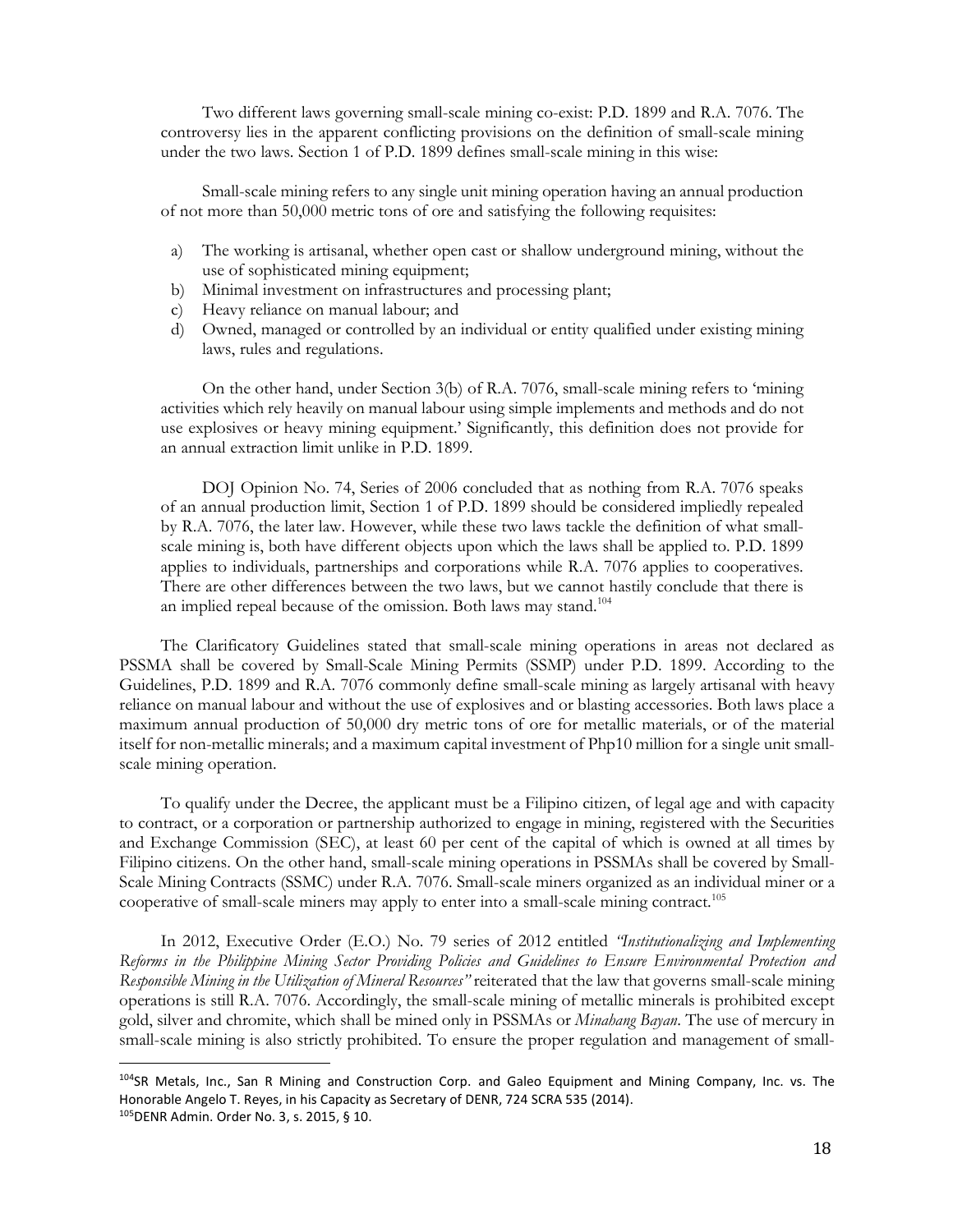scale mining, E.O. 79 ordered the operationalization of P/CMRBs in provinces and cities where they have not been constituted, and it mandated the concerned government agencies to conduct training and capacity building measures in the form of technical assistance for small-scale mining cooperatives and associations.

 The prohibition in the use of mercury in mining was gradually introduced in the Philippine legal system with the evolution of Philippine mining laws. In P.D. 1150, the possession of mercury created the presumption that it will be used to amalgamate gold that was stolen from mining claims or mining camps. P.D. 1899 and R.A. 7076 made no reference to the use of mercury in ASGM, although the IRR of the latter prohibited the use of mercury in mineral processing.<sup>106</sup> R.A. 7942 merely regulated the use of certain chemicals, including mercury and cyanide, by requiring an interim importation permit/certification from the Environmental Regulatory Board (ERB). It was only through E.O. 79 that the State strictly prohibited the use of mercury in small-scale mining.<sup>107</sup>

 R.A. 6969, or the Toxic Substances and Hazardous and Nuclear Wastes Control Act of 1990 provides the general legal framework for regulating the use of chemicals, including mercury. It covers the importation, manufacture, processing, handling, storage, transportation, sale, distribution, use and disposal of all unregulated chemical substances and mixtures in the Philippines, including the entry even in transit, as well as the keeping or storage and disposal of hazardous and nuclear wastes into the country for whatever purposes. Its declared policy is to regulate, restrict or prohibit such activities if the chemical substances and mixtures concerned present unreasonable risk and/or injury to health or the environment.

 In furtherance of R.A. 6969, the DENR issued A.O. 97-38 or the Chemical Control Order (CCO) to restrict the importation, manufacture, processing, use and distribution of mercury and mercury compounds, in particular. It also addresses the treatment, storage and disposal of mercury-bearing or mercury-contaminated wastes in the Philippines. The CCO limits the use of mercury and mercury compounds to specific end-users, namely: chlor-alkali plants, mining and metallurgical industries, electrical apparatus, industrial and control instruments, pharmaceutical, paint manufacturing, pulp and paper manufacturing, dental amalgam, industrial catalyst and pesticides production or formulation.<sup>108</sup>

 The Philippines recently adopted a National Strategic Action Plan for the Phase-out of Mercury composed of a strategic text for short to medium term activities from the years 2011 to 2015, and an Action Table that covers the period of activities from 2011 to 2021. "The goal of the National Strategic Plan is to protect human health and the environment through the introduction of responsible ASGM practices focusing on mercury use reduction and eventual elimination of mercury use and releases in the environment, adoption of cleaner and toxic-free gold production technologies and simultaneously address social, institutional, financial, regulatory reform, among others."<sup>109</sup>

A comparative summary of the domestic legislation on small-scale mining is provided in **Annex 4**.

# **2.3 Monitoring and enforcement mechanisms**

#### 2.3.1 Monitoring and enforcement of small-scale mining laws

 The monitoring and enforcement of small-scale mining laws involve several aspects, including labour law compliance, environmental, fiscal and monetary. At an inter-agency level, E.O. 79 constituted the

<sup>106</sup>*Id.* at §13[c].

<sup>107</sup> Office of the President, Institutionalizing and Implementing Reforms in the Philippine Mining Sector Providing Policies and Guidelines to Ensure Environmental Protection and Responsible Mining in the Utilization of Mineral Resources, Executive Order No. 79, series of 2012 [E.O. No. 79, s. 2012] § 11[e] (July 6, 2012).

<sup>108</sup> DENR, Chemical Control Order for Mercury and Mercury Compounds, A.O. No. 38, series of 1997 [DENR A.O. No. 38, s. 1997] § 7(3) (Dec. 23, 1997).

<sup>109</sup>National Strategic Action Plan *supra* note 1.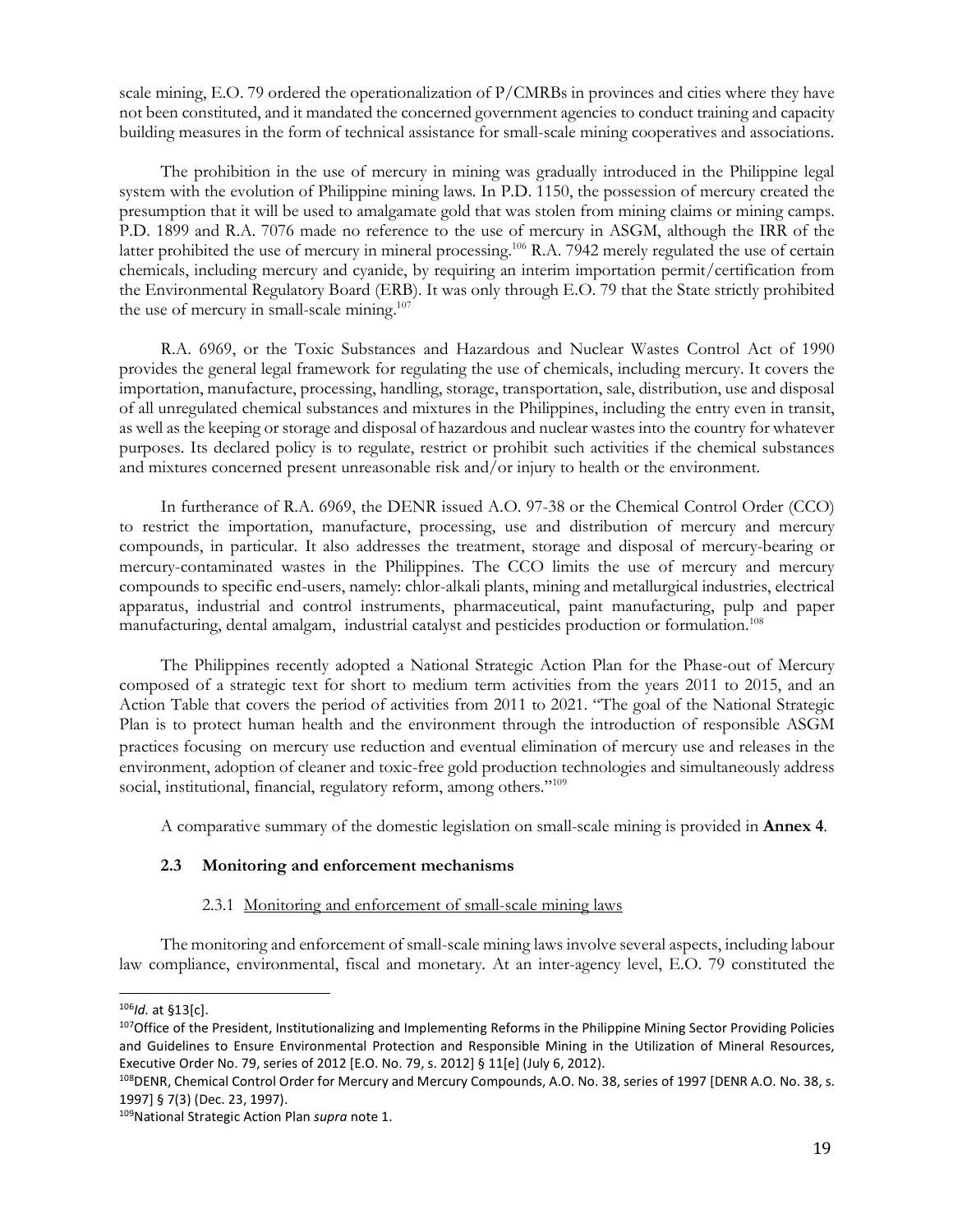Climate Change Adaptation and Mitigation and Economic Development Cabinet Clusters as the MICC. The MICC is co-chaired by the chairs of the two clusters, specifically the Secretaries of the DENR and the Department of Finance (DOF). The following are the functions of the MICC:

- a) Submit a work plan within 60 days from the effectivity of this Order for the implementation of this Order and other reforms related to the mining industry.
- b) Ensure continuing dialogue and coordination among all stakeholders in the industry.
- c) Conduct and facilitate the necessary capacity and institutional building programmes for all concerned government agencies and instrumentalities.
- d) Conduct an assessment and review of all mining-related laws, rules and regulations, issuances, and agreements with the view to formulating recommendations to improve the allocation of revenues and risk between the government and the mining sector, to enhance coordination between the national government and LGUs to ensure implementation of mining laws and regulations, and to properly regulate small-scale mining participants and ensure that they are accountable to the same environmental and social obligations as large-scale mining companies.
- e) As may be directed by the President, constitute and create a Task Force Against Illegal Mining and seek the assistance of all law enforcement agencies, such as, but not limited, to the Philippine National Police (PNP) and the Armed Forces of the Philippines (AFP) to ensure strict compliance with relevant laws, rules and regulations.
- f) Serve as the Oversight Committee over the operations of P/CMRBs.
- g) Request the assistance of any government agency or instrumentality, including governmentowned and controlled corporations (GOCC) and LGUs, in the implementation of this Order.
- h) Submit periodic reports to the President on the status of the implementation of this Order.
- i) Perform such other functions and acts as may be necessary, proper or incidental to the attainment of its mandates and objectives, or as may be directed by the President.<sup>110</sup>

# 2.3.2 Labour law compliance

 For the specific purpose of monitoring and enforcing compliance with labour laws, Article 128 of the Labor Code gives visitorial and enforcement powers to the Secretary of Labor and Employment. The Secretary or his/her duly authorized representatives, primarily the Labour Law Compliance Officer (LLCO) has the power to access employer's records and premises, examine any employee and investigate any fact, condition, or matter which may be necessary to determine violations or which may aid in the enforcement of labour laws. Such power is "broad enough to cover any fact, condition or matter related to the enforcement not only of the Labor Code but of any labour law."<sup>111</sup>

The current labour law compliance framework under the  $RLCS<sup>112</sup>$  introduces a developmental approach to compliance where employers, workers and the LLCO conduct the assessment jointly. If deficiencies are noted during the assessment, the establishment is given a prescribed period to formulate and implement an action plan to correct the deficiencies. A follow-up assessment is conducted to ensure

<sup>110</sup>E.O. No. 79, s. 2012, § 10.

<sup>&</sup>lt;sup>111</sup>1 CESARIO AZUCENA, THE LABOR CODE WITH COMMENTS AND CASES 379 (6th ed. 2007).

<sup>112</sup>DOLE, Revised Rules on Labour Laws Compliance System, Department Order No. 131-B, Series of 2016 [DOLE D.O. No. 131-B, s. 2016] (2016).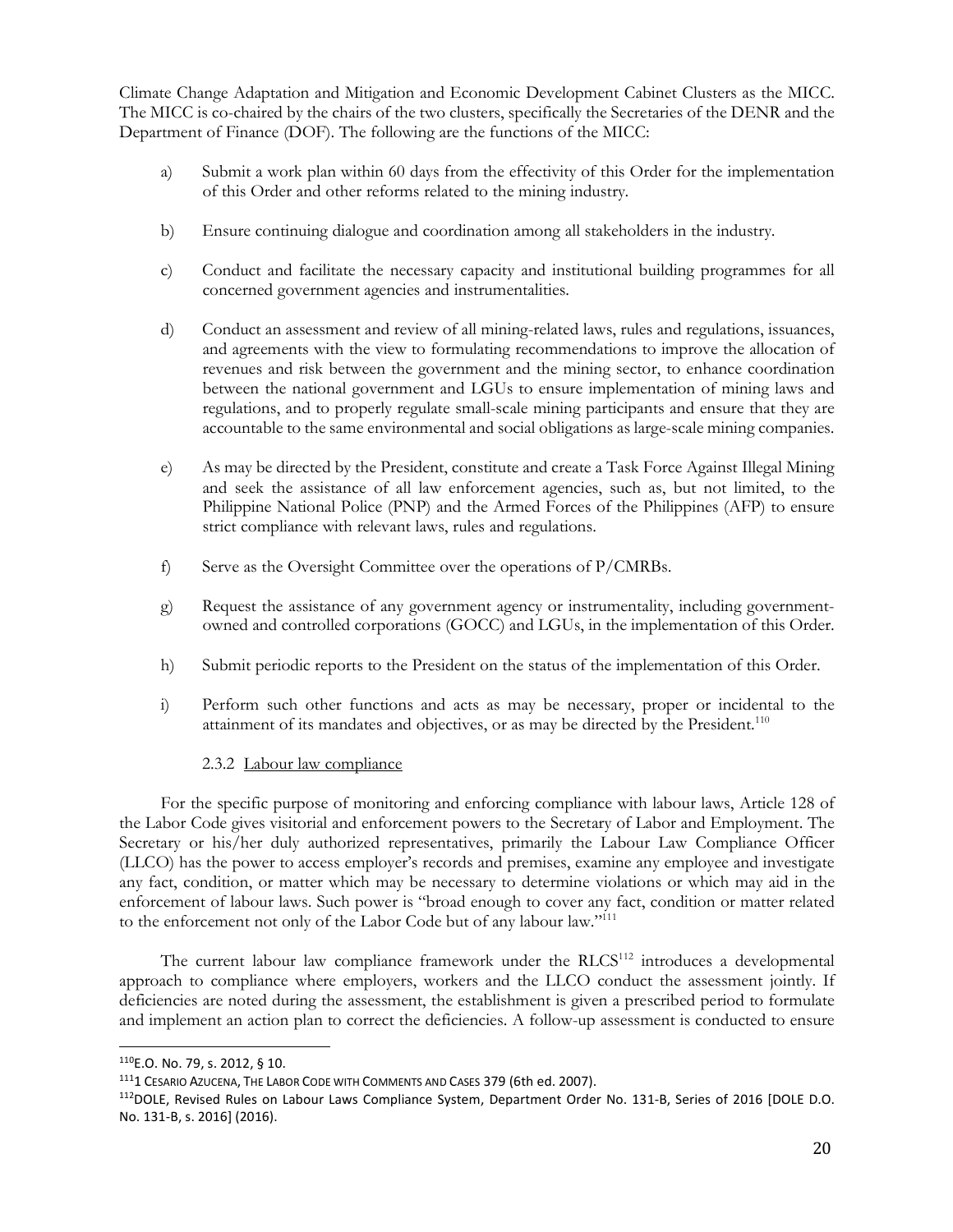compliance with the action plan, and if the establishment is found to have failed to correct the deficiencies, only then is a labour standards case initiated or a compliance order issued. The Revised Rules include other compliance-enabling strategies, namely awareness raising and capacity building activities, free technical assistance, incentivizing compliance programme and enhancement of plant-level partnership mechanisms.<sup>113</sup>

 The DENR, particularly the Mine Safety, Environment and Social Development Division (MSESDD) of the MGB, is responsible for the enhancement of programmes on, promotion of best practices in, and investigation of incidents/complaints relating to mine safety and health, environmental management and social development."<sup>114</sup>

 DENR A.O. 97-30 series of 1997, or the *Small-Scale Mine Safety Rules and Regulations,* institutes mechanisms to promote and protect the right of workers in mining operations to a safe, sanitary and healthy work environment. It provides a set of measures for each classification of mines – surface mines, underground mines and underwater mining nearshore. A later issuance, DENR A.O. 2000-98, or the *Mine Safety and Health Standards* was created pursuant to Section 8 of R.A. 7942. It primarily covers large-scale mining operations.

 The *Small-Scale Mine Safety Rules and Regulations* require a single or group of small-scale mining operators/permitees/contractors to form a Safety Organization, headed by a qualified Safety Inspector, which shall ensure the effective implementation of safety and health programmes.<sup>115</sup> They are also required to submit reports, including a monthly report on accidents and sickness and a monthly statistical data, to the P/CMRB copy furnished the MGB Regional Office concerned and the DOLE.<sup>116</sup> It authorizes the P/CMRB, for purposes of inquiry or inspection pertaining to safety, health, and sanitation, to require the operator/ contractor/ permittee during reasonable business hours to produce any work, paper, report and document related to the accident and to present any of the workers/miners to be investigated or examined and to execute sworn statements during the examination.<sup>117</sup>

 Department of Health (DOH) A.O. 2013-0018 or the National Occupational Health Policy for the Informal Mining, Transport and Agricultural Sectors created the I-ACEH to serve as the main coordinating body for the implementation of an integrated and multi-sectoral programme for the informal sector. The I-ACEH is composed of the DOH Secretary as Chair and the DENR Secretary as Vice-Chair.

#### 2.3.3 Environmental compliance

 P.D. 1586, *Establishing an Environmental Impact Statement System including other Environmental Management Related Measures and for Other Purposes*, requires persons, partnerships or corporations to first secure an Environmental Compliance Certificate issued by the President or his duly authorized representative before undertaking or operating an environmentally critical project.<sup>118</sup> E.O. 79 clarified that the Environmental Impact Statement System requirements under P.D. 1586 applies to small-scale mining. Accordingly, smallscale mining operations need to secure prior to operations an Environmental Compliance Certificate from the Environmental Management Bureau (EMB) Regional Office.<sup>119</sup> Additionally, they are required to

<sup>113</sup>DOLE DO No. 131-B, s. 2016, § 2.

<sup>114</sup>Mines and Geosciences Bureau, Mandate and Functions, *available at* http://www.mgb.gov.ph/transparency/aboutus/mandate-and-functions (last accessed on Jan. 28, 2017).

<sup>115</sup>DENR, Small-scale Mine Safety Rules and Regulations, AO No. 30, series of 1997 [DENR Admin. Order 30, s. 1997] rules 10-11, § 1 (Sept. 11, 1997).

<sup>116</sup>DENR Admin. Order 30, s. 1997, rules 4-5.

<sup>117</sup>DENR Admin. Order 30, s. 1997, rule 3.

<sup>&</sup>lt;sup>118</sup>Establishing an Environmental Impact Statement System Including Other Environmental Management Related Measures and for Other Purposes, Presidential Decree No. 1586 § 4, (1978).

<sup>119</sup>DENR Memo. Circular No. 7, s. 2007.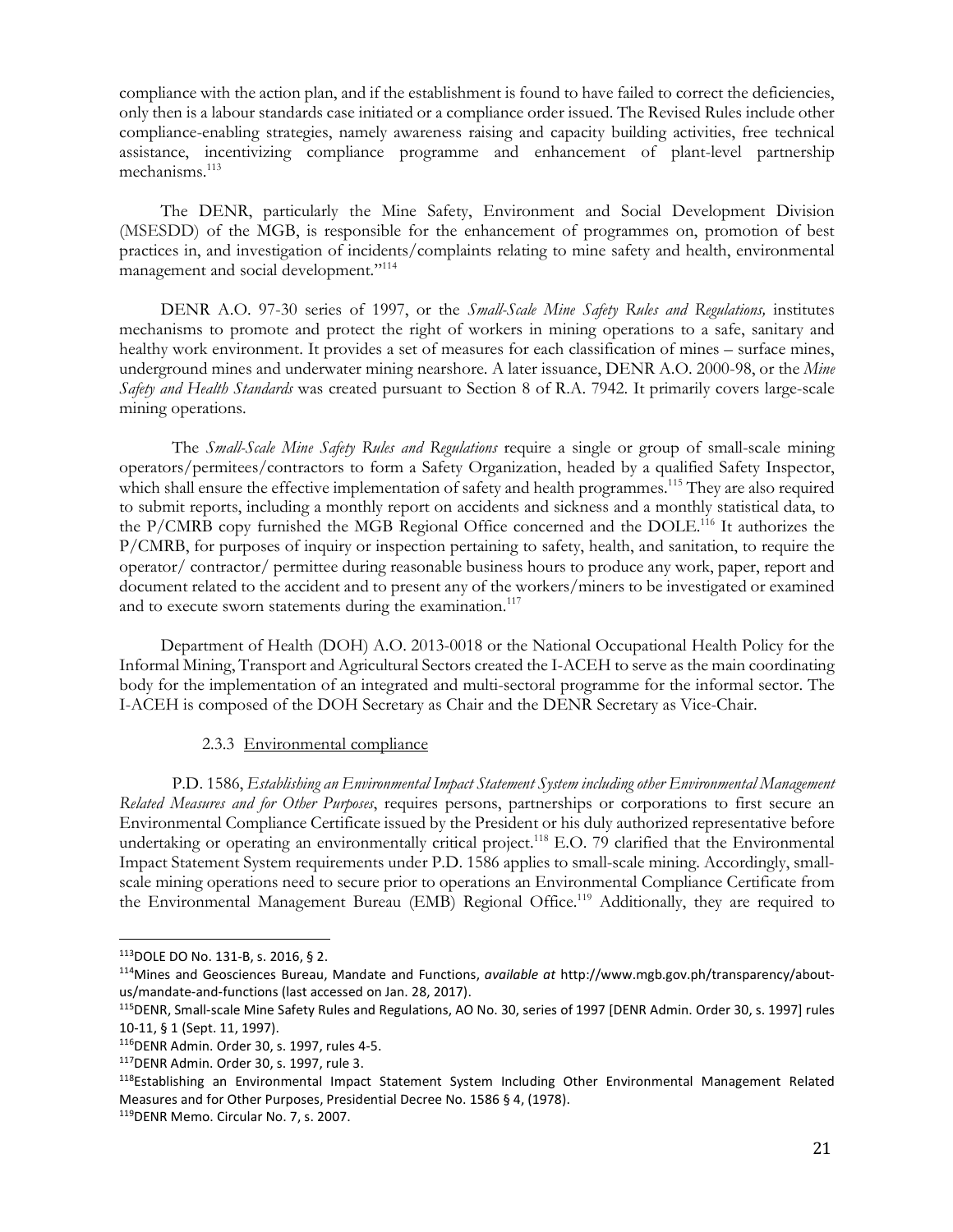submit a Potential Environmental Impact Report and Final Mine Rehabilitation/Decommissioning Plan duly approved by the Mine Rehabilitation Fund Committee of the MGB Regional Office. This Committee is mandated to deputize a Multipartite Monitoring Team as its monitoring arm chaired by the EMB regional Office and co-chaired by the MGB Regional Office.<sup>120</sup>

 It is the EMB Director or Regional Director concerned that issues the Notice of Violation, Cease and Desist Order, and/or imposition of fines and penalties for violations of the provisions of the Employees Compensation Programme, P.D. 1586, and all other environmental laws.<sup>121</sup>

# 2.3.4 Fiscal and monetary aspects

 The Bureau of Internal Revenue (BIR) implements the national tax measures. Small-scale mining contractors, as part of the terms and conditions of their contract, are required to sell their gold production outputs to the BSP or through its authorized buying stations or agents.<sup>122</sup> They are not allowed to export gold or sell to any buyer other than the BSP.

# 3. CURRENT LEGAL FRAMEWORK ON CHILD LABOUR

# **3.1 International instruments**

 The Philippines is a party to the two primary international instruments concerning child labour. The first is ILO Convention No. 138 (C. 138), or the *Minimum Age Convention*, which the country ratified on 4 June 1998. C. 138 requires State Parties to legislate a minimum age below which children are not allowed to work. It specifies that the minimum age shall not be less than the age of completion of compulsory schooling and, in any case, shall not be less than 15 years.<sup>123</sup> It sets a higher minimum age of 18 years old for any type of employment or work, which by its nature or the circumstances in which it is carried out is hazardous to or likely to jeopardize the health, safety, or morals of young persons.<sup>124</sup>

 The second international treaty is ILO Convention No. 182 (C. 182) or the *Worst Forms of Child Labour Convention*, which focuses on the urgency to eliminate the worst forms of child labour as a priority, with a view towards achieving the long-term goal of effectively ending all forms of child labour.<sup>125</sup> Article 3 of C. 138 states that the "worst forms of child labour" comprises:

- a) All forms of slavery or practices similar to slavery, such as the sale and trafficking of children, debt bondage and serfdom and forced or compulsory labour, including forced or compulsory recruitment of children for use in armed conflict.
- b) The use, procuring or offering of a child for prostitution, for the production of pornography or for pornographic performances.
- c) The use, procuring or offering of a child for illicit activities, in particular for the production and trafficking of drugs as defined in the relevant international treaties.

<sup>&</sup>lt;sup>120</sup>DENR, Harmonization of the Implementation of the Philippine Environmental Impact Statement System and the Philippine Mining Act of 1995 in relation to Mining Projects, A.O. No. 2, series of 2015 [DENR Admin. Order 2, s. 2015] §6 (March 10, 2015).

<sup>121</sup>DENR Admin. Order No. 2, s. 2015, §8.

<sup>122</sup>DENR Admin. Order No. 3, s. 2015, § 13.

 $123$ International Labour Organization Convention Concerning Minimum Age for Admission to Employment, Art. 2(3), *adopted* June 26, 1973, 1015 U.N.T.S. 297.

<sup>124</sup>*Id.* at art. 3(1).

<sup>125</sup>International Labour Organization Convention concerning the Prohibition and Immediate Action for the Elimination of the Worst Forms of Child Labour*, adopted* June 17, 1999, 2133 U.N.T.S. 161.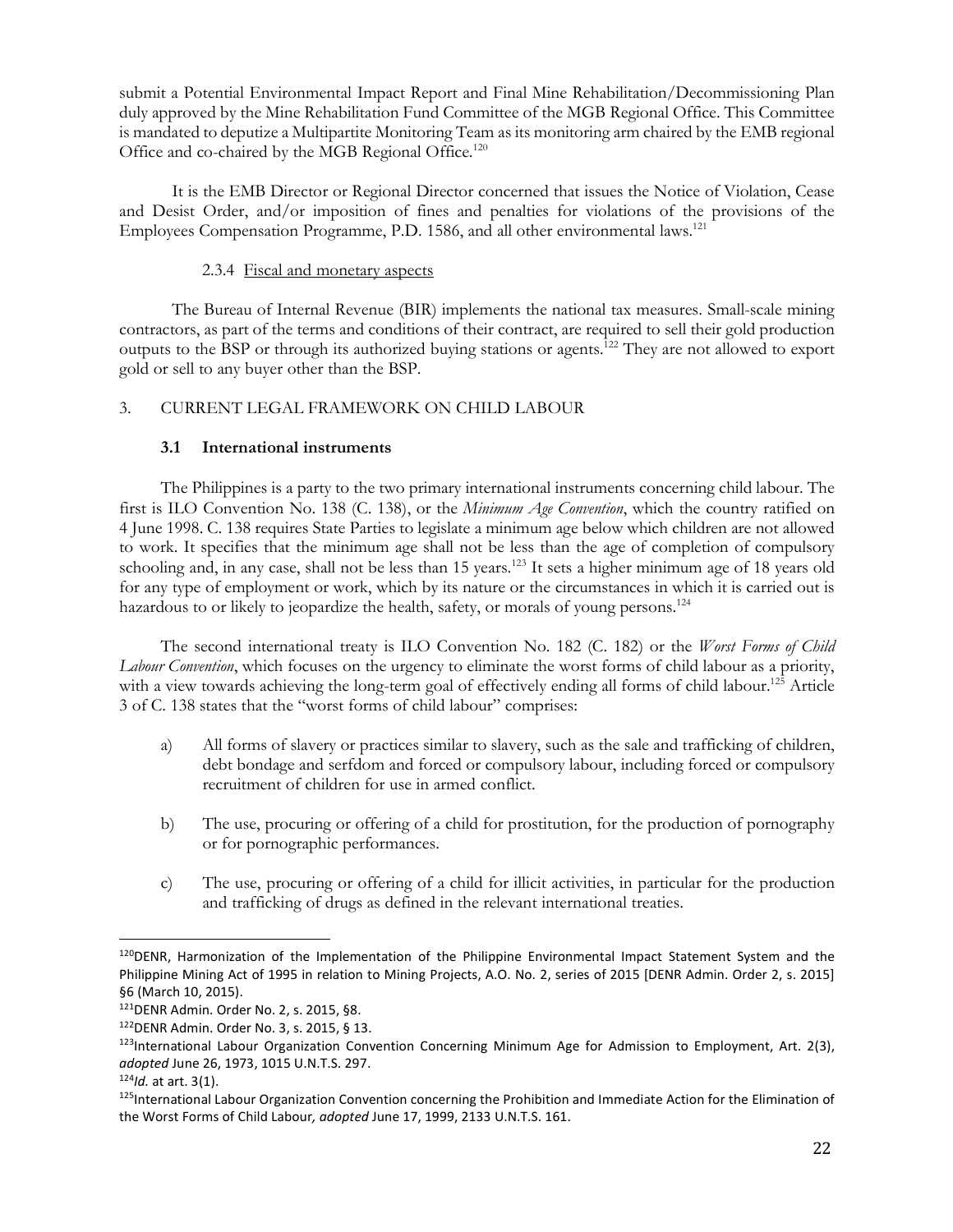d) Work which, by its nature or the circumstances in which it is carried out, is likely to harm the health, safety or morals of children.<sup>126</sup>

 It is the obligation of State Parties to identify, through national laws or regulations, the types of work that should be classified under Article  $3(d)$ .<sup>127</sup>

 The Convention on the Rights of the Child, ratified by the Philippines on 21 August 1990, provides that "States Parties shall recognize the right of the child to be protected from economic exploitation and from performing any work that is likely to be hazardous or to interfere with the child's education, or to be harmful to the child's health or physical, mental, spiritual, moral or social development."<sup>128</sup> To this end, it requires States Parties to take legislative, administrative, social and educational measures, including legislation on a minimum age or minimum ages for admission to employment; appropriate regulation of the hours and conditions of employment; and enforcement of penalties or other sanctions.<sup>129</sup>

# **3.2 Domestic laws**

 In consonance with the provisions of C. 138 and C. 182, the Philippines enacted R.A. 9231 or *An Act Providing for the Elimination of the Worst Forms of Child Labour and Affording Stronger Protection for the Working Child*, which amended R.A. 7610, or the *Special Protection of Children Against Abuse, Exploitation and Discrimination Act*, as it pertains to working children.

 R.A. 9231 sets the minimum age of employment at 15 years old, and penalizes the employment of children in the worst forms of child labour. R.A. 9231 mirrors the five categories of worst forms of child labour specified in C. 138, and identifies which activities are hazardous or likely to be harmful to the health, safety or morals of children, such as work that:

- a) Is performed underground, underwater or at dangerous heights.
- b) Exposes the child to physical danger such as, but not limited to the dangerous feats of balancing, physical strength or contortion or which requires the manual transport of heavy loads.
- c) Is performed in an unhealthy environment exposing the child to hazardous working conditions.
- d) Is performed under particularly difficult conditions.
- e) Exposes the child to biological agents such as bacteria, fungi, viruses, protozoans, nematodes and other parasites.<sup>130</sup>

 $\overline{a}$ <sup>126</sup>*Id.* art. 3.

<sup>127</sup>*Id.* art. 4.

<sup>128</sup>UN Convention on the Rights of the Child art. 21[1], *adopted* Nov. 20, 1989, 1577 U.N.T.S. 3 (entered into force Sept. 2, 1990) [UN Convention on the Rights of the Child].

<sup>129</sup>*Id.* art. 21[2].

<sup>130</sup>An Act Providing for Stronger Deterrence and Special Protection Against Child Abuse, Exploitation and Discrimination, and for other Purposes, [Special Protection of Children Against Abuse, Exploitation and Discrimination Act], Republic Act No. 7610, § 12-D (as amended by An Act Providing for the Elimination of the Worst Forms of Child Labour and Affording Stronger Protection for the Working Child, Amending for this Purpose Republic Act No. 7610, as Amended, Otherwise Known as the "Special Protection of Children Against Child Abuse, Exploitation and Discrimination Act", Republic Act No. 9231 (2003).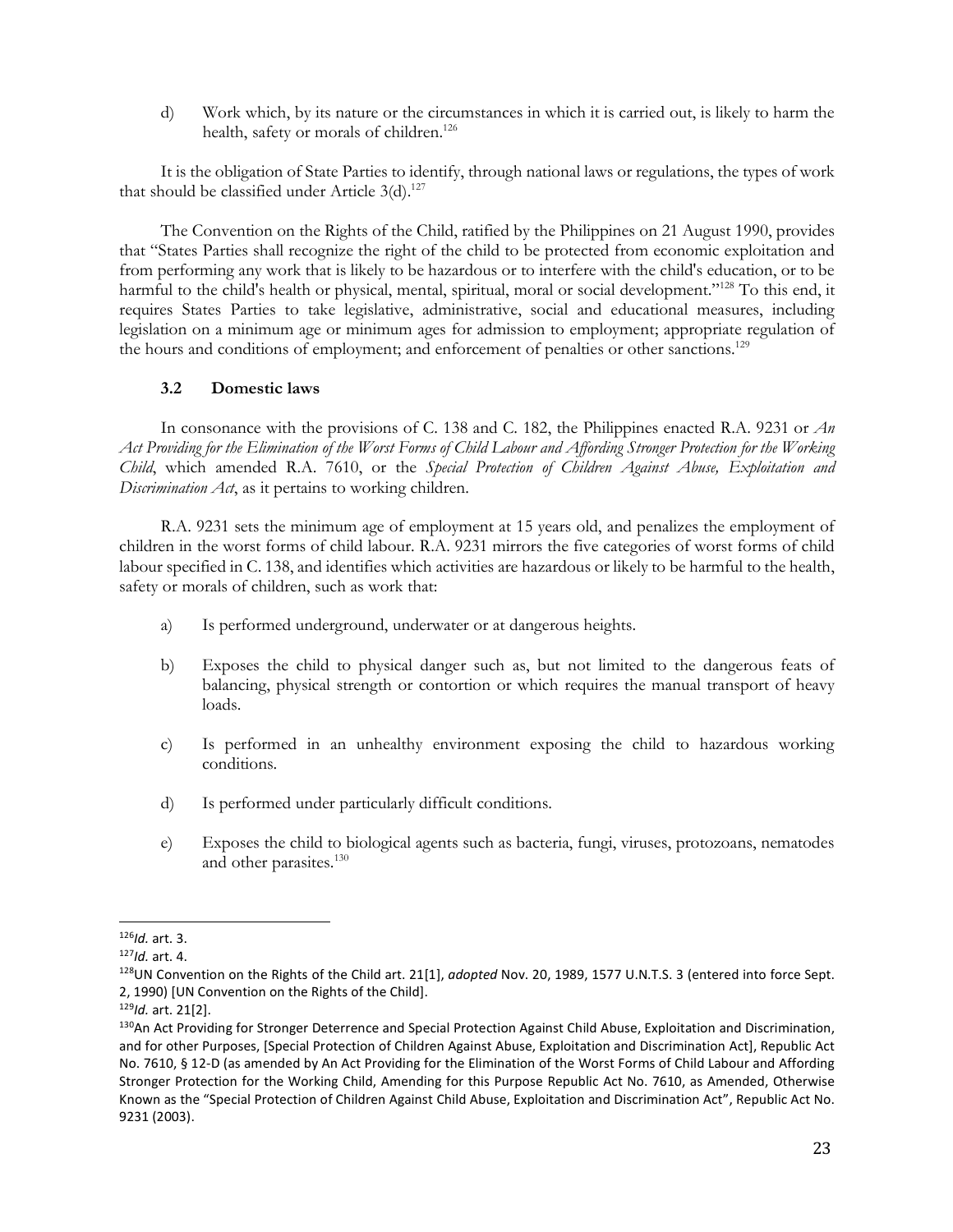Pursuant to R.A. 9231, DOLE D.O. 149, Series of 2016, or the *Guidelines in Assessing and Determining Hazardous Work in the Employment of Persons Below 18 Years of Age*, declared mining as hazardous to persons below 18 years old. Additionally, R.A. 10364, or the *Expanded Anti-Trafficking in Persons Act of 2012*, considers as trafficking in persons "the use, procuring or offering of a child for illegal activities or work which, by its nature or the circumstances in which it is carried out, is likely to harm their health, safety or morals".<sup>131</sup> When a child is trafficked for the purpose of exploitation in the worst forms of child labour, the suspects may be charged for violating both R.A. 9231 and the trafficking law.<sup>132</sup>

#### **3.3 Monitoring and enforcement mechanisms**

 The DOLE, through the Secretary or his/her authorized representative, is the lead agency that is mandated to implement child labour laws. The responsibility of monitoring and assessing compliance with child labour laws falls on the LLCOs, and they are directed to use D.O. 149-2016 within the framework of the labour laws compliance system in the performance of their function.<sup>133</sup> It is the Secretary, through the Regional Director, who has the authority to impose administrative sanctions on those who violate R.A. 9231, including the issuance of an order for the closure of any business, firm or establishment, or compliance orders in case of violations of the provisions of the Act.<sup>134</sup> With respect to the enforcement of the criminal provisions of the law, whether under R.A. 9231 or the Expanded Anti-Trafficking in Persons Act, the law enforcement agencies are the ones tasked to investigate cases and the DOJ to initiate criminal proceedings.

 The NCLC spearheads the implementation and monitoring of the Philippine Programme Against Child Labour, which is the national programme for the prevention and elimination of child labour that envisions a child-labour free Philippines.<sup>135</sup> The roles of the member agencies and non-government partners of NCLC are clarified in a Memorandum of Agreement, which designated DOLE as the overall coordinator of the implementation of the Philippine Programme Against Child Labour (PPACL), with the responsibility to monitor and evaluate the programme.<sup>136</sup> The DOJ was given the responsibility to monitor, investigate, and prosecute cases of child abuse, child labour and exploitation.<sup>137</sup> The Committee for the Special Protection of Children, chaired by the DOJ, was designated as the body that is principally responsible for coordinating and monitoring the investigation and prosecution of cases for violations of  $R.A. 7610.<sup>138</sup>$ 

 The I-ACAT, on the other hand, is responsible for formulating a comprehensive and integrated programme to prevent and suppress the trafficking in persons, and monitoring and overseeing the strict implementation of the anti-trafficking law. It is composed of the DOJ Secretary as Chairperson, the Department of Social Welfare and Development (DSWD) Secretary as Co-Chairperson, and the

labour/at download/policy file (last accessed Nov. 12, 2017).

<sup>131</sup>An Act Expanding Republic Act No. 9208, Entitled "An Act to Institute Policies to Eliminate Trafficking in Persons Especially Women and Children, Establishing the Necessary Institutional Mechanisms for the Protection and Support of Trafficked Persons, Providing Penalties for its Violations and for other Purposes" [Expanded Anti-Trafficking Act of 2012], Republic Act No. 10364 § 4 (2012).

<sup>&</sup>lt;sup>132</sup>Department of Justice, Legal Opinion LML-L-29G15-907 (July 29, 2015).

<sup>133</sup>DOLE Dept. Order No. 149, s. 2016] § 3.

<sup>&</sup>lt;sup>134</sup>Special Protection of Children Against Abuse, Exploitation and Discrimination Act, § 16(g).

<sup>&</sup>lt;sup>135</sup>Bureau of Workers with Special Concerns, Philippine Programme Against Child Labour, available at http://www.bwsc.dole.gov.ph/programmes-and-projects-submenu1/clpep/philippine-programme-against-childlabour.html (last accessed Nov. 12, 2017).

<sup>136</sup>Child Labour Knowledge Sharing System, Memorandum of Agreement to Strategically Scale Up Implementation of the Philippine Programme Against Child Labour (A Memorandum of Agreement by and among relevant stakeholders to combat child labour in the Philippines.) Art. 3, ¶ 1, *available at* http://site.clkss.org.ph/resources/policies/memorandumof-agreement/moa-to-strategically-scale-up-imlementation-of-the-philippine-programme-against-child-

<sup>137</sup>*Id*, art. 3 (6).

<sup>138</sup>*Id.*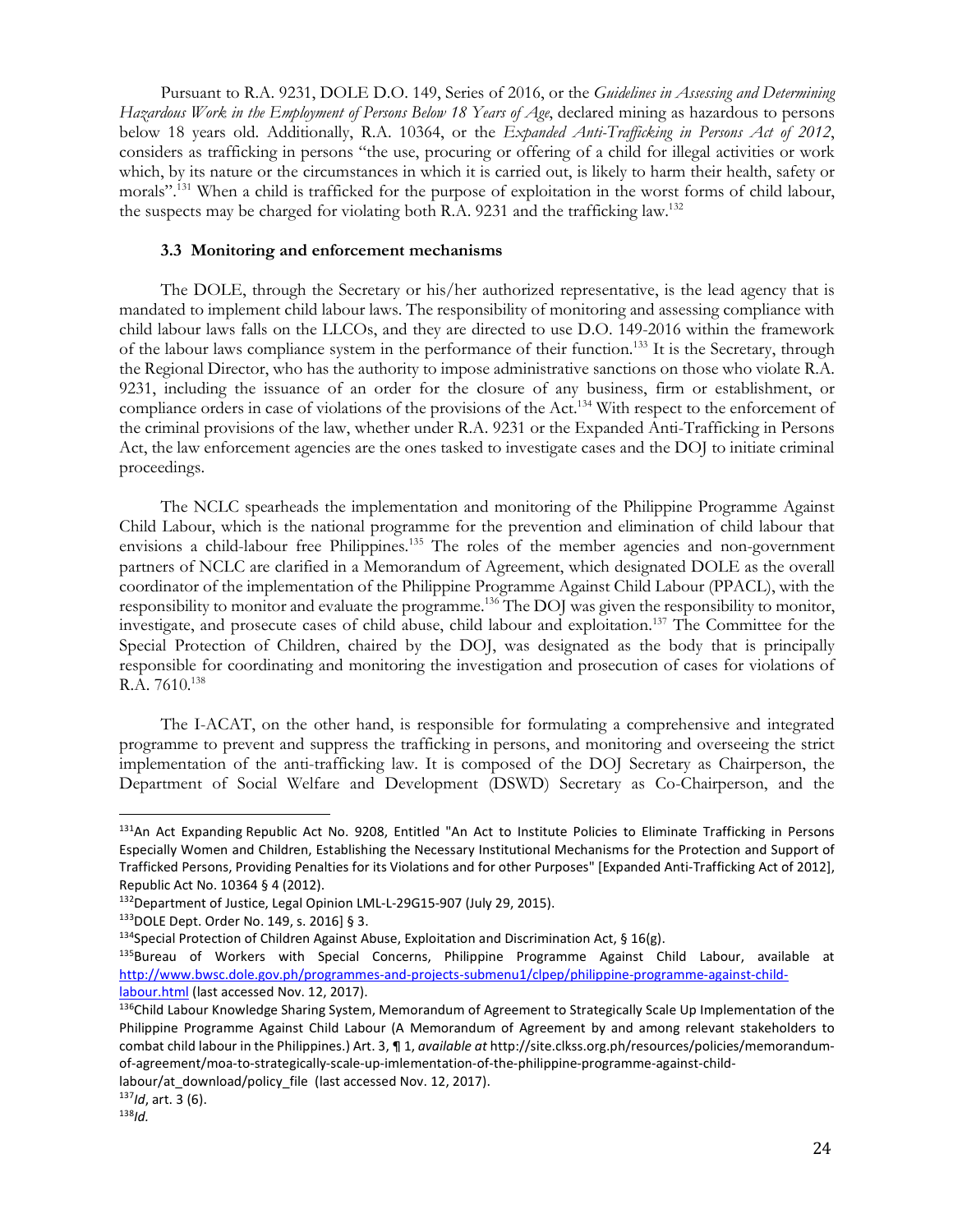Secretaries of nine other government agencies including DOLE and three representatives from the nongovernment sector as members.

 At the local level, the Local Councils for the Protection of Children, which are instituted at all levels of the local government down to the barangay, are responsible for monitoring the implementation of laws on children, including anti-child labour laws and protecting the welfare of the children in the communities.

 The DSWD recently launched its Strategic Helpdesks for Information, Education, Livelihood and other Developmental Interventions (SHIELD) against child labour. SHIELD will help LGUs establish a functional Local Child Labour Registration System and a Barangay Help Desk. The local registry will identify who and where child labourers are in the community, and will set a mechanism for referral and monitoring of cases. The Barangay Help Desk will provide a one-stop service centre, and facilitate rescue operations when necessary.

#### 4. ANALYSIS OF GAPS

#### **4.1 Child labour**

 Child labour in mining is difficult to reduce, more so to eliminate. Children are involved in mining due to a complex web of factors, poverty being the primary driving force.<sup>139</sup> The economic prospect of bringing in more profit, low educational attainment of parents, lack of enforcement of child labour laws, lack of educational infrastructure, lack of interest of the parents in the education of their children, lack of orientation of the parents concerning the future of their children, and passing on the tradition of mining in the family are among the other reasons.<sup>140</sup>

 The fact that small-scale mining is still predominantly an underground economy makes it even harder to deal with the problem of child labour. Article 128 of the Labor Code, which gives the Secretary or his or her duly authorized representative visitorial and enforcement powers is far-reaching, and it applies to both the formal and informal sectors. It is "broad enough to cover any fact, condition or matter related to the enforcement not only of the Labor Code but of any labour law."<sup>141</sup> The RLCS, however, is designed to apply largely to the formal sector. In addition, DOLE does not have the sufficient number of LLCOs to cover both the formal and informal sectors.

 The non-responsiveness of the RLCS may be traced to the scope of R.A. 9231, which also does not provide clear parameters for intervention in the informal sector. The provisions have been crafted primarily with the formal sector in mind. Although the administrative sanction of closure of an establishment may be applied to small-scale mining operations, the other provisions do not lend themselves well to the realities surrounding ASGM.

 The NCLC has limited powers owing to its precarious existence. The NCLC was not created by law; it exists only by virtue of a Memorandum of Agreement among the concerned government agencies and other stakeholders. This affects its ability to operate effectively. Without legislation, it is difficult to allocate funds to support the NCLC's programmes. The NCLC relies on whatever amounts the memberagencies are able to source and use for this purpose from their respective budgets. Further, its capacity to assert itself is clipped without a strong legal foundation for its creation and operation as a body.

<sup>139</sup>Caymo, *supra* note 59 at 19.

<sup>140</sup>Thomas Hentschel, Felix Hruschka, Michael Priester *supra* note 58 at 20-22.

<sup>&</sup>lt;sup>141</sup>1 CESARIO AZUCENA, THE LABOR CODE WITH COMMENTS AND CASES 379 (6th ed. 2007).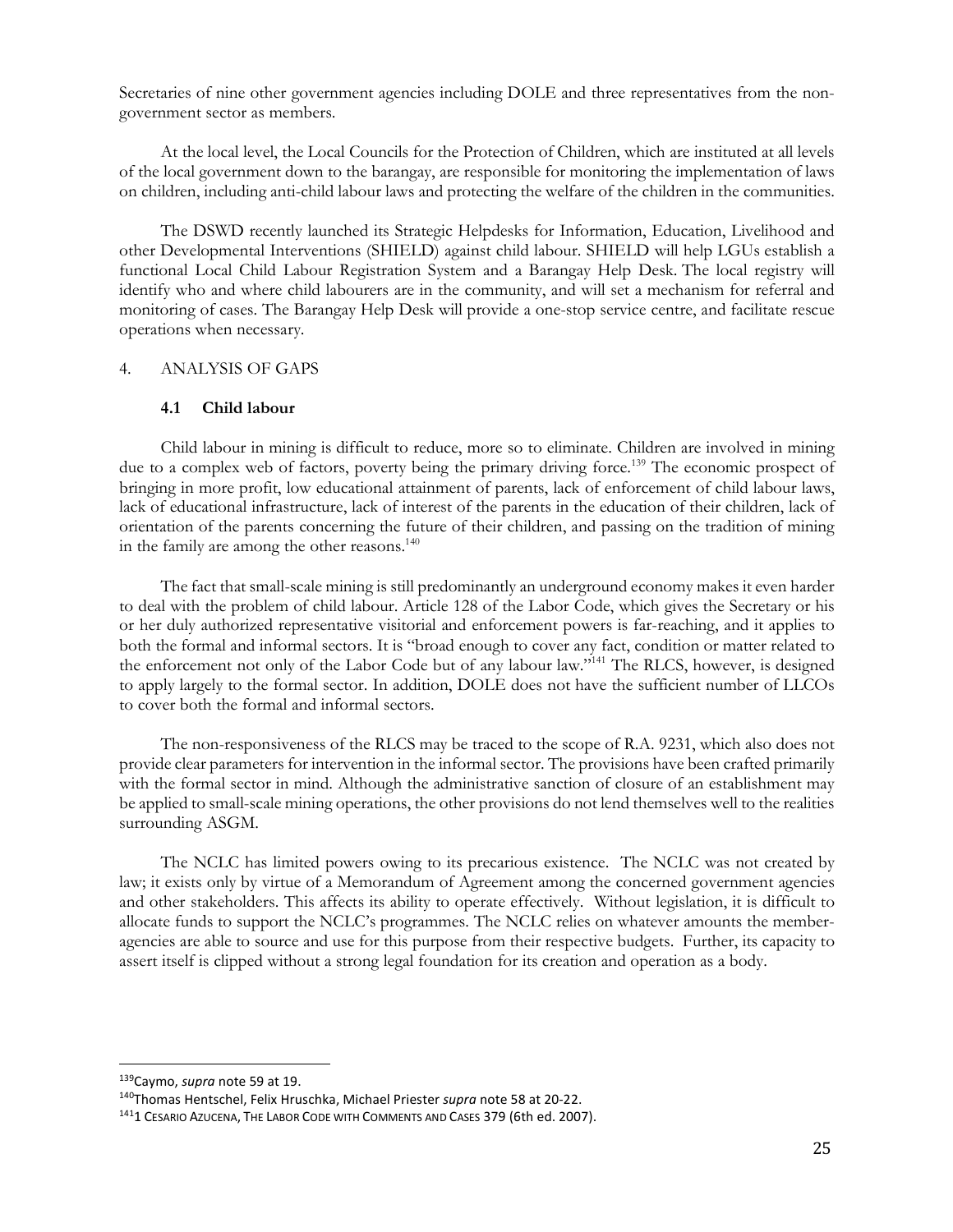The LCPC, especially the BCPCs, are the monitoring mechanisms that are closest to the ground. However, not all barangays have constituted their BCPCs, and those that have been created are not fully functional.<sup>142</sup>

 The P*/*CMRB has the direct authority over the monitoring and implementation of mining and related laws. It is also in a strategic position to curb child labour in ASGM because of its proximity to the mining sites. However, it lacks the capacity to address child labour issues. Moreover, its composition does not include a representative from the children's sector.

 The issues associated with the nation's educational system are additional contributory factors. While basic education is free and compulsory, there are many hidden costs which are burdensome for low income families to bear. For the parents, the long-term benefits of having their children educated are overshadowed by the prospects of earning a profit that will meet the immediate and pressing needs of the family. Priorities boil down to which endeavor can bring food on the table. Children who have experienced earning money from mining become more attracted to working for a profit, even under extremely difficult circumstances, rather than going to school.<sup>143</sup>

 Yet another issue is the gap between the minimum age of employment and the age of completion of compulsory education. R.A. 10533 or the Enhanced Basic Education Act of 2013, introduced the K-12 programme, which added two more years to high school and resulted in increasing the age of completion of basic education to 18 years old. The minimum age of employment, however, is lower at 15 years old. The gap in the ages may encourage children to join the labour force at an age when they have not yet completed compulsory education.

 There is also incongruence between DOLE Department Order (DO) No. 149, Series of 2016 and Section 163 of the IRR of R.A. 7942. DO 149 considers mining as hazardous to persons below 18 years old, and prohibits the employment of children in any form of mining work. The IRR of R.A. 7942, on the other hand, allows children 16 years of age or older to work in mining operations, but prohibits employment of children of any age in underground mines.

#### **4.2 Working conditions, occupational health and safety and social issues**

 The problem on working conditions and social issues, like child labour, are brought about by multiple factors, with poverty being a root cause. From a policy perspective, the lack of appropriate interventions is due again to the fact that ASGM is not formalized. The visitorial powers of the Secretary of DOLE should be broad enough to cover informal mining operations, but a limited LLC system and lack of financial and human resources make it difficult for LLCOs to reach the ASGM sector.

 The government has provided alternative livelihood programmes to remove families from ASGM, but these cannot compete with ASGM, which is more lucrative. While there have been some inroads in this area, only a few families have opted to pursue this alternative.<sup>144</sup>

 On the issue of occupational safety and health, normally it is a matter within the jurisdiction of the DOLE. As far as the mining sector is concerned, however, DOLE claims that it has no authority to enforce occupational safety and health rules; it is the MGB that has jurisdiction over this.<sup>145</sup> Despite the mandate of the MSESDD, the MGB, on the other hand, is of the position that they are not responsible for

<sup>142</sup>Interview *with* Atty Karina Trayvilla (Regional Director, DOLE Region V), (by telephone conference) (Jan. 9, 2017).

<sup>143</sup>Interview *with* Ms Eve Cubelo (Programme Manager of Ban Toxics!), (by skype) (Dec. 20, 2016).

<sup>144</sup>Interview *with* Atty Karina Trayvilla, *supra* note 140.

<sup>145</sup>Buena Bernal, DOLE has no mandate on mine safety – Baldoz, *available at* http://www.rappler.com/nation/99913 dole-mandate-mine-safety-baldoz (last accessed July 21, 2015).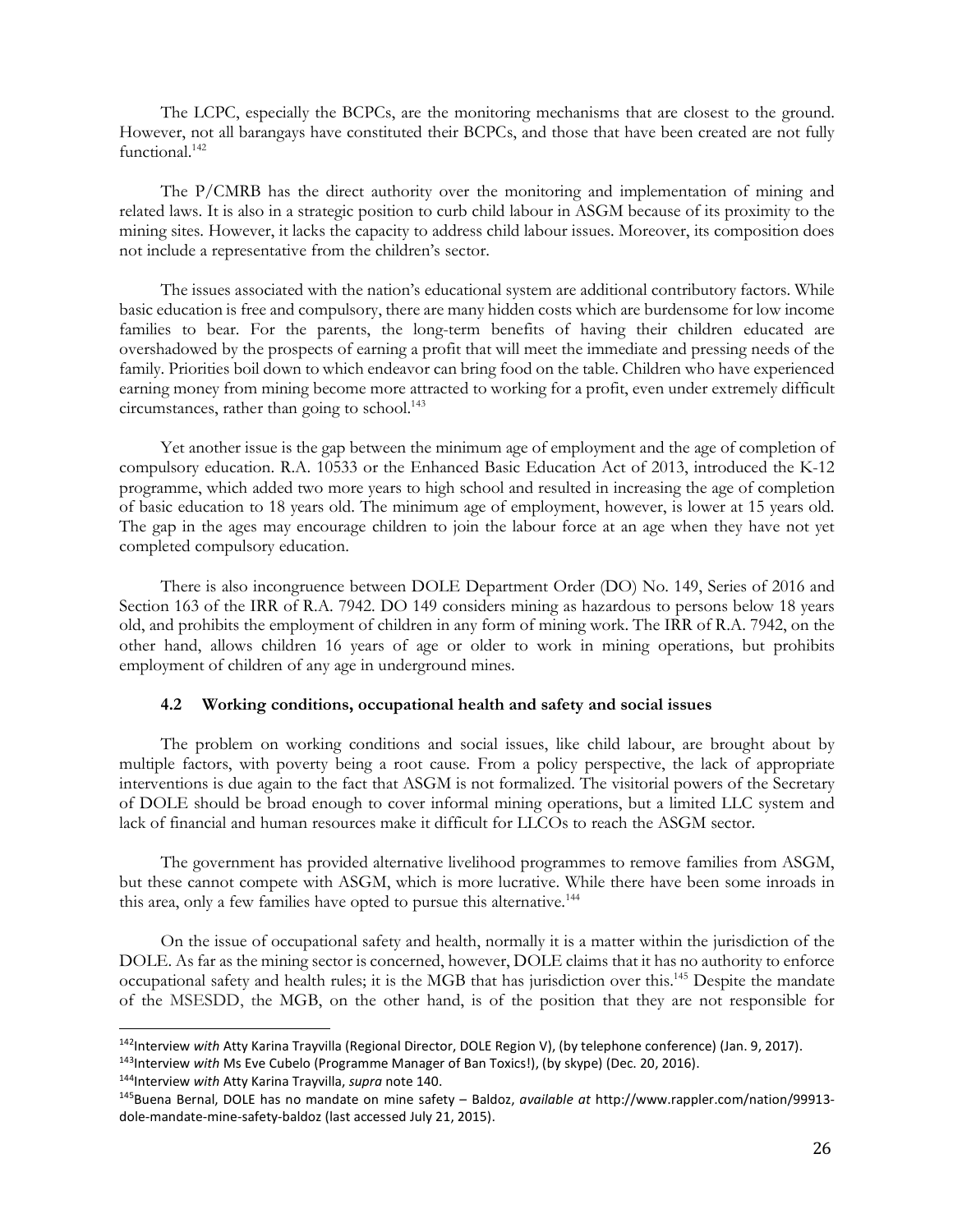occupational safety and health when it comes to illegal operations; the response of MGB is stoppage and law enforcement.<sup>146</sup> Still, little is being done to crack down on small-scale miners to effect stoppage of work and hold violators accountable.

 The 4Ps is the primary vehicle of the government to alleviate poverty and help address social problems. While it has some successes, it cannot cover the hundreds of thousands of families engaged in ASGM.

 The PSSMPF has the potential to help improve working conditions and protect human health and safety as well as the environment. But the Fund is in its infancy stage owing to the fact that only a few small-scale mining operations have formalized. The MGB has yet to popularize information on how much resources are available and how the Fund may be accessed.

#### **4.3 Promotion of sustainable, viable and legal ASGM operations**

 Regulatory laws on ASGM are not consistent with the Constitutional policy of promoting more equitable distribution of opportunities, income and wealth, and allowing small-scale utilization of natural resources by Filipino citizens. Current laws impose stringent requirements that are unrealistic for smallscale miners to comply with and make it extremely difficult for them to formalize.

#### 4.3.1 Declaration of *Minahang Bayan*

 The first hurdle in applying for a small-scale mining contract is the requirement under R.A. 7076 that the application should be for a location within a small-scale mining area or *Minahang Bayan*. Any interested party may file a petition to declare a specific area a *Minahang Bayan*. <sup>147</sup> In some cases, the Regional Office concerned may recommend other areas for possible declaration.<sup>148</sup>

As of December 2016, there were 69 petitions for declaration of *Minahang Bayan* pending.<sup>149</sup> To this date, only five *Minahang Bayan* have been approved – Banaybanay, Davao Oriental; Lorente, Eastern Samar; Dinagat Island; Buenavista, Quezon; and Agusan del Sur.<sup>150</sup> Agusan del Sur is inactive because of noncompliance with the Environmental Compliance Certificate (ECC), while Buenavista appears to have been mined out.<sup>151</sup>

 Some applications were denied due to the lack of consent of holders or previous mining applicants in the area.<sup>152</sup> This is considered a common choke point in the process. In many instances, prior claimants are large-scale mining companies that no longer mine the area and cannot be located or contacted.<sup>153</sup>

<sup>146</sup>Interview *with* Eng Esteban Martin (Executive Director, Mines and Geosciences Bureau), at the Mines and Geosciences Bureau Central Office, Quezon City, in person (Feb. 1, 2017).

<sup>147</sup>DENR Admin. Order No. 3, s. 2015, § 9[a].

<sup>148</sup>*Id.* at ¶ 2.

<sup>149</sup>*Id.* 

<sup>150</sup>Interview *with* Eng Esteban Martin, *supra* note 144.

<sup>151</sup>*Id.*

<sup>152</sup>Jonathan L. Mayuga, *DENR okays Minahang Bayan application for Eastern Samar, Davao Oriental*, BUSINESS MIRROR, Jan. 26, 2016, *available at* http://www.businessmirror.com.ph/denr-okays-minahang-bayan-application-for-eastern-samardavao-oriental/ ( last accessed Feb. 1, 2017).

<sup>153</sup>Interview *with* Ms Shalimar Vitan (Chief Operating Officer of Ban Toxics!), (in person at the Ban Toxics office, 6C Maningning Street, Sikatuna Village, Quezon City 1101 Philippines) (Jan. 10, 2017); *See also,* Interview *with* Eve Cubelo, *supra* note 135.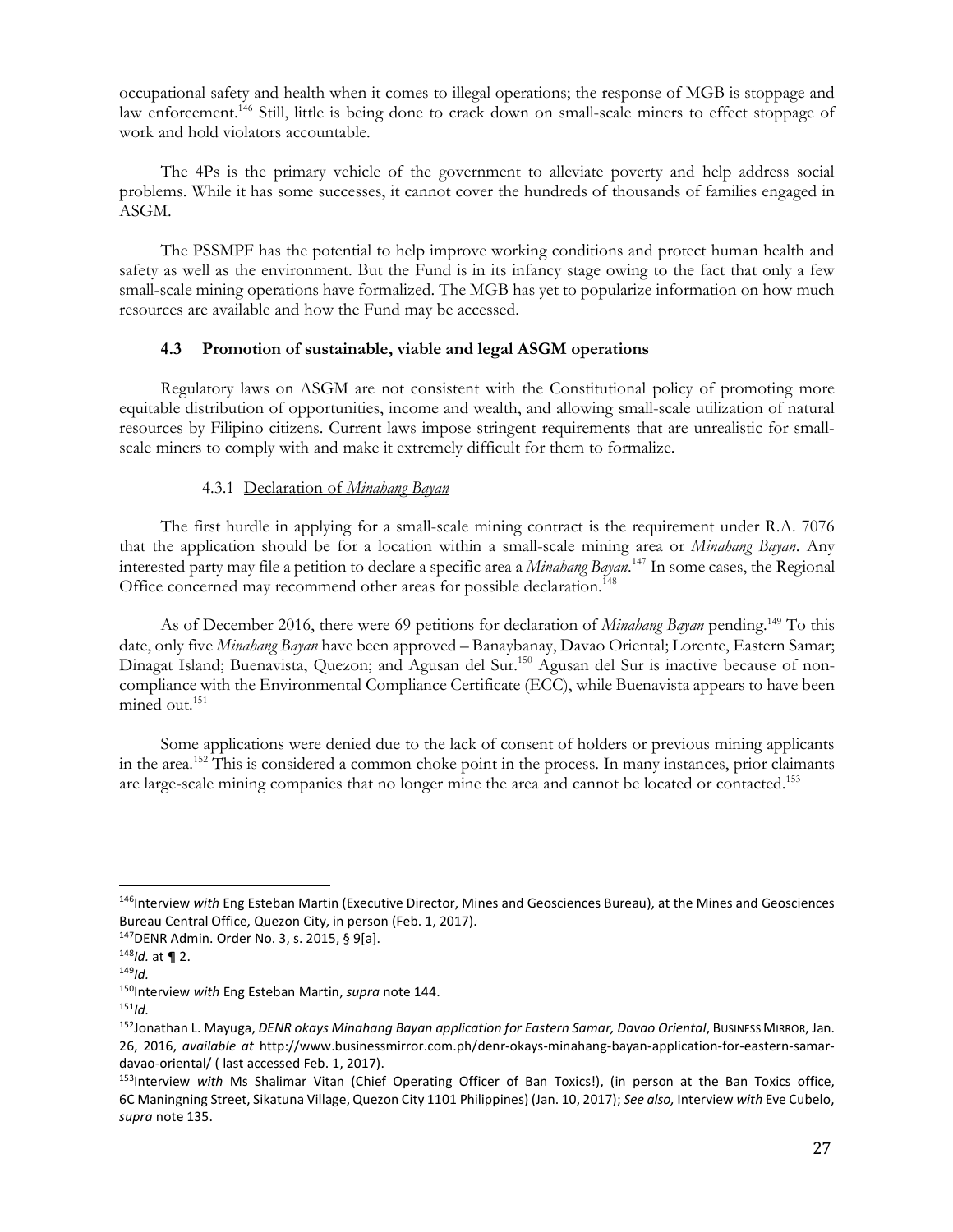Another apparent bottleneck is in obtaining the ECC, which is difficult to comply with considering that the petitioners are small operators, often family enterprises, and their applications are piecemeal rather than zonal.<sup>154</sup> Petitioners are required to strictly comply with the requirement of securing an ECC from the Environmental Management Bureau Regional Office for the entire *Minahang Bayan*. This is a complicated and technical procedure, which is incompatible with the skills set of small-scale miners. It may entail hiring an expert consultant who will facilitate the compliance process. The difficulty and cost associated with obtaining an ECC pose as a disincentive especially for small-scale miners who are not organized.<sup>155</sup>

 The lack of clear time limits for acting on the petition for declaration of *Minahanag Bayan* also contributes to the delay. While the IRR of R.A. 7076 prescribe periods within which certain steps must be completed, there are no clear timeframes for the approving authorities to take action, resulting in uncertainty as to when a decision may be expected:

- a) Period within which the P/CMRB should issue a denial in case the proposed area is inside areas closed to mining applications.
- b) Period within which the P/CMRB should issue notices in case the proposed area is in conflict with existing mining permits/contracts/applications, or it covers private lands.
- c) Period within which the P/CMRB should post the notice of the proposed *Minahang Bayan* in case there is no conflict, or the proposed area does not cover private lands.
- d) Period within which the National Commission on Indigenous Peoples (NCIP) is to issue a Certificate of Non-Overlap or Compliance Certificate, as the case may be, pursuant to the pertinent provisions of R.A. 8371.
- e) Period within which a majority of the Sanggunian is supposed to endorse the declaration of the proposed *Minahang Bayan*.
- f) Period within which the Secretary should complete the initial review of the result of the evaluation of the petition by the Regional Office of MGB.
- g) Period within which the Secretary should decide an appeal when the decision of the Board is appealed to him or her.
- h) Period within which the Secretary should issue the clearance after all requirements are complied with.

See **Annex 5** for a flowchart of the approval process for declaring a *Minahang Bayan*. 156

 The fact that there are only five *Minahang Bayan* since the passage of R.A. 7076 in 1991 is evidence that the law is not able to achieve its purpose of promoting, developing, protecting and rationalizing viable small-scale mining activities in order to generate more employment opportunities and provide an equitable sharing of the nation's wealth and natural resources.

<sup>154</sup>Interview *with* Eng Esteban Martin, *supra* note 144. *<sup>155</sup>Id.* 

<sup>156</sup>Llaguno, Soriano and Tamayao, *supra* note 73, at 51.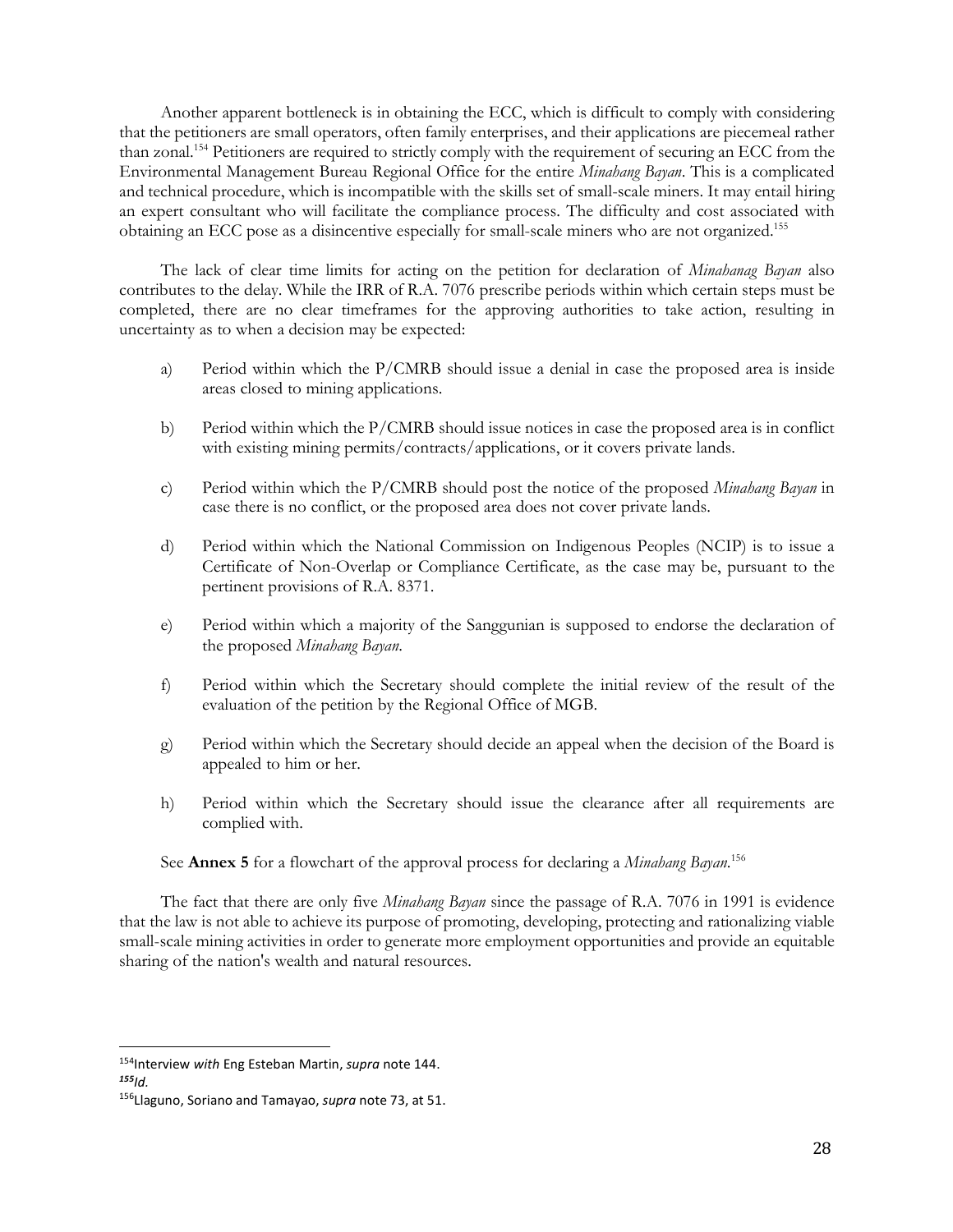#### 4.3.2 Multiple layers of registration and licensing requirements

 In order to lawfully conduct small-scale mining operations, qualified applicants have to undergo multiple layers of registration and licensing requirements in accordance with R.A. 7076, specifically: (a) individual miners should first register with the P/CMRB; (b) organize themselves into an association of miners or cooperative and register with the SEC, Department of Trade and Industry (DTI), Cooperative Development Authority (CDA) or other appropriate government agency; (c) apply for a small-scale mining license; and (d) then apply for a small-scale mining contract. After the initial registration of individual miners, each step that follows entails the submission of a set of documents and a tedious approval process.

 The setting up of a cooperative alone is no simple matter. Memorandum Circular 2015-01 issued by the CDA lays down the revised guidelines for registration of small-scale mining cooperatives. It requires a membership of at least 15 licensed miners, capitalization with at least 25 per cent of the authorized share capital subscribed and at least 25 per cent of the subscribed share paid up prior to registration, and the submission of the following documents:

- a) Original copy of the Cooperative Name Reservation Notice;
- b) Economic survey;
- c) Articles of Cooperation and approved By-Laws;
- d) Treasurer's Affidavit;
- e) Surety bonds of accountable officers;
- f) Certificate of pre-membership seminar signed by the Cooperative interim chairperson;
- g) Undertaking to change name;
- h) Undertaking to comply with accounting and auditing standards;
- i) Undertaking to comply with other requirements prescribed by other regulatory agencies;
- j) Certification from the MGB Regional Office that the members are licensed miners;
- k) Tax Identification Number of all cooperators; and
- l) Registration fee.

 It takes 60 days from submission of the complete documentary requirements for the Authority to approve or deny the application, otherwise, the application is deemed approved unless the delay is attributable to the applicant.

 The application for a small-scale mining license requires the payment of an application fee and submission of an application form and proof of registration with the Securities and Exchange Commission (SEC), DTI, CDA or other appropriate government agency. There is no prescribed period within which the P/CMRB should act on the application.

 Note that there seems to be a chicken and egg situation between licensing and registering as a cooperative. If the miners are registered as a cooperative, to secure a license they need to submit to P/CMRB proof of registration with the CDA, but to register as a cooperative with the Authority the applicant must submit a certification from the MGB Regional Office that the members are licensed miners.

 The application for a small-scale mining contract also necessitates payment of an application fee and the submission of several documents, namely:

- a) Duly accomplished and notarized application form;
- b) Copy of small-scale miners license;
- c) Location map of the proposed small-scale mining contract area showing its geographic coordinates/ meridional block/s and boundaries in relation to the *Minahang Bayan*, majoe environmental features and other projects using a National Mapping and Resources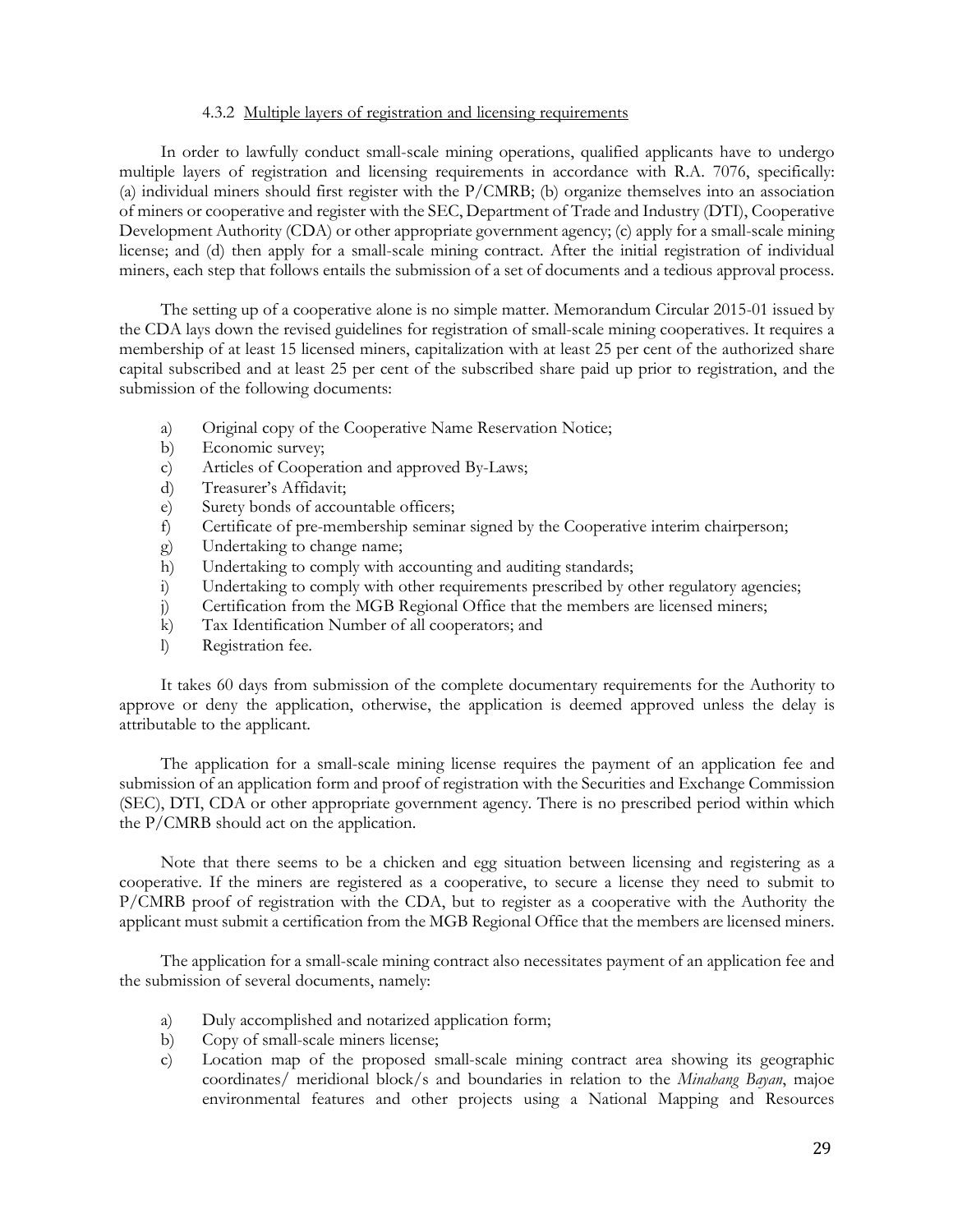Information Authority (NAMRIA) topographic map in a scale of 1:50,000 or 1:10,000 duly prepared, signed and sealed by a deputized Geodetic Engineer;

- d) Sketch plan of the proposed mining contract area at a convenient scale duly prepared, signed and sealed by a deputized Geodetic Engineer;
- e) Proposed small-scale mining contract;
- f) Application for survey order;
- g) Proposed Two-Year Work Programme;
- h) Potential Environmental Impact Management Plan (PEIMP);
- i) Certificate of Environmental Management and Community Relations Record (CEMCCR) or Certificate of Exemption, in lieu of a CEMCRR, if the applicant has neither past or present mineral resource use or mining-related venture(s);
- j) Community Development and Management Programme (CDMP);
- k) Annual Safety and Health Programme (ASHP); and
- l) Sworn declaration of the total area (hectarage) covered by the applicant's small-scale mining contract(s)/application(s) in the entire country.

 A separate license, and therefore another application process, is required before one can engage in mineral processing. On top of all these, an Ore Transport Permit must be obtained for mineral and mineral products to be transported legally from a *Minahang Bayan*.

 All together, before ASGM can be legally operational in an area, small-scale miners have to successfully clear at least seven major hurdles, each one entailing costs, time, and effort. The cumbersome process and restrictive conditions discourage small-scale miners to formalize, and even if they make a good faith attempt to comply it is close to impossible to do so. P.D. 1899, unlike R.A. 7076, afforded some flexibility in the imposition of conditions. It gave the Director of Mines and Geosciences the discretion to waive some requirements from other government agencies, which he or she may deem unnecessary.<sup>157</sup>

## 4.3.3 Overwhelming disincentives and limited incentives for ASGM to formalize

In addition to the difficulty of obtaining the licenses and SSMC, there are several other impositions that have the effect of discouraging ASGM operators to formalize. Among these is the requirement that gold should be sold only to the BSP through its buying stations. Large-scale mining corporations are not required to do so. Most small-scale miners sell their gold to the black market because it is more convenient and it translates to immediate payment.<sup>158</sup>

The first hindrance to selling to the BSP is accessibility. The buying stations are located in the BSP's Department of General Services in Quezon City, and in its regional offices in Davao City, Zamboanga City, Baguio City and Naga City,<sup>159</sup> which hardly cover the 20 or so provinces where ASGM is being conducted.

 Another challenge is the need to conform with the BSP's requirements for acceptance, which prove to be difficult for small-scale miners due to lack of technology, namely:

- a) Physical form
	- Bar or disc (powder is not accepted).
	- Should not contain mercury or amalgam in any quantity.
	- Free of slag or other foreign matter.

<sup>157</sup> Presidential Decree No. 1899, § 6.

<sup>158</sup>Extractive Industries Transparency Initiative, *supra* note 18 at 122.

<sup>159</sup>Bangko Sentral ng Pilipinas, BSP Gold Buying Programme, *available at* http://www.bsp.gov.ph/bspnotes/bspgold.asp (last accessed April 15, 2017).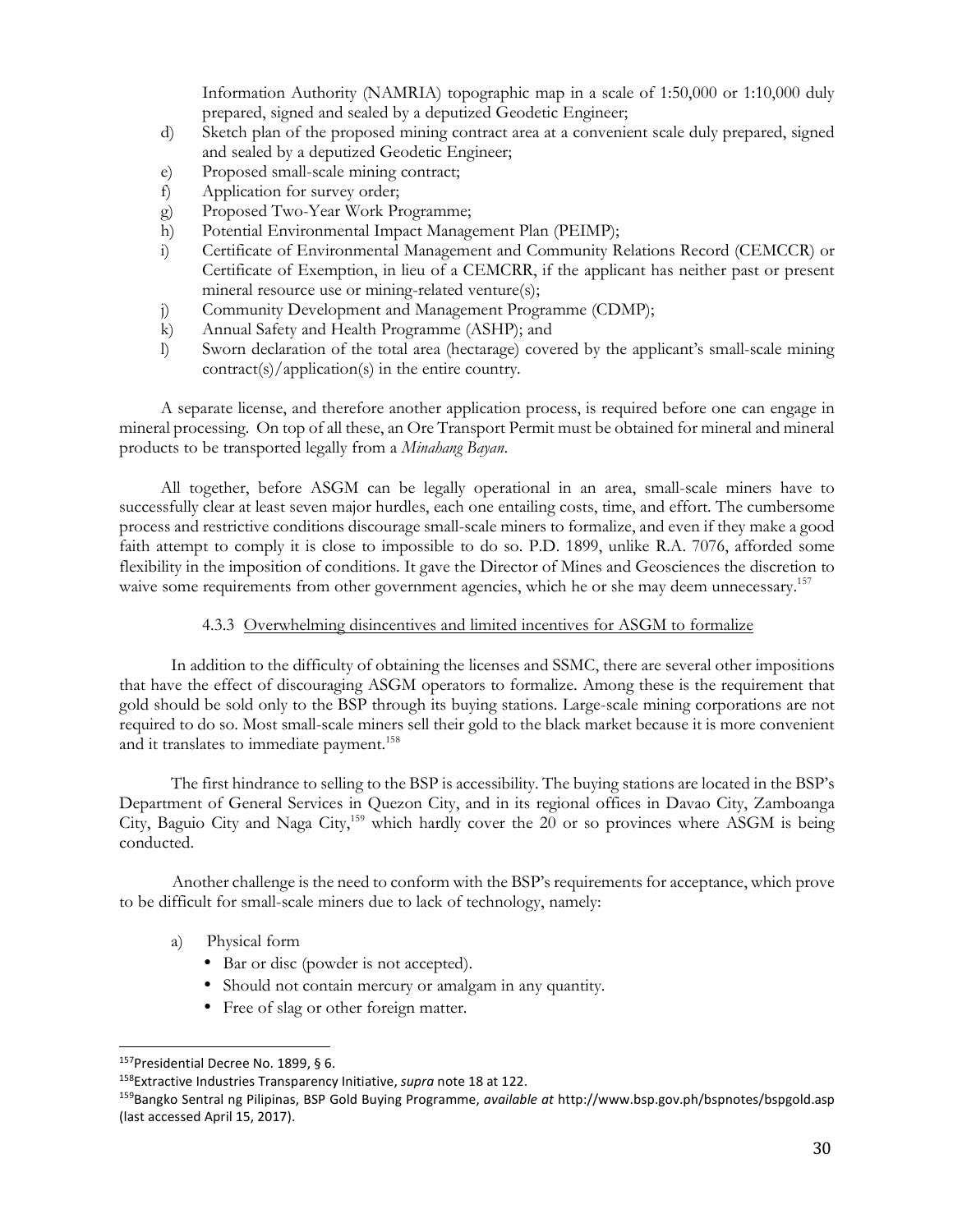- No sign of metallic segregation/layering or poured shortness.
- Should not be damp or wet.

#### b) Maximum dimensions

- Bar : 16.5 cm  $(6.5")$  long x 8 cm  $(3")$  wide x 4 cm  $(1.5")$  thick.
- Disc : 10 cm  $(4)$  diameter x 5 cm  $(2)$  thick maximum.

#### c) Weight

- Maximum weight per bar or disc shall be approximately 160 tr. oz.  $(\bar{a})$  5 kg).
- Maximum weight per lot shall be approximately 320 tr. oz.  $(Q\ 10\ \text{kg})$ .
- d) Minimum preliminary gold assay 30 per cent

 Taxes and other charges are also disincentives to formalization. While small-scale mining permittees or licensees under P.D. 1899 are exempt from payment of all taxes, except income tax,<sup>160</sup> R.A. 7076 imposes national and local taxes on small-scale mining contractors as provided in the National Internal Revenue Code.<sup>161</sup> The applicable national revenue taxes are income tax, excise tax and value added tax.<sup>162</sup> Sales to the BSP by small-scale gold producers had been on a decline since April 2012, when the BIR put up collection desks at the BSP's gold-buying sites and imposed 2 per cent excise tax and 5 per cent creditable withholding tax at the point of sale.<sup>163</sup>

 In addition, SSMC holders need to pay royalty equivalent to 5 per cent of the gross output for small-scale mining within mineral reservations, government production share, and occupation fee per year.<sup>164</sup> R.A. 7942 further requires the payment of royalty to indigenous cultural communities upon utilization of the minerals in an amount to be agreed upon by the SSMC holder and the Indigenous Cultural Communities (ICC).<sup>165</sup>

 The justification for the imposition of taxes is the "polluters pay principle" in environmental law, which basically means that those who cause damage to the environment should bear the costs associated with it.<sup>166</sup>

 While the obligations are piled up on the SSMC, there are appears to be little incentive to formalize. It may be said that formalization will allow small-scale miners to avail themselves of technical assistance, social security and protection, and employment benefits as provided by law, which they would otherwise not be entitled to. These however, seem to be overshadowed by the immediate restrictive implications of securing a license and SSMC, and the long-term obligations of paying taxes and other charges.

 On the other hand, large-scale contractors are given a number of incentives under R.A. 7942, including incentives for investment; for acquiring, constructing or installing pollution control devices and facilities; for income tax-carry forward of losses; for income tax accelerated depreciation; and for

<sup>160</sup> Presidential Decree No. 1899, § 4.

<sup>161</sup>DENR Admin. Order No. 3, s. 2015, *supra* note 91, § 28.

<sup>162</sup>Jurado, Amurao and Calubag, *supra* note 74.

<sup>163</sup>*Id.; See also*, Melissa Luz T. Lopez, *Gold reserves plateau as tax woes nag – BSP*, BUSINESS WORLD, January 19, 2016, *available at* http://www.bworldonline.com/content.php?section=Finance&title=gold-reserves-plateau-as-tax-woes-nag- ---bsp&id=121654 (last accessed April 16, 2017).

<sup>164</sup>DENR Admin. Order No. 3, s. 2015, *supra* note 91 § 28, 29.

<sup>165</sup>Philippine Mining Act of 1995, § 17.

<sup>166</sup>Jurado, Amurao and Calubag *supra* note 74 *citing* United Nations Conference on Environment and Development, Rio de Janeiro, Brazil, June 3-14, 1992, *Rio Declaration on Environment and Development,* Principle 16, A/CONF.151/26 (Vol. I) (Aug. 12, 1992).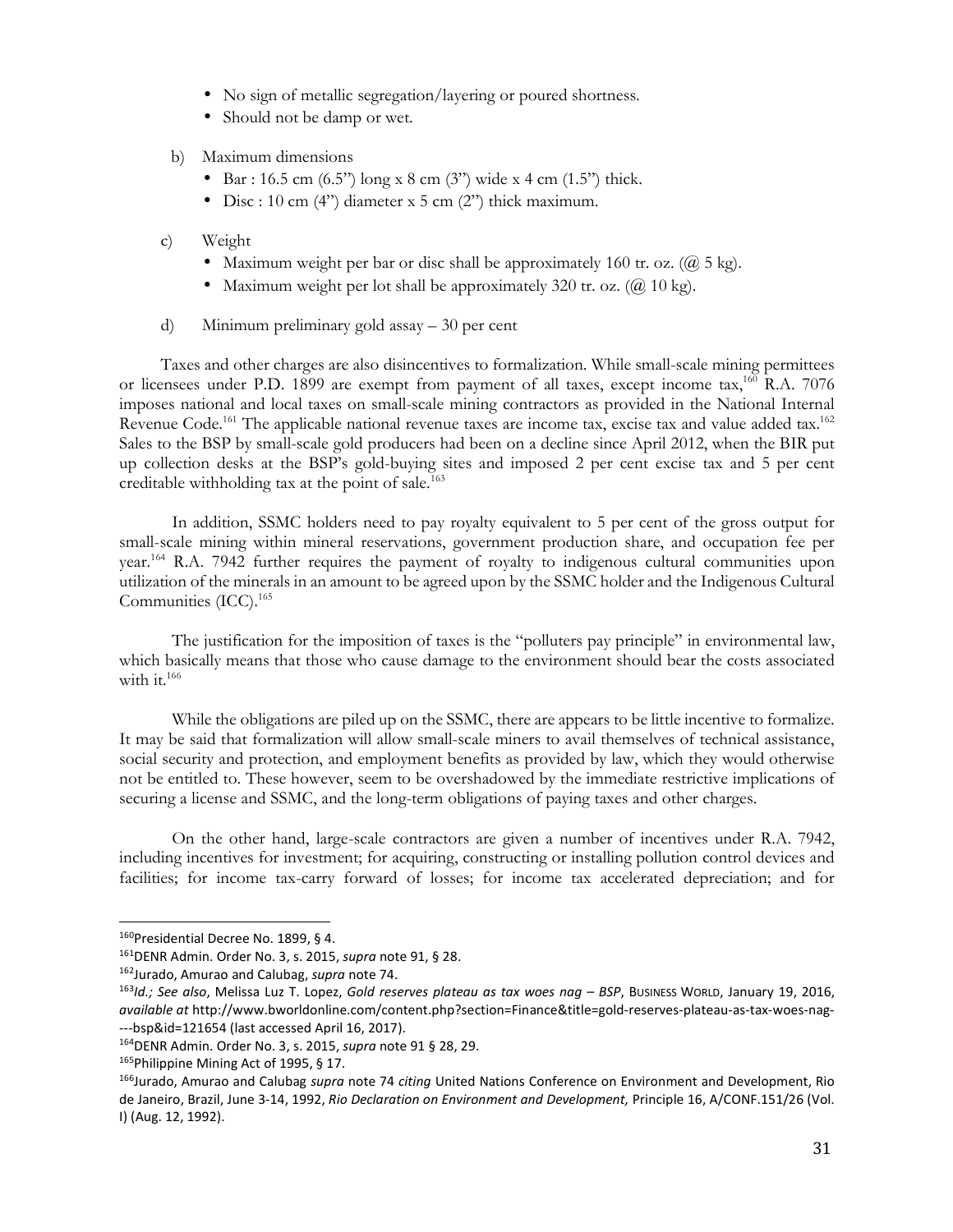simultaneous availment of the incentives under the Act and the income tax holiday under E.O. 226.<sup>167</sup> No similar incentives are given to small-scale contractors.

#### 4.3.4 Lack of support and assistance to transition to formalization

 The relevant laws that affect small-scale mining adopt a law enforcement paradigm instead of a developmental approach. This being the case, there is a lack of support and assistance to transition smallscale miners to formalization.

 R.A. 7076 provides that in declaring small-scale mining areas those actively mined and occupied by small-scale miners must be immediately prioritized.<sup>168</sup> Its IRR state that small-scale miners who have been in actual operation of mineral lands on or before August 1, 1987 shall not be dispossessed, ejected or removed from those areas, provided, that those areas are declared *Minahang Bayan* and the small-scale miners shall secure a small-scale mining contract in compliance with the Act.<sup>169</sup> Considering the challenges in declaring a *Minahang Bayan* and obtaining a SSMC, it will take quite a while for small-scale miners to be able to comply with the conditions. The Act and its rules do not indicate any grace period within which the conditions should be met. In the absence of such, there is no instruction on how long small-scale miners may continue to possess and occupy the area. Further, it is also unclear whether continued possession means that the small-scale miners may persist in conducting their mining activities pending their application for a *Minahang Bayan* and SSMC.

 In contrast, for holders of SSMP under P.D. 1899 with a remaining term of less than one year, E.O. 79 allows for the issuance of a temporary SSMC by the Governor/City Mayor concerned upon recommendation by the P/CMRB to continue small-scale mining operations within a period of 6 months or until the area is declared a *Minahang Bayan*, whichever comes first.<sup>170</sup>

 In any case, the laws provide some measures to assist small-scale miners in formalizing their operations. R.A. 7076 states that the DENR, in coordination with the P/CMRB and other government agencies concerned, shall extend the following assistance to small-scale miners:

- a) Organization of small-scale miners into cooperatives;
- b) Technical and financial assistance and social services;
- c) Processing and marketing assistance; and
- d) Generation of ancillary livelihood activities.<sup>171</sup>

 E.O. 79 states that "(t)echnical assistance through trainings, seminars for capacity-building for smallscale miners, mining cooperatives and associations shall be conducted by the government agencies concerned."<sup>172</sup> But the assistance afforded in these provisions is commonly viewed as accommodations extended to small-scale miners who operate legally. At the very least, however, assistance in organizing into cooperatives clearly pertains to small-scale miners who have not secured licenses and SSMC.

<sup>167</sup> Department of Environment and Natural Resources, Revised Implementing Rules and Regulations of the Philippine Mining Act of 1995, DENR Administrative Order No. 21, series of 2010 [DENR Admin. Order No. 21, s. 2010] § 222 to 227 (June 28, 2010).

<sup>168</sup>DENR Admin. Order No. 3, s. 2015, *supra* note 91, § 5.

<sup>169</sup>DENR Admin. Order No. 3, s. 2015, *supra* note 91, § 37.

<sup>170</sup> Department of Environment and Natural Resources, The Implementing Rules and Regulations of Executive Order No. 79, Administrative Order No. 7, series of 2012 [DENR Admin. Order No. 7, s. 2012] § 14[a] (Sept. 10, 2012).

<sup>171</sup>DENR Admin. Order No. 3, s. 2015, *supra* note 91, § 33.

<sup>172</sup>DENR Admin. Order No. 7, s. 2012, *supra* note 168, § 14(e)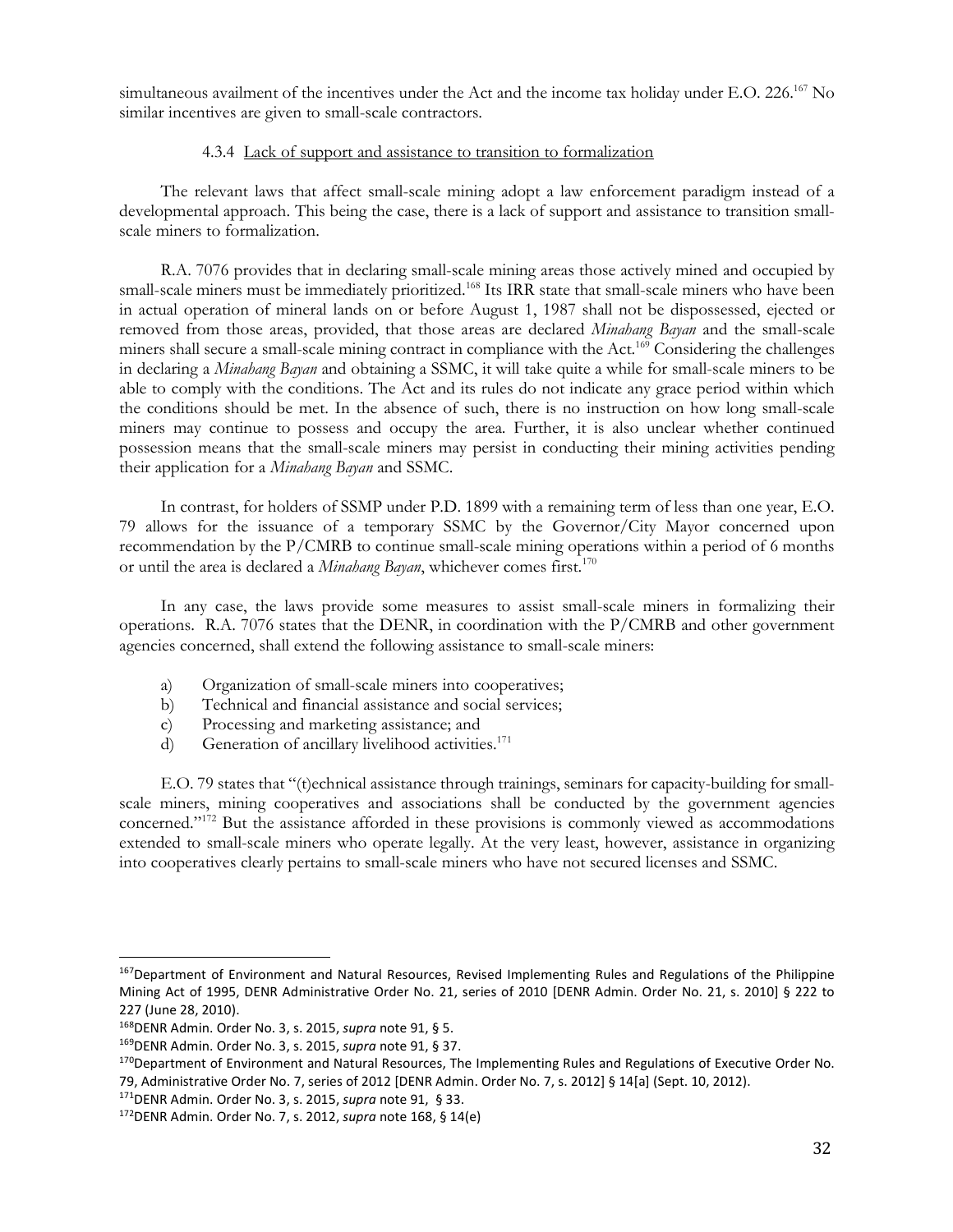Meanwhile, small-scale miners are faced with the threat of penalization. For violation of any of its provisions, R.A. 7076 imposes a penalty of imprisonment of not less than six years and confiscation and seizure by the P/CMRB of the equipment, tools and conveyance used in the commission of the offense.<sup>173</sup> Criminal liabilities may also be incurred for violation of child labour laws as well as pertinent environmental laws.

 Unlike other environmental laws that provide grace periods for transitioning to compliance with no threat of penalty, small-scale mining laws have no such provision other than the window given to holders of SSMP who may be issued temporary mining contracts. For instance, R.A. 8749, or the Philippine Clean Air Act of 1999, states as follows:

Existing industries, which are proven to exceed emission rates established by the Department in consultation with stakeholders, after a thorough, credible and transparent measurement process shall be allowed a grace period of eighteen (18) months for the establishment of an environmental management system and the installation of an appropriate air pollution control device : *Provided,* That an extension of not more than twelve (12) months may be allowed by the Department on meritorious grounds.<sup>174</sup>

 R.A. 9003, or the Ecological Solid Waste Management Act of 2000, allows for a three-year transition period for LGUs to convert open dumps into controlled dumps.<sup>175</sup>

R.A. 9275, or the Philippine Clean Water Act of 2004, provides that DENR shall:

Review and set effluent standards every five (5) years from the effectivity of this Act or sooner as determined by the Department: *Provided*, That in the interim, the provisions of DENR Administrative Order (AO) No. 35 of the Department shall apply: *Provided*, *further*, That when new and more stringent standards are set in accordance with this section, the Department may establish a grace period with a maximum of five (5) years: *Provided*, *finally*, That such grace period shall be limited to the moratorium on the issuance of cease and desist and/or closure order against the industry's operations except in the event such operation poses serious and grave threat to the environment, or the industry fails to institute retooling, upgrading or establishing an environmental management system (EMS).<sup>176</sup> *(Underscoring supplied).*

 R.A. 10657, or the Chemistry Profession Act, which regulates the practice of chemistry and chemical analysis in consideration of public safety, national economy and protection of the environment, provides a three-year grace period for all individuals and institutions to comply with its provisions.<sup>177</sup>

<sup>173</sup>DENR Admin. Order No. 3, s. 2015, *supra* note 91, § 36.

<sup>174</sup>An Act Providing for a Comprehensive Air Pollution Control Policy [Philippine Clean Air Act of 1999] Republic Act No. 8749, § 19 (1999).

<sup>175</sup>An Act Providing for an Ecological Solid Waste Management Programme, Creating the Necessary Institutional Mechanisms and Incentives, Declaring Certain Acts Prohibited and Providing Penalties, Appropriating Funds Therefor, and for other Purposes [Ecological Solid Waste Management Act of 2000] Republic Act No. 9003, § 37 (2000).

<sup>176</sup>An Act Providing for a Comprehensive Water Quality Management and for Other Purposes [Philippine Clean Water Act of 2004] Republic Act No. 9275, § 19(f) (2004).

<sup>177</sup>An Act Regulating and Modernizing the Practice of Chemistry in the Philippines, Repealing for the Purpose Republic Act Numbered Seven Hundred Fifty-Four (R. A. No. 754), Otherwise Known as the Chemistry Law of the Philippines [Chemistry Profession Act] Republic Act No. 10657, § 46 (2015).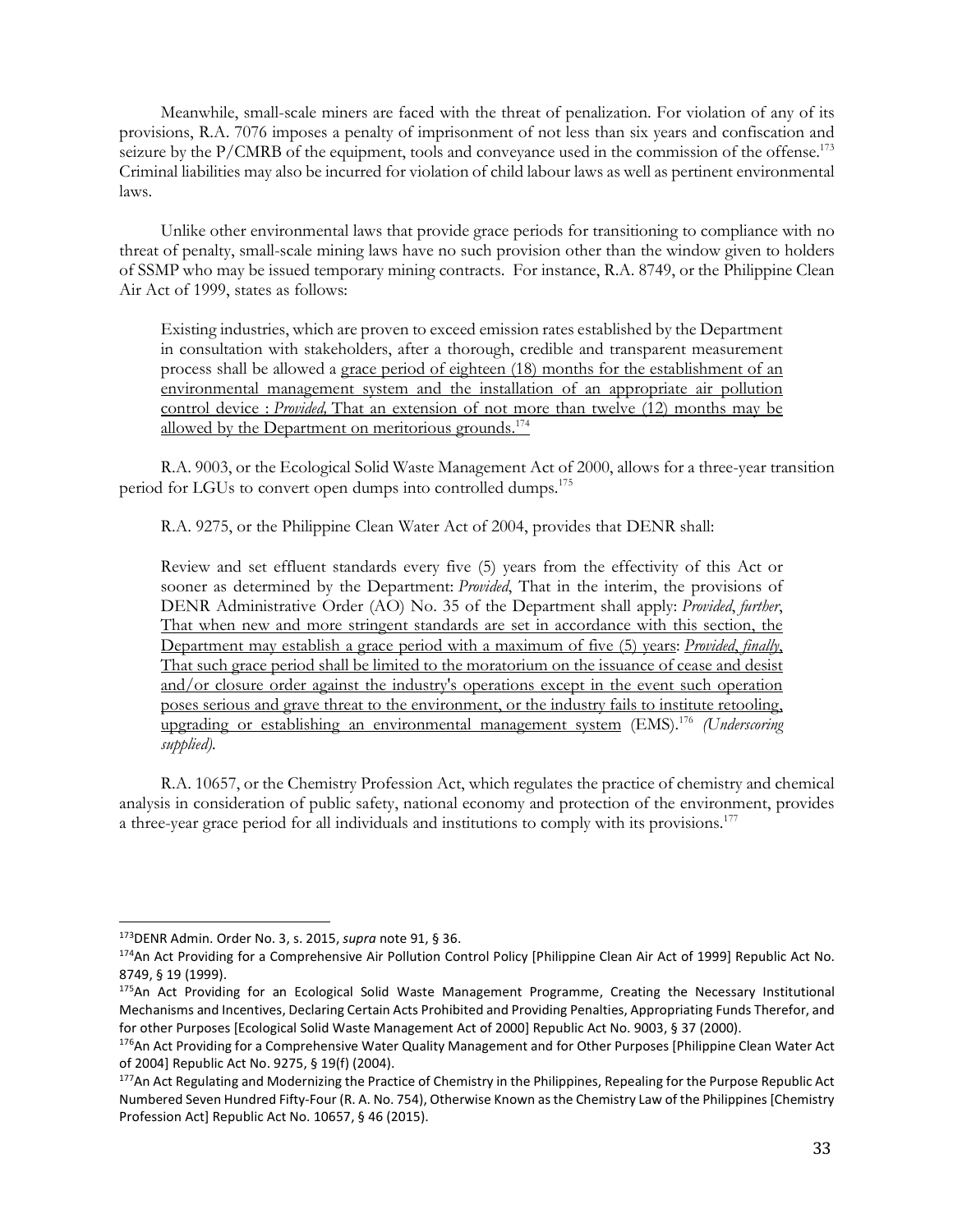#### **4.4 Use of mercury in ASGM**

The current regulatory measures on mercury are piecemeal. The Philippines has not ratified the Minamata Convention on Mercury, and it has not adopted a comprehensive national legislation to address the risks of mercury to human health and the environment.

 Although E.O. 79 prohibits the use of mercury in small-scale mining, mercury remains very accessible and affordable to miners. It does not plug the influx of mercury that is imported for dental purposes. Dental amalgamation is exempted from the requirements for the Chemical Control Order on mercury. "This has resulted in the importation of much greater quantities than is actually needed for dental uses and the proliferation of dental clinics that supply mercury for gold mining."<sup>178</sup>

 There is also a lack of awareness among mining communities on the toxic and harmful effects of mercury use and exposure on human health and the environment.

#### **4.5 Monitoring systems and roles of agencies**

 There are apparent overlaps in the functions of government agencies mandated to protect the environment, regulate mining, ensure decent work and occupational safety and health, and eliminate child labour in its worst forms. The overlaps may be an advantage in the sense that concerned agencies addressing different but cross-cutting issues can coordinate with each other. If there is a lack of coordination and unclear delineation of roles, however, the intersections create confusion regarding which agency is responsible for what. Consequently, efforts at achieving the lofty purposes of applicable laws become watered down.

 The issue on which agency has the authority to monitor occupational safety and health in the mining sector was discussed under Section 5.2.

 On law enforcement regarding child labour issues, the NCLC has the mandate to ensure the implementation of R.A. 9231 on the elimination of the worst forms of child labour. Since the enactment of R.A. 10364, or the Expanded Anti-Trafficking in Persons Act of 2012, the worst forms of child labour have been considered as trafficking for the exploitation of children, thereby putting it within the ambit of I-ACAT's powers. By express provision of R.A. 10361,<sup>179</sup> however, it did not repeal or amend R.A. 9231 in any way. One who engages children in hazardous activities, such as mining, can then be prosecuted for violation of both laws. Despite the existence of two government bodies mandated to address child labour, children continue to be exploited in ASGM under the worst conditions.

 The MICC involves key government agencies most of which are also members of I-ACAT and NCLC. It is composed of the Climate Change Adaptation and Mitigation Cluster and the Economic Development Cabinet Cluster. E.O. 79 added the DOJ, NCIP and the Union of Local Authorities of the Philippines in the membership of MICC. It did not include two agencies that have vital roles in addressing the problems in ASGM – DOLE and the DOH. While both agencies are involved in the working groups of MICC, it may be necessary to have them represented in the governing body to ensure that issues that concern them are prioritized and their inputs are put forward during the decision-making process.

<sup>178</sup>The Price of Gold *supra* note 3, at 4.

<sup>179</sup>Expanded Anti-Trafficking in Persons Act of 2012, *supra* note 129, § 26.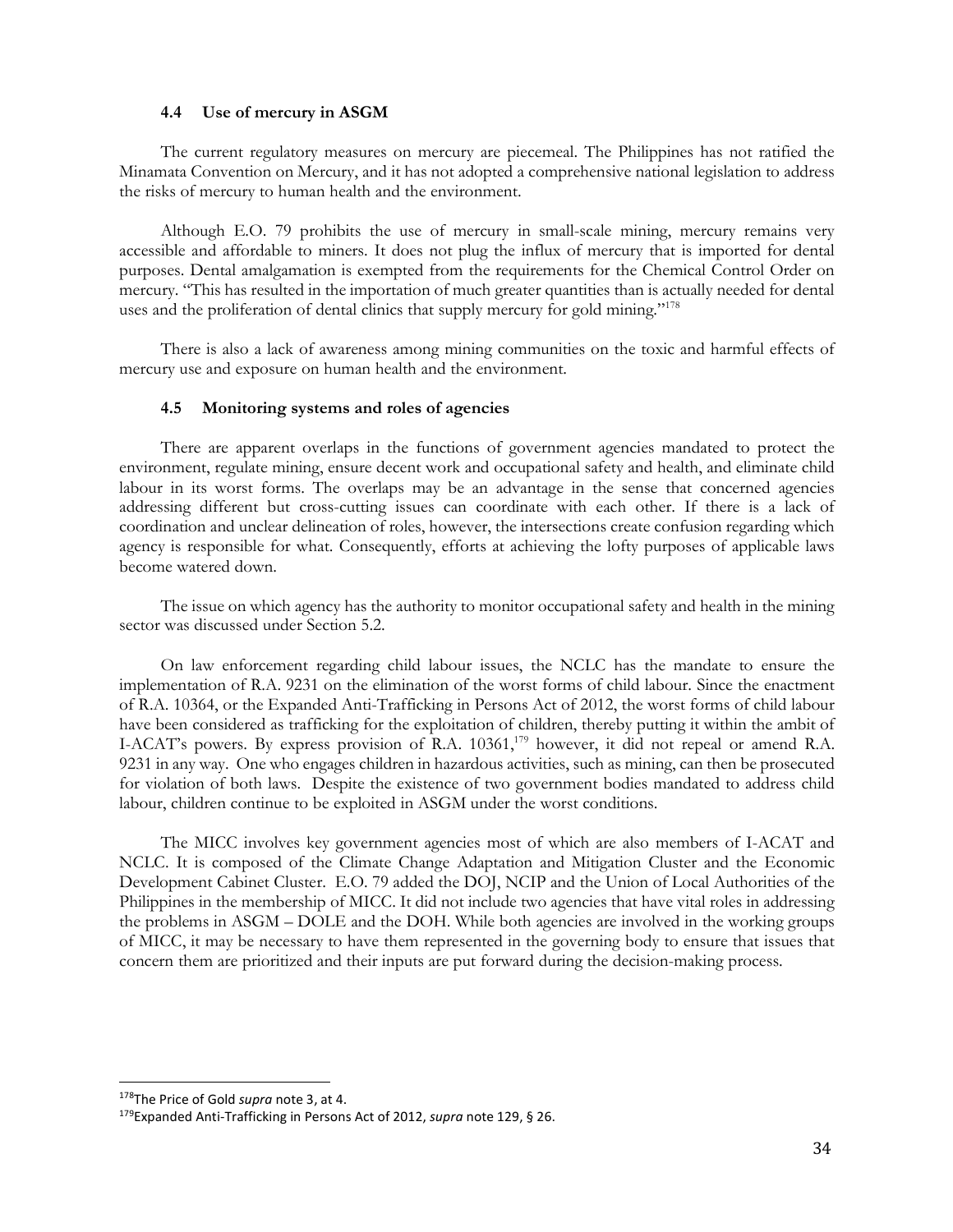## 5. RECOMMENDATIONS

## **5.1 Child labour**

 $\overline{a}$ 

## 5.1.1 Amend R.A. 9231 and the RLCS to effectively respond to the unique circumstances of the informal sector

 Recommendations on addressing issues pertaining to child labour in general are discussed in two earlier studies commissioned by ILO.<sup>180</sup> Among the recommendations mentioned there, the one that may impact ASGM the most is the amendment of R.A. 9231 to develop measures and establish parameters on the administration and enforcement of the law adapted to the informal economy, especially by "taking specific measures to expand the reach and strengthen the capacity of the labour inspectorate to monitor child labour in the informal sector".<sup>181</sup> In the formal sector, DOLE has deputized private individuals to increase the complement of LLCOs. It should consider the same strategy for the informal sector.

 The RLCS should likewise be reviewed and amended to cover the informal sector. DOLE has institutionalized the developmental approach in its labour compliance system. It is well-positioned to expand the same approach to address the needs of the ASGM sector as it transitions to formalization.

## 5.1.2 Amend R.A. 9231 to strengthen the NCLC and provide appropriations for its programme

 To further strengthen the NCLC, R.A. 9231 should be amended to give the NCLC the legal mandate to address child labour as well as provide the appropriations to support its programmes.

## 5.1.3 Activate and/or strengthen the LCPC/BCPCs

 The LCPC/BCPCs should be constituted and/or activated as they are the most strategically placed mechanism to address the issue. R.A. 9344 allots 1 per cent of the Internal Revenue Allotment of the local government for the strengthening and implementation of the programmes of the LCPC.<sup>182</sup> This allocation may be used for child labour profiling, advocacy initiatives, capacity-building activities, assistance to children, institution of health and nutrition programmes and parent education, among others.<sup>183</sup>

## 5.1.4 Include a representative of the children's sector in the P/CMRB

 The P/CMRB should include a representative of the children's sector in its membership, preferably the non-government organization (NGO) representative in the LCPC. This will help ensure the promotion and protection of the welfare of children, and harmonization of the anti-child labour initiatives of the LCPC with the programmes and activities of the P/CMRB. The P/CMRB should also undergo capacity-

<sup>&</sup>lt;sup>180</sup>Nina Patricia D. Sison-Arroyo, A Legal Review of National Laws and Regulations Related to Child Labour and Forced Labour in the Philippines (Feb. 16, 2013) (on file with ILO); *See also* Nina Patricia Sison-Arroyo, *Legal Options to Address the Gap Between the Age of Compulsory Schooling and Minimum Age for Work in the Philippines,* 60 Ateneo L.J. 148 (2015).

<sup>181</sup>International Labour Conference 101st Session, Geneva, *Report of the Committee of Experts on the Application of Conventions and Recommendations*, Report III (Part 1A) at 416, ILC.101/III/1A (2012).

<sup>182</sup>An Act Establishing a Comprehensive Juvenile Justice and Welfare System, Creating the Juvenile Justice and Welfare Council Under the Department of Justice, Appropriating Funds Therefor and for other Purposes [Juvenile Justice and Welfare Act of 2006], Republic Act No. 9344, § 15.

<sup>183</sup>DILG Memorandum Circular No. 2012-120, Allocation of the 1 per cent Internal Revenue Allotment (IRA) for the Strengthening and Implementation of the Programmes, Projects and Activities of the Local Councils for the Protection of Children per Section 15 of R.A. 9344.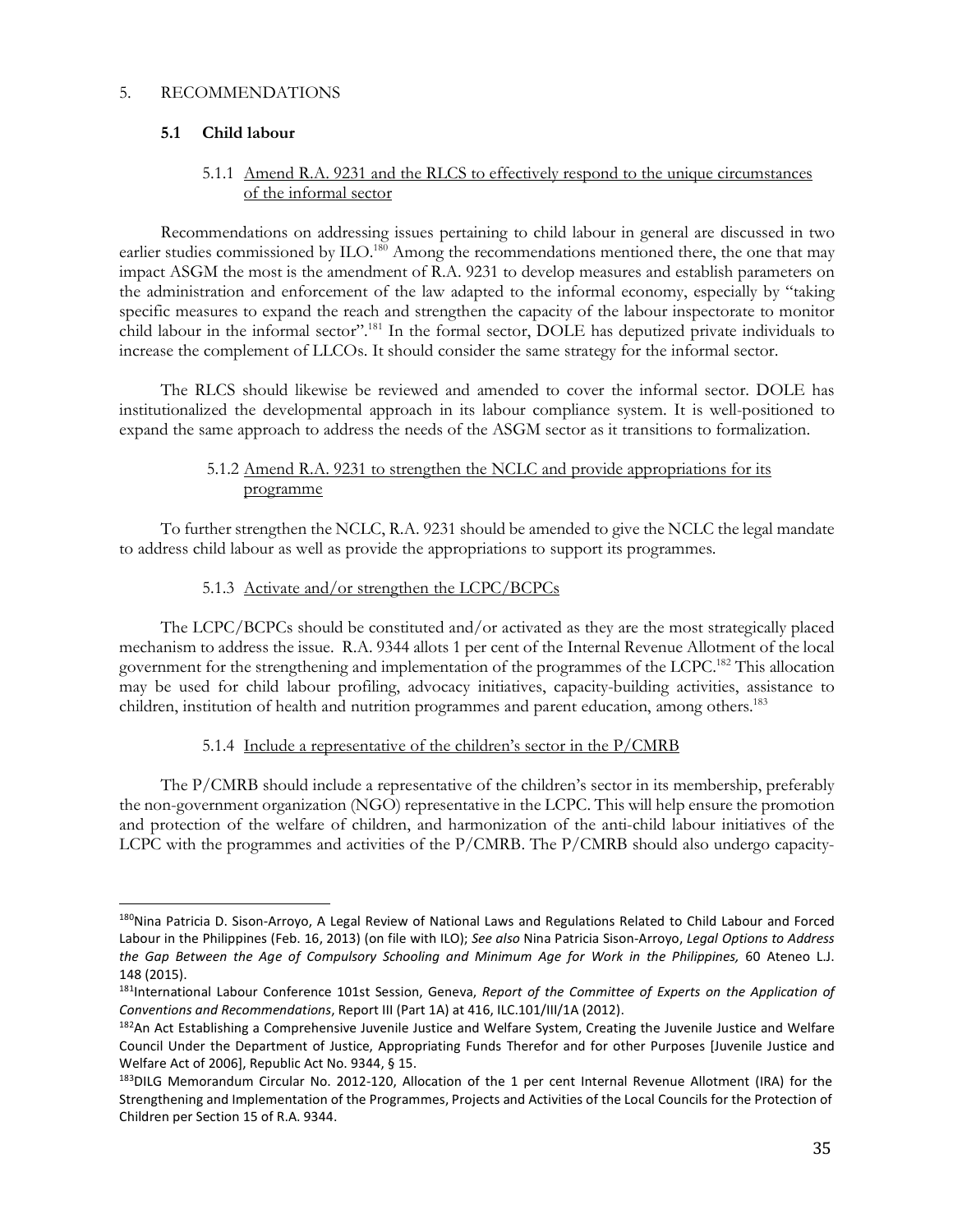building seminars to enhance their awareness on child labour laws and their capacity to develop strategies to address the issue.

## 5.1.5 Strengthen measures to make education more accessible and to encourage children to complete basic education

 The government should find ways to make education more accessible and attractive, including programmes that will increase financial assistance and cover more beneficiaries, provide transportation support, establish in-school feeding programmes, and bring the alternative learning systems closer to the mining sites.

 R.A. 9231 should be amended to strengthen mechanisms to prevent children of employable age from leaving school before they complete their compulsory education. The government should also look into whether there is a need to raise the age of minimum employment to 18 to eliminate the age gap between the age of employability and the age of completion of compulsory education.

#### 5.1.6 Reconcile the implementing rules and regulations of R.A. 7942 with DOLE D.O. 149, s. 2016 on the prohibition on employing children in mining

 Section 163 of the IRR of R.A. 7942 should be amended to make it consistent with DO 149 of DOLE, which prohibits the employment of children below 18 years old in all phases of mining operations.

## **5.2 Working conditions and social issues**

 Recommendations pertaining to monitoring and enforcement are discussed in Section 6.5. Other possible measures to address the gaps relating to working conditions and social issues are discussed here.

## 5.2.1 Make the People's Small-Scale Mining Protection Fund more transparent and accessible

 The DENR should inform ASGM communities of the PSSMPF, how much resources are available so far, and how the funds may be utilized. It should raise the awareness of small-scale miners on the process and requirements for accessing the Fund.

#### 5.2.2 Address economic issues through 4Ps, viable alternative livelihood programmes and financial management seminars

 The government should consider expanding the coverage of 4Ps to enable it to reach more families in the ASGM sector. Doing this will not only help address poverty, but would also improve profiling and monitoring at the community level. The DSWD's National Household Targeting System for Poverty Reduction (Listahanan 2) helps those who need assistance the most.<sup>184</sup> DSWD should study its selection process and look into the possibility of prioritizing poor families in ASGM communities.

 DOLE and DSWD should explore viable alternative livelihood programmes that can yield sufficient income to meet the basic needs of the families, and also allow them to save and invest for their future. The programmes may include activities that can make surface areas productive so that miners can have sustainable sources of living, especially when the mines have been mined out. To complement this, DOLE should extend its Small Business Management Training and Financial Awareness Seminars to the ASGM sector.

<sup>184</sup>Interview *with* Atty Karina Trayvilla, *supra* note 140.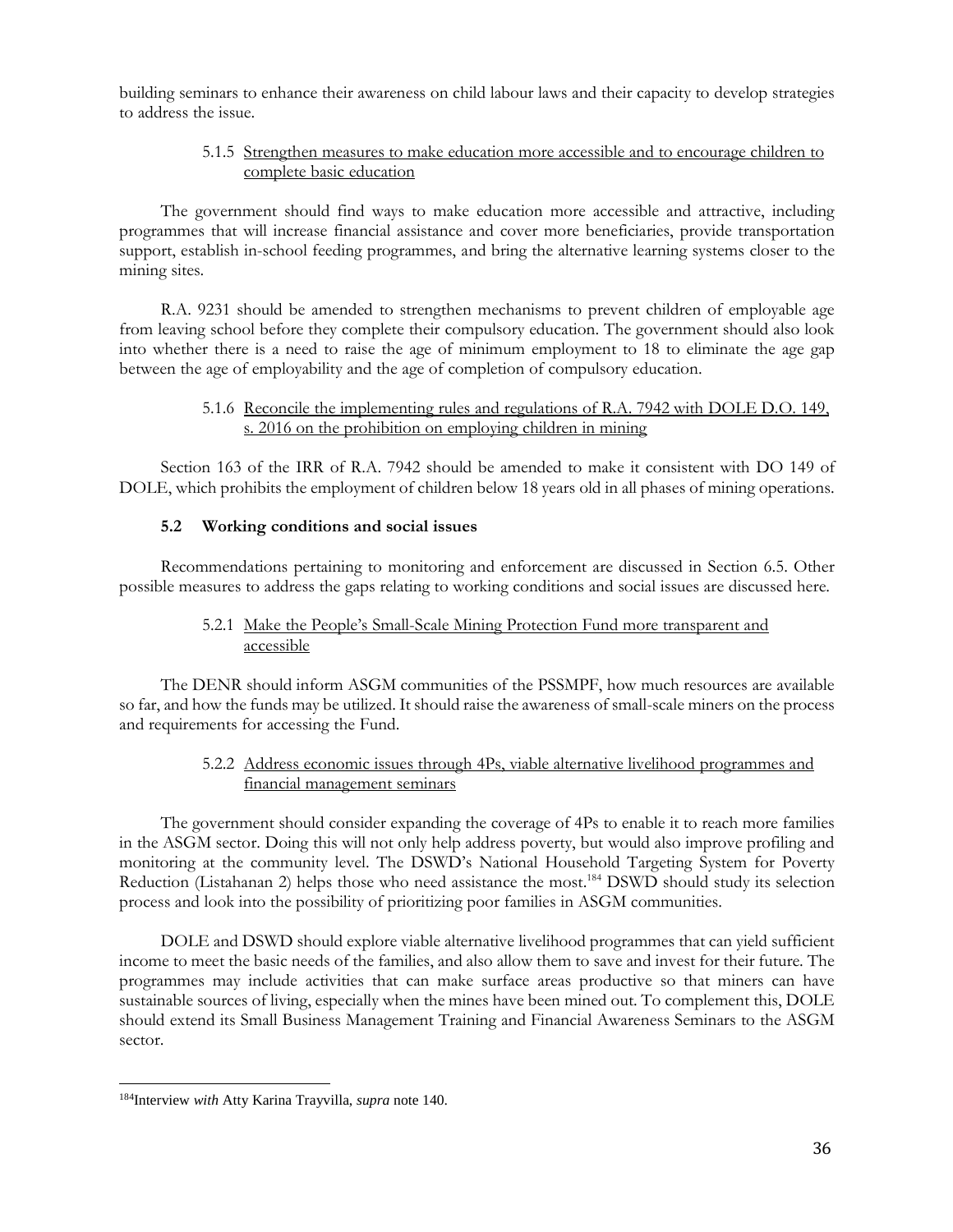# **5.3 Promotion of sustainable, viable and legal ASGM operations**

# 5.3.1 Expand the process for state-initiated declaration of *Minahang Bayan*

 For the purpose of carrying out the State's declared policy to promote, develop, protect and rationalize viable small-scale mining activities and to maximize the utilization of known and verified mineral resources and reserves, the State should consider identifying and declaring on its own initiative, through the MGB, the following areas as *Minahang Bayan,* without precluding the right of interested parties to apply for a declaration for the same or other locations:

- a) A portion of the mineral reservations identified and established by the MGB in accordance with Section 8 of the IRR of E.O. 79.
- b) Areas already occupied and actively mined by small-scale miners before August 1, 1987 pursuant to Section 5 of R.A. 7076, except areas closed to mining applications.
- c) National Government-Owned Mining Assets or those mining areas, mining tenements and/or claims previously held by operators which were previously assigned by government financial institutions or government-owned corporations to the Asset Privatization Trust/Privatization and Management Office.
- d) Lands of non-moving mining rights holders as identified by the multi-stakeholder team led by the DENR pursuant to Section 6 of the IRR of E.O. 79.

 It will not require an amendment of R.A. 7076 to do this because Section 6 of the Act gives the P/CMRB the authority to declare certain lands as PSSMA without going into the details. The detailed procedure for declaring a *Minahang Bayan* was supplied in A.O. 2015-03, or the Revised IRR of R.A. 7076, hence, an amendment of the rules will be sufficient to include a new section that will prescribe the process for a state-initiated declaration.

## 5.3.2 Waive the consent requirement in certain cases

 To address the difficulty in obtaining the comments and consent of existing claimants and owners of private lands, the DENR should amend Section 9 of the IRR of R.A. 7076 to provide for instances when the right to comment or consent is deemed waived, as follows (the proposed revisions underscored):

- d. In case the proposed area is in conflict with existing mining permit(s)/contract(s) or mining application(s) falling within the categories enumerated in paragraphs (b) and (c) of Section 8 hereof, the Board shall formally notify the holder(s) of mining permit(s)/contract(s) or mining applicant(s) concerned of the proposed *Minahang Bayan* and require them to submit their comment(s) within fifteen (15) days upon receipt of the notice, copy furnished the petitioner; *Provided*, that failure on the part of the holders or applicants to comment within the prescribed period despite due notice shall be deemed a waiver of their right to comment and object to the declaration; *Provided further*, that nonmoving mining rights holders who have failed to implement the three-year development/utilization work programne or exploration work programme for two consecutive years shall likewise be deemed to have waived their right to comment and object.
- e. In case the proposed area covers private land(s) as cited in paragraph (d) Section 8 hereof, the Board shall formally notify the landowner(s) or lawful possessor(s) concerned of the proposed *Minahang Bayan* and require them to submit their comment(s) within fifteen (15)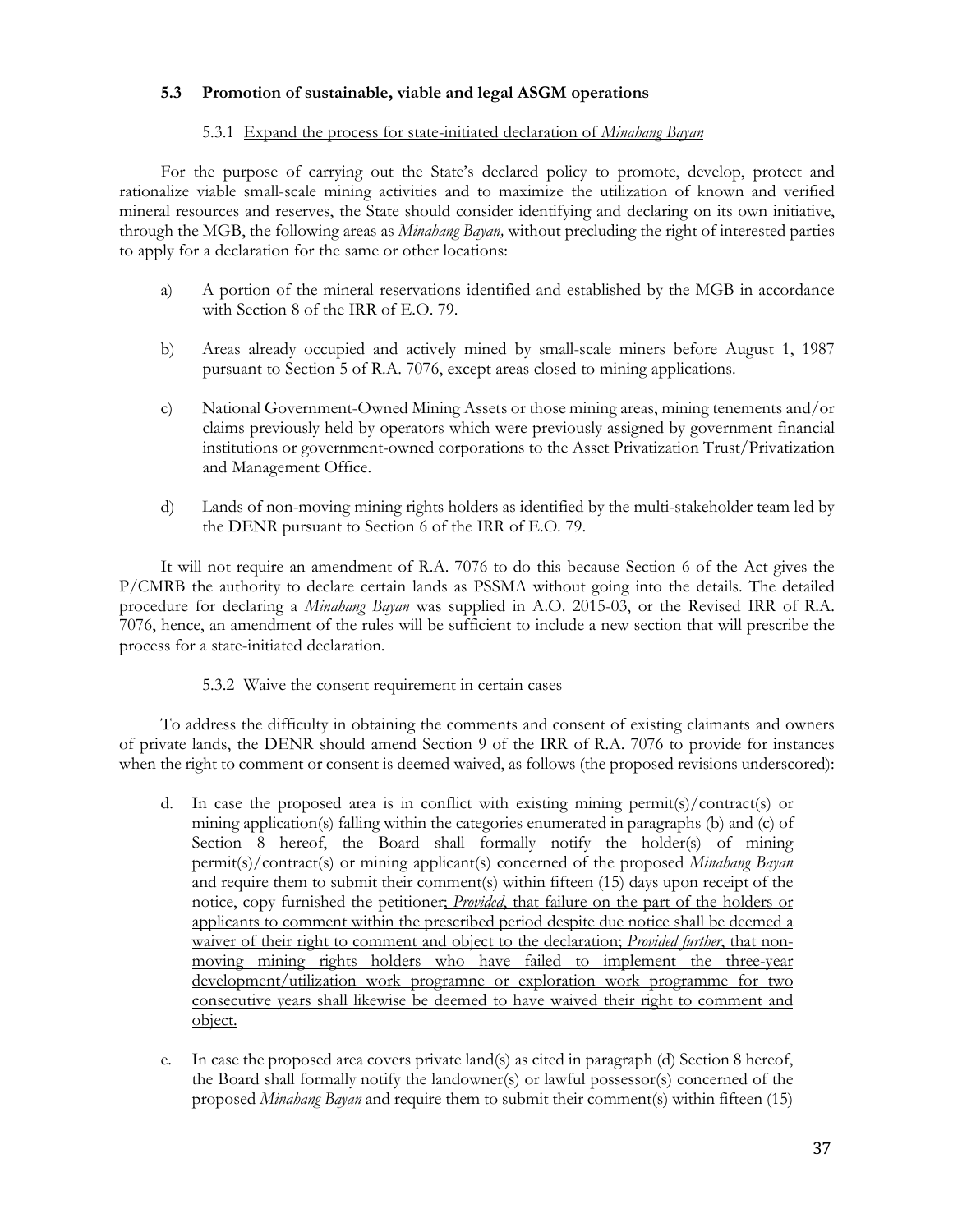days upon receipt of the notice, copy furnished the petitioner; *Provided*, that failure on the part of the holders or applicants to comment within the prescribed period despite due notice shall be deemed a waiver of their right to comment and object to the declaration;

5.3.3 Specify time limits for approving authorities to act on decision points in the *Minahang Bayan* declaration process

 Amend Section 9 of the IRR of R.A. 7076 to provide time limits for approving authorities to act on decision points in the process of declaring a *Minahang Bayan*. The pertinent paragraphs of Section 9 with the suggested revisions underscored are as follows:

- c. In case the proposed area is situated inside areas closed to mining applications, the board shall deny the petition or request within fifteen (15) days from receipt of the pertinent petition or request.
- d. In case the proposed area is in conflict with existing mining permit(s)/contract(s) or mining application(s) falling within the categories enumerated in paragraphs (b) and (c) of Section 8 hereof, the Board shall, within fifteen (15) days from receipt of the pertinent petition or request, formally notify the holder(s) of mining permit(s)/contract(s) or mining applicant(s) concerned of the proposed *Minahang Bayan* and require them to submit their comment(s) within fifteen (15) days upon receipt of the notice, copy furnished the petitioner.
- e. In case the proposed area covers private land(s) as cited in paragraph (d) Section 8 hereof, the Board shall, within fifteen (15) days from receipt of the pertinent petition or request, formally notify the landowner(s) or lawful possessor(s) concerned of the proposed Minahang Bayan and require them to submit their comment(s) within fifteen (15) days upon receipt of the notice, copy furnished the petitioner.
- f. In case the proposed areas is found to have no prior and existing mining permits/contracts and mining applications, and is not situated in areas closed to mining application, the Board shall, within fifteen (15) days from receipt of the pertinent petition or request, prepare and cause the posting of the notice of the proposed *Minahang Bayan*  on the bulletin boards of the Regional Office concerned and Offices of the Provincial Governor and Municipal/City Mayor concerned, for seven (7) days, copy furnished the Barangay(s) concerned. Where necessary, the Notice shall be in a language generally understood in the locality concerned where it is posted. Within fifteen (15) days from receipt of the pertinent petition or request, the Board shall also cause the publication of the same notice once in a newspaper of local or national circulation. The petitioner shall shoulder the cost of publication.

 The Board shall forward a copy of the notice to the NCIP with the request for issuance of a Certificate of Non-Overlap or Compliance Certificate, as the case may be, pursuant to the pertinent provisions of R.A. 8371. The NCIP shall issue the appropriate Certificate within fifteen (15) days from receipt of the notice and request.

 The Board shall also forward a copy of the notice to all the Sanggunian concerned, for the purpose of the pertinent provisions of Sections 26 and 27 of R.A. 7160. At least a majority of the Sanggunian concerned shall endorse the declaration of the proposed *Minahang Bayan* within fifteen (15) days from receipt of a copy of the notice.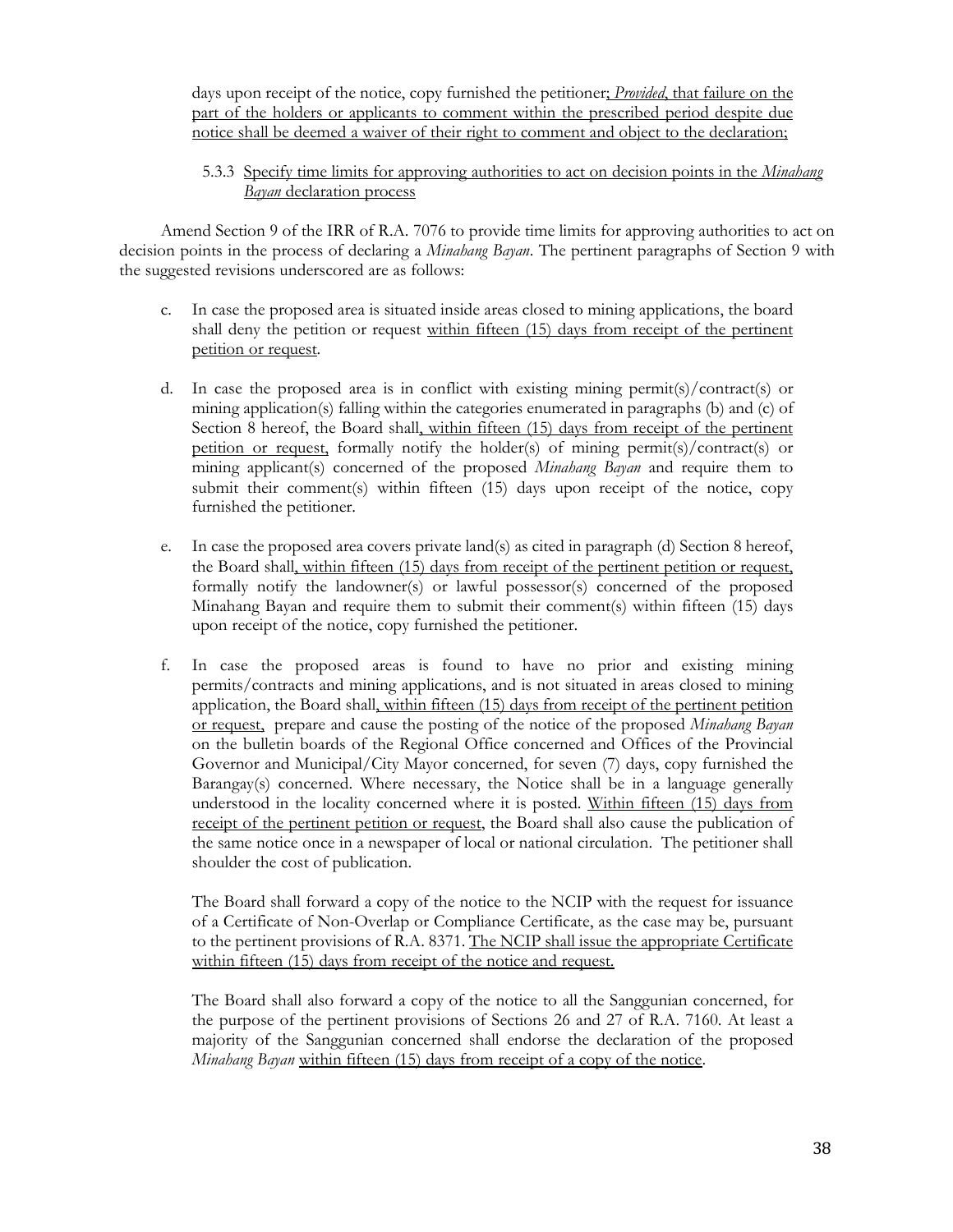k. If the above requirements are complied with, the Secretary shall clear the declaration of the proposed *Minahang Bayan*, without prejudice to the final resolution of any of the above oppositions, within thirty (30) days from receipt of all the pertinent documents.

#### 5.3.4 Streamline the registration and licensing process

 The DENR should re-evaluate and streamline the registration and licensing processes. One possible approach is to do away with the small-scale mining license. The current system requires the registration of miners with the P/CMRB as a first step, followed by securing a small-scale mining license, and then applying for a small-scale mining contract. It is evident from the process that the objective of the registration is to have a database of all persons who are undertaking or intending to undertake small-scale mining. The rationale for requiring an application for a small-scale mining contract is to determine the specific location proposed to be mined, identify possible conflicts, review the proposed programme for utilizing the area, ensure strict environmental standards, and determine the capacity of the applicants to implement the programme. The small-scale mining license appears to duplicate what registration and application for a SSMC seek to achieve. The overlap is evident on the face of the application forms for the license and SSMC (Annexes A and B, respectively, of the IRR of R.A. 7076). The contents of Annex A are subsumed in Annex B.

 Prior to R.A. 7076, only a permit was required to lawfully conduct panning or sluicing activities under P.D. 1150, and to engage in small-scale mining under P.D. 1899. Ordinarily, a license is an official permission to engage in a profession or conduct an activity. The issuance of a miner's license is not permission for license holders to mine; it only allows them to apply for a SSMC. There are no competency tests or exams for obtaining a miner's license, and there are no national regulations that prescribe the qualifications of a miner. Licensing small-scale miners is an extra layer to the bureaucratic process, which translates to added costs in terms of person hours, application fee and documentation.

 There is flexibility for DENR to amend the IRR in order to amend the licensing requirements because all that R.A. 7076 requires is that "(a)ll persons undertaking small-scale mining activities shall register as miners with the Board and may organize themselves into cooperatives in order to qualify for the awarding of a people's small-scale mining contract."<sup>185</sup>

 For the purpose of establishing mining cooperatives, the CDA should consider amending Memorandum Circular 2015-01 to remove the requirement of submitting a certification that the members of the proposed cooperative are licensed miners. In lieu of the license, CDA should instead require proof that the members of the proposed cooperative are registered with the P/CMRB:

4.a.9. Small-Scale Mining Cooperative

 4.a.9.a. Undertaking to comply with the regulatory requirements prescribed by other regulatory agency;

4.a.7.b. Certification from Mines Geo-Science Bureau Regional Office that the members are licensed miners if the area of business operation is within the Peoples Small-Scale Mining Area the concerned Provincial/City Mining Regulatory Board that the members are registered miners; and

4.a.7.c. Tax Identification numbers of all cooperators.

 With regard to the Mineral Processing License (MPL) for ASGM, in most instances the persons who mine and produce the ores are also the ones who process the ores. In such cases, the miners who are able to obtain a SSMC will still have to secure a separate MPL before they can process the ores. Perhaps it is

<sup>185</sup> People's Small-Scale Mining Act of 1991, § 8.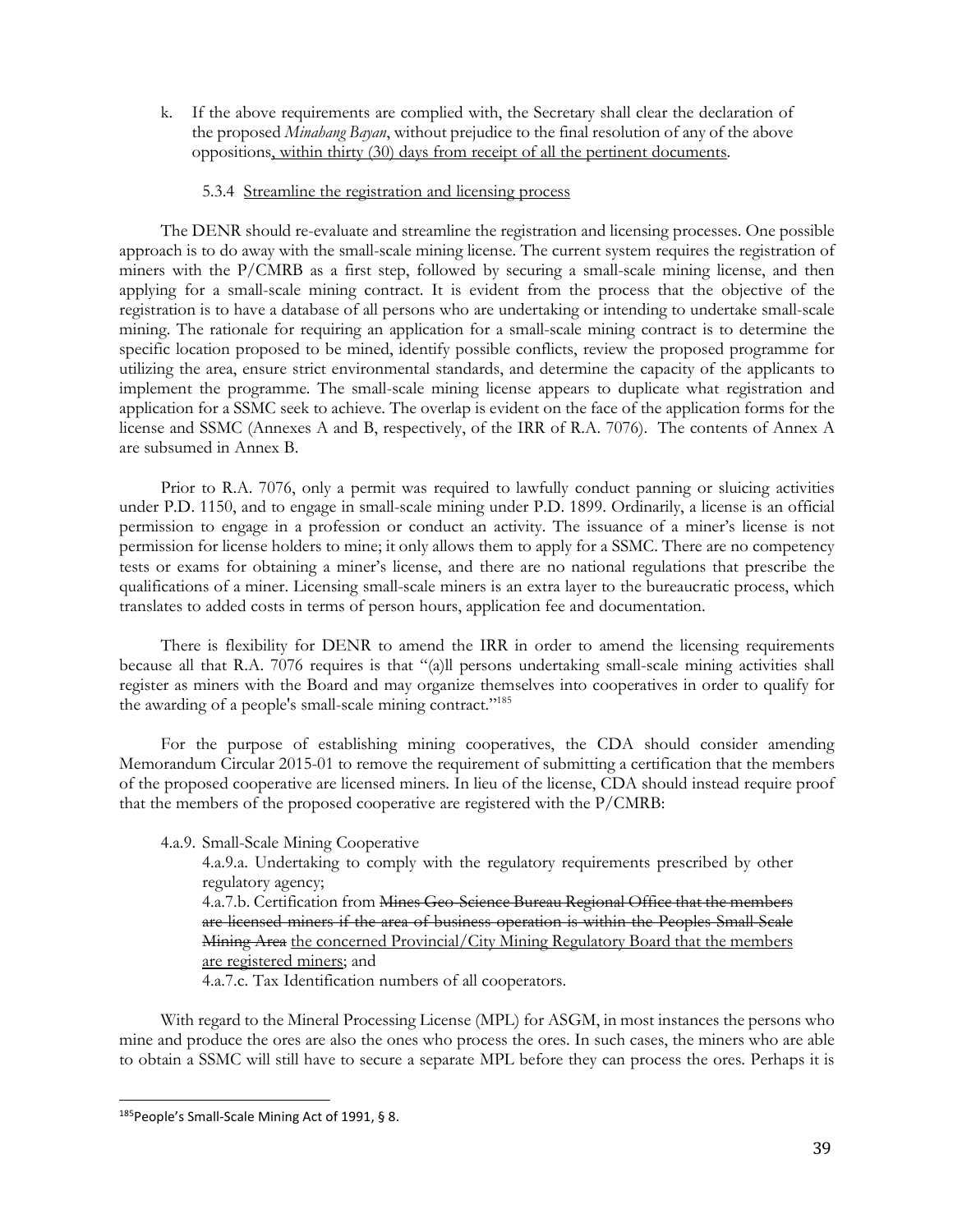possible to incorporate this process in the application for SSMC so that applicants for the SSMC who will also conduct processing or who have existing mineral processing facilities may have the option to indicate this in the application form for SSMC. Apart from the documentary requirements for applying for the SSMC, the applicant will then only need to submit the additional documents that pertain to the MPL.

# 5.3.5 Review the BSP's gold-buying programme and make it more accessible to small-scale miners

 The BSP should review its gold-buying programme and formulate ways to make it more accessible to small-scale miners. It should increase the number of buying stations and authorize dealers who are situated in areas near the mining operations. It should also consider relaxing its requirements for acceptance to allow the sale of gold in any form. It is within the BSP's authority to revise its guidelines accordingly since R.A. 7653, or the New Central Bank Act, provides that the BSP may buy and sell gold in any form, subject to such regulations as it may issue.<sup>186</sup>

#### 5.3.6 Reduce taxes and provide incentives

 The State should consider reverting to the tax regime for small-scale miners under P.D. 1899, which exempted holders of small-scale mining permits or licenses from all taxes except income tax. Doing so will help encourage small-scale miners to formalize and sell their gold to BSP, and at the same time reinvigorate the international reserves of the BSP, which is necessary in maintaining international stability and convertibility of the peso.<sup>187</sup> This will entail an amendment of Section 13 of R.A. 7076:

SECTION 13. Terms and Conditions of the Contract - A contract shall have a term of two (2) years, renewable subject to verification by the Board for like periods as long as the contractor complies with the provisions set forth in this Act, and confers upon the contractor the right to mine within the contract area: Provided, That the holder of a small-scale mining contract shall have the following duties and obligations: x x x

d) Pay all taxes income tax, royalties or government production share as are now or may hereafter be provided by law; *Provided*, that small-scale mining contractors shall be exempt from all taxes except income tax; x x x

 The State should explore other more direct ways of applying the "polluters pay principle" in ASGM, including the strict implementation of the Mine Rehabilitation Programme. Even without imposing excise and value added taxes, there are sufficient measures in Philippine mining and environmental laws that promote the internalization of external environmental costs both in the prevention and remediation of damage to the environment. The prevention of pollution is done by the imposition of conditions on the approval of a SSMC – submission of the Environmental Compliance Certificate, Potential Environmental Impact Management Plan, Certificate of Environmental Management and Community Relations Record, and Community Development and Management Programme. Remediation is made possible through administrative, civil, and criminal sanctions.<sup>188</sup> What is lacking is the consistent and effective enforcement of these measures.

 $\overline{a}$ 186The New Central Bank Act, Republic Act No. 7653, § 69 (1993).

<sup>187</sup>Jurado, Amurao and Calubag, *supra* note 74 at 20.

<sup>188</sup> Justice Bryan J. Preston, Sustainable Development Law in the Courts: The Polluter Pays Principle (Presented at the 16th Commonwealth Law Conference, Hong Kong, 7 April 2009), *available at* http://www.lec.justice.nsw.gov.au/Documents/preston\_the%20polluter%20pays%20principle.pdf (last accessed April 16, 2017).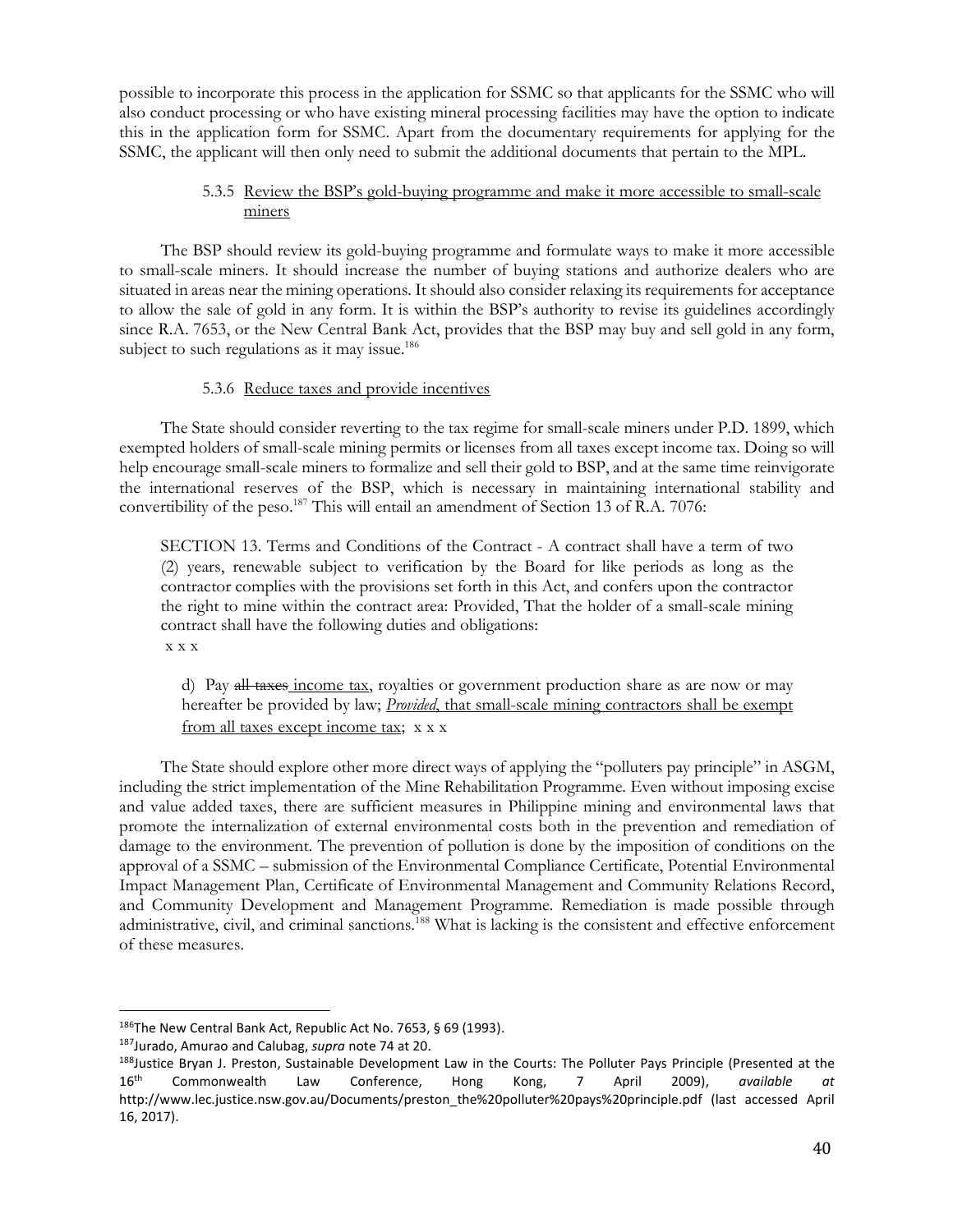There is also a need to create incentives that will encourage small-scale miners to formalize. At the very least, small-scale miners should be given incentives for adopting pollution control methods or practices similar to the incentives extended to large-scale miners for acquiring, constructing or installing pollution control devices and facilities.

#### 5.3.7 Strengthen legal foundations and support systems for transitioning to formalization

 The DENR and other concerned agencies should re-evaluate the People's Small-Scale Mining Programme in order to effectively pursue the intent and realize the objectives of R.A. 7076, which provides in Section 4 that the Programme should be "designed to achieve an orderly, systematic and rational scheme for the small-scale development and utilization of mineral resources in certain mineral areas in order to address the social, economic, technical and environmental problems connected with small-scale mining activities". The Programme as currently designed has not fully achieved the purpose of addressing the problems associated with ASGM, and whatever gains have been accomplished have very little impact.

 As a first step, pursuant to Section 4 of R.A. 7076, the assistance extended in Section 33 of the IRR of R.A. 7076 should be construed to apply to both small-scale mining operators who have not formalized and those who have complied with the applicable laws. The DENR should establish mechanisms by which small-scale miners in the informal sector may avail themselves of such assistance, at the very least for the purpose of organizing into cooperatives or associations. It should also provide guidelines for accessing the PSSMPF created by Section 20 of the Act.

 The DENR should revise the IRR of R.A. 7076 in order to better effectuate its mandate under Section 23 of the Act, which states that "(s)mall-scale miners who have been in actual operation of the mineral lands on or before August 1, 1987 as determined by the Board shall not be dispossessed, ejected or removed from said areas: Provided, That they comply with the provisions of this Act." The State has somewhat given consideration for this in Section 14(a) of the rules and regulations of E.O 79, which allows for the issuance of a temporary small-scale mining contract to holders of permits or licenses under P.D. 1899 within a period of 6 months or until the area is declared a *Minahang Bayan*, whichever comes first. The DENR should consider revising Section 37 of the rules of R.A. 7076 to extend a similar interim measure and grace period for small-scale miners who demonstrate a good faith effort to comply with the law, thus:

Section 37. Actual Occupation by Small-Scale Miners

Small-scale miners who have been in actual operation of the mineral lands on or before August 1, 1987 as determined by the Board shall not be dispossessed, ejected or removed from said areas: *Provided*, That said areas are declared as *Minahang Bayan* and the small-scale miners shall secure a small-scale mining contract, subject to compliance with the pertinent requirements and with the provisions of RA No. 7076 and this Administrative Order. said miners may be given a temporary small-scale mining contract by the Governor/City Mayor concerned upon recommendation by the P/CMRB to continue small-scale mining operations until the area is declared a *Minahang Bayan* and they are able to secure a small-scale mining contract; *Provided further*, That the occupied mineral lands are not areas closed to mining operations under E.O. 79 and other applicable laws; *Provided further*, That the temporary small-scale mining contract shall have a non-extendible term of two (2) years and the miners shall comply with the following duties and obligations:

a) Undertake extraction and/or breakage of materials without the use of explosives, blasting accessories, explosives ingredients and/or sophisticated and/or heavy equipment;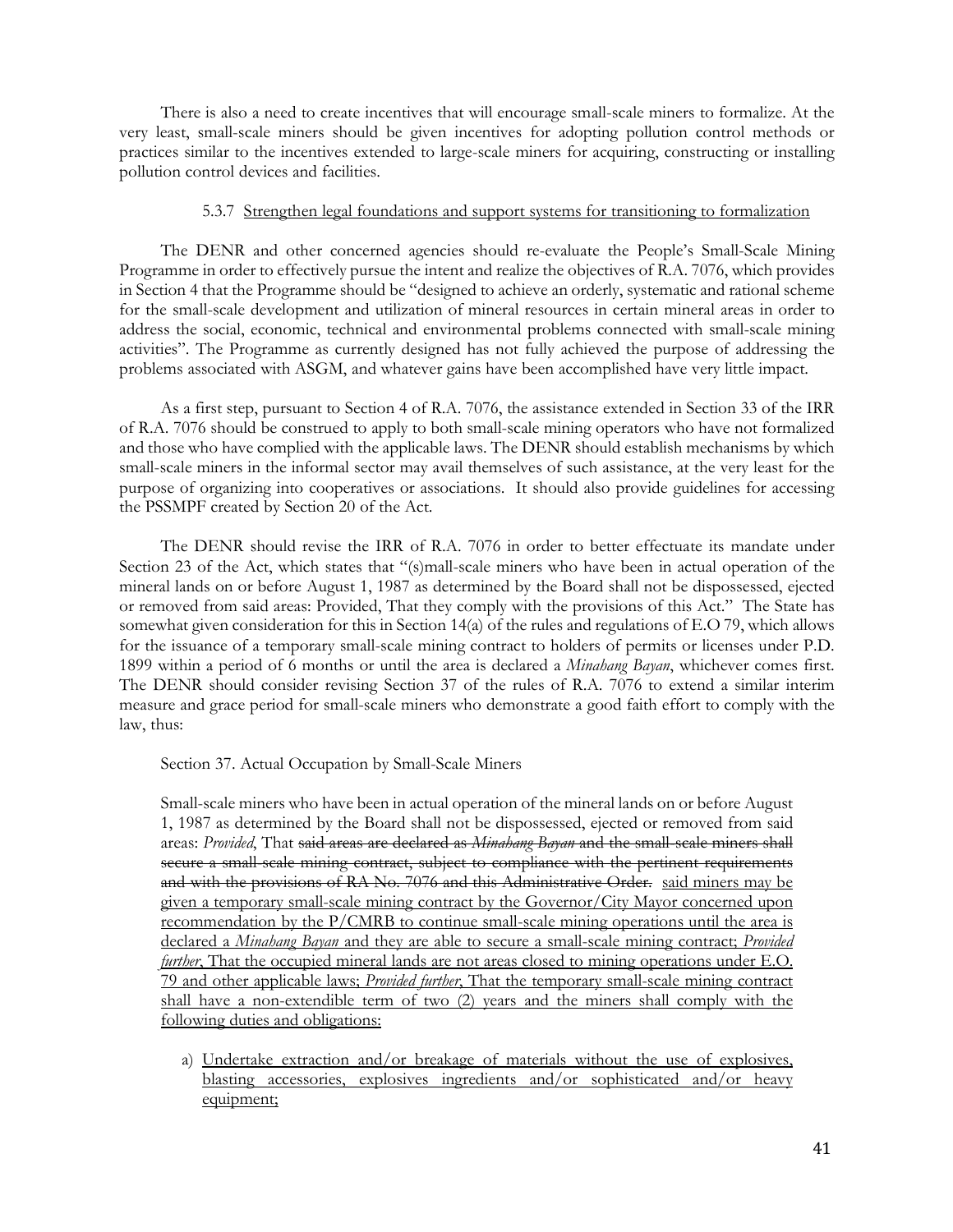- b) Not resort to hydraulicking or compressor mining at any stage of small-scale mining within the small-scale mining contract;
- c) Not use mercury in any phase;
- d) Not engage children at any stage of small-scale mining; and
- e) Sell gold only to the BSP through its buying stations or authorized dealers.

Holders of small-scale mining permits (SSMP) issued under P.D. 1899 shall be recognized until their expiration, unless the same are earlier revoked, cancelled or terminated with cause: *Provided*, That the affected small-scale miners operating under SSMPs involving gold, silver, and chromite and non-metallic minerals mining holders may have the option to continue small-scale mining through a small-scale mining contract issued pursuant to the provisions of R.A. 7076. with a remaining term of less than one year may be given a temporary small-scale mining contract with the same terms and conditions stated in this Section *(Sec. 14[a], IRR).*

 More, the DENR should consider revising the rules of R.A. 7076 to clarify and strengthen the provision of assistance to the informal sector:

Section 33. Assistance to Small-Scale Miners

The Department, in coordination with the Board and other government agencies concerned, shall extend the following assistance to small-scale miners:

(a) Organization of small-scale miners into cooperatives;

- (b) Technical and financial assistance and social services;
- (c) Awareness-raising and capacity-building activities;
- (d) Processing and marketing assistance; and
- (e) Generation of ancillary livelihood activities.

In order to assist small-scale miners who are holders of temporary small-scale mining contracts to comply with the provisions of this Act and other applicable laws, the Department, in coordination with the Board and other government agencies concerned, subject to guidelines that it may issue pursuant thereto, shall provide:

- (a) Technical and financial assistance in:
	- i. organizing and registering with the Cooperative Development Authority, Securities and Exchange Commission, Department of Trade and Industry, Cooperative Development Authority, or other appropriate government agency;
	- ii. applying for a declaration of *Minahang Bayan*; and
	- iii. securing a small-scale mining contract.
- (b) Awareness-raising on the health and environmental effects of mercury, mercury compounds, and other toxic chemicals; anti-child labour laws; occupational safety and health standards; environmental protection; and other related matters;
- (c) Capacity-building seminars on alternatives to mercury and mine blasting; and
- (d) Financial assistance in acquiring proper equipment and devices.

## **5.4 Use of mercury in ASGM**

## 5.4.1 Ratify the Minamata Convention

 To strengthen the government's efforts in phasing out mercury in ASGM, the broad issue of protecting human health and the environment from anthropogenic emissions and releases of mercury and mercury compounds should be addressed. The State should ratify the Minamata Convention at the soonest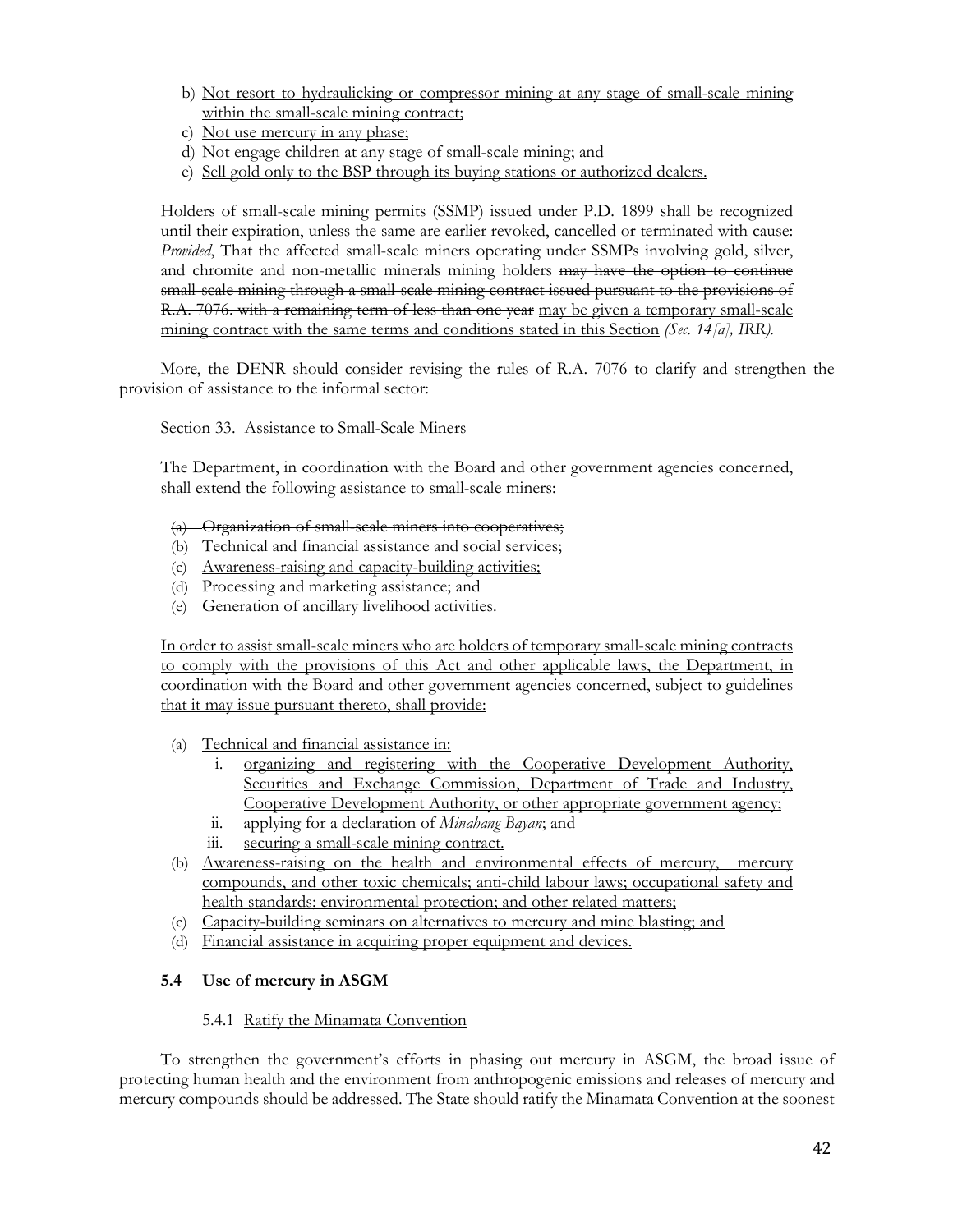possible time. Civil society should strengthen the campaign for the ratification of the Convention in order that the government will include this in its legislative priorities. Ratification by the State is necessary to ensure a globally coordinated implementation of the obligations of the Convention that will lead to an overall reduction in mercury levels in the environment over time.

# 5.4.2 Enact a comprehensive national law consistent with the Minamata Convention

 The ratification of the Minamata Convention will create the legal impetus for the State to adopt a comprehensive national legislation on mercury and mercury compounds. The Convention, together with its corresponding domestic law, will serve as the backbone for the implementation of the National Strategic Plan for the Phase-out of Mercury in ASGM.

 The national law should include an immediate ban on the use of mercury for dental amalgams in order to prevent exposure to its toxicity. As the ban protects human health, it will also stop the glut of mercury imported for dental purposes, consequently reducing the accessibility of mercury to small-scale miners.

# 5.4.3 Intensify campaigns to increase awareness on the toxic and harmful effects of mercury and capacity-building programmes on alternative methods

 To address the lack of awareness among mining communities on the toxic and harmful effects of mercury on human health and the environment, the government, in partnership with civil society, should intensify its awareness campaigns on the issue. Technical assistance should also be strengthened to build the capacity of the ASGM sector to use alternative methods that do not involve the use of mercury or other toxic chemicals.

# **5.5 Monitoring systems and roles of agencies**

 In addition to the recommendations that touch upon monitoring systems and roles of agencies discussed in Sections 6.1 and 6.2, the following are other possible measures to address the gaps in this aspect.

# 5.5.1 Clarify the roles of agencies with respect to occupational safety and health issues in the informal mining sector

 On the issue of jurisdiction over occupational safety and health issues in the informal mining sector, DOLE and MGB should coordinate to clarify the issue on which agency has jurisdiction. The solution may be that both agencies should coordinate to address the sector and provide guidelines on how the two will interface.

# 5.5.2 Reinforce I-ACEH and work towards the full implementation of the policy, plans and partnerships outlined in DOH A.O. 2013-0018

 DOH A.O. 2013-0018, which created the I-ACE, is a step towards resolving the gap in occupational safety and health. The I-ACEH serves as the main coordinating body for the implementation of an integrated and multi-sectoral programme for the informal sector. It is composed of the DOH Secretary as Chair and the DENR Secretary as Vice-Chair. Its sub-sector on occupational health is responsible for the implementation of an integrated and multi-sectoral programme for the informal sector. This sub-sector is composed of the DOH, DOLE, MGB, Land Transportation Office (LTO), Department of Agriculture (DA), Department of the Interior and Local Government (DILG), Social Security System (SSS) and Philippine Health Insurance Corporation (PhilHealth).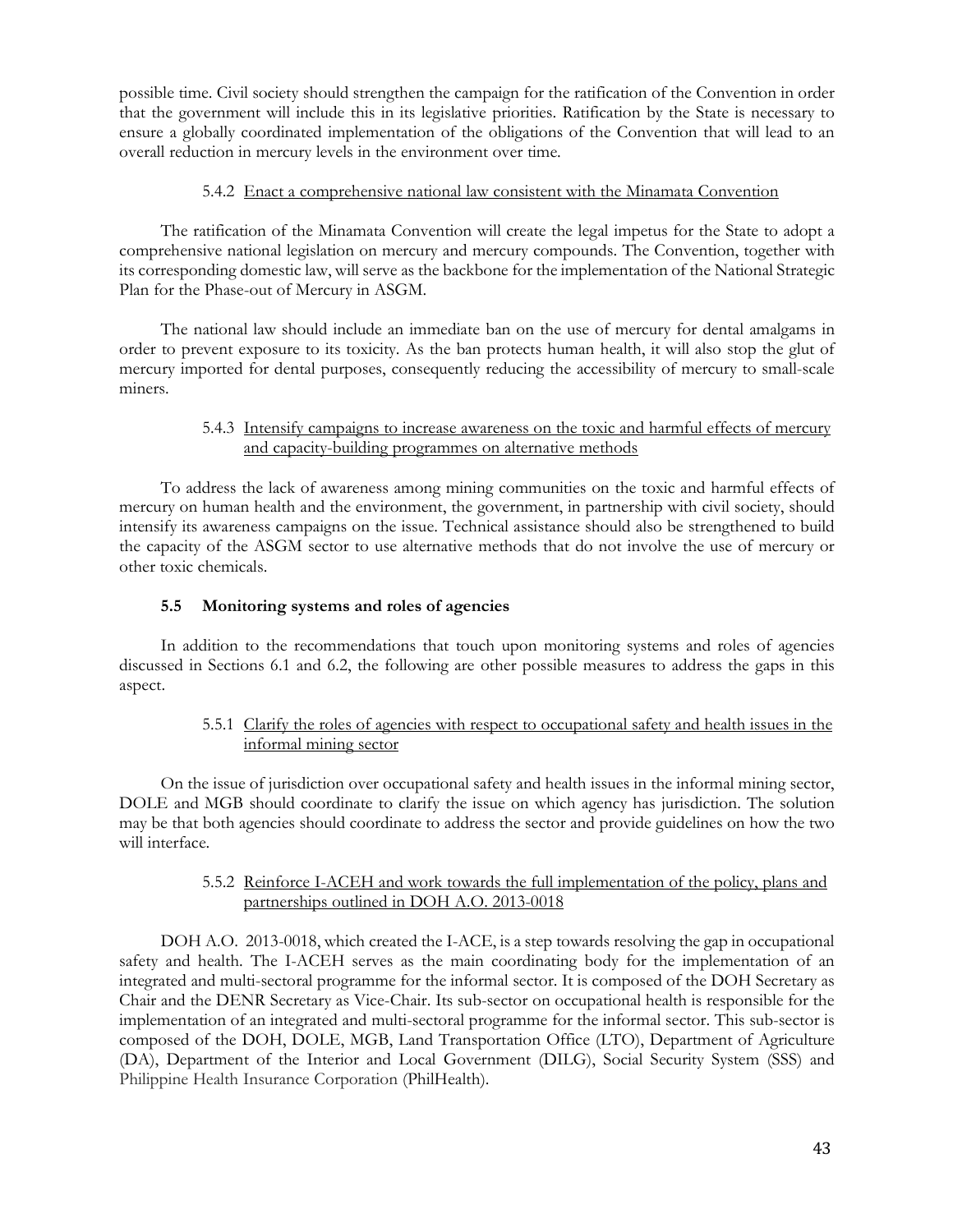The AO, however, is limited to setting the policies and general guidelines for instituting a health programme for the informal sector in the public health system. I-ACEH should revisit the policy, plans and partnerships outlined in the Order, and work for their full implementation in the informal mining sector.

#### 5.5.3 Strengthen coordination between NCLC and I-ACAT

 The NCLC and I-ACAT have taken initiatives to institute a case management protocol that would harmonize the systems of the two bodies, and strengthen the coordination of their efforts. They should move this forward by working together and applying the protocol on an actual case of child labour in ASGM. They should strategize to devise the appropriate approach, whether law enforcement or developmental or a combination.

#### 5.5.4 Reinforce the MICC by adding DOLE and DOH in its membership

 DOLE and DOH play vital roles in addressing the challenges associated with ASGM. DOLE is mandated to ensure decent work, eliminate child labour, and promote occupational safety and health. DOH is key to promoting public health in the ASGM sector, and it has spearheaded the activation of I-ACEH to address occupational safety and health issues in the mining sector. Both agencies should be added to the membership of the MICC.

#### 6. CONCLUSION

 $\overline{a}$ 

 Despite the existence of regulatory laws, ASGM outside the *Minahang Bayan* continues unabated together with its attendant problems – child labour, poor working conditions, dangers to occupational safety and health, and social issues. The practice is largely tolerated despite a previous pronouncement that all small-scale mining operating outside a *Minahang Bayan* are illegal and they should be stopped immediately.<sup>189</sup> The intention of the pronouncement was to bring the full force of the law to bear upon environmental offenders, from deterrence, investigation, arrest, searches, prosecution and enforcement of judgments.<sup>190</sup>

 Whether the government can stop illegal small-scale mining through law enforcement alone is doubtful. While immediate cessation may be possible, it will be a challenge to sustain it over the long haul. It will take substantial resources to deploy law enforcers and station them indefinitely in remote countryside areas where mining sites are located. Hundreds of thousands of miners and their families rely on ASGM for subsistence living and for many it is the only trade they know, passed on from generation to generation.

 The resolution to the issues is a complicated juggling act of law enforcement and regulation to protect children, health and the environment; utilization of mineral resources to promote economic development; and developmental approaches to help transition small-scale miners to formalization.

 Adjustments in the laws, policies and systems may be done within the scope of authority of administrative agencies, but these cannot overhaul nationally legislated policies. Still, there is some elbow room to re-evaluate IRR, programmes and processes to make them more in tune with the intent of the Constitution and applicable laws. The impact of these changes may be minimal, but chipping away at critical points may bring realities a bit closer to the vision of sustainable development, environmental protection, equitable distribution of wealth and elimination of child labour in ASGM.

<sup>189</sup>Louise Maureen Simeon, *Government halts operations of small-scale miners*, PHIL. STAR, Aug. 9, 2016, *available at* http://www.philstar.com/business/2016/08/09/1611391/government-halts-operations-small-scale-miners, (last accessed Feb. 1, 2017). 190*Id.*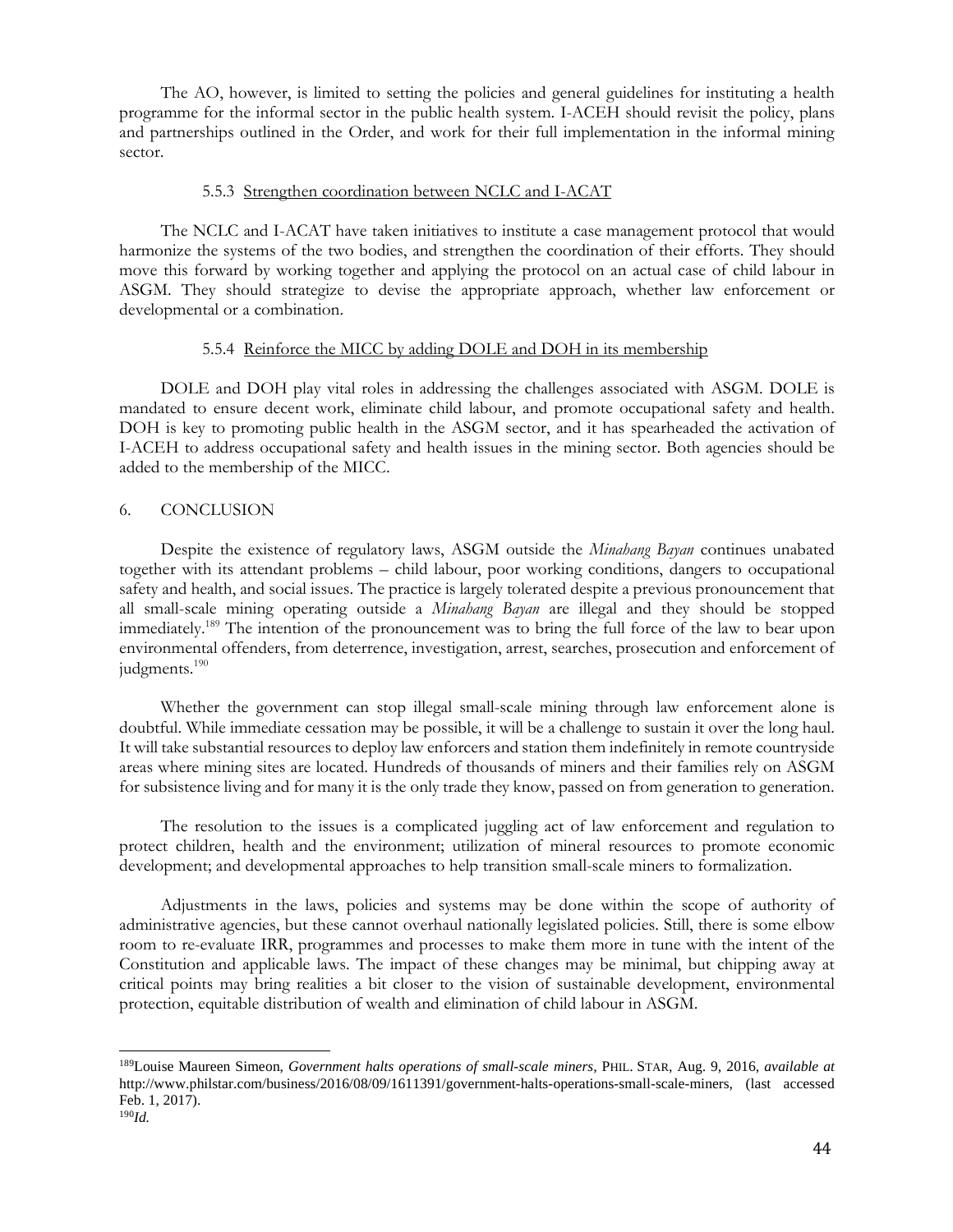List of annexes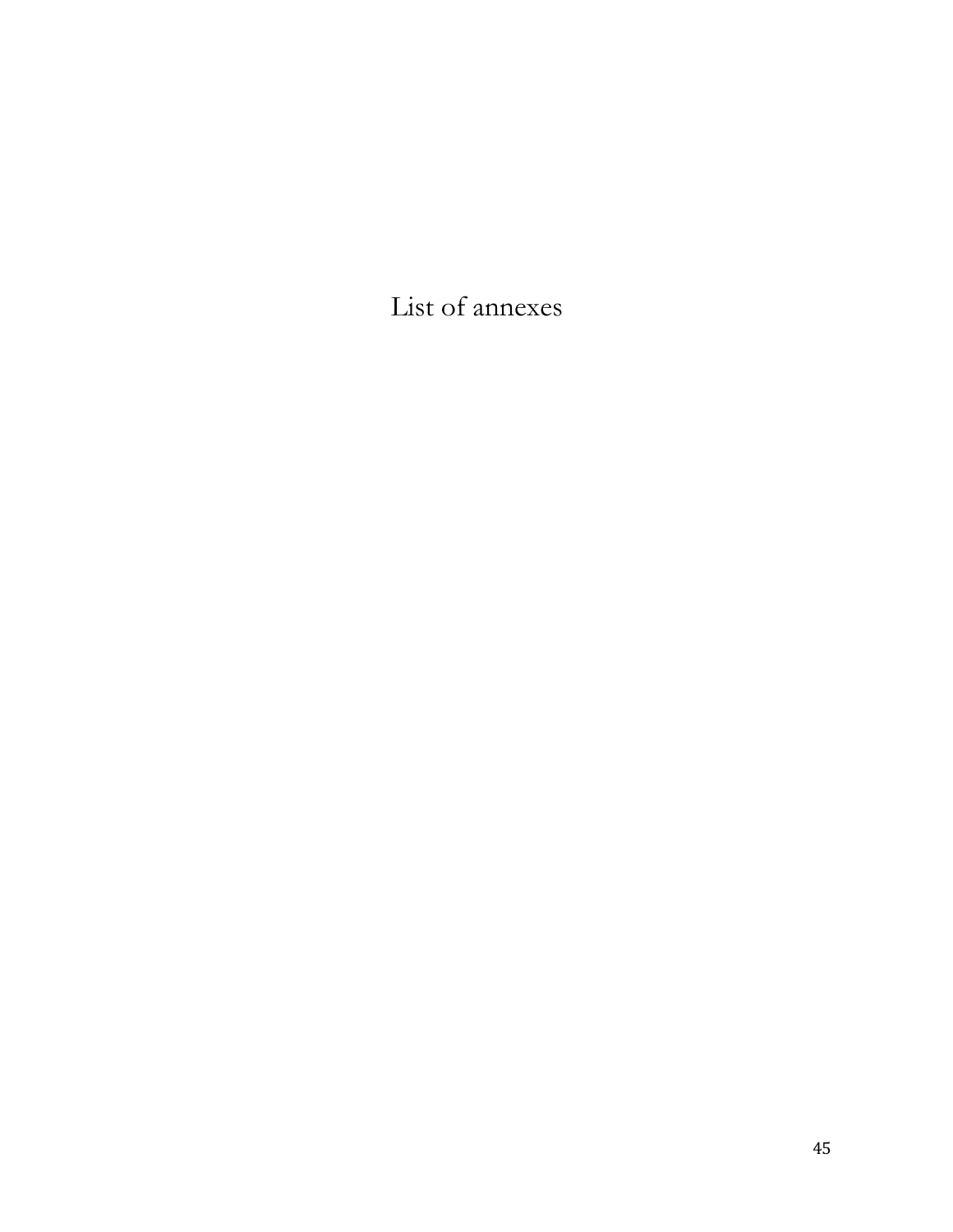**Annex 1 Provinces with reported use of mercury in ASGM** 

| Benguet                | Agusan del Sur    | Compostela Valley |
|------------------------|-------------------|-------------------|
| <b>Camarines Norte</b> | Surigao del Norte | Isabela           |
| Negros Occidental      | Davao del Norte   | Nueva Vizcaya     |
| Zamboanga del Norte    | Abra              | South Cotabato    |
| Zamboanga del Sur      | Kalinga           | Romblon           |
| <b>Bukidnon</b>        | Apayao            | Quezon            |
| Agusan del Norte       | Oriental Mindoro  | Southern Leyte    |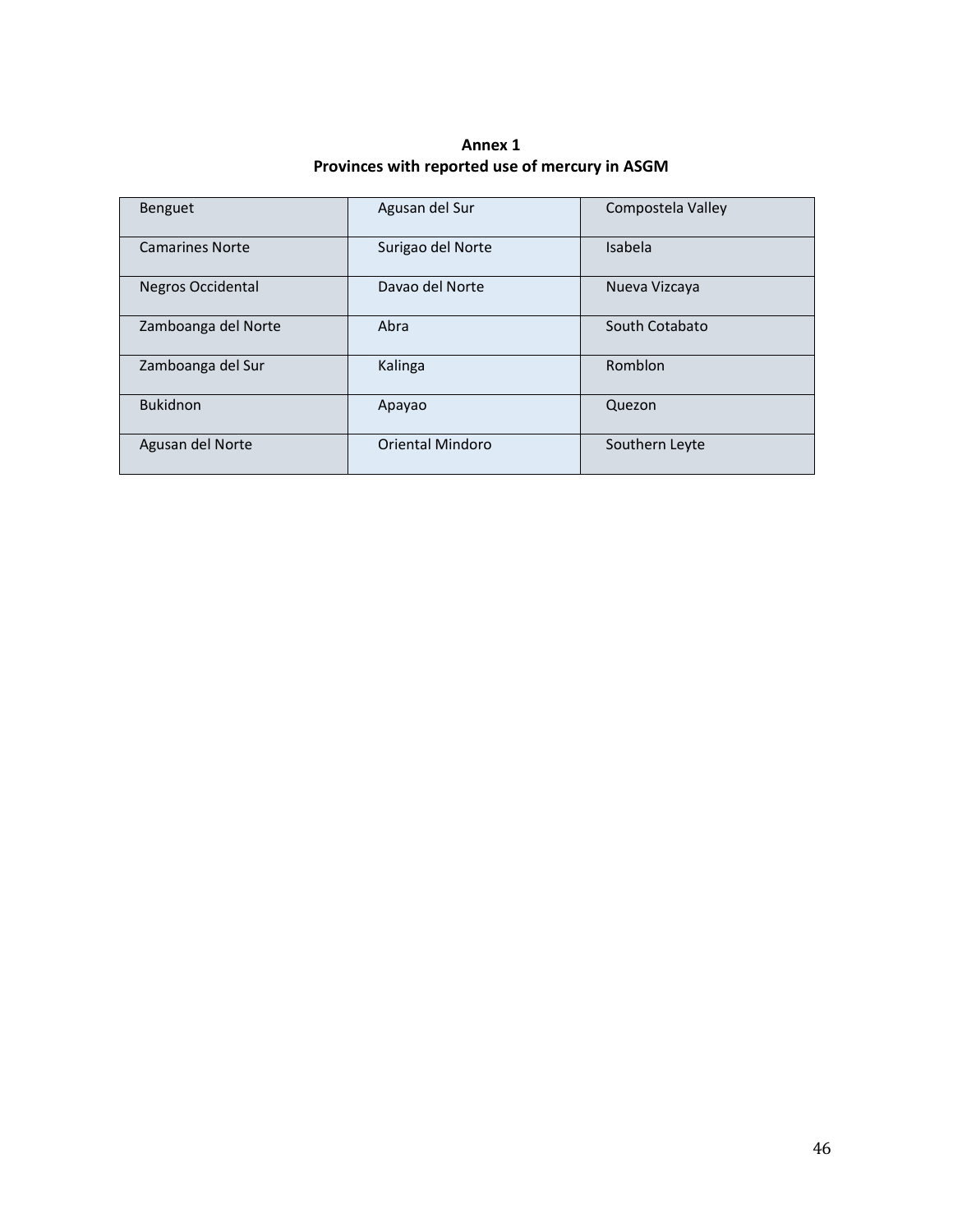| <b>Annex 2</b>                   |
|----------------------------------|
| List of key informant interviews |

| <b>Name</b>                           | <b>Designation and</b><br>affiliation                                            | Type of interview and<br>location                                                                                                       | Date of interview |
|---------------------------------------|----------------------------------------------------------------------------------|-----------------------------------------------------------------------------------------------------------------------------------------|-------------------|
| 1. Eng Esteban Martin                 | OIC-Chief, Mining<br>Technology Division,<br>Mines and<br>Geosciences Bureau     | Personal interview<br>at the Mines and<br>Geosciences Bureau<br>Central Office,<br>Quezon City                                          | February 1, 2017  |
| 2. Ms Jane L. Rolda                   | Provincial Field Head,<br>DOLE,<br><b>Camarines Norte</b>                        | By e-mail and text<br>messaging                                                                                                         | January 27, 2017  |
| 3. Atty Richard Gutierrez             | President, Ban Toxics                                                            | Personal interview at<br>the Occupational<br>Safety and Health<br>Center, North Avenue<br>corner Agham Road,<br>Diliman,<br>Quezon City | January 12, 2017  |
| 4. Ms Shally Vitan                    | <b>Chief Operating</b><br>Officer, Ban Toxics                                    | Personal interview at<br>the Ban Toxics office,<br>6C Maningning Street,<br>Sikatuna Village,<br>Quezon City 1101<br>Philippines        | January 10, 2017  |
| 5.<br>Atty Ma. Karina P.<br>Trayvilla | <b>OIC Regional Director</b><br>of DOLE Regional<br>Office No. 5<br>Legaspi City | By telephone<br>conference                                                                                                              | January 9, 2017   |
| Ms Evelyn Cubelo<br>6.                | <b>ASGM Programme</b><br>Officer, Ban Toxics                                     | By skype                                                                                                                                | December 20, 2016 |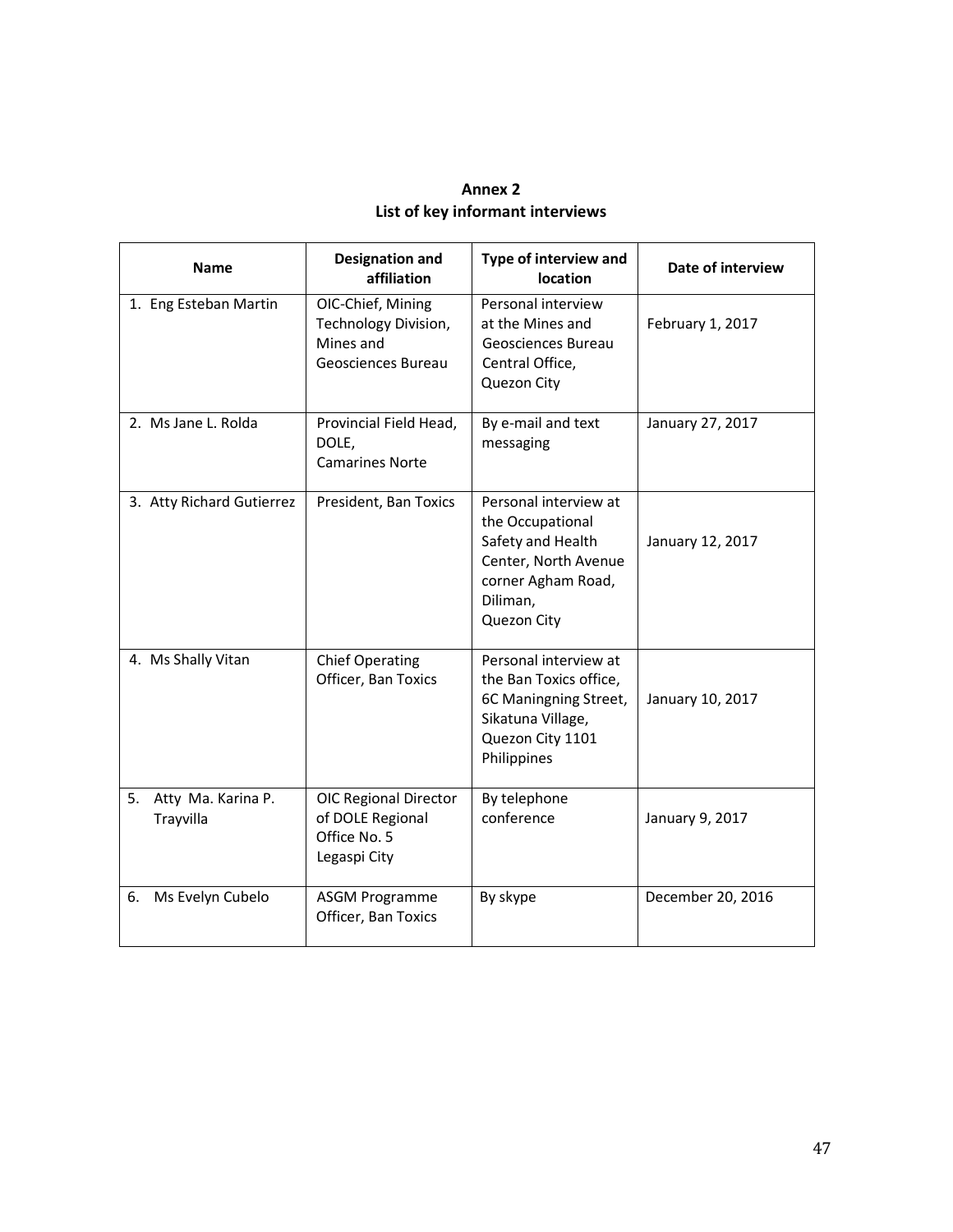| Annex 3                                           |
|---------------------------------------------------|
| List of participants at the roundtable discussion |

| <b>Name</b>                     | Organization                   |
|---------------------------------|--------------------------------|
| Albano, Eddie<br>$\mathbf{1}$ . | ILO-Caring Gold Mining Project |
| Bacay, Connie<br>2.             | <b>BLR-DOLF</b>                |
| 3.<br>Ballesteros, Rebecca      | SOCTECH-DSWD                   |
| Cubello, Evelyn<br>4.           | <b>Ban Toxics</b>              |
| 5.<br>Cucueco, Ma. Teresita     | <b>BWC-DOLE</b>                |
| Dasco, Serafin<br>6.            | Miners Association in Paracale |
| Dela Rosa, Rovelinda<br>7.      | DOLE-Region V                  |
| Faimlam, Lalaine<br>8.          | <b>BWC-DOLE</b>                |
| Gabriel, Jerommel<br>9.         | <b>BWSC-DOLE</b>               |
| 10. Galvez, Arlene              | <b>Ban Toxics</b>              |
| 11. Granadillos, Nelia          | OSHC-DOLE                      |
| 12. Harder, Jannica Marie       | <b>BWSC-DOLE</b>               |
| 13. Maronilla, Robert           | <b>ECOP</b>                    |
| 14. Martin, Esteban             | Miners and Geosciences Bureau  |
| 15. Narisma, Jovan Rey          | <b>BLR-DOLE</b>                |
| 16. Rolda. Maryjane             | <b>DOLE-Camarines Norte</b>    |
| 17. Soledad, Giovanni           | ILO-Caring Gold Mining Project |
| 18. Taguba, Arleen              | ILO-Caring Gold Mining Project |
| 19. Valeros, Marco              | <b>BWC-DOLE</b>                |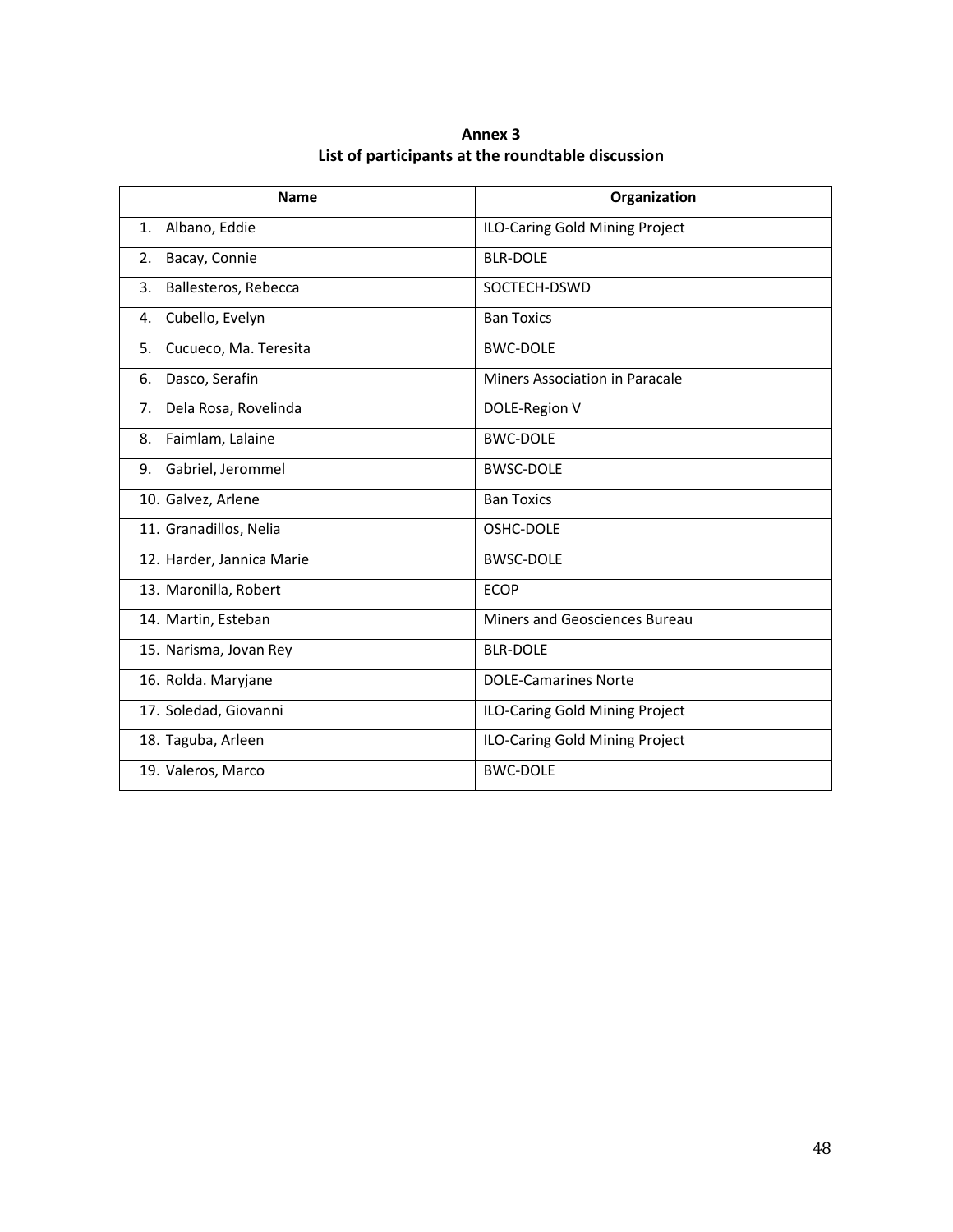| Annex 4                                                    |
|------------------------------------------------------------|
| Comparative summary of domestic laws on small-scale mining |

|               | P.D. 1150                                                                                                                                                                                                                                                                                                                        | P.D. 1899, s. 1984 and<br><b>Mines Administrative</b><br>Order MRD-41, s. 1984                                                                                                                                                                                                                                                  | R.A. 7076 and<br><b>Administrative Order</b><br>2015-03                                                                                                                                                                                                                                                                      | R.A. 7942 and<br><b>Administrative Order</b><br>2010-21                                                                                                                                                                                                                                                                                   | E.O. 79, s. 2012 and<br><b>Administrative Order</b><br>2012-07                                                                                                                                                                                                                                                                                 |
|---------------|----------------------------------------------------------------------------------------------------------------------------------------------------------------------------------------------------------------------------------------------------------------------------------------------------------------------------------|---------------------------------------------------------------------------------------------------------------------------------------------------------------------------------------------------------------------------------------------------------------------------------------------------------------------------------|------------------------------------------------------------------------------------------------------------------------------------------------------------------------------------------------------------------------------------------------------------------------------------------------------------------------------|-------------------------------------------------------------------------------------------------------------------------------------------------------------------------------------------------------------------------------------------------------------------------------------------------------------------------------------------|------------------------------------------------------------------------------------------------------------------------------------------------------------------------------------------------------------------------------------------------------------------------------------------------------------------------------------------------|
| <b>Title</b>  | Amending P.D. 581<br>and Regulating<br>Panning or Sluicing for<br><b>Gold Inside Mining</b><br>Claims or in Public or<br>Private Lands.                                                                                                                                                                                          | <b>Establishing Small-Scale</b><br>Mining as a New<br>Dimension in Mineral<br>Development.                                                                                                                                                                                                                                      | People's Small-Scale<br>Mining Act of 1991.                                                                                                                                                                                                                                                                                  | Philippine Mining Act<br>of 1995.                                                                                                                                                                                                                                                                                                         | Institutionalizing and<br>Implementing Reforms in<br>the Philippine Mining<br><b>Sector Providing Policies</b><br>and Guidelines to Ensure<br><b>Environmental Protection</b><br>and Responsible Mining<br>in the Utilization of<br>Mineral Resources.                                                                                         |
| <b>Policy</b> | Gold panning or<br>sluicing should be a<br>regulated activity,<br>such that while it may<br>provide a source of<br>lawful livelihood to<br>individuals without<br>resulting in a loss to<br>the government of<br>foreign exchange or<br>taxes generated by<br>the gold produced<br>from such activities,<br>necessary safeguards | Abundance of cheap<br>labour in the<br>Philippines, relative<br>flexibility and simplicity<br>of operations,<br>minimum capital<br>requirements, less fuel<br>dependent operations<br>and minimal effects on<br>the environment are<br>among the arguments<br>that lend support to<br>the development of<br>small-scale mining. | To promote, develop,<br>protect and rationalize<br>viable small-scale mining<br>activities in order to<br>generate more<br>employment<br>opportunities and<br>provide an equitable<br>sharing of the nation's<br>wealth and natural<br>resources, giving due<br>regard to existing rights<br>as herein provided<br>(Sec. 2). | All mineral resources in<br>public and private lands<br>within the territory and<br>exclusive economic<br>zone of the Republic<br>of the Philippines are<br>owned by the State.<br>It shall be the<br>responsibility of the<br>State to promote their<br>rational exploration,<br>development,<br>utilization and<br>conservation through | Further to Section 2,<br>Article XII of the 1987<br>Constitution, which<br>recognizes the small-scale<br>utilization of resources by<br>Filipino citizens, small-<br>scale mining shall be<br>recognized as a formal<br>sector of the industry.<br>As recommended by the<br>Climate Change<br>Adaptation and<br><b>Mitigation and Economic</b> |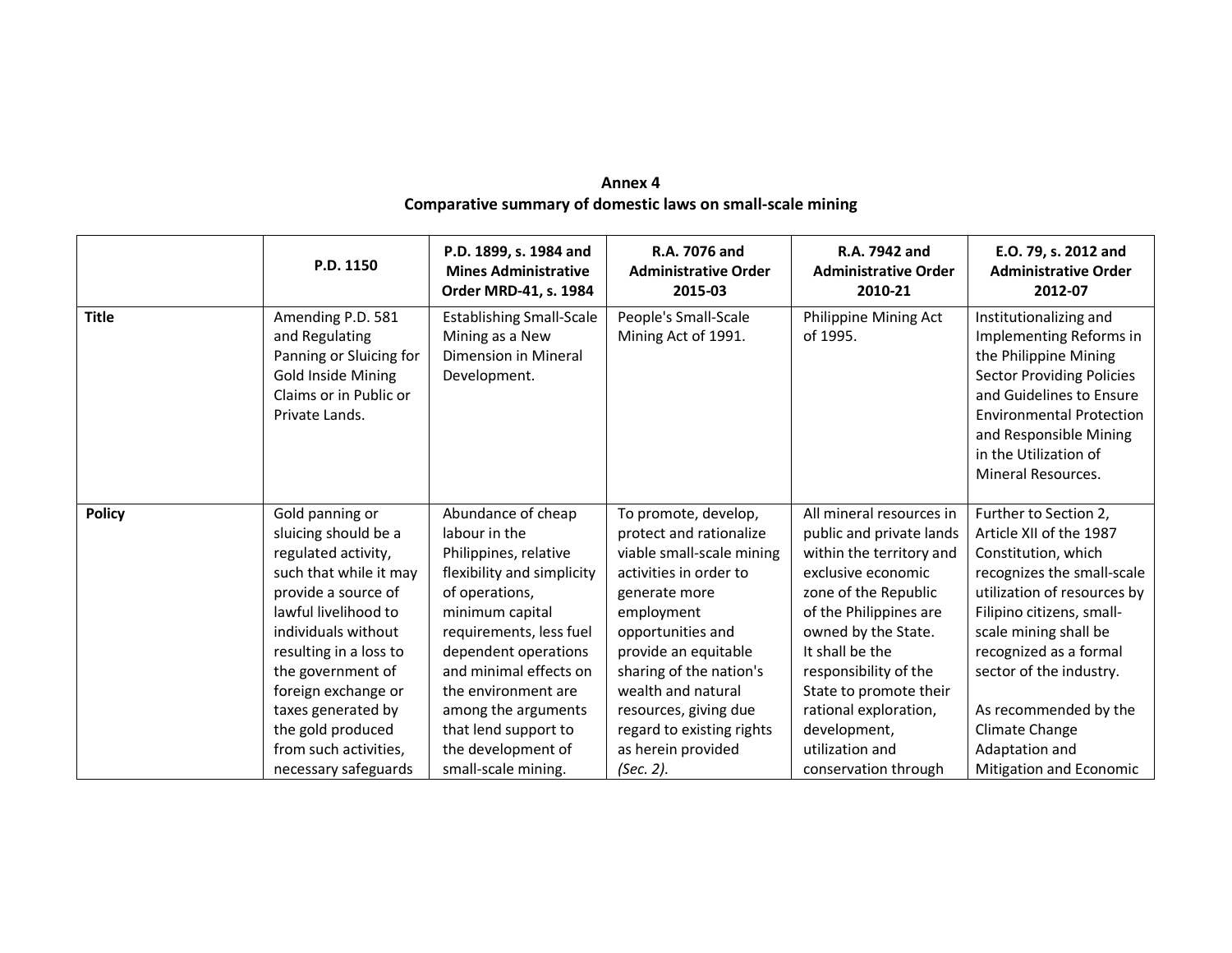|                             | P.D. 1150                                                                                                                                                                                   | P.D. 1899, s. 1984 and<br><b>Mines Administrative</b><br>Order MRD-41, s. 1984                                                                                                                                                                                                                                                                                                                                                              | R.A. 7076 and<br><b>Administrative Order</b><br>2015-03                  | R.A. 7942 and<br><b>Administrative Order</b><br>2010-21                                                                                                                                                                                 | E.O. 79, s. 2012 and<br><b>Administrative Order</b><br>2012-07                                                                                                                                                                                                                                                                                                                                                                                                                                                 |
|-----------------------------|---------------------------------------------------------------------------------------------------------------------------------------------------------------------------------------------|---------------------------------------------------------------------------------------------------------------------------------------------------------------------------------------------------------------------------------------------------------------------------------------------------------------------------------------------------------------------------------------------------------------------------------------------|--------------------------------------------------------------------------|-----------------------------------------------------------------------------------------------------------------------------------------------------------------------------------------------------------------------------------------|----------------------------------------------------------------------------------------------------------------------------------------------------------------------------------------------------------------------------------------------------------------------------------------------------------------------------------------------------------------------------------------------------------------------------------------------------------------------------------------------------------------|
|                             | or protective<br>measures be adopted<br>against such activity<br>as a subterfuge for<br>high grading or the<br>theft of gold from a<br>mining claim or<br>mining camp<br>(Whereas clauses). | Small mineral deposits<br>are being or could be<br>worked profitably at<br>small tonnages<br>requiring minimal<br>capital investments<br>utilizing manual labour.<br>The development of<br>these small mineral<br>deposits will generate<br>more employment<br>opportunities, thereby<br>alleviating the living<br>conditions in the rural<br>areas and will<br>contribute additional<br>foreign exchange<br>earnings (Whereas<br>clauses). |                                                                          | the combined efforts of<br>government and the<br>private sector in order<br>to enhance national<br>growth in a way that<br>effectively safeguards<br>the environment and<br>protects the rights of<br>affected communities<br>(Sec. 2). | <b>Development Cabinet</b><br>Clusters in a Joint<br><b>Resolution dated</b><br>16 March 2012, a six-<br>point agenda was<br>adopted, which sets the<br>direction and lays the<br>foundation for the<br>implementation of<br><b>Responsible Mining</b><br>Policies, foremost among<br>which is to improve<br>environmental mining<br>standards and increase<br>revenues to promote<br>sustainable economic<br>development and social<br>growth, both at the<br>national and local levels<br>(Whereas clauses). |
| <b>Scope of application</b> | Applies to panning or<br>sluicing of loose<br>sediments for the<br>purpose of extracting<br>gold from creeks,<br>streams or rivers                                                          | Applies to small-scale<br>mining as defined in<br>the Decree.                                                                                                                                                                                                                                                                                                                                                                               | Applies to small-scale<br>mining in areas declared<br>as Minahang Bayan. | Applies to the<br>exploration, develop-<br>ment, utilization and<br>processing of all<br>mineral resources<br>(Sec. 15).                                                                                                                | Applies to the Philippine<br>mining sector.                                                                                                                                                                                                                                                                                                                                                                                                                                                                    |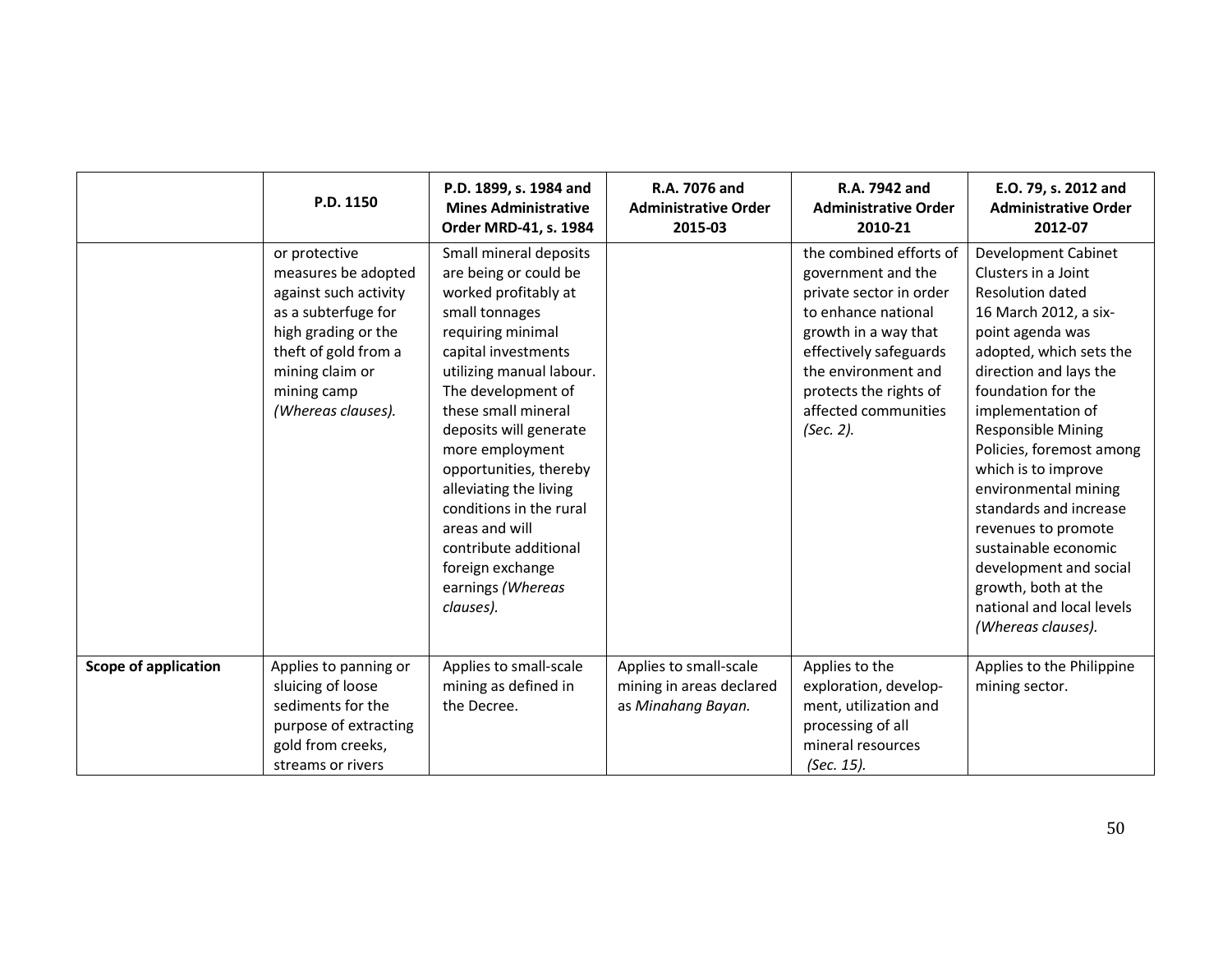|                                             | P.D. 1150                                                              | P.D. 1899, s. 1984 and<br><b>Mines Administrative</b><br>Order MRD-41, s. 1984                                                                                                                                                                                                                                                                                                                                                                                                                                       | R.A. 7076 and<br><b>Administrative Order</b><br>2015-03                                                                                                                        | R.A. 7942 and<br><b>Administrative Order</b><br>2010-21 | E.O. 79, s. 2012 and<br><b>Administrative Order</b><br>2012-07 |
|---------------------------------------------|------------------------------------------------------------------------|----------------------------------------------------------------------------------------------------------------------------------------------------------------------------------------------------------------------------------------------------------------------------------------------------------------------------------------------------------------------------------------------------------------------------------------------------------------------------------------------------------------------|--------------------------------------------------------------------------------------------------------------------------------------------------------------------------------|---------------------------------------------------------|----------------------------------------------------------------|
|                                             | inside mining claims,<br>and from private or<br>public lands (Sec. 1). |                                                                                                                                                                                                                                                                                                                                                                                                                                                                                                                      |                                                                                                                                                                                |                                                         |                                                                |
| <b>Definition of small-</b><br>scale mining | No provision.                                                          | Any single unit mining<br>operation having an<br>annual production<br>of not more than<br>50,000 metric tons of<br>ore and satisfying the<br>following requisites:<br>a) The working is<br>artisanal, either<br>open cast or shallow<br>underground<br>mining, without the<br>use of sophisticated<br>mining equipment;<br>b) Minimal investment<br>on infrastructures<br>and processing<br>plant;<br>c) Heavy reliance on<br>manual labour; and<br>d) Owned, managed or<br>controlled by an<br>individual or entity | Mining activities which<br>rely heavily on manual<br>labour using simple<br>implement and methods<br>and do not use<br>explosives or heavy<br>mining equipment<br>(Sec. 3[b]). | As defined by R.A. 7076<br>(Sec. 42).                   | As defined by R.A. 7076.                                       |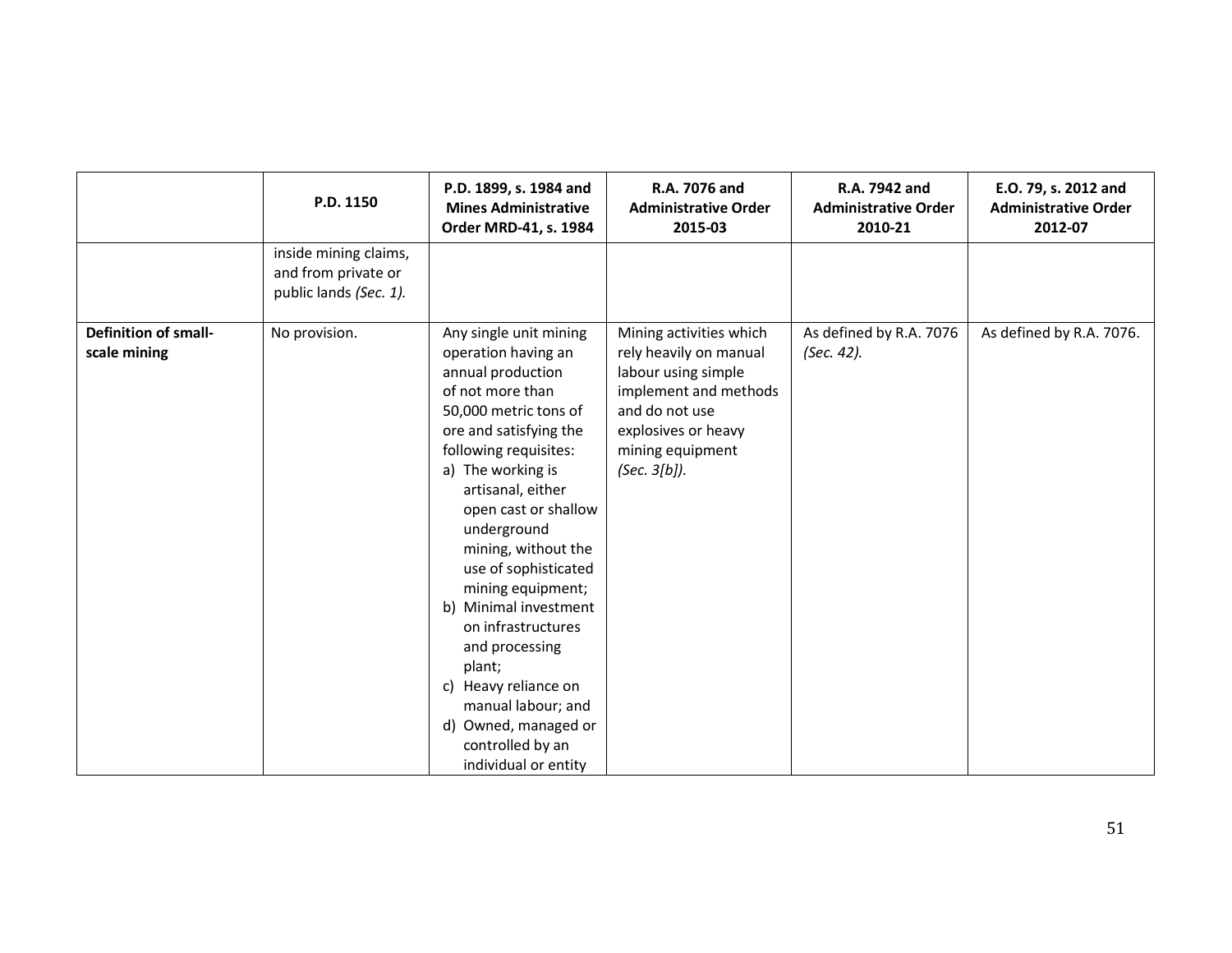|                                                                   | P.D. 1150                | P.D. 1899, s. 1984 and<br><b>Mines Administrative</b><br>Order MRD-41, s. 1984                                                                                                                                                                                                                                                                                                                                                                                                                                     | R.A. 7076 and<br><b>Administrative Order</b><br>2015-03                                                                                                                                                                                                                                                                                                                                                                                                                                                       | R.A. 7942 and<br><b>Administrative Order</b><br>2010-21                                                       | E.O. 79, s. 2012 and<br><b>Administrative Order</b><br>2012-07                                                                                    |
|-------------------------------------------------------------------|--------------------------|--------------------------------------------------------------------------------------------------------------------------------------------------------------------------------------------------------------------------------------------------------------------------------------------------------------------------------------------------------------------------------------------------------------------------------------------------------------------------------------------------------------------|---------------------------------------------------------------------------------------------------------------------------------------------------------------------------------------------------------------------------------------------------------------------------------------------------------------------------------------------------------------------------------------------------------------------------------------------------------------------------------------------------------------|---------------------------------------------------------------------------------------------------------------|---------------------------------------------------------------------------------------------------------------------------------------------------|
|                                                                   |                          | qualified under<br>existing mining<br>laws, rules and<br>regulations (Sec. 1).                                                                                                                                                                                                                                                                                                                                                                                                                                     |                                                                                                                                                                                                                                                                                                                                                                                                                                                                                                               |                                                                                                               |                                                                                                                                                   |
| Who is qualified to apply<br>for a permit, license or<br>contract | Any individual (Sec. 2). | Any qualified person as<br>defined in Sec. 1 of<br>these regulations,<br>preferably claim<br>owners and applicants<br>for or holders of quarry<br>permits and/or licenses<br>may be issued a small<br>scale mining permit<br>provided that their<br>mining operations,<br>whether newly-<br>opened, existing or<br>rehabilitated, involve:<br>a) a single mining unit<br>having an annual<br>production not<br>exceeding<br>50,0000 metric tons<br>of run-of-mine ore,<br>either an open cast<br>mine working or a | Small-scale miners who<br>have voluntarily<br>organized and have duly<br>registered with the<br>appropriate government<br>agency as an individual<br>miner or cooperative;<br>Provided, that only one<br>(1) people's small-scale<br>mining contract may be<br>awarded at any one time<br>to a small-scale mining<br>operations within one<br>(1) year from the date of<br>award: Provided, further,<br>that priority shall be<br>given for city where the<br>small-scale mining area is<br>located (Sec. 9). | Small-scale mining shall<br>continue to be<br>governed by R.A. 7076<br>and other pertinent<br>laws (Sec. 42). | Only those who are able<br>to strictly comply with<br>environmental standards<br>shall be eligible for the<br>grant of mining rights<br>(Sec. 2). |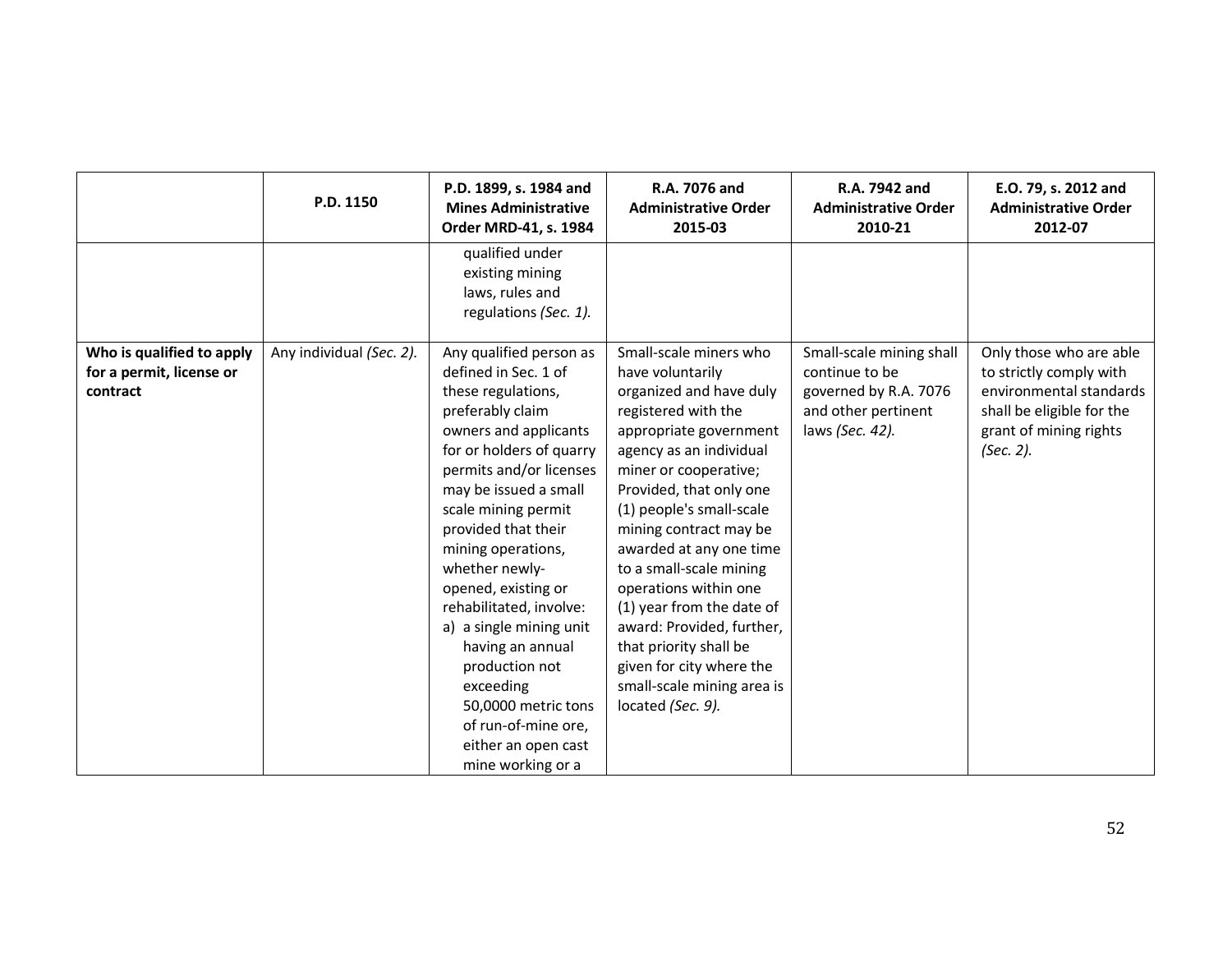| P.D. 1150 | P.D. 1899, s. 1984 and<br><b>Mines Administrative</b><br>Order MRD-41, s. 1984                                                                                                                                                                                                                                                                                                                                                                                                                                                         | R.A. 7076 and<br><b>Administrative Order</b><br>2015-03                                                                                                                                                                                                                                                                                                                                                                                                                                                                                                     | R.A. 7942 and<br><b>Administrative Order</b><br>2010-21 | E.O. 79, s. 2012 and<br><b>Administrative Order</b><br>2012-07 |
|-----------|----------------------------------------------------------------------------------------------------------------------------------------------------------------------------------------------------------------------------------------------------------------------------------------------------------------------------------------------------------------------------------------------------------------------------------------------------------------------------------------------------------------------------------------|-------------------------------------------------------------------------------------------------------------------------------------------------------------------------------------------------------------------------------------------------------------------------------------------------------------------------------------------------------------------------------------------------------------------------------------------------------------------------------------------------------------------------------------------------------------|---------------------------------------------------------|----------------------------------------------------------------|
|           | subsurface mine<br>working which is<br>driven to such<br>distance as safety<br>conditions and<br>practices will allow;<br>a total capital<br>b)<br>investment not<br>exceeding<br>Php10 million<br>during the<br>effectivity of the<br>permit and its<br>renewal;<br>a ratio of labour<br>C)<br>cost to equipment<br>utilization cost to<br>produce, process<br>and market to<br>1 metric ton of ore<br>equivalent to or<br>exceeding one; and<br>the extraction and<br>d)<br>processing of any of<br>the classified<br>commodities as | The applicant should be<br>100 per cent Filipino<br>(Sec. 7, IRR).<br>For Minahang Bayan in<br>ancestral lands:<br>a) Only applications by<br>members of the<br>Indigenous Cultural<br>Communities (ICC)<br>shall be accepted<br>within the first<br>30 days after<br>completion of the<br>seven-day posting of<br>the notice of<br>declaration of the<br>Minahang Bayan.<br>b) Only applications by<br>residents of the<br>province or city<br>where the Minahang<br>Bayan is located shall<br>be accepted within<br>the next 30 days<br>(Sec. 9[n], IRR). |                                                         |                                                                |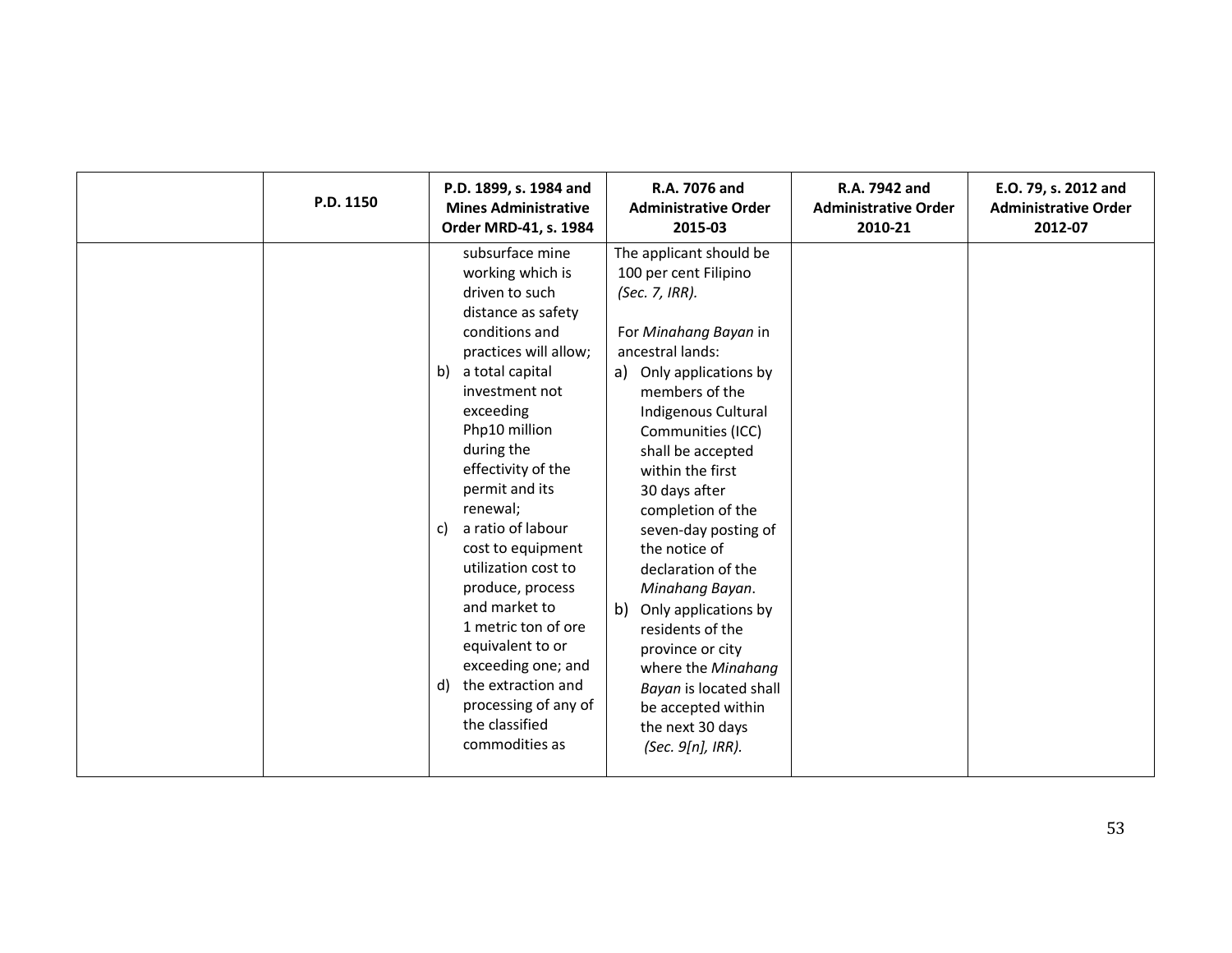|                                                      | P.D. 1150                                                                                                         | P.D. 1899, s. 1984 and<br><b>Mines Administrative</b><br>Order MRD-41, s. 1984                                                                                                                                                                                                                                                                                         | R.A. 7076 and<br><b>Administrative Order</b><br>2015-03                                                                                                                                                                                          | R.A. 7942 and<br><b>Administrative Order</b><br>2010-21                                                                                                                                                                                         | E.O. 79, s. 2012 and<br><b>Administrative Order</b><br>2012-07                                                                           |
|------------------------------------------------------|-------------------------------------------------------------------------------------------------------------------|------------------------------------------------------------------------------------------------------------------------------------------------------------------------------------------------------------------------------------------------------------------------------------------------------------------------------------------------------------------------|--------------------------------------------------------------------------------------------------------------------------------------------------------------------------------------------------------------------------------------------------|-------------------------------------------------------------------------------------------------------------------------------------------------------------------------------------------------------------------------------------------------|------------------------------------------------------------------------------------------------------------------------------------------|
|                                                      |                                                                                                                   | specified herein.<br>(Sec. 2, IRR).<br>A qualified person is a<br>Filipino citizen, of legal<br>age, and with capacity<br>to contract, or a<br>corporation or<br>partnership authorized<br>to engage in mining<br>registered with the<br>SEC at least<br>60 per cent of the<br>capital of which is<br>owned at all times by<br>Filipino citizens<br>$(Sec. 1[j]$ IRR). | For Minahang Bayan<br>outside ancestral lands,<br>only applications by<br>small-scale miners<br>residing in the province<br>or city where the<br>Minahang Bayan is<br>located shall be accepted<br>within the first 30 days<br>(Sec. 9[n], IRR). |                                                                                                                                                                                                                                                 |                                                                                                                                          |
| Where to apply for<br>permit, license or<br>contract | Apply for a permit<br>with the Mines<br><b>Regional Officer</b><br>having jurisdiction<br>over the area (Sec. 2). | Apply for a permit with<br>the Mines and Geo-<br>sciences Regional or<br>with the Mineral<br><b>District Offices</b><br>concerned if one<br>has already been<br>established<br>(Sec. 25, IRR).                                                                                                                                                                         | Apply for a license and a<br>small-scale mining<br>contract with the<br>Pl/CMRB<br>(Sec. 7 and $9[n]$ , IRR).                                                                                                                                    | <b>Applications for Small-</b><br><b>Scale Mining Permits</b><br>shall be filed with the<br>Provincial Governor/<br>City Mayor through the<br>concerned P/CMRB for<br>areas outside the<br><b>Mineral Reservations</b><br>and with the Director | The DENR shall establish<br>an inter-agency one-stop<br>shop for all mining-<br>related applications<br>and processes<br>(Sec. 16, IRR). |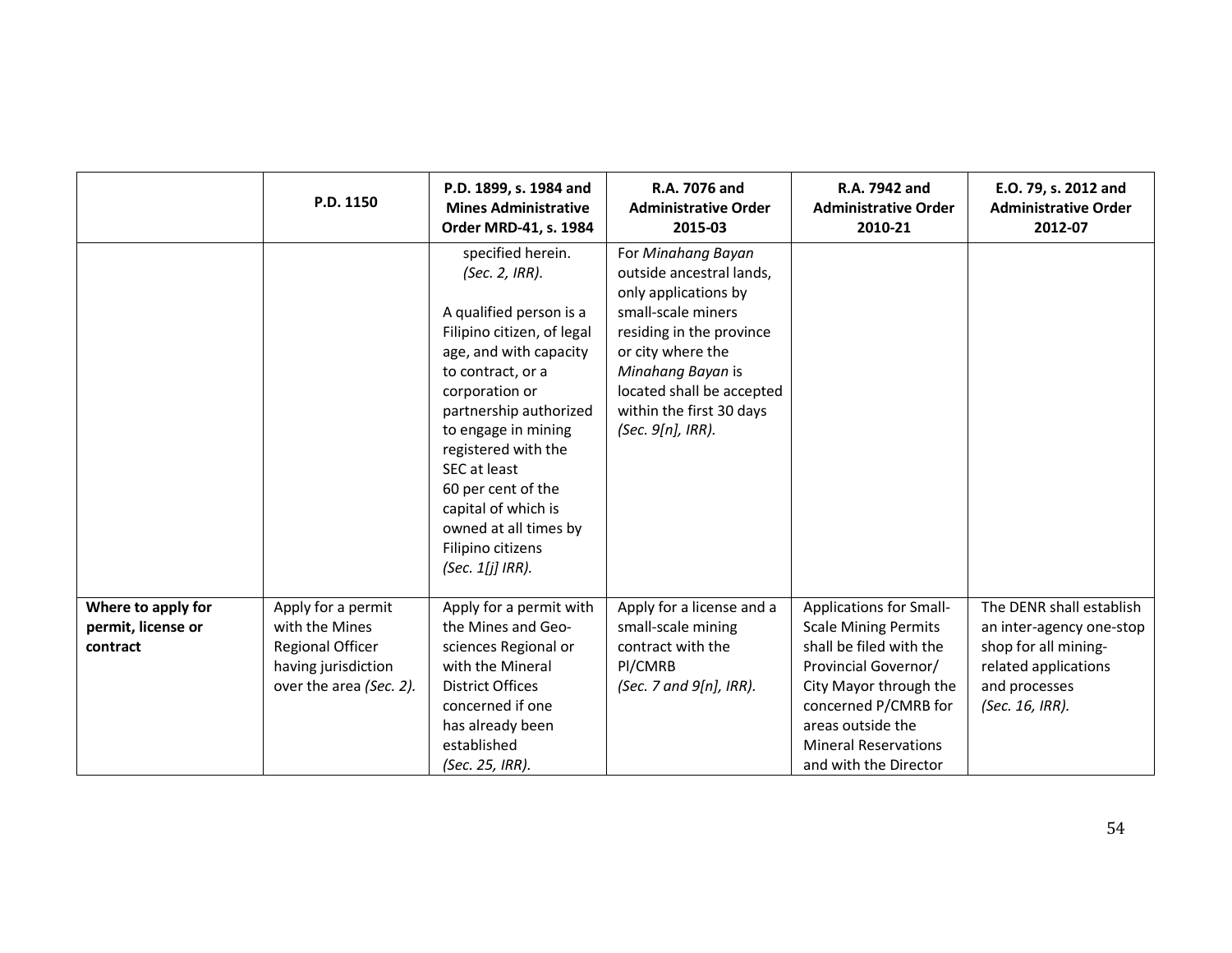|                                                                   | P.D. 1150                                                                                     | P.D. 1899, s. 1984 and<br><b>Mines Administrative</b><br>Order MRD-41, s. 1984                                                                                                                                                                                                                                                                                                  | R.A. 7076 and<br><b>Administrative Order</b><br>2015-03 | R.A. 7942 and<br><b>Administrative Order</b><br>2010-21                                                           | E.O. 79, s. 2012 and<br><b>Administrative Order</b><br>2012-07                                                                                               |
|-------------------------------------------------------------------|-----------------------------------------------------------------------------------------------|---------------------------------------------------------------------------------------------------------------------------------------------------------------------------------------------------------------------------------------------------------------------------------------------------------------------------------------------------------------------------------|---------------------------------------------------------|-------------------------------------------------------------------------------------------------------------------|--------------------------------------------------------------------------------------------------------------------------------------------------------------|
|                                                                   |                                                                                               |                                                                                                                                                                                                                                                                                                                                                                                 |                                                         | of the Mines and<br>Geosciences Bureau for<br>areas within the<br><b>Mineral Reservations</b><br>(Sec. 103, IRR). |                                                                                                                                                              |
| Areas that may be<br>applied for a permit,<br>license or contract | Creeks, streams or<br>rivers inside mining<br>claims and private or<br>public lands (Sec. 1). | a) Areas covered by a<br>valid and existing<br>mining claims<br>including thus<br>already covered by<br>existing mining<br>leases.<br>b) Areas covered by<br>quarry application,<br>permit or licenses<br>and those covered<br>by exploration<br>permits/<br>applications.<br>c) All other<br>government<br>reservations except<br>mineral<br>reservations,<br>subject to prior | Areas declared Minahang<br>Bayan.                       | Small-scale mining shall<br>continue to be<br>governed by<br>R.A. 7076 and other<br>pertinent laws<br>(Sec. 42).  | Pursuant to R.A. 7076,<br>small-scale mining<br>operations shall be<br>undertaken only within<br>the declared PSSMA<br>or Minahang Bayan<br>(Sec. $11[b]$ ). |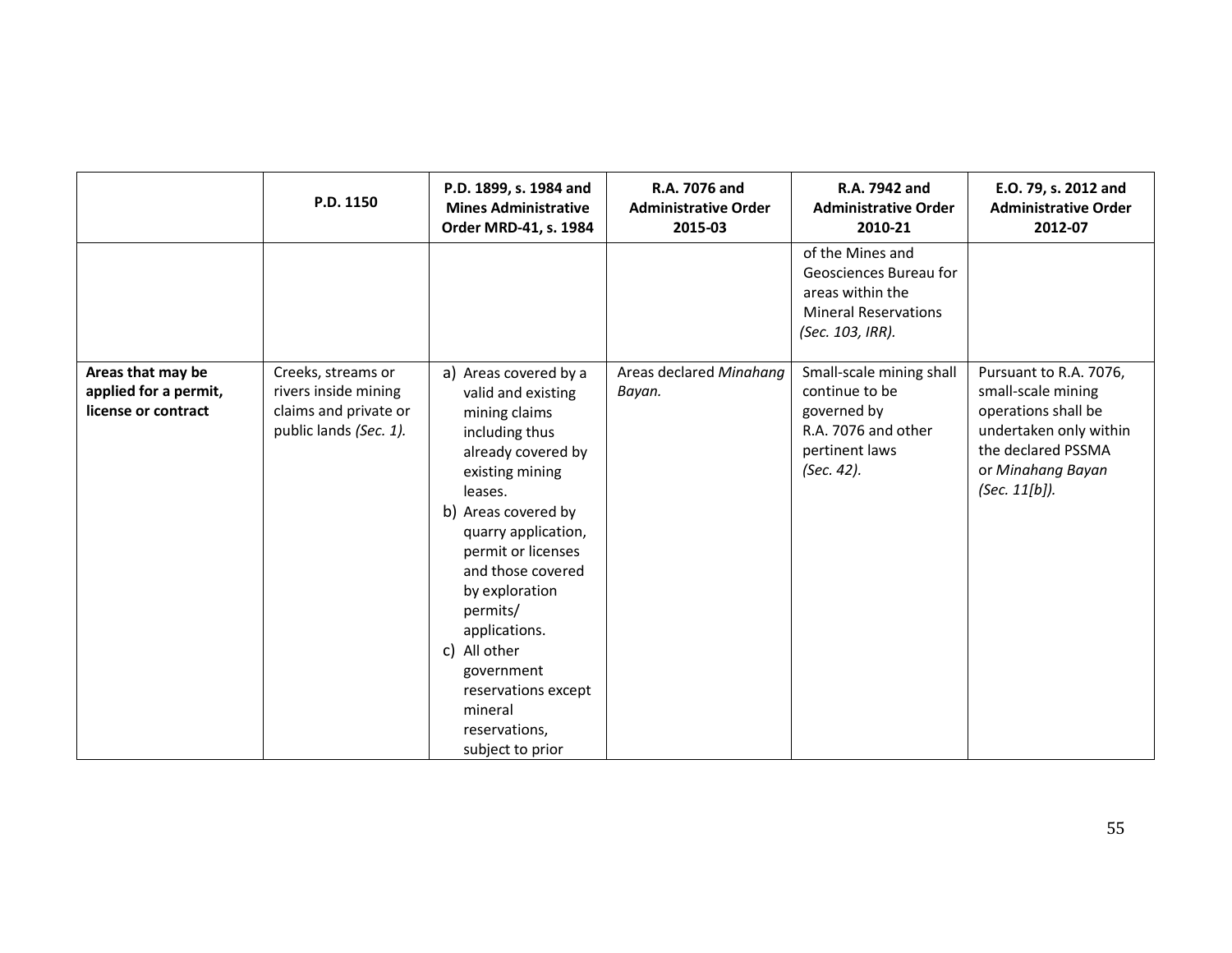|                    | P.D. 1150                                                                                           | P.D. 1899, s. 1984 and<br><b>Mines Administrative</b><br>Order MRD-41, s. 1984                                                                                                                                                                               | R.A. 7076 and<br><b>Administrative Order</b><br>2015-03                                                                                                                                                                                                                            | R.A. 7942 and<br><b>Administrative Order</b><br>2010-21                                                       | E.O. 79, s. 2012 and<br><b>Administrative Order</b><br>2012-07 |
|--------------------|-----------------------------------------------------------------------------------------------------|--------------------------------------------------------------------------------------------------------------------------------------------------------------------------------------------------------------------------------------------------------------|------------------------------------------------------------------------------------------------------------------------------------------------------------------------------------------------------------------------------------------------------------------------------------|---------------------------------------------------------------------------------------------------------------|----------------------------------------------------------------|
|                    |                                                                                                     | verification by the<br>bureau.<br>d) New areas defined<br>as mining areas not<br>covered by valid<br>and existing claims<br>before the<br>promulgation of<br>P. D. 1899 on<br>January 23, 1984.<br>e) A combination of<br>any of the above<br>(Sec. 7, IRR). |                                                                                                                                                                                                                                                                                    |                                                                                                               |                                                                |
| <b>Limitations</b> | Size of the area:<br>Area applied for shall<br>not be more than<br>2,000 square meters<br>(Sec. 2). | Size of the area:<br>Area applied for shall<br>not be more than<br>5,000 square meters<br>(Sec. 24, IRR).<br>Number of permits per<br>applicant:<br>The number of permits<br>that an applicant is<br>entitled to shall be as<br>follows:                     | Size of the area:<br>Area applied for shall<br>not be less than<br>1.25 hectares nor more<br>than 20 hectares per<br>small-scale mining<br>contract (Sec. 11, IRR).<br>Number of small-scale<br>mining contract awarded<br>per applicant:<br>Only one may be<br>awarded at any one | Small-scale mining shall<br>continue to be<br>governed by R.A. 7076<br>and other pertinent<br>laws (Sec. 42). | No provision.                                                  |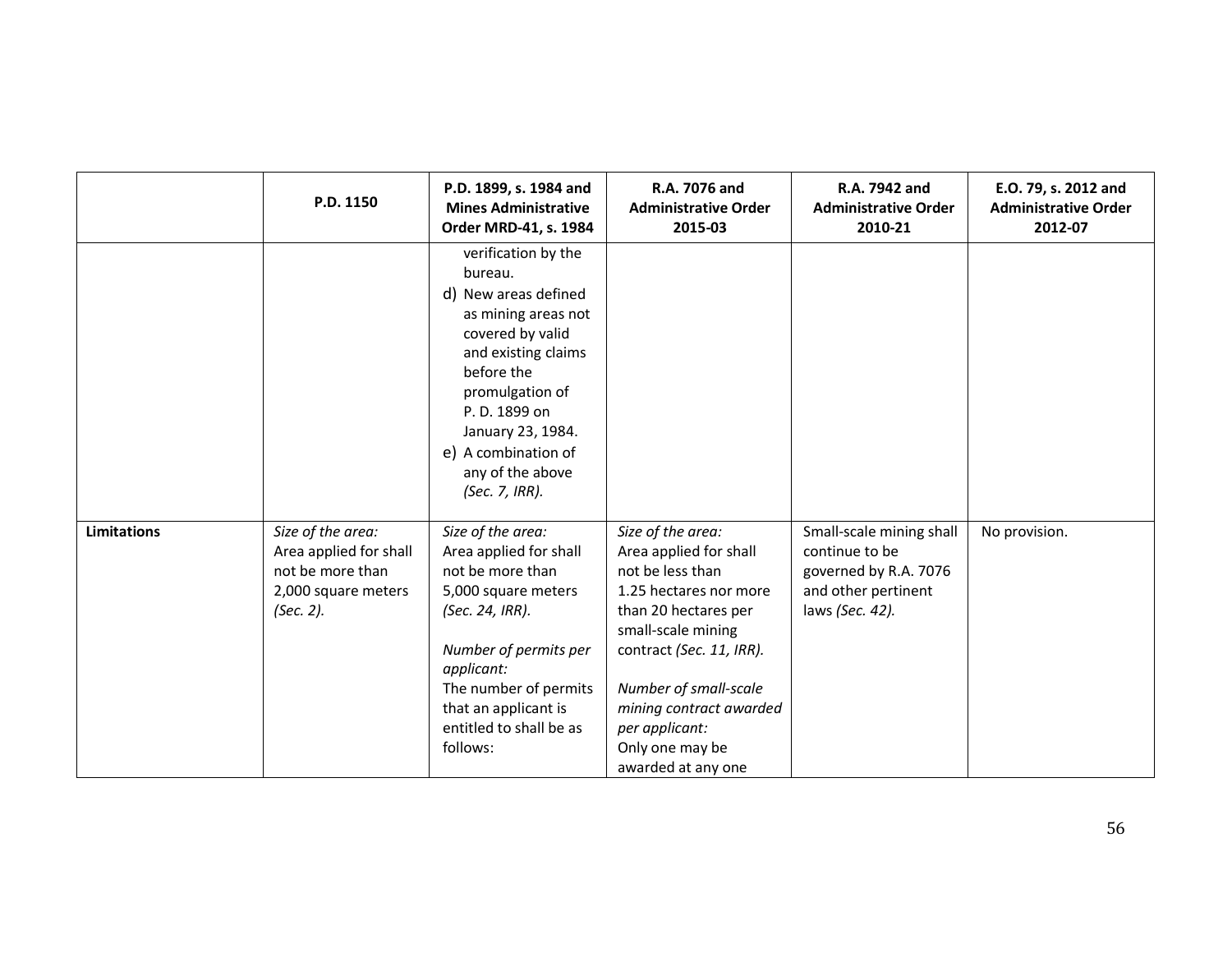|                                            | P.D. 1150                                                                               | P.D. 1899, s. 1984 and<br><b>Mines Administrative</b><br>Order MRD-41, s. 1984                                                                                                                                                                                                                                                            | R.A. 7076 and<br><b>Administrative Order</b><br>2015-03                                                                                                                                                                                                       | R.A. 7942 and<br><b>Administrative Order</b><br>2010-21                                                       | E.O. 79, s. 2012 and<br><b>Administrative Order</b><br>2012-07 |
|--------------------------------------------|-----------------------------------------------------------------------------------------|-------------------------------------------------------------------------------------------------------------------------------------------------------------------------------------------------------------------------------------------------------------------------------------------------------------------------------------------|---------------------------------------------------------------------------------------------------------------------------------------------------------------------------------------------------------------------------------------------------------------|---------------------------------------------------------------------------------------------------------------|----------------------------------------------------------------|
|                                            |                                                                                         | a) For individuals $-$<br>one permit is any<br>one province; and<br>b) For partnership and<br>corporation – two<br>permit in any one<br>province covering<br>its own mining<br>areas with the<br>option to operate<br>another two<br>permits belonging<br>to another person<br>or entity or a total<br>of four permits<br>(Sec. 10, IRR). | time to a small-scale<br>mining contractor in the<br>entire country<br>(Sec. 10, IRR).<br>Quantity of production:<br>The ore produced<br>shall not exceed<br>50,000 metric tons<br>annually and shall be<br>processed in a custom<br>mill (Sec. 13 [b], IRR). |                                                                                                               |                                                                |
| Duration of permit,<br>license or contract | A period not<br>exceeding three<br>months renewable for<br>the same period<br>(Sec. 2). | Two years renewable<br>for another two years<br>(Sec. 2).                                                                                                                                                                                                                                                                                 | License shall be effective<br>during the term of the<br>small-scale mining<br>contract (Sec. 7, IRR).<br>The small-scale mining<br>contract shall have a<br>term of two years<br>renewable for like                                                           | Small-scale mining shall<br>continue to be<br>governed by R.A. 7076<br>and other pertinent<br>laws (Sec. 42). | No provision.                                                  |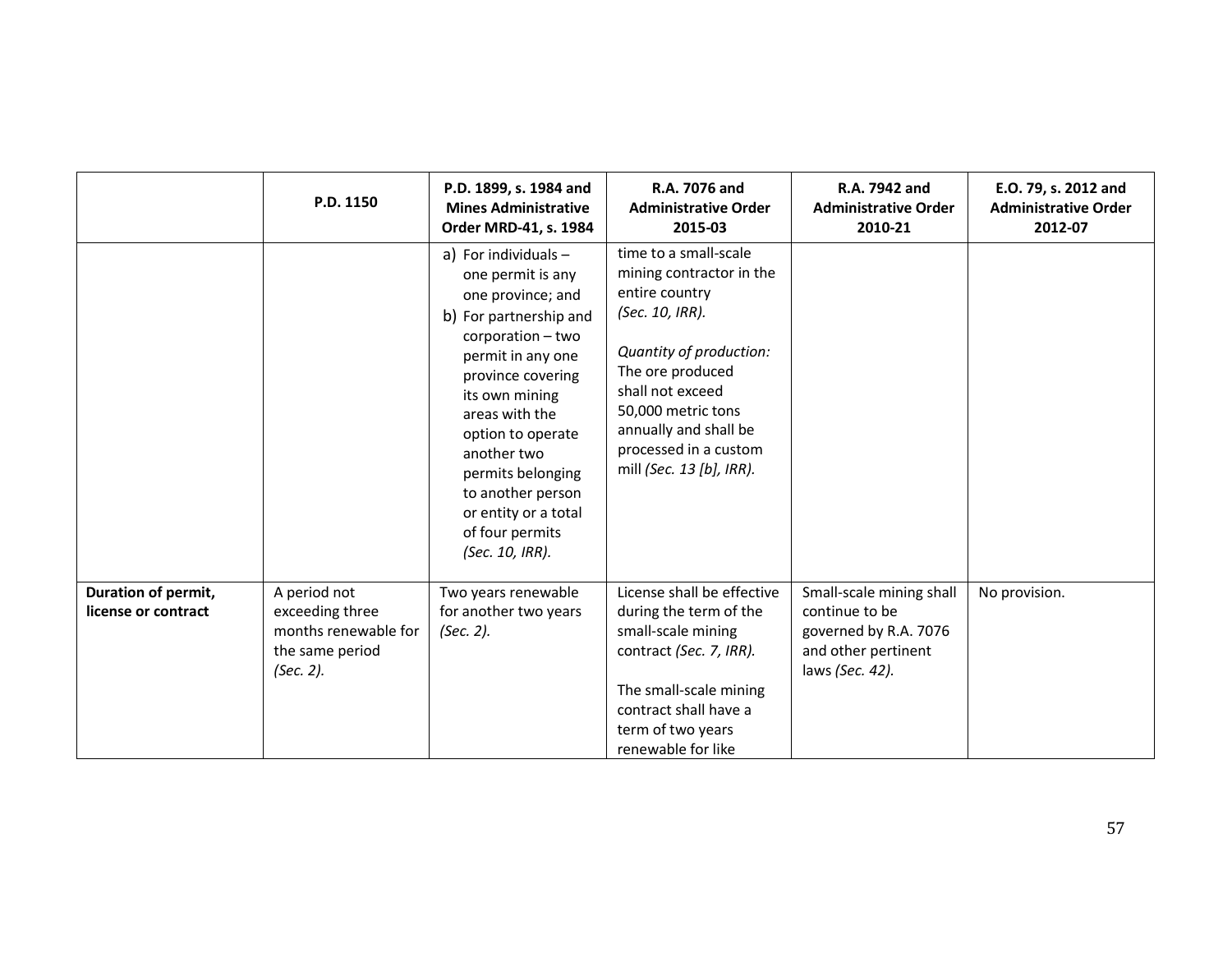|                                    | P.D. 1150                                                                                                                                                                                                                                                                     | P.D. 1899, s. 1984 and<br><b>Mines Administrative</b><br>Order MRD-41, s. 1984                                                                                                                                                                        | R.A. 7076 and<br><b>Administrative Order</b><br>2015-03                                                                                                                                                                                                                                                   | R.A. 7942 and<br><b>Administrative Order</b><br>2010-21                                                                                                                                                  | E.O. 79, s. 2012 and<br><b>Administrative Order</b><br>2012-07                                                                                                                                                                                                                                                                                                   |
|------------------------------------|-------------------------------------------------------------------------------------------------------------------------------------------------------------------------------------------------------------------------------------------------------------------------------|-------------------------------------------------------------------------------------------------------------------------------------------------------------------------------------------------------------------------------------------------------|-----------------------------------------------------------------------------------------------------------------------------------------------------------------------------------------------------------------------------------------------------------------------------------------------------------|----------------------------------------------------------------------------------------------------------------------------------------------------------------------------------------------------------|------------------------------------------------------------------------------------------------------------------------------------------------------------------------------------------------------------------------------------------------------------------------------------------------------------------------------------------------------------------|
|                                    |                                                                                                                                                                                                                                                                               |                                                                                                                                                                                                                                                       | periods but not to<br>exceed six years<br>(Sec. 13[a], IRR).                                                                                                                                                                                                                                              |                                                                                                                                                                                                          |                                                                                                                                                                                                                                                                                                                                                                  |
| <b>Application fee</b>             | Php30.00 (Sec. 2).                                                                                                                                                                                                                                                            | Php50.00 (Sec. 20, IRR).                                                                                                                                                                                                                              | Php1,000 for the license<br>(Sec. 7[b], IRR).<br>Php20,000 for the small-<br>scale mining contract.                                                                                                                                                                                                       | Small-scale mining shall<br>continue to be<br>governed by R.A. 7076<br>and other pertinent<br>laws (Sec. 42).                                                                                            | No provision.                                                                                                                                                                                                                                                                                                                                                    |
| <b>Application</b><br>requirements | Accomplished<br>a)<br>application form;<br>b)<br>Payment of fee;<br>and<br>Written consent<br>C)<br>of the claim<br>owner or<br>landowner or<br>government<br>agency<br>concerned to<br>such panning or<br>sluicing. If the<br>mining claim or<br>claims are<br>covered by an | Accomplished<br>a)<br>application form;<br>Payment of fee;<br>b)<br>To accompany the<br>C)<br>application form:<br>Survey plan<br>i.<br>with<br>corresponding<br>technical<br>description<br>of the area<br>applied for<br>prepared by a<br>deputized | Requirements for<br>licensing:<br>a) Application form duly<br>accomplished and<br>notarized;<br>b)<br>Payment of fee; and<br>Proof of registration<br>C)<br>with SEC,<br>Department of Trade<br>and Industry,<br>Cooperative<br>Development<br>Authority or other<br>appropriate agency<br>(Sec. 7, IRR). | In addition to the<br>requirements of R.A.<br>7076, only those who<br>are able to strictly<br>comply with<br>environmental<br>standards shall be<br>eligible for the grant of<br>mining rights (Sec. 2). | Among the requirements<br>prior to the issuance of<br>the SSMC, the applicant<br>must submit the<br>following documents:<br>ECC for the<br>a)<br>Minahang Bayan<br>secured through an<br>Environmental<br><b>Impact Assessment</b><br>Statement from the<br>EMB;<br>b)<br>Potential<br>Environmental<br>Impact Report,<br>which is a simplified<br>Environmental |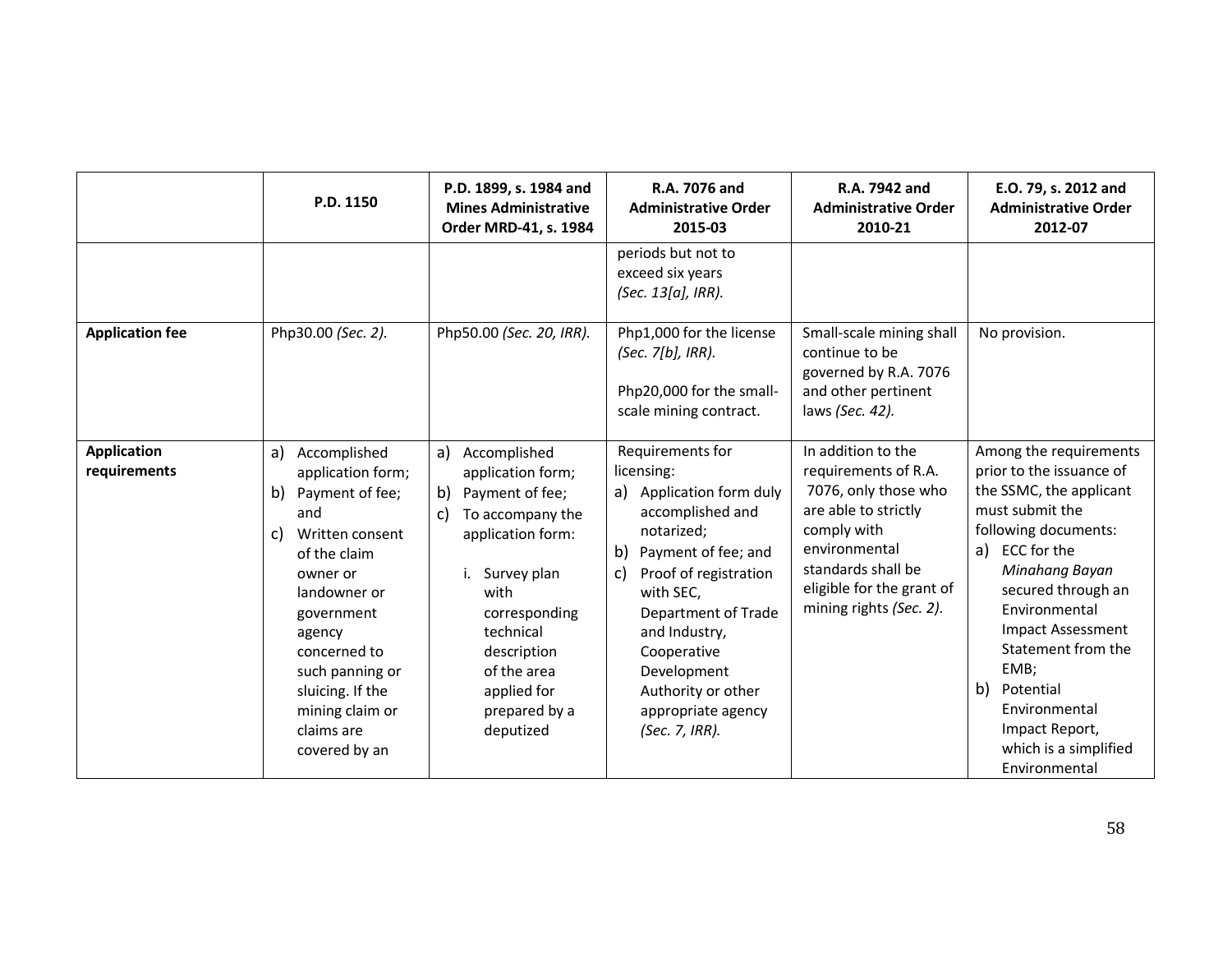| P.D. 1150                                                                             | P.D. 1899, s. 1984 and<br><b>Mines Administrative</b><br>Order MRD-41, s. 1984                                                                                                                                                                                                                                                                                                                                               | R.A. 7076 and<br><b>Administrative Order</b><br>2015-03                                                                                                                                                                                                                                                                                                                                                                                                                                                                                         | R.A. 7942 and<br><b>Administrative Order</b><br>2010-21 | E.O. 79, s. 2012 and<br><b>Administrative Order</b><br>2012-07                                                                                                                                                                                                                                                                                               |
|---------------------------------------------------------------------------------------|------------------------------------------------------------------------------------------------------------------------------------------------------------------------------------------------------------------------------------------------------------------------------------------------------------------------------------------------------------------------------------------------------------------------------|-------------------------------------------------------------------------------------------------------------------------------------------------------------------------------------------------------------------------------------------------------------------------------------------------------------------------------------------------------------------------------------------------------------------------------------------------------------------------------------------------------------------------------------------------|---------------------------------------------------------|--------------------------------------------------------------------------------------------------------------------------------------------------------------------------------------------------------------------------------------------------------------------------------------------------------------------------------------------------------------|
| operating<br>agreement, the<br>consent shall be<br>given by the<br>operator (Sec. 3). | geodetic<br>engineer of<br>this bureau;<br>If the<br>ii.<br>application is a<br>partnership or<br>corporation,<br>the articles of<br>partnership or<br>incorporation<br>together with<br>the by-laws<br>thereof duly<br>registered with<br>the Securities<br>and Exchange<br>Commission;<br>iii.<br>In areas<br>covered by<br>established<br>government<br>reservation<br>other than<br>mineral<br>reservation,<br>clearance | Requirements for small-<br>scale mining contracts:<br>Duly accomplished<br>a)<br>and notarized<br>application form;<br>b) Payment of<br>application fee;<br>Copy of small-scale<br>C)<br>miners license;<br>d)<br>Location map of the<br>proposed small-scale<br>mining contract area<br>showing its<br>geographic<br>coordinates/<br>meridional block/s<br>and boundaries in<br>relation to the<br>Minahang Bayan,<br>majoe environmental<br>features and other<br>projects using a<br><b>National Mapping</b><br>and Resources<br>Information |                                                         | Protection and<br>Enhancement<br>Programme, and a<br><b>Final Mine</b><br>Rehabilitation/<br>Decommissioning<br>Plan duly approved<br>by the MGB Regional<br>Office concerned;<br>and<br>CDMP, a simplified<br>c)<br>Social Development<br>Management<br>Programme, duly<br>approved by the<br><b>MGB Regional Office</b><br>concerned<br>(Sec. 14[c], IRR). |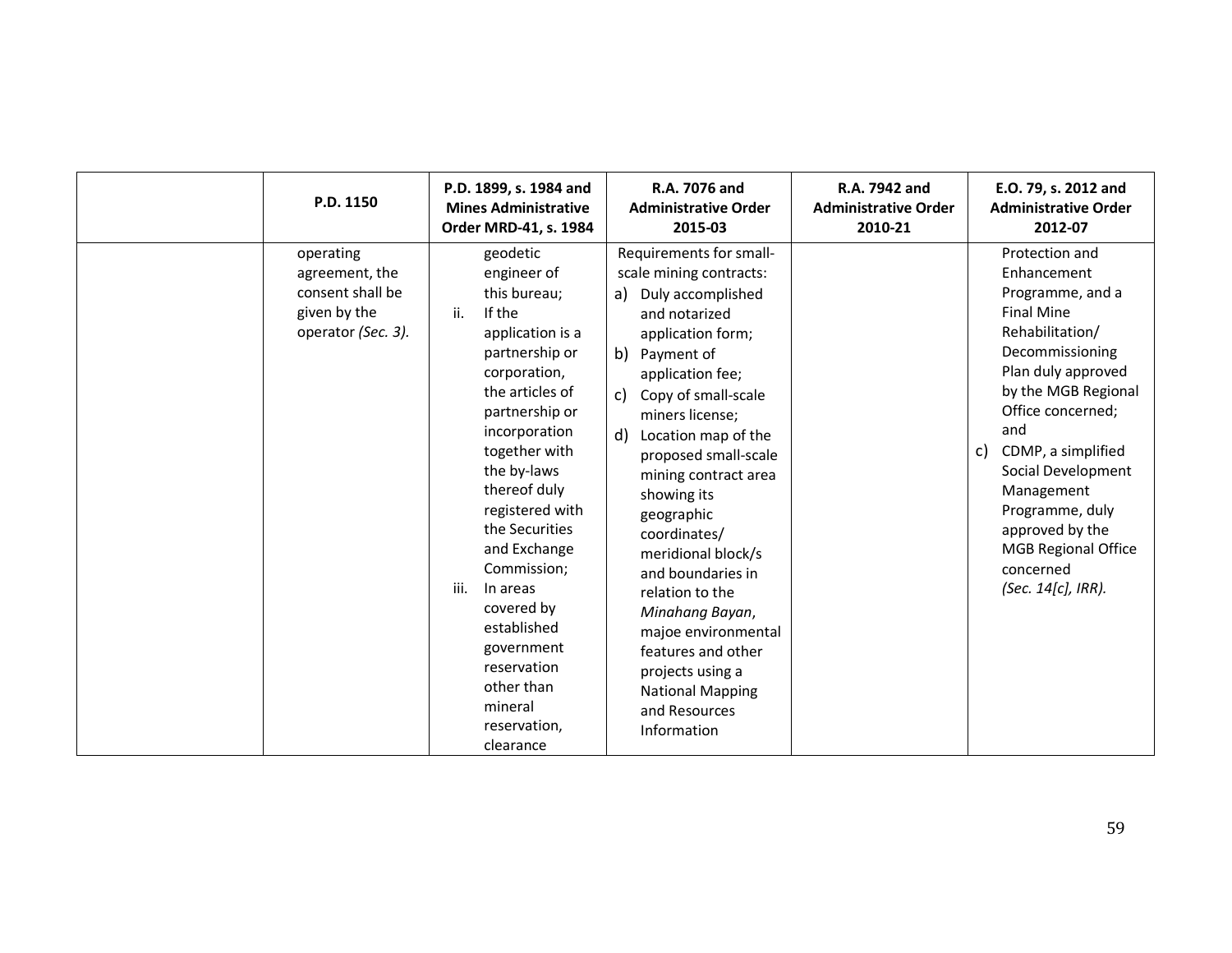| P.D. 1150 | P.D. 1899, s. 1984 and<br><b>Mines Administrative</b><br>Order MRD-41, s. 1984                                                                                                                                                                                                                                                                                                                                                                         | R.A. 7076 and<br><b>Administrative Order</b><br>2015-03                                                                                                                                                                                                                                                                                                                                                                                                                                                                                                          | R.A. 7942 and<br><b>Administrative Order</b><br>2010-21 | E.O. 79, s. 2012 and<br><b>Administrative Order</b><br>2012-07 |
|-----------|--------------------------------------------------------------------------------------------------------------------------------------------------------------------------------------------------------------------------------------------------------------------------------------------------------------------------------------------------------------------------------------------------------------------------------------------------------|------------------------------------------------------------------------------------------------------------------------------------------------------------------------------------------------------------------------------------------------------------------------------------------------------------------------------------------------------------------------------------------------------------------------------------------------------------------------------------------------------------------------------------------------------------------|---------------------------------------------------------|----------------------------------------------------------------|
|           | from the<br>government<br>agencies<br>concerned;<br>and<br>Operating<br>iv.<br>agreement/<br>contract<br>between<br>holders of a<br>valid and<br>existing<br>mining rights<br>with qualified<br>persons<br>(Sec. 5, IRR).<br>d)<br>Written consent of<br>the claim owner,<br>operator,<br>landowner or<br>holders of other<br>rights such as<br>pasture leases,<br>timber leases, etc.<br>(Sec. 23, IRR).<br>If the area is<br>e)<br>situated within a | Authority (NAMRIA)<br>topographic map<br>in a scale of<br>1:50,000 or<br>1:10,000 duly<br>prepared, signed and<br>sealed by a deputized<br>Geodetic Engineer;<br>Sketch plan of the<br>e)<br>proposed mining<br>contract area at a<br>convenient scale duly<br>prepared, signed and<br>sealed by a deputized<br>Geodetic Engineer;<br>f)<br>Proposed small-scale<br>mining contract;<br>Application for<br>g)<br>survey order;<br>h)<br>Proposed Two-Year<br>Work Programme;<br>$\mathbf{i}$<br>Potential<br>Environmental<br>Impact Management<br>Plan (PEIMP); |                                                         |                                                                |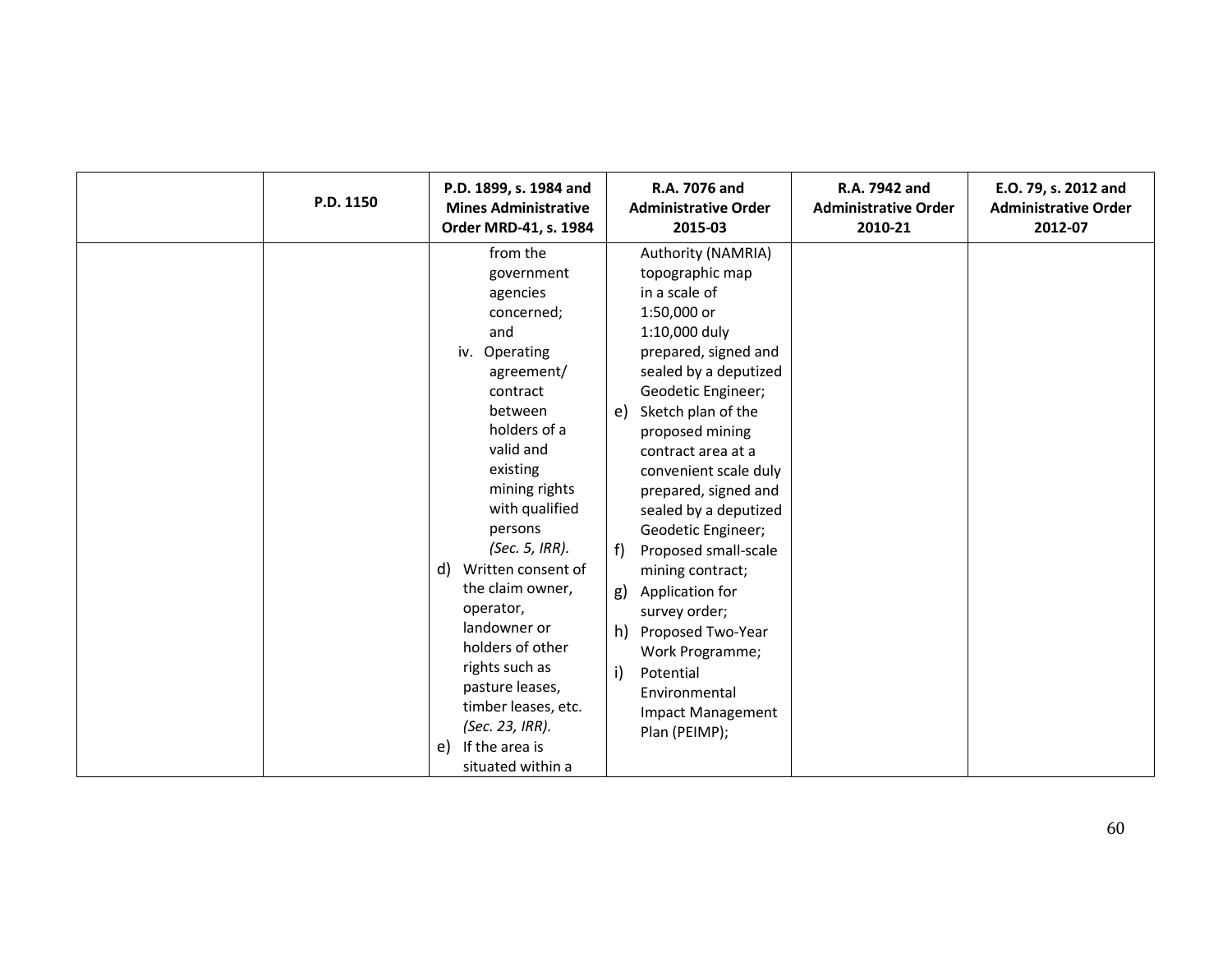| P.D. 1150 | P.D. 1899, s. 1984 and<br><b>Mines Administrative</b><br>Order MRD-41, s. 1984                                                                                                                                                                                                                                                                                                                                                                                                        | R.A. 7076 and<br><b>Administrative Order</b><br>2015-03                                                                                                                                                                                                                                                                                                                                                                                                                                                                                                  | R.A. 7942 and<br><b>Administrative Order</b><br>2010-21 | E.O. 79, s. 2012 and<br><b>Administrative Order</b><br>2012-07 |
|-----------|---------------------------------------------------------------------------------------------------------------------------------------------------------------------------------------------------------------------------------------------------------------------------------------------------------------------------------------------------------------------------------------------------------------------------------------------------------------------------------------|----------------------------------------------------------------------------------------------------------------------------------------------------------------------------------------------------------------------------------------------------------------------------------------------------------------------------------------------------------------------------------------------------------------------------------------------------------------------------------------------------------------------------------------------------------|---------------------------------------------------------|----------------------------------------------------------------|
|           | government<br>reservation other<br>than a mineral<br>reservation, a<br>clearance from the<br>government<br>agency concerned<br>shall first be<br>secured<br>(Sec. 23, IRR).<br>The Regional<br>Director, may if he<br>deems it necessary,<br>require additional<br>requirements, such<br>as:<br>The mode and<br>a)<br>manner of<br>protecting the<br>ecological balance<br>of the area applied<br>for duly signed by<br>the application of<br>the Regional<br>Director's<br>technical | Certificate of<br>j)<br>Environmental<br>Management and<br><b>Community Relations</b><br>Record (CEMCRR) or<br>Certificate of<br>Exemption, in lieu of<br>a CEMCRR, if the<br>applicant has neither<br>past or present<br>mineral resource use<br>or mining-related<br>venture(s);<br>Development and<br>k)<br>Management<br>Programme (CDMP);<br>$\vert$<br>Annual Safety and<br><b>Health Programme</b><br>(ASHP); and<br>m) Sworn declaration of<br>the total area<br>(hectarage) covered<br>by the applicant's<br>small-scale mining<br>contract(s)/ |                                                         |                                                                |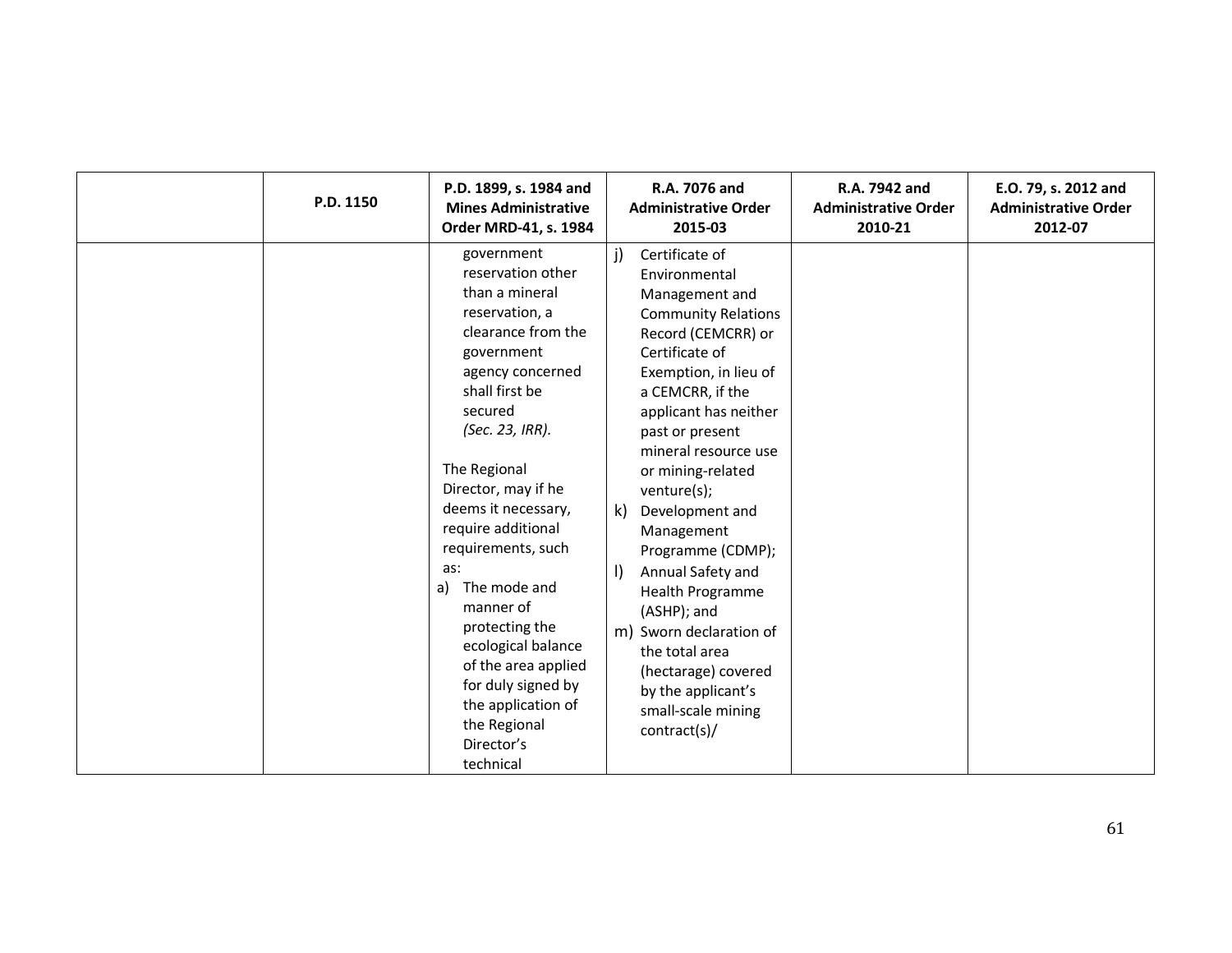|                                                                      | P.D. 1150                                                                                                                                                                                                                                                                                                                                                   | P.D. 1899, s. 1984 and<br><b>Mines Administrative</b><br>Order MRD-41, s. 1984                                                                                                                                                                                                                                                                                                       | R.A. 7076 and<br><b>Administrative Order</b><br>2015-03                                                                                                                                                                                                                                                                                             | R.A. 7942 and<br><b>Administrative Order</b><br>2010-21                                                       | E.O. 79, s. 2012 and<br><b>Administrative Order</b><br>2012-07                                                                                             |
|----------------------------------------------------------------------|-------------------------------------------------------------------------------------------------------------------------------------------------------------------------------------------------------------------------------------------------------------------------------------------------------------------------------------------------------------|--------------------------------------------------------------------------------------------------------------------------------------------------------------------------------------------------------------------------------------------------------------------------------------------------------------------------------------------------------------------------------------|-----------------------------------------------------------------------------------------------------------------------------------------------------------------------------------------------------------------------------------------------------------------------------------------------------------------------------------------------------|---------------------------------------------------------------------------------------------------------------|------------------------------------------------------------------------------------------------------------------------------------------------------------|
|                                                                      |                                                                                                                                                                                                                                                                                                                                                             | personnel, as the<br>case may be;<br>A project study of<br>b)<br>the mining<br>operation; and<br>Field verification<br>C)<br>of the area subject<br>of application<br>(Sec. 6, IRR).                                                                                                                                                                                                 | application(s) in the<br>entire country<br>(Sec. 10, IRR).                                                                                                                                                                                                                                                                                          |                                                                                                               |                                                                                                                                                            |
| <b>Terms and conditions</b><br>of the permit, license<br>or contract | The activities to be<br>permitted shall be<br>limited to panning by<br>hand or sluicing by the<br>use of sluice boxes<br>(Sec. 5).<br>No drilling, blasting,<br>crushing or grinding<br>by machineries or<br>similar activities shall<br>be allowed (Sec. 5).<br>It shall be unlawful to<br>employ minors in any<br>panning or sluicing<br>operation, or to | The permit shall be<br>a)<br>for the exclusive use<br>of the permittee<br>and shall not be<br>transferred within<br>the written approval<br>of the Director or<br>Regional Director, as<br>the case may be.<br>The Permit may be<br>b)<br>suspended or<br>revoked at any time<br>by the Director or<br>Regional Director, as<br>the case may be,<br>when in their<br>opinion, public | (Sec. 13, IRR)<br>a) Conduct small-scale<br>mining in accordance<br>with the Two-Year<br>Work Programme,<br>PEIMP, ASHP and<br>CDMP, duly approved<br>by the Regional<br>Office concerned and<br>the ECC.<br>b)<br>Undertake extraction<br>and/or breakage of<br>materials without the<br>use of explosives,<br>blasting accessories,<br>explosives | Small-scale mining shall<br>continue to be<br>governed by R.A. 7076<br>and other pertinent<br>laws (Sec. 42). | Hydraulicking,<br>compressor mining and<br>the use of mercury in<br>small-scale mining<br>operations shall be<br>strictly prohibited<br>(Sec. 14[c], IRR). |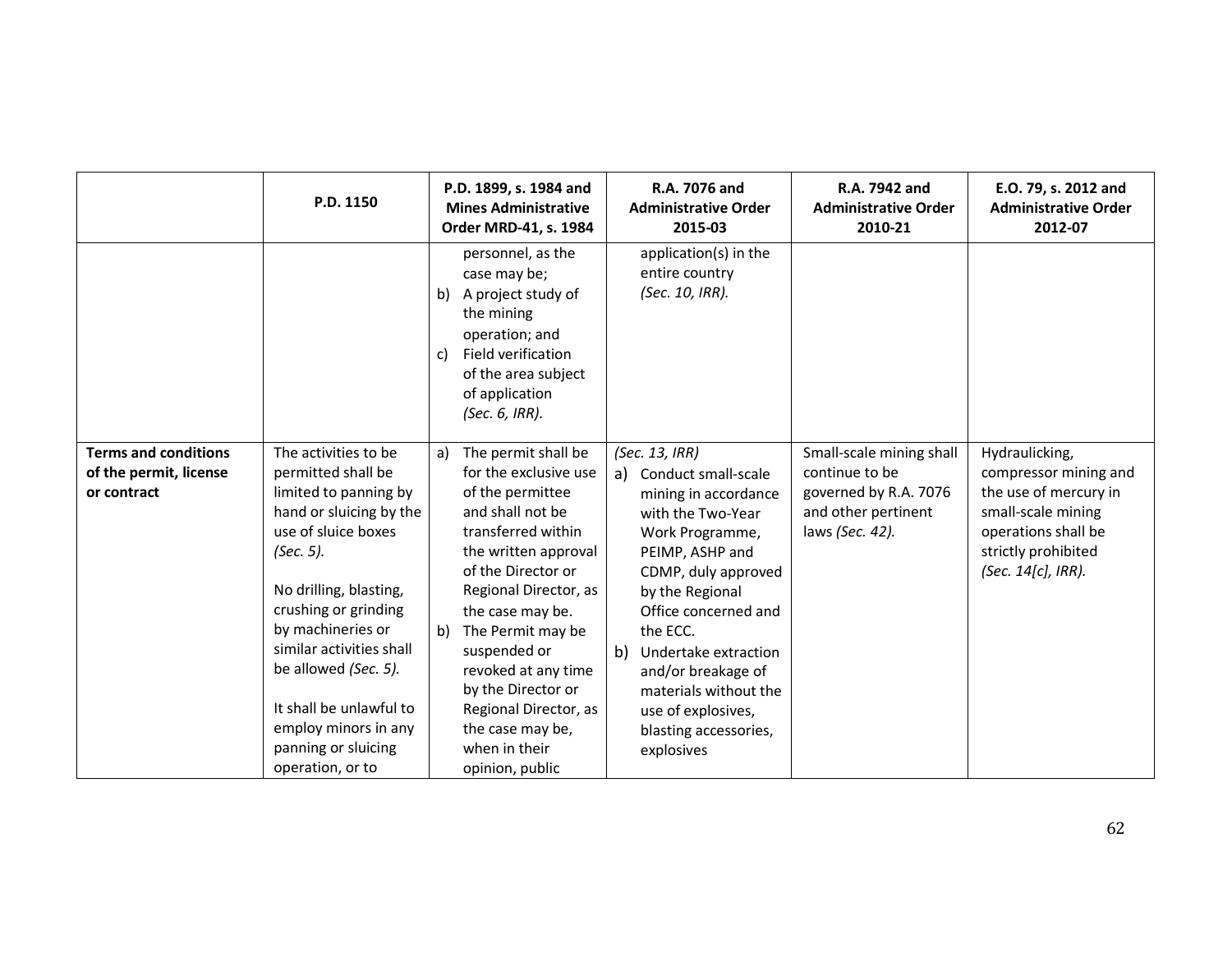| P.D. 1150                                                | P.D. 1899, s. 1984 and<br><b>Mines Administrative</b><br>Order MRD-41, s. 1984                                                                                                                                                                                                                                                                                                                                                                                                                                                                               | R.A. 7076 and<br><b>Administrative Order</b><br>2015-03                                                                                                                                                                                                                                                                                                                                                                                                                                                                                                                             | R.A. 7942 and<br><b>Administrative Order</b><br>2010-21 | E.O. 79, s. 2012 and<br><b>Administrative Order</b><br>2012-07 |
|----------------------------------------------------------|--------------------------------------------------------------------------------------------------------------------------------------------------------------------------------------------------------------------------------------------------------------------------------------------------------------------------------------------------------------------------------------------------------------------------------------------------------------------------------------------------------------------------------------------------------------|-------------------------------------------------------------------------------------------------------------------------------------------------------------------------------------------------------------------------------------------------------------------------------------------------------------------------------------------------------------------------------------------------------------------------------------------------------------------------------------------------------------------------------------------------------------------------------------|---------------------------------------------------------|----------------------------------------------------------------|
| conduct such<br>operations during<br>nighttime (Sec. 4). | interest, welfare<br>and peace and order<br>conditions so<br>requires or<br>demands or upon<br>failure of the<br>Permittee to comply<br>with the other<br>terms and<br>conditions stated in<br>the Permit or for<br>ecological reasons.<br>The statements<br>C)<br>made in the<br>application and<br>those made later in<br>support thereof<br>shall be considered<br>as conditions and<br>essential parts of<br>the Permit and any<br>misrepresentation<br>contained therein<br>shall be a cause for<br>the suspension or<br>cancellation of the<br>permit. | ingredients, and/or<br>sophisticated and/or<br>heavy equipment.<br>Not resort to<br>c)<br>hydraulicking or<br>compressor mining at<br>any stage of small-<br>scale mining within<br>the small-scale<br>mining contract.<br>Not to use mercury in<br>d)<br>any phase.<br>Confine small-scale<br>e)<br>mining to its small-<br>scale mining contract<br>area.<br>f<br>Abide by DAO 97-30<br>otherwise known as<br>the Small-Scale Mine<br>Safety Rules and<br>Regulations.<br>Comply with its<br>g)<br>obligations to the<br>holder of a mining<br>permit/contract, if<br>applicable. |                                                         |                                                                |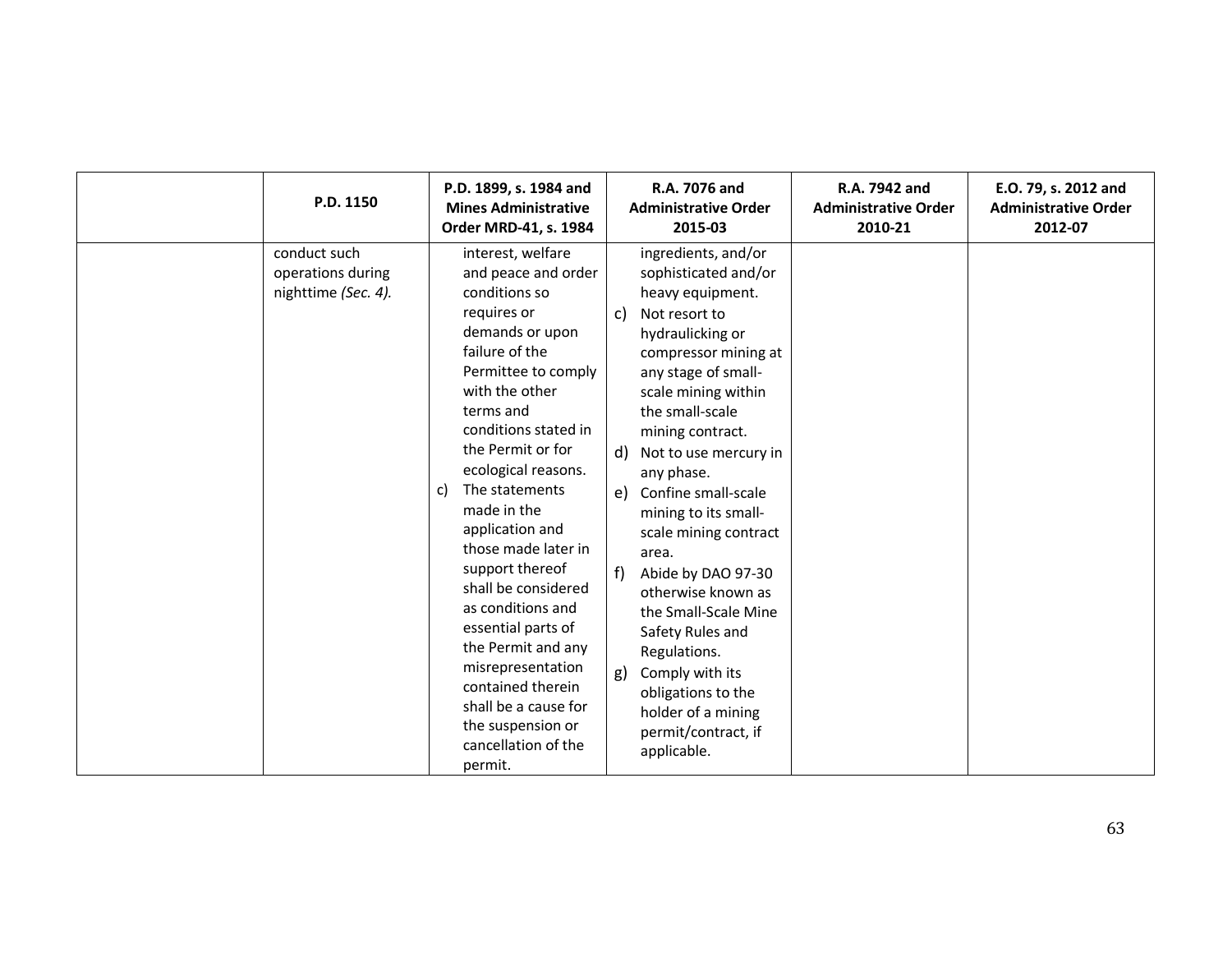| P.D. 1150 | P.D. 1899, s. 1984 and<br><b>Mines Administrative</b><br>Order MRD-41, s. 1984                                                                                                                                                                                                                                                                                                                                                                                                                                                                                | R.A. 7076 and<br><b>Administrative Order</b><br>2015-03                                                                                                                                                                                                                                                                                                                                                                                                                                                                                                | R.A. 7942 and<br><b>Administrative Order</b><br>2010-21 | E.O. 79, s. 2012 and<br><b>Administrative Order</b><br>2012-07 |
|-----------|---------------------------------------------------------------------------------------------------------------------------------------------------------------------------------------------------------------------------------------------------------------------------------------------------------------------------------------------------------------------------------------------------------------------------------------------------------------------------------------------------------------------------------------------------------------|--------------------------------------------------------------------------------------------------------------------------------------------------------------------------------------------------------------------------------------------------------------------------------------------------------------------------------------------------------------------------------------------------------------------------------------------------------------------------------------------------------------------------------------------------------|---------------------------------------------------------|----------------------------------------------------------------|
|           | The removal or<br>d)<br>extraction of<br>ores/quarry<br>materials under the<br>permit shall be<br>confined within the<br>area specified<br>therein, the<br>boundaries of<br>which, according to<br>the application are<br>established on the<br>ground with<br>prominent marks.<br>The penal provisions<br>e)<br>of P.D. 463, with<br>emphasis on "theft<br>of minerals" are<br>deemed included<br>and adopted in<br>these Regulations<br>(Sec. 15, IRR).<br>The permittee shall<br>within 12 months from<br>the date of issuance of<br>the permit, place the | h) Sell its production<br>outputs to the BSP or<br>through its<br>authorized buying<br>station(s)/agent(s).<br>i)<br>Pay all taxes,<br>royalties and/or<br>government<br>production share as<br>provided by law at<br>the time the small-<br>scale mining contract<br>is signed.<br>j)<br>Submit under oath at<br>the end of each<br>month a detailed<br>production report<br>and annual financial<br>report to the Board.<br>(Sec. 14, IRR)<br>k) Mineral processing<br>shall be undertaken<br>only through<br>centralized custom<br>mills located in |                                                         |                                                                |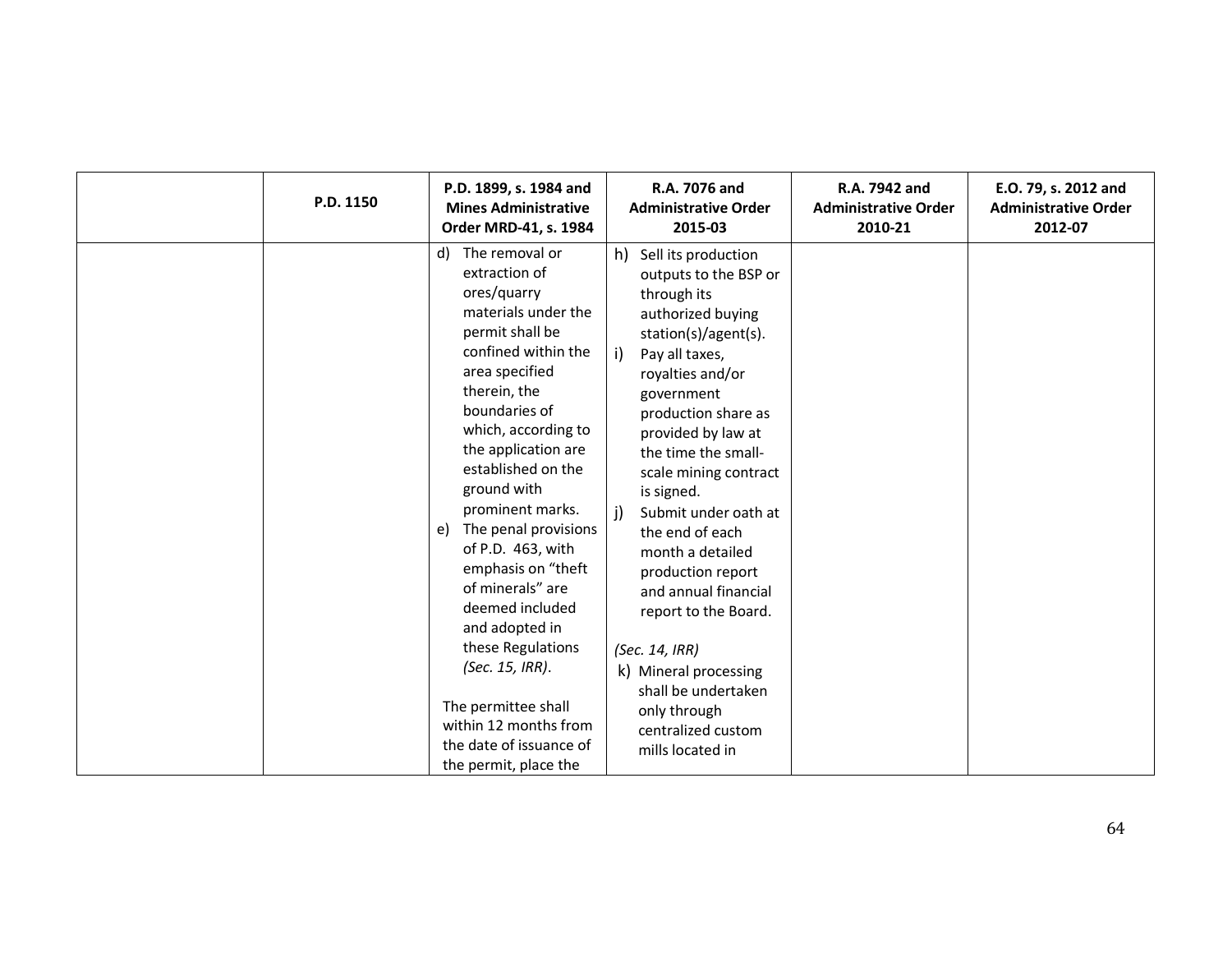|                                                         | P.D. 1150                                                                                                 | P.D. 1899, s. 1984 and<br><b>Mines Administrative</b><br>Order MRD-41, s. 1984                                                                                                                                                                                                                                                                                                                                                                                       | R.A. 7076 and<br><b>Administrative Order</b><br>2015-03                    | R.A. 7942 and<br><b>Administrative Order</b><br>2010-21                                 | E.O. 79, s. 2012 and<br><b>Administrative Order</b><br>2012-07                               |
|---------------------------------------------------------|-----------------------------------------------------------------------------------------------------------|----------------------------------------------------------------------------------------------------------------------------------------------------------------------------------------------------------------------------------------------------------------------------------------------------------------------------------------------------------------------------------------------------------------------------------------------------------------------|----------------------------------------------------------------------------|-----------------------------------------------------------------------------------------|----------------------------------------------------------------------------------------------|
|                                                         |                                                                                                           | area in actual<br>commercial production<br>and shall submit<br>verified quarterly<br>production and<br>integrated annual<br>survey reports, within<br>30 days after the end<br>of the quarter and year<br>covered by reports<br>aforementioned.<br>Provided, that failure<br>to place the area in<br>actual production<br>within the period<br>aforestated without<br>justification shall cause<br>the automatic<br>cancellation of<br>the permit<br>(Sec. 16, IRR). | mineral processing<br>zones under a MPL<br>(Sec. 14, IRR).                 |                                                                                         |                                                                                              |
| Ban on the use of<br>chemicals (mercury<br>and cyanide) | Mercury is not a<br>household necessity<br>in a mining camp and<br>the possession by a<br>mining employee | No provision.                                                                                                                                                                                                                                                                                                                                                                                                                                                        | No mercury shall be<br>used in mineral<br>processing<br>(Sec. 13[c], IRR). | Requires an interim<br>importation<br>permit/certification<br>from the<br>Environmental | The use of mercury in<br>small-scale mining shall<br>be strictly prohibited<br>(Sec. 11[e]). |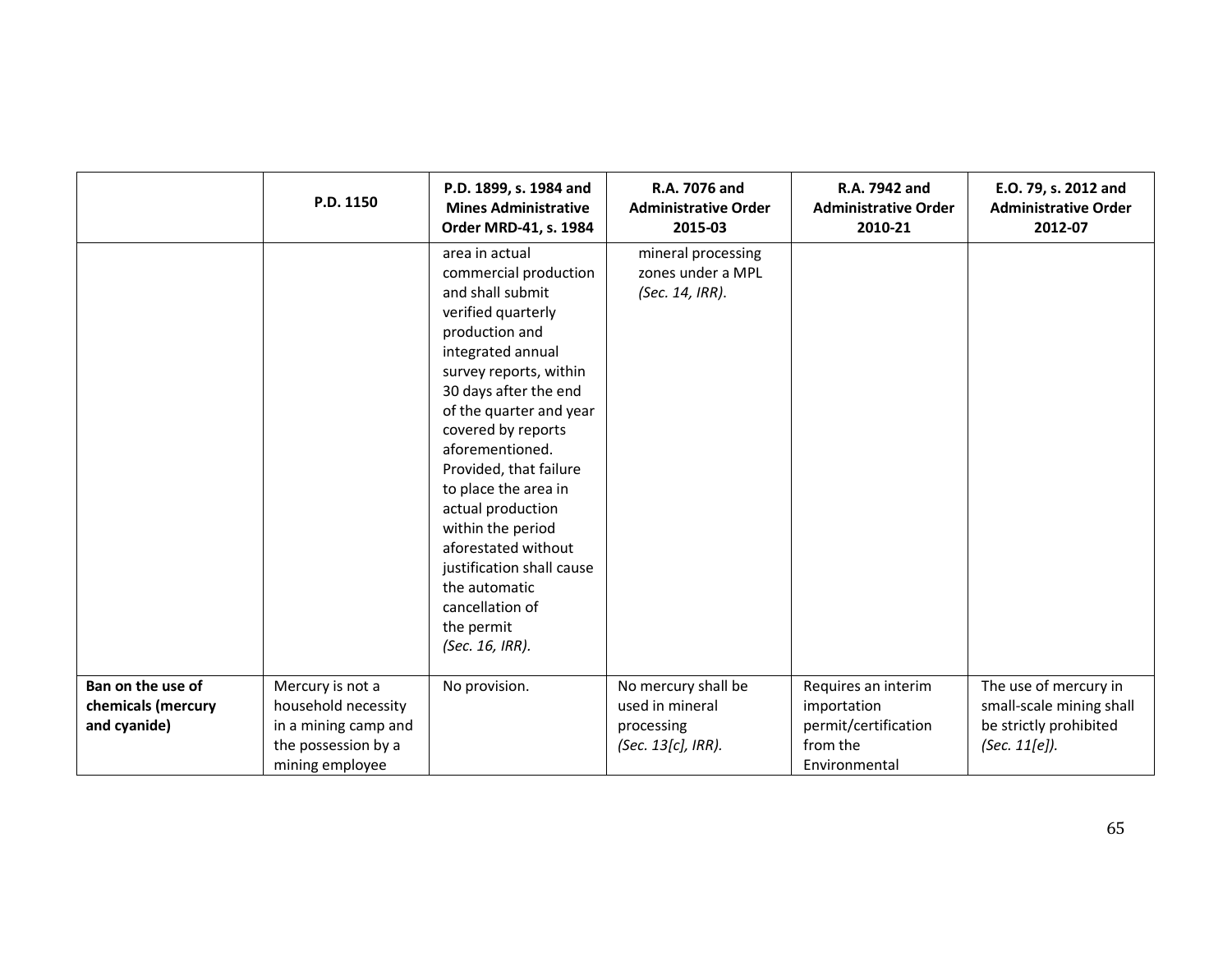|                            | P.D. 1150                                                                                                                          | P.D. 1899, s. 1984 and<br><b>Mines Administrative</b><br>Order MRD-41, s. 1984 | R.A. 7076 and<br><b>Administrative Order</b><br>2015-03 | R.A. 7942 and<br><b>Administrative Order</b><br>2010-21                                                                                                                                                                                                                                                                                                              | E.O. 79, s. 2012 and<br><b>Administrative Order</b><br>2012-07 |
|----------------------------|------------------------------------------------------------------------------------------------------------------------------------|--------------------------------------------------------------------------------|---------------------------------------------------------|----------------------------------------------------------------------------------------------------------------------------------------------------------------------------------------------------------------------------------------------------------------------------------------------------------------------------------------------------------------------|----------------------------------------------------------------|
|                            | thereof inside the<br>camp gives rise to the<br>suspicion that the<br>same will be used to<br>amalgamate gold<br>(Whereas clause). |                                                                                |                                                         | Regulatory Board on<br>the use of chemicals<br>(e.g. mercury and<br>cyanide) in compliance<br>with R.A. 6969 or the<br><b>Toxic Substances and</b><br><b>Hazardous and Nuclear</b><br>Wastes Control Act of<br>1990.                                                                                                                                                 |                                                                |
| <b>Ban on child labour</b> | No provision.                                                                                                                      | No provision.                                                                  | No provision.                                           | No person under<br>16 years of age shall be<br>employed in any phase<br>of mining operations<br>and no person under<br>18 years of age shall be<br>employed in an<br>underground mine.<br>The Bureau shall<br>coordinate with the<br>DOLE in the<br>determination of<br>hazardous operations,<br>processes and/or<br>activities in mining<br>industry in relation to | No provision.                                                  |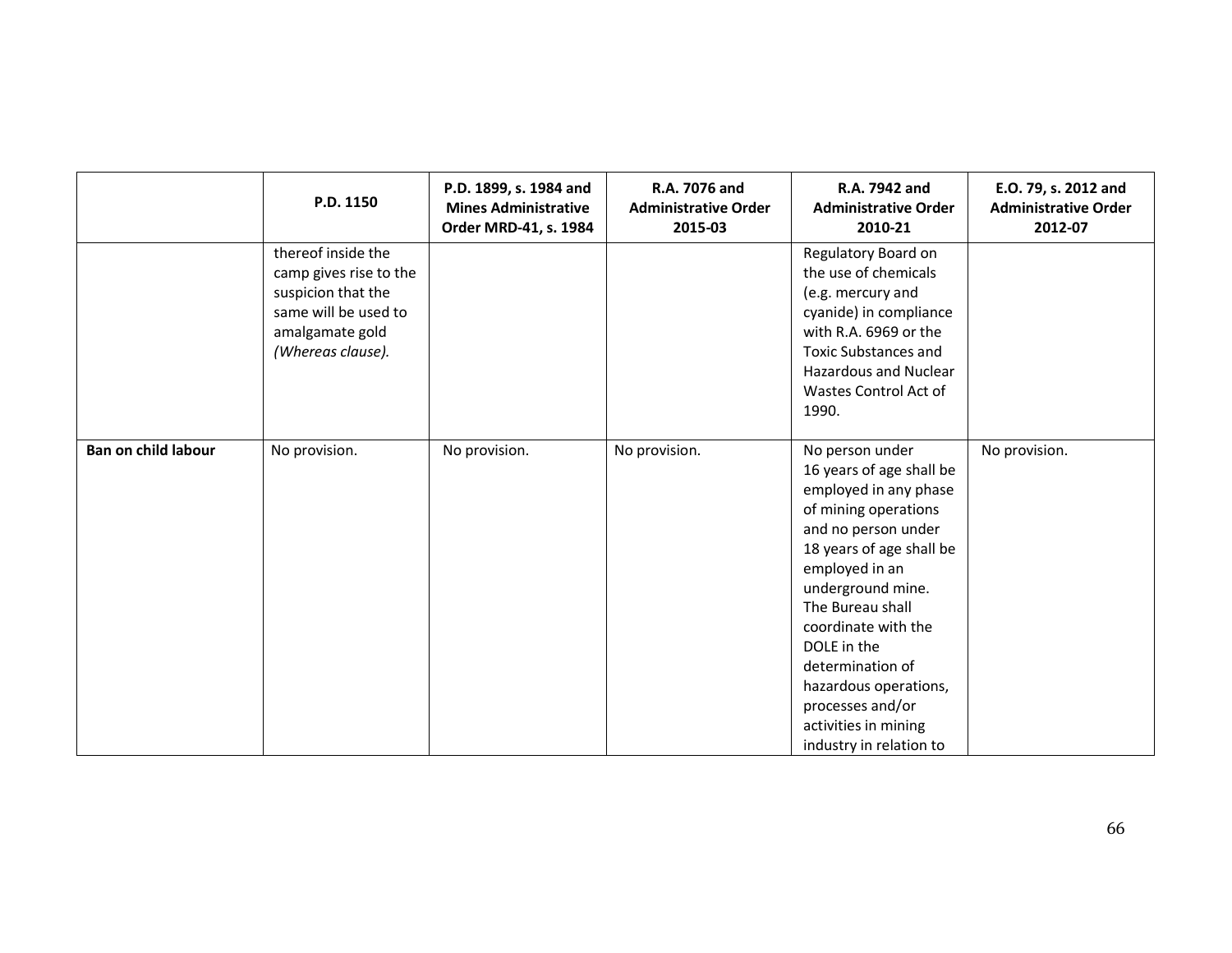|                                | P.D. 1150                                                                                                                                                                                                               | P.D. 1899, s. 1984 and<br><b>Mines Administrative</b><br>Order MRD-41, s. 1984                                                                                                   | R.A. 7076 and<br><b>Administrative Order</b><br>2015-03                                                                                                                                                                                                                                                                            | R.A. 7942 and<br><b>Administrative Order</b><br>2010-21                                                                                                                                                                                                                                                      | E.O. 79, s. 2012 and<br><b>Administrative Order</b><br>2012-07 |
|--------------------------------|-------------------------------------------------------------------------------------------------------------------------------------------------------------------------------------------------------------------------|----------------------------------------------------------------------------------------------------------------------------------------------------------------------------------|------------------------------------------------------------------------------------------------------------------------------------------------------------------------------------------------------------------------------------------------------------------------------------------------------------------------------------|--------------------------------------------------------------------------------------------------------------------------------------------------------------------------------------------------------------------------------------------------------------------------------------------------------------|----------------------------------------------------------------|
|                                |                                                                                                                                                                                                                         |                                                                                                                                                                                  |                                                                                                                                                                                                                                                                                                                                    | the employment of<br>minors (Sec. 163, IRR).                                                                                                                                                                                                                                                                 |                                                                |
| Ore transport permit           | No provision.                                                                                                                                                                                                           | No provision.                                                                                                                                                                    | The transport of ores/<br>minerals/mineral<br>products and by-<br>products, including gold<br>bullions, from a<br>Minahang Bayan shall be<br>accompanied by an Ore<br><b>Transport Permit issued</b><br>by the Board. The Board<br>such formulate its own<br>implementing guidelines<br>to govern such transport<br>(Sec.35, IRR). | In case of mineral ores<br>or minerals being<br>transported from the<br>small-scale mining<br>areas to the custom<br>mills or processing<br>plants, the concerned<br>P/CMRB shall formulate<br>its own policies to<br>govern such transport<br>of ores produced by<br>small-scale miners<br>(Sec. 117, IRR). | No provision.                                                  |
| <b>Taxes and other charges</b> | Authorized buyers<br>shall retain 11-1/2 per<br>cent of the gross<br>value of the gold<br>bought, 1-1/2 per<br>cent to accrue as ad<br>valorem tax and 10<br>per cent as royalty to<br>the claim owner,<br>landowner or | The small-scale mining<br>permittee/licensee<br>shall, during the term of<br>the permit or license,<br>be exempt from<br>payment of all taxes,<br>except income tax<br>(Sec. 4). | (Sec. 13)<br>Pay all taxes, royalties or<br>government production<br>share as are now or may<br>hereafter be provided by<br>law.<br>(Sec. 28, IRR)<br>a) National and local<br>taxes due as provided                                                                                                                               | Small-scale mining shall<br>continue to be<br>governed by Republic<br>Act 7076 and other<br>pertinent laws<br>(Sec. 42).                                                                                                                                                                                     | No provision.                                                  |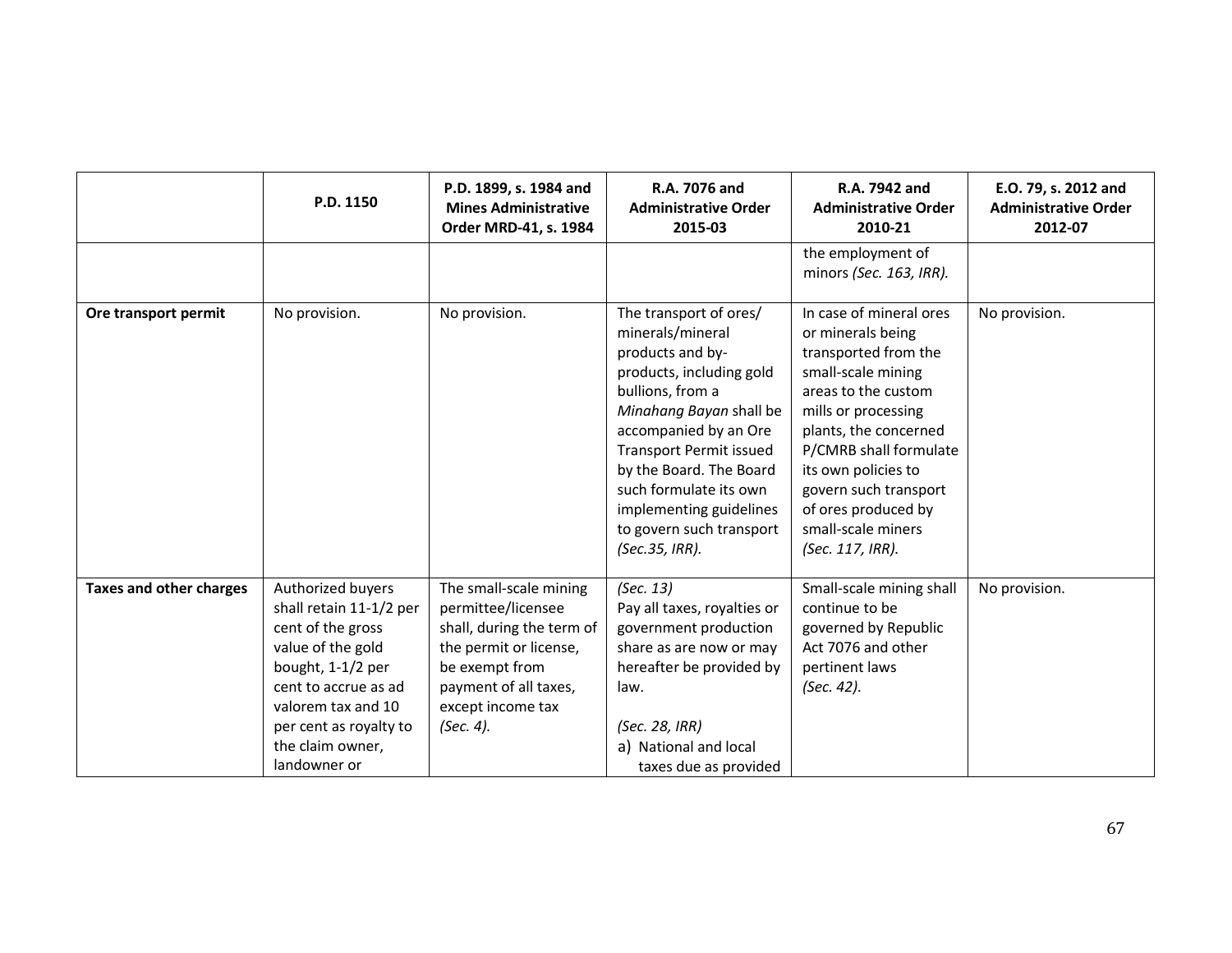|                   | P.D. 1150                                                                                                                                                    | P.D. 1899, s. 1984 and<br><b>Mines Administrative</b><br>Order MRD-41, s. 1984                                        | R.A. 7076 and<br><b>Administrative Order</b><br>2015-03                                                                                                                        | R.A. 7942 and<br><b>Administrative Order</b><br>2010-21                                                       | E.O. 79, s. 2012 and<br><b>Administrative Order</b><br>2012-07                                                     |
|-------------------|--------------------------------------------------------------------------------------------------------------------------------------------------------------|-----------------------------------------------------------------------------------------------------------------------|--------------------------------------------------------------------------------------------------------------------------------------------------------------------------------|---------------------------------------------------------------------------------------------------------------|--------------------------------------------------------------------------------------------------------------------|
|                   | government agency<br>concerned, as the<br>case may be:<br>Provided, finally, That<br>if the mining claim or<br>claims are covered by<br>an agreement, the 10 |                                                                                                                       | in the National<br><b>Internal Revenue</b><br>Code;<br>b) Royalty equivalent to<br>5 per cent of the<br>gross output for small<br>scale mining within                          |                                                                                                               |                                                                                                                    |
|                   | per cent royalty,<br>except when there is<br>an agreement to the<br>contrary, shall be<br>divided equally<br>between the claim                               |                                                                                                                       | mineral reservations;<br>and<br>c) Government<br>production share; and<br>(Sec. 29, IRR)                                                                                       |                                                                                                               |                                                                                                                    |
|                   | owner and the<br>operator (Sec. 6).                                                                                                                          |                                                                                                                       | d) Occupation fee of<br>Php100 per hectare<br>or a fraction thereof<br>per year which shall<br>be paid to the<br>municipality where<br>the small-scale<br>mining contract area |                                                                                                               |                                                                                                                    |
| <b>Assistance</b> | No provision.                                                                                                                                                | The Bureau of Mines<br>and Geo-Sciences shall<br>provide technical<br>assistance, whenever<br>feasible, as determined | is located.<br>The Department, in<br>coordination with the<br>Board and other<br>government agencies<br>concerned, shall extend                                                | Small-scale mining shall<br>continue to be<br>governed by R.A. 7076<br>and other pertinent<br>laws (Sec. 42). | Technical assistance<br>through trainings,<br>seminars for capacity-<br>building for small-scale<br>miners, mining |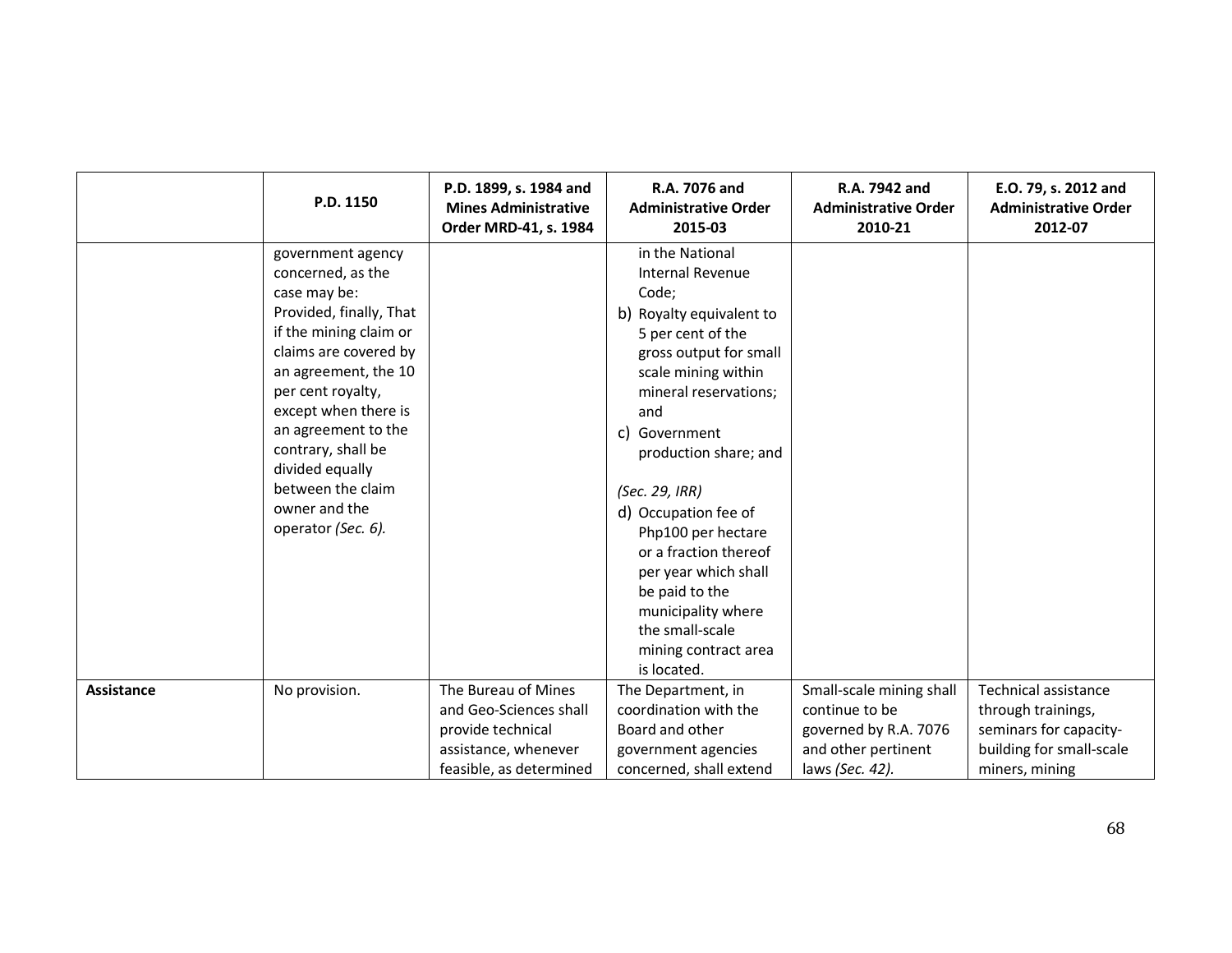|                                                                 | P.D. 1150                                                                                                                                                                                                                          | P.D. 1899, s. 1984 and<br><b>Mines Administrative</b><br>Order MRD-41, s. 1984                                                                                                                   | R.A. 7076 and<br><b>Administrative Order</b><br>2015-03                                                                                                                                                                                                                                                                     | R.A. 7942 and<br><b>Administrative Order</b><br>2010-21                                                       | E.O. 79, s. 2012 and<br><b>Administrative Order</b><br>2012-07                                                                                                                                                                                                       |
|-----------------------------------------------------------------|------------------------------------------------------------------------------------------------------------------------------------------------------------------------------------------------------------------------------------|--------------------------------------------------------------------------------------------------------------------------------------------------------------------------------------------------|-----------------------------------------------------------------------------------------------------------------------------------------------------------------------------------------------------------------------------------------------------------------------------------------------------------------------------|---------------------------------------------------------------------------------------------------------------|----------------------------------------------------------------------------------------------------------------------------------------------------------------------------------------------------------------------------------------------------------------------|
|                                                                 |                                                                                                                                                                                                                                    | by the Director of<br>Mines and Geo-<br><b>Sciences</b><br>(Sec. 5)                                                                                                                              | the following assistance<br>to small-scale miners:<br>a) Organization of small-<br>scale miners into<br>cooperatives;<br>b) Technical and<br>financial assistance<br>and social services;<br>c) Processing and<br>marketing assistance;<br>and<br>d) Generation of<br>ancillary livelihood<br>activities<br>(Sec. 33, IRR). |                                                                                                               | cooperatives and<br>associations shall be<br>conducted by the<br>government agencies<br>concerned<br>(Sec. 14[e], IRR).                                                                                                                                              |
| Penalty/sanctions for<br>violating the provisions<br>of the law | Any person who buys<br>or sells gold without a<br>license shall be<br>penalized with arresto<br>mayor (Sec. 7).<br>Any person who shall<br>pan or sluice inside a<br>mining claim or on<br>private or public<br>lands, without the | The Director or<br><b>Regional Director shall</b><br>take steps as he or she<br>may deem necessary to<br>secure or enforce<br>compliance with the<br>Decree and relevant<br>laws (Sec. 37, IRR). | (Sec. 31, IRR)<br>a) The small-scale<br>mining contract may<br>be cancelled by the<br>Secretary through the<br>Board.<br>b) The Secretary<br>through the Board<br>may impose fines of<br>not less than<br>Php20,000 but                                                                                                     | Small-scale mining shall<br>continue to be<br>governed by R.A. 7076<br>and other pertinent<br>laws (Sec. 42). | LGUs, DENR and the<br>MGB working together<br>shall strictly implement<br>R.A. 7076, to ensure the<br>protection of the<br>environment, address<br>various issues in small-<br>scale mining, and ensure<br>that violators thereof<br>are subjected to<br>appropriate |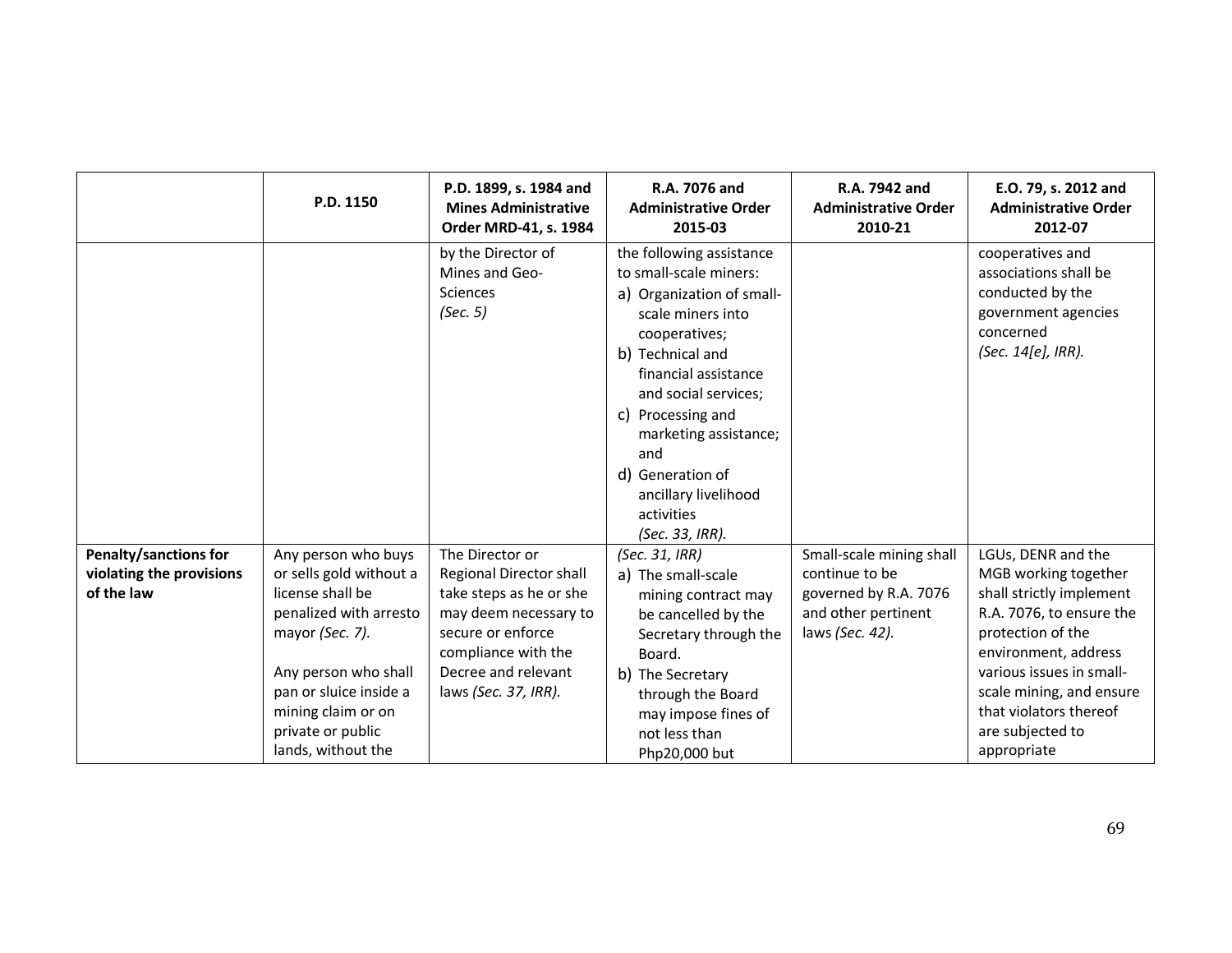| P.D. 1150                                                                                                                                                                                                                                                                                                                                                                                                                                                                                                 | P.D. 1899, s. 1984 and<br><b>Mines Administrative</b><br>Order MRD-41, s. 1984 | R.A. 7076 and<br><b>Administrative Order</b><br>2015-03                                                                                                                                                                                                                                                                                                                                                                                                                                    | R.A. 7942 and<br><b>Administrative Order</b><br>2010-21 | E.O. 79, s. 2012 and<br><b>Administrative Order</b><br>2012-07                                                                                                                                                                                                                                                                                                                                                                                                                                        |
|-----------------------------------------------------------------------------------------------------------------------------------------------------------------------------------------------------------------------------------------------------------------------------------------------------------------------------------------------------------------------------------------------------------------------------------------------------------------------------------------------------------|--------------------------------------------------------------------------------|--------------------------------------------------------------------------------------------------------------------------------------------------------------------------------------------------------------------------------------------------------------------------------------------------------------------------------------------------------------------------------------------------------------------------------------------------------------------------------------------|---------------------------------------------------------|-------------------------------------------------------------------------------------------------------------------------------------------------------------------------------------------------------------------------------------------------------------------------------------------------------------------------------------------------------------------------------------------------------------------------------------------------------------------------------------------------------|
| consent of the claim<br>owner or operator,<br>private landowner or<br>the government<br>agency concerned,<br>and without a permit<br>from the Mines<br>Regional Officer shall<br>be guilty of "high<br>grading" and shall,<br>upon conviction, be<br>penalized with arresto<br>mayor (Sec. 8).<br>Unexplained or<br>unauthorized<br>possession of a<br>person within a<br>mining camp or<br>mining claim in the<br>form of dust, flakes<br>or grain shall be<br>penalized with arresto<br>mayor (Sec. 9). |                                                                                | not more than<br>Php100,000.<br>c) Non-payment of the<br>fine shall render the<br>small-scale mining<br>contractor ineligible<br>for other small-scale<br>mining contracts.<br>(Sec. 36, IRR)<br>d) Violation of any of the<br>provisions of this Act<br>and its IRR shall be<br>penalized with<br>imprisonment of not<br>less than six years and<br>confiscation and<br>seizure by the Board<br>of the equipment,<br>tools and conveyance<br>used in the<br>commission of the<br>offense. |                                                         | administrative and<br>criminal liability<br>(Sec. 12).<br>When there is a<br>violation of applicable<br>laws and regulations,<br>the MGB<br>Director/Regional<br>Director shall require<br>remediation measures<br>and summarily issue<br>suspension orders until<br>the danger is removed<br>(Sec. 5, IRR).<br>The EMB shall issue<br>notice of violations/<br>cease and desist orders,<br>and/or impose fines and<br>penalties for violations<br>of ECC and<br>environmental laws<br>(Sec. 5, IRR). |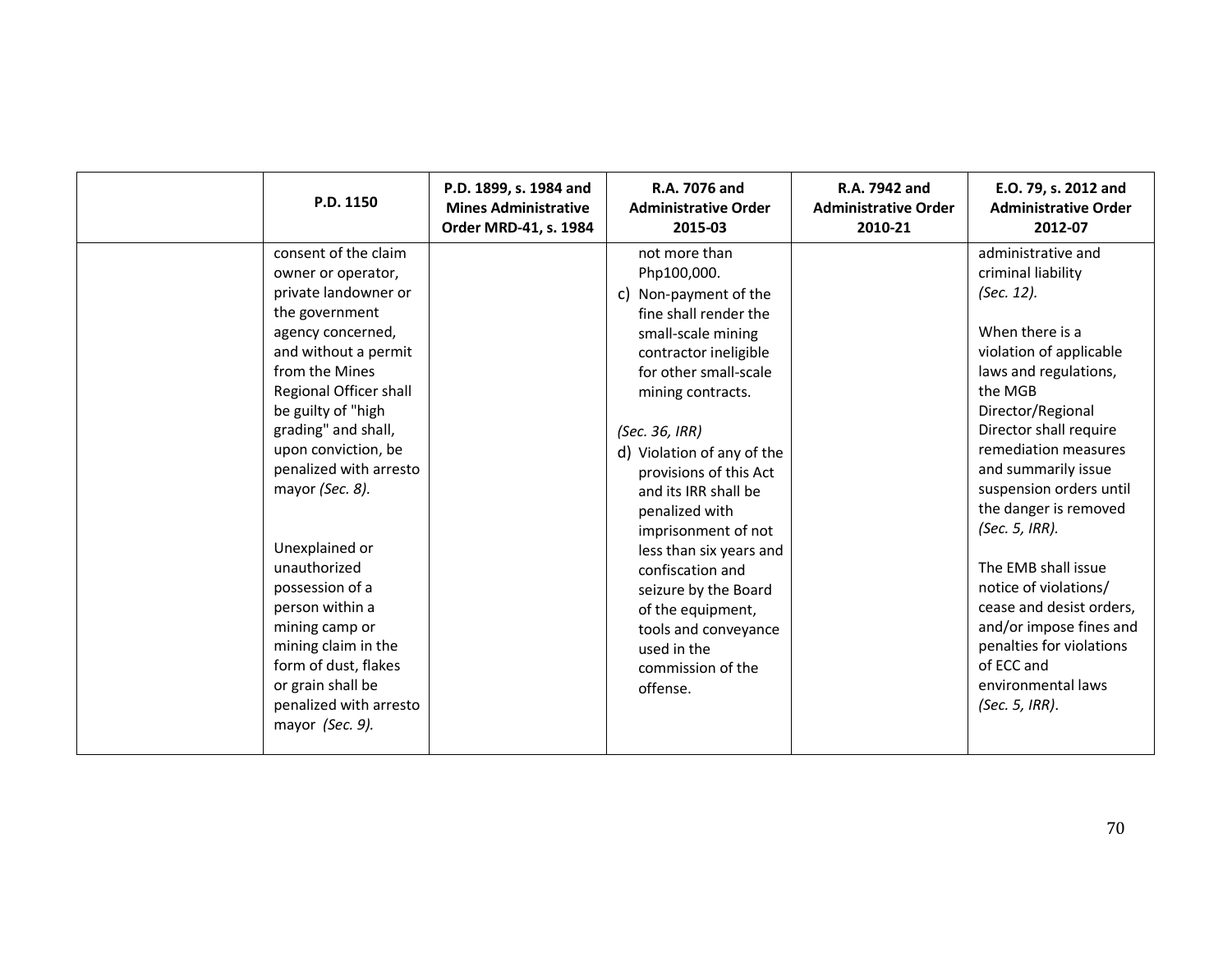|                              | P.D. 1150                                                                                                                                                                                                                                                                                                                                           | P.D. 1899, s. 1984 and<br><b>Mines Administrative</b><br>Order MRD-41, s. 1984 | R.A. 7076 and<br><b>Administrative Order</b><br>2015-03                                                                                                                                                                              | R.A. 7942 and<br><b>Administrative Order</b><br>2010-21 | E.O. 79, s. 2012 and<br><b>Administrative Order</b><br>2012-07                                                                                                                                                                                                                      |
|------------------------------|-----------------------------------------------------------------------------------------------------------------------------------------------------------------------------------------------------------------------------------------------------------------------------------------------------------------------------------------------------|--------------------------------------------------------------------------------|--------------------------------------------------------------------------------------------------------------------------------------------------------------------------------------------------------------------------------------|---------------------------------------------------------|-------------------------------------------------------------------------------------------------------------------------------------------------------------------------------------------------------------------------------------------------------------------------------------|
|                              | Any person who<br>without a permit sells,<br>or who knowingly,<br>buys or acquires gold<br>in the form of dust,<br>flakes, grains or gold<br>amalgam from<br>persons without a<br>permit shall be guilty<br>of theft as an<br>accessory and shall,<br>upon conviction, be<br>penalized with arresto<br>menor in its<br>maximum period<br>(Sec. 11). |                                                                                |                                                                                                                                                                                                                                      |                                                         |                                                                                                                                                                                                                                                                                     |
| <b>Transitory provisions</b> | No provision.                                                                                                                                                                                                                                                                                                                                       | No provision.                                                                  | Small-scale miners who<br>have been in actual<br>operation of mineral<br>lands on or before August<br>1, 1987 as determined by<br>the Board shall not be<br>dispossessed, ejected or<br>removed from those<br>areas, provided, that: | Not applicable to small-<br>scale mining.               | Holders of small-scale<br>mining permits (SSMP)<br>under P.D. 1899 shall be<br>recognized until their<br>permits expire, unless<br>their permits are<br>revoked, cancelled or<br>terminated earlier for<br>cause. Those affected<br>SSMP holders may have<br>the option to continue |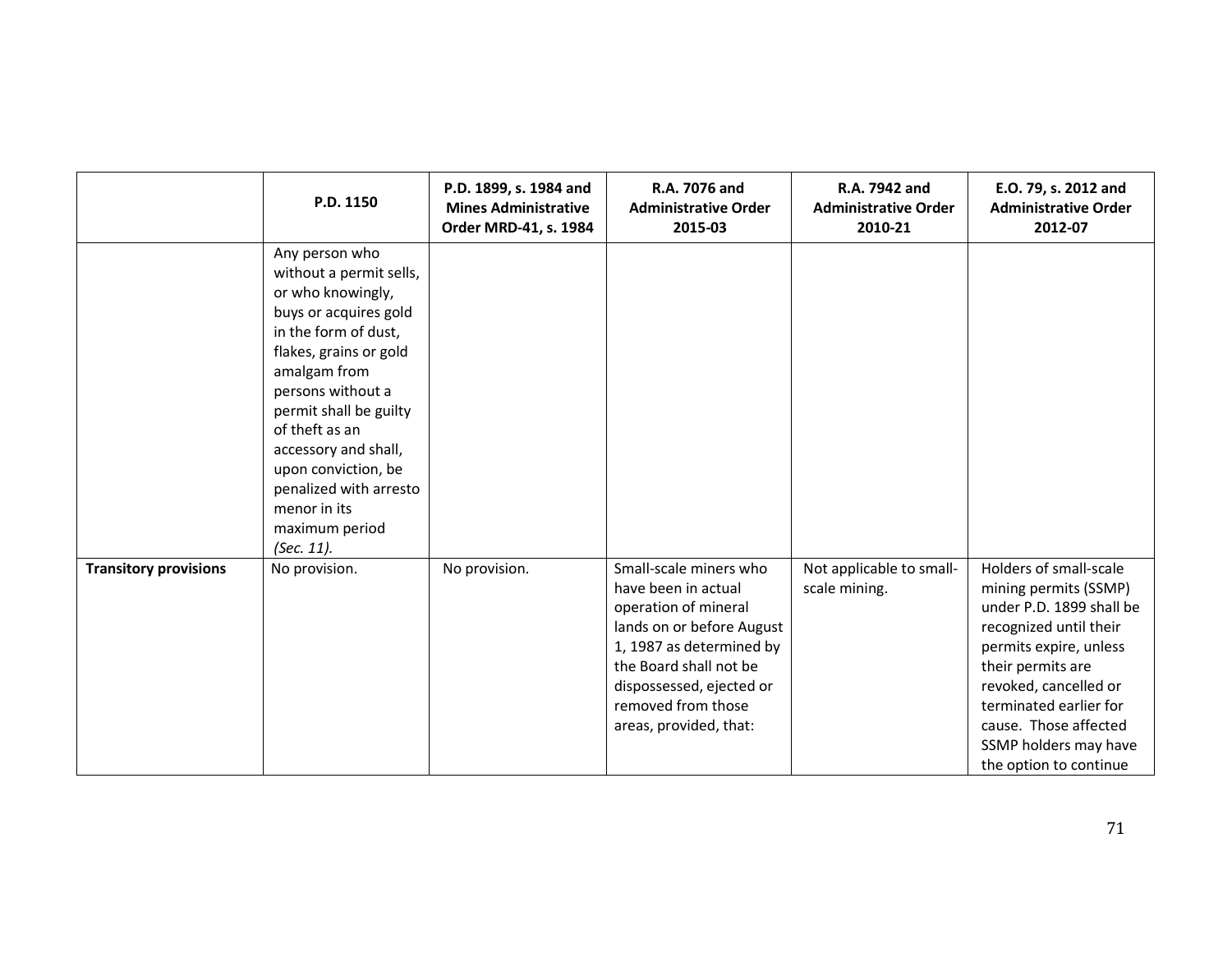| P.D. 1150 | R.A. 7076 and<br>P.D. 1899, s. 1984 and<br><b>Mines Administrative</b><br><b>Administrative Order</b><br>Order MRD-41, s. 1984<br>2015-03                                                                                                                                                                                                                                                                                                                                                                                                                                                                      | R.A. 7942 and<br><b>Administrative Order</b><br>2010-21 | E.O. 79, s. 2012 and<br><b>Administrative Order</b><br>2012-07                                                                                                                                                                                                                                                                                                                                                                                                                                                                                                  |
|-----------|----------------------------------------------------------------------------------------------------------------------------------------------------------------------------------------------------------------------------------------------------------------------------------------------------------------------------------------------------------------------------------------------------------------------------------------------------------------------------------------------------------------------------------------------------------------------------------------------------------------|---------------------------------------------------------|-----------------------------------------------------------------------------------------------------------------------------------------------------------------------------------------------------------------------------------------------------------------------------------------------------------------------------------------------------------------------------------------------------------------------------------------------------------------------------------------------------------------------------------------------------------------|
|           | a) Those areas are<br>declared Minahang<br>Bayan;<br>b) The small-scale<br>miners shall secure a<br>small-scale mining<br>contract subject to<br>compliance with the<br>pertinent<br>requirements and<br>with the provisions of<br>the Act and its IRR<br>(Sec. 37, IRR)<br>Holders of small-scale<br>mining permits (SSMP)<br>under P.D. 1899 shall be<br>recognized until their<br>permits expire, unless<br>their permits are<br>revoked, cancelled or<br>terminated earlier for<br>cause. Those affected<br>SSMP holders may have<br>the option to continue<br>small-scale mining<br>through a small-scale |                                                         | small-scale mining<br>through a small-scale<br>mining contract issued<br>pursuant to R.A. 7076.<br><b>Holders of Small-Scale</b><br>Mining Permits under<br>P.D. 1899 with a<br>remaining term of less<br>than one-year may be<br>given a temporary<br>small-scale mining<br>contract by the<br>Governor/City Mayor<br>concerned upon<br>recommendation by the<br>P/CMRB to continue<br>small-scale mining<br>operations within a<br>period of 6 months or<br>until the area is<br>declared a Minahang<br>Bayan, whichever<br>comes first (Sec. 14[a],<br>IRR). |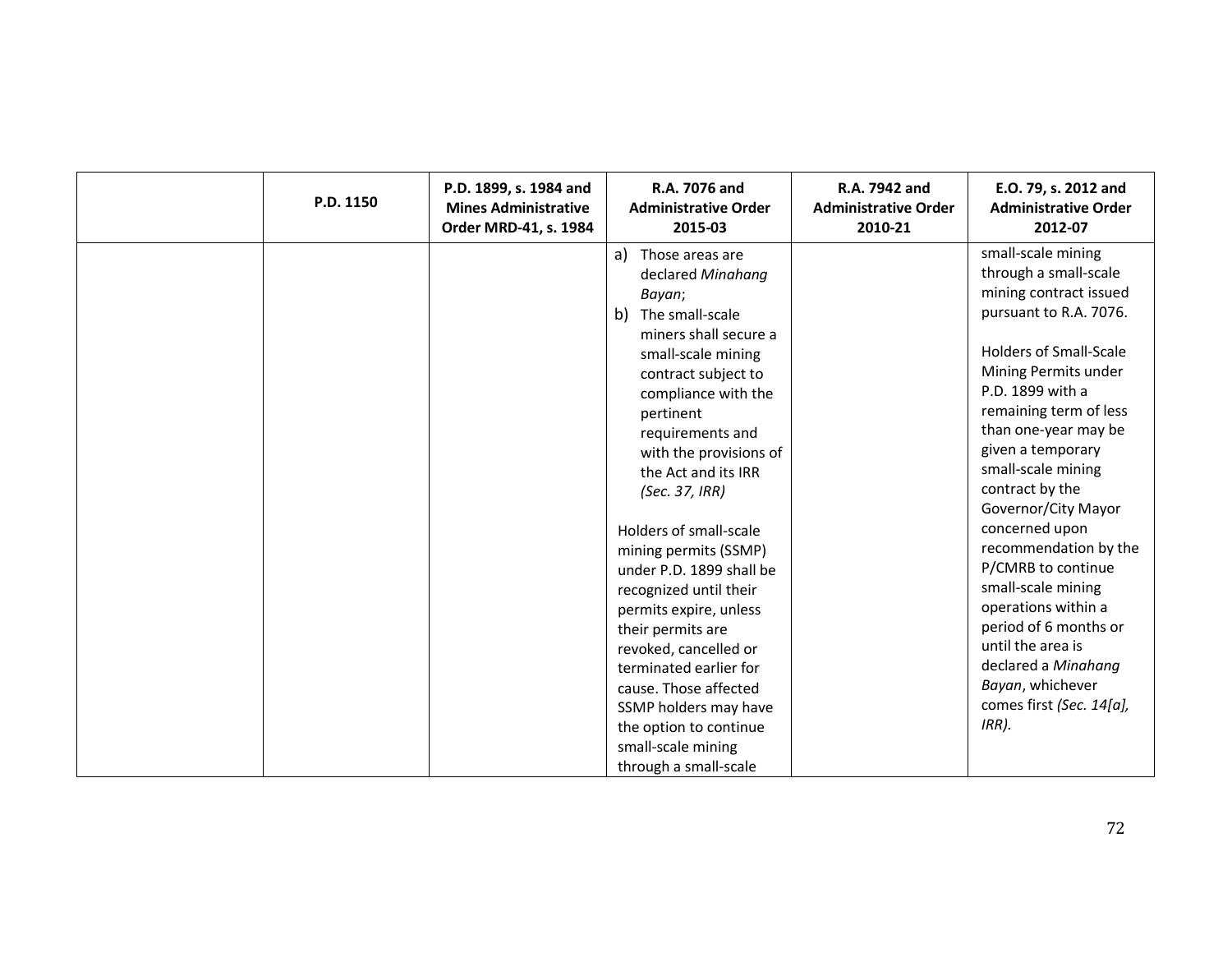| P.D. 1150 | P.D. 1899, s. 1984 and<br><b>Mines Administrative</b><br>Order MRD-41, s. 1984 | <b>R.A. 7076 and</b><br><b>Administrative Order</b><br>2015-03    | R.A. 7942 and<br><b>Administrative Order</b><br>2010-21 | E.O. 79, s. 2012 and<br><b>Administrative Order</b><br>2012-07 |
|-----------|--------------------------------------------------------------------------------|-------------------------------------------------------------------|---------------------------------------------------------|----------------------------------------------------------------|
|           |                                                                                | mining contract issued<br>pursuant to this Act (Sec.<br>37, IRR). |                                                         |                                                                |